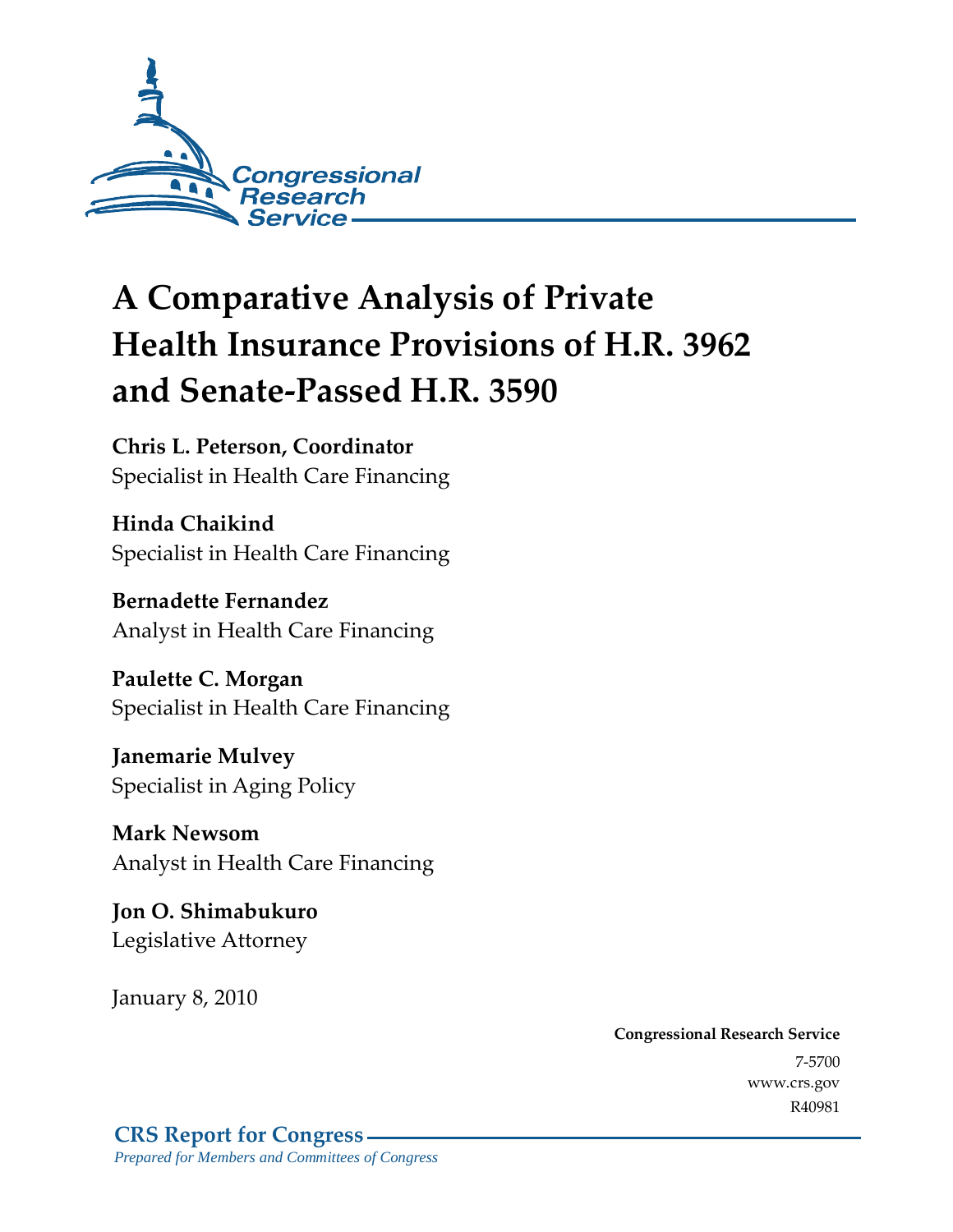### **Summary**

On November 7, 2009, the U.S. House of Representatives approved health insurance reform legislation, H.R. 3962, the Affordable Health Care for America Act. On December 24, 2009, the U.S. Senate passed its version of health insurance reform, the Patient Protection and Affordable Care Act, in H.R. 3590, as amended by the Senate (hereafter referred to simply as H.R. 3590).

Individuals currently receiving health insurance through a large employer would likely see the least direct impact from the bills. The largest changes would occur in the private health insurance market for small businesses and for nongroup coverage (currently, insurance obtained directly from an insurance company, broker or agent). The most substantial of these reforms would not take effect until 2013 under H.R. 3962, and in 2014 under the Senate bill. At full implementation, the required private health insurance market reforms should be fully in place, along with subsidies to certain low- and moderate-income individuals ineligible for Medicaid. At full implementation, the bills would require most individuals to obtain and, in the House bill, for larger employers to offer and contribute toward health insurance. Although the Senate bill does not have an explicit "employer mandate," employers who do not offer coverage could face substantial penalties.

Shortly after enactment of either of the bills, all private health insurance would be subject to some new requirements. For example, health insurers could not offer coverage with unreasonable annual or lifetime limits on benefit payouts, and they could not cancel ("rescind") policies unless the policyholder had committed fraud. Many other provisions are detailed in the report.

After full implementation, although prior coverage could generally continue without meeting new requirements (at least for a period of time), new coverage would have to meet federal standards stipulated in the bills—and different requirements may apply depending, for example, on whether the coverage is nongroup or employment-based. The bills also call for an exchange available in each state, through which individuals not enrolled in (or, primarily in the Senate bill, not eligible for) other coverage, as well as small businesses, could choose from private health insurance plans. In addition, under the House bill, individuals obtaining coverage through an exchange could also choose a "public option" established by the Secretary of Health and Human Services (HHS). The public option would be appropriated start-up funding, but would ultimately have to be self-sustaining through the premiums charged. Payments to providers (doctors, hospitals) would be established through negotiations with the Secretary. The Senate bill would not include a public option. However, the Director of the Office of Personnel Management would enter into contracts with health insurance issuers to offer at least two multi-state qualified health plans (MSQHPs) through each exchange in each state to provide individual, or in the case of small employers, group coverage. Both bills also provide start-up funding for cooperatives, which would be new, member-run, nonprofit entities that could offer health insurance through exchanges.

Under the Senate bill, any participation in the exchange requires verifying citizenship or legal residence status. Under H.R. 3962, such verification is only required for premium and costsharing subsidies. Under both bills, such subsidies would only be available through an exchange, for qualifying low- to moderate-income individuals. Both bills would prohibit the subsidies from paying any part of elective abortions. The House bill would also prohibit subsidies from going to a plan that covers elective abortions. Besides the subsidies to individuals, small businesses would be eligible for tax credits to help them pay toward their employees' coverage. The Congressional Budget Office (CBO) estimated the bills' costs would be fully offset in both the 5- and 10-year budget windows by increased excise taxes and other revenues and decreased spending.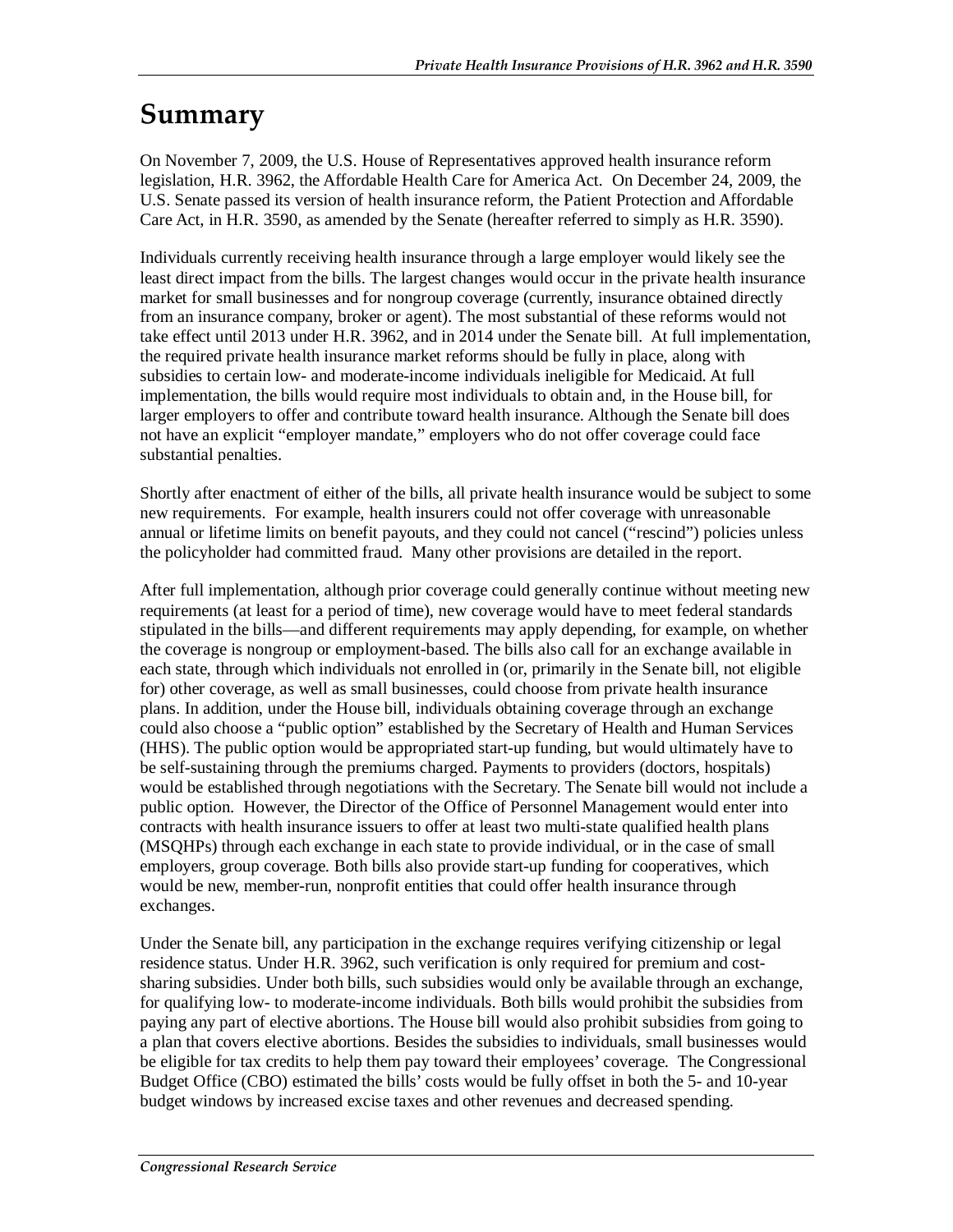### **Contents**

| Verification of Immigration Status and Treatment of Noncitizens for Exchange Coverage |  |
|---------------------------------------------------------------------------------------|--|

### **Figures**

| Figure 1. Two Examples of Employer Penalties for Not Offering Coverage 11           |  |
|-------------------------------------------------------------------------------------|--|
| Figure 2. Maximum Out-of-Pocket Premiums for Eligible Individuals, by Federal       |  |
| Figure 3. Actuarial Values Reflective of Cost-Sharing Subsidies, by Federal Poverty |  |
|                                                                                     |  |

### **Tables**

| Table 2. Private Health Insurance Market Reforms at Full Implementation Date 42 |  |
|---------------------------------------------------------------------------------|--|
|                                                                                 |  |
|                                                                                 |  |
|                                                                                 |  |
|                                                                                 |  |
|                                                                                 |  |
|                                                                                 |  |
|                                                                                 |  |
|                                                                                 |  |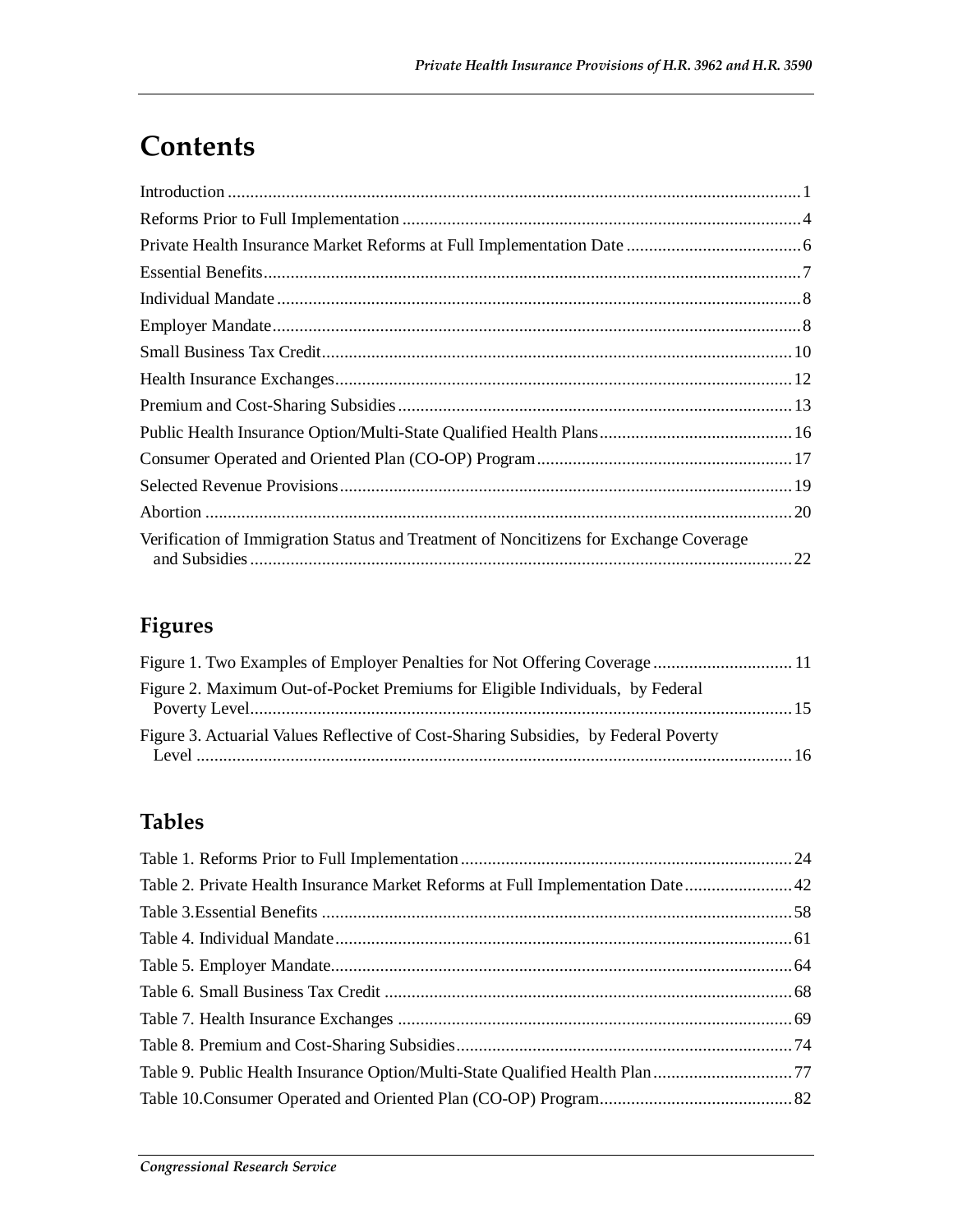| Table 13. Verification of Immigration Status and Treatment of Noncitizens for Exchange |  |
|----------------------------------------------------------------------------------------|--|
|                                                                                        |  |
|                                                                                        |  |

### **Contacts**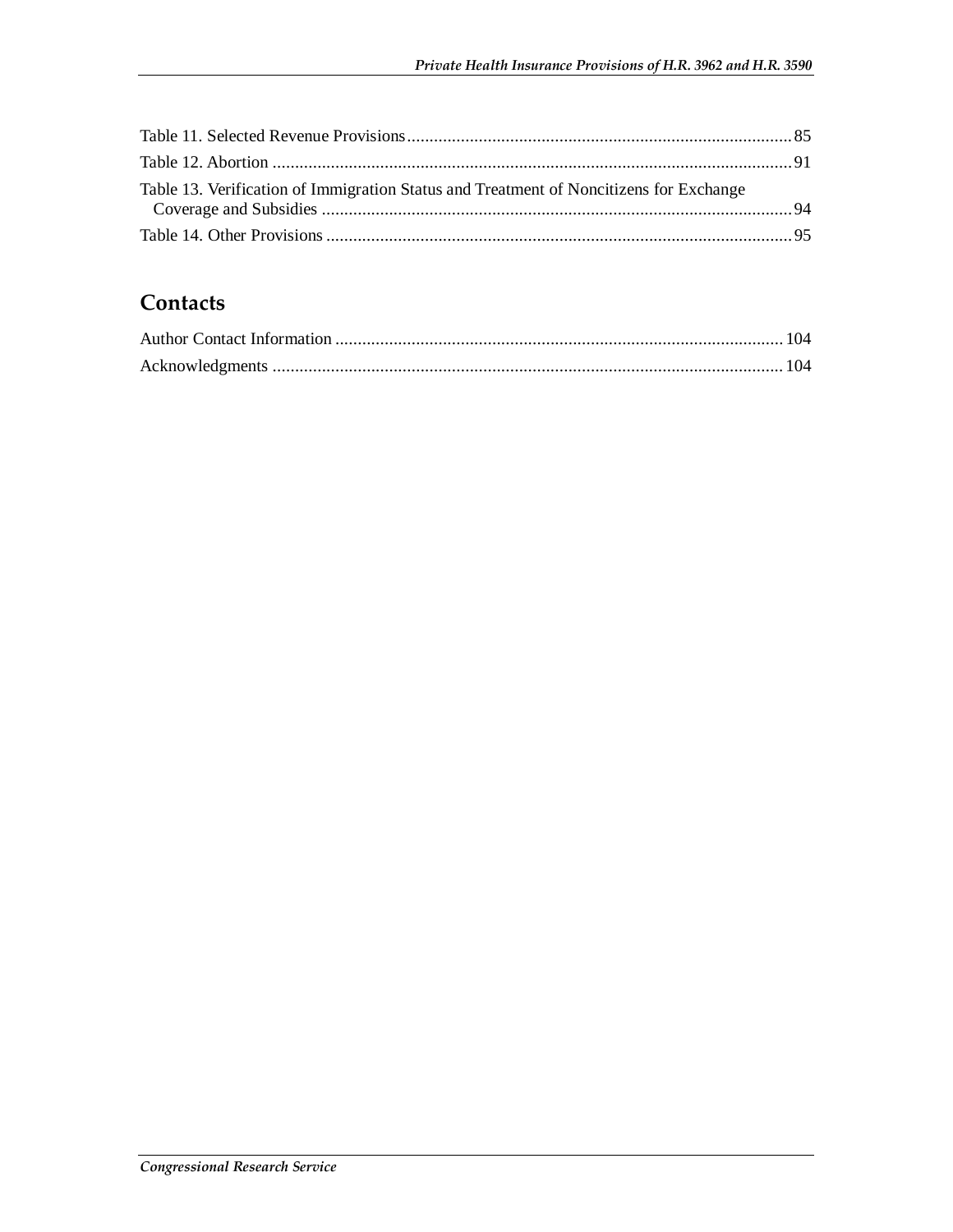### **Introduction**

On November 7, 2009, the U.S. House of Representatives approved health insurance reform legislation, H.R. 3962, the Affordable Health Care for America Act.<sup>1</sup>

Two Senate committees of jurisdiction also approved major health insurance reform legislation. The Senate Health, Education, Labor and Pensions (HELP) Committee reported S.  $1679<sup>2</sup>$  and the Senate Finance Committee reported S. 1796. $3$  These bills were consolidated as S.Amdt. 2786, further amended on the Senate floor, and passed in the Senate on December 24, 2009, as H.R. 3590, the Patient Protection and Affordable Care Act (hereafter simply referred to as H.R. 3590, or the Senate bill).

This report compares many of the private health insurance provisions of H.R. 3962 and H.R. 3590. For each of the major private health insurance reforms, the report first gives a narrative description of the context and current law, then describes where the House and Senate bills make similar reforms and how their approaches differ. The narrative is then followed by more detailed tables comparing these provisions under the following major topics, with the primary CRS contact listed for each:

- **Table 1**. Reforms prior to full implementation. Mark Newsom, 7-1686.
- **Table 2**. Private health insurance market reforms at full implementation date. Bernadette Fernandez, 7-0322.
- **Table 3**. Essential benefits. Bernadette Fernandez, 7-0322.
- **Table 4**. Individual mandate: the requirement on individuals to maintain health insurance, with penalties and taxes for noncompliance. Hinda Chaikind, 7-7569.
- **Table 5**. Employer requirements to provide health insurance or potentially pay penalties. Hinda Chaikind, 7-7569.
- **Table 6**. Small business tax credit. Hinda Chaikind, 7-7569.
- **Table 7**. Health insurance exchanges [Chris Peterson, 7-4681], through which the following two items can only be offered:
	- **Table 8**. Premium and cost-sharing subsidies. Chris Peterson, 7-4681.
	- **Table 9**. Public health insurance option. Paulette Morgan, 7-7317; Multi-state qualified health plans. Hinda Chaikind 7-7569.
- **Table 10**. Cooperatives. Mark Newsom, 7-1686.
- **Table 11** Selected revenue provisions. Janemarie Mulvey, 7-6928.
- **Table 12**. Abortion. Jon Shimabukuro, 7-7990.

<sup>1</sup> CRS Report R40885, *Private Health Insurance Provisions of H.R. 3962*.

<sup>2</sup> CRS Report R40861, *Private Health Insurance Provisions of S. 1679*.

<sup>3</sup> CRS Report R40918, *Private Health Insurance Provisions of S. 1796, America's Healthy Future Act of 2009*.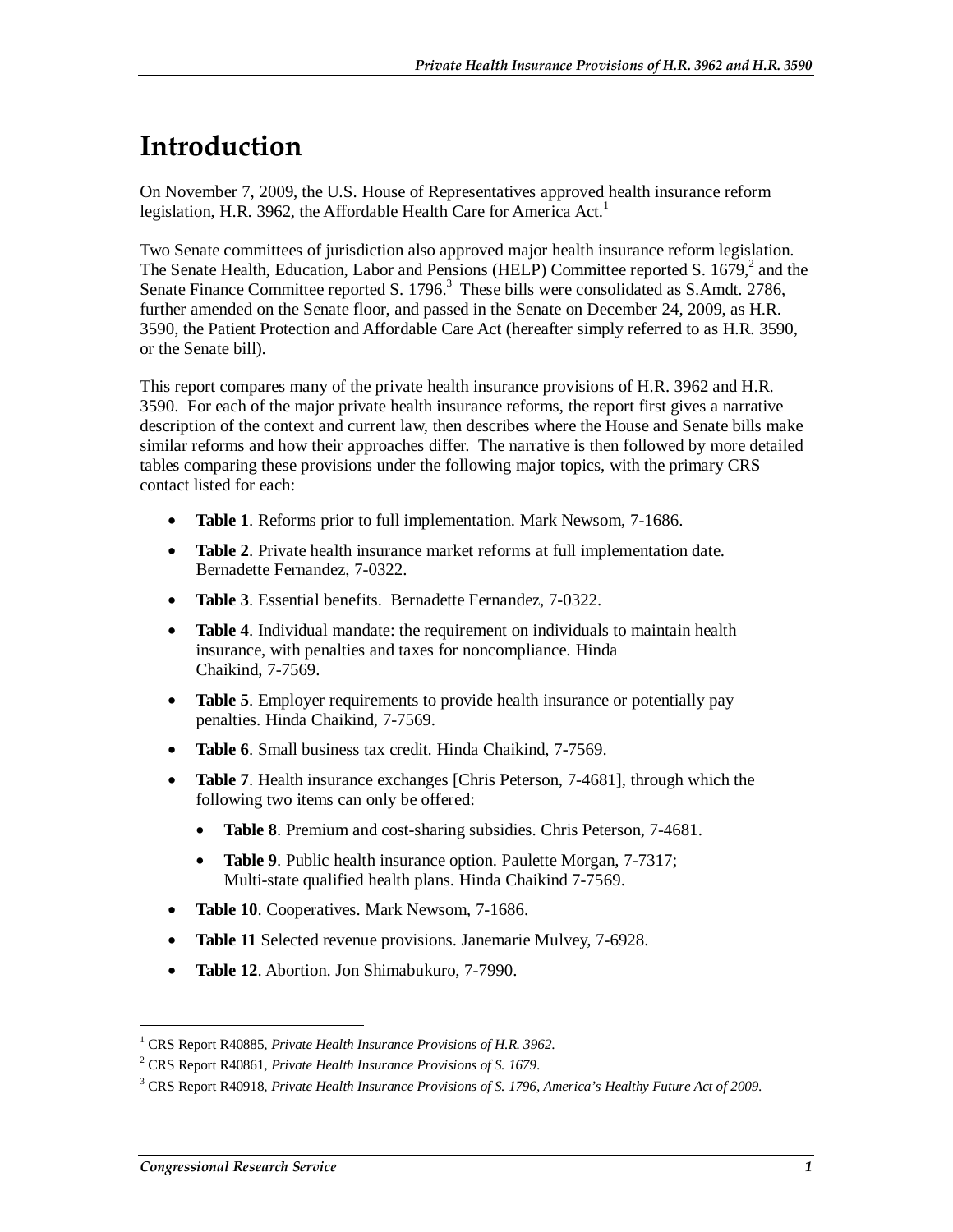- **Table 13**. Verification of immigration status and treatment of noncitizens for exchange coverage and subsidies. Ruth Wasem, 7-7342.
- **Table 14**. Other provisions.

When possible, the tables were formatted to make comparisons easier between the bills and thus may not follow the order of the legislative language. However, at the end of nearly every cell is the specific bill reference of the provision described and, if applicable, the portion of current law that is amended.

The first two tables (reforms prior to full implementation and private health insurance market reforms) and the last table contain columns describing current law. However, the other tables do not contain a current law column because little or no relevant current law exists. To the extent some context or current law exists for these other topics, it is provided in the narrative.

In this report, "the Secretary" refers to the Secretary of Health and Human Services (HHS), unless specified otherwise. Under H.R. 3962, "the Commissioner" refers to the Senate-confirmed Commissioner of the Health Choices Administration, a new executive branch agency (independent, similar to the Social Security Administration, SSA) who would establish standards for certain health insurance plans, establish and operate the federal health insurance exchange (though states would be permitted to create their own), and administer premium and cost-sharing subsidies for qualifying individuals. Other terms and acronyms used throughout this report are the following, with a description of how each applies to health insurance and financing under current law:

- ERISA: The Employee Retirement Income Security Act of 1974 provides for the federal regulation of private-sector employee benefit plans. 4 Besides the regulation of pension plans, ERISA also regulates welfare benefit plans that may provide, among other things, medical, surgical and other health benefits. ERISA applies to health benefit coverage offered through health insurance or other arrangements (e.g., self-funded plans). In general, while ERISA regulates privatesector employee benefit plans and health insurance issuers providing group health coverage, it does not cover governmental plans, church plans, or plans with less than two participants.
- IRC: The Internal Revenue Code of 1986 is the primary source of U.S. tax law, pertaining to individuals, employers and others. The IRC regulates group health plans, including church plans, but does not regulate health insurers.
- PHSA: The Public Health Service Act includes many health related federal grant programs, but it also regulates group health plans, health insurance issuers providing group health coverage, coverage in the individual market, as well as some governmental plans.
- HIPAA: The Health Insurance Portability and Accountability Act of 1996 has numerous provisions affecting private health insurance, insurers, and employerprovided plans. HIPAA was the first major federal law to make numerous requirements specific to health insurance (e.g., restrictions on pre-existing condition exclusions, guaranteed availability and renewability of plans for certain

<sup>4</sup> CRS Report RL34443, *Summary of the Employee Retirement Income Security Act (ERISA)*.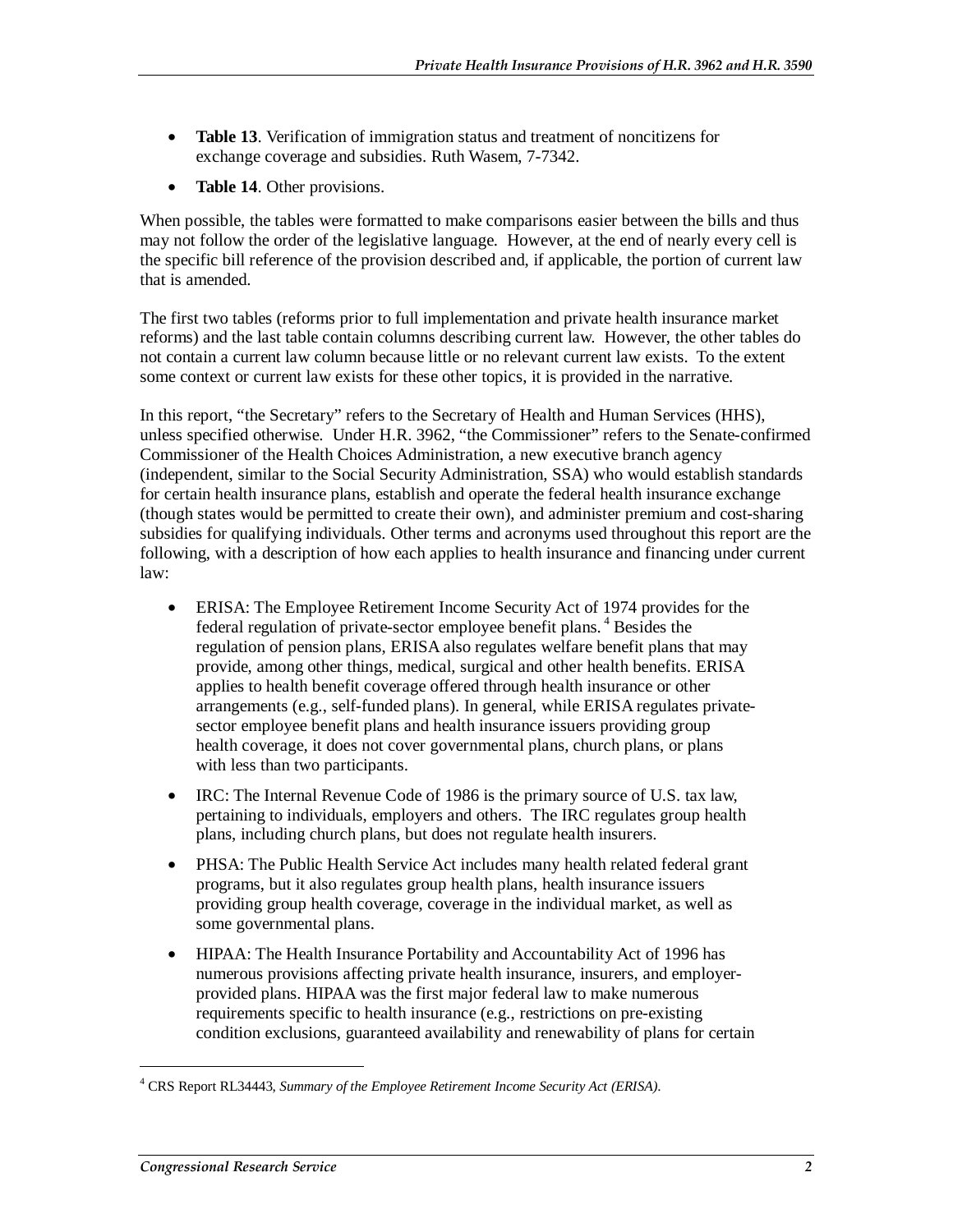employers and individuals). HIPAA instituted its changes by amending ERISA, the PHSA, and the IRC to create analogous requirements pertaining to preexisting conditions, for example, across the broadest spectrum of private health coverage.

- SSA: The Social Security Act contains the statutory requirements for certain federal domestic social programs, including Medicare (Title XVIII), Medicaid (Title XIX) and the Children's Health Insurance Program (CHIP, Title XXI).
- Group health insurance: Health insurance obtained by a group of people drawn together by an employer or other organization, such as a trade union. To affect group health insurance, federal law is typically amended in ERISA, the PHSA, and the IRC.
- Nongroup health insurance: Health insurance that individuals purchase not through a group, but directly from an insurer or through an insurance broker or agent. Sometimes referred to as "individual" or "individual market" insurance. To affect nongroup health insurance, federal law is typically amended in the PHSA.
- Small group health insurance: Group health insurance typically obtained by firms with between 2 and 50 workers, although some self-employed individuals are considered "groups of one" for health insurance purposes in some states. To affect small group health insurance, federal law is typically amended in ERISA, the PHSA, and the IRC.
- Self-insured health plans: A self-insured health plan is an employee benefit plan under which an employer provides health benefits directly to plan participants, as opposed to offering benefits through health insurance. Because self-insured plans do not provide benefits though an insurer, they cannot be regulated by the states (due to ERISA preemption). These plans are sometimes referred to as "selffunded plans." (Many employers with self-funded plans use insurers, for a fee, solely to assist with the administration of the health plan benefits—for example, to pay doctors and hospitals the insurer's negotiated rates—but the employer bears the financial risk.) To affect self-insured plans, federal law is typically amended in ERISA, the PHSA, and the IRC.
- Health insurance issuer: Under ERISA and the PHSA, a health insurance issuer is an insurance company, service, or organization that is licensed to engage in the business of insurance in a state and is subject to state laws that regulate insurance. This term does not include self-insured plans.
- Group health plans: A term general enough to include self-insured plans.
- NAIC: The National Association of [state] Insurance Commissioners.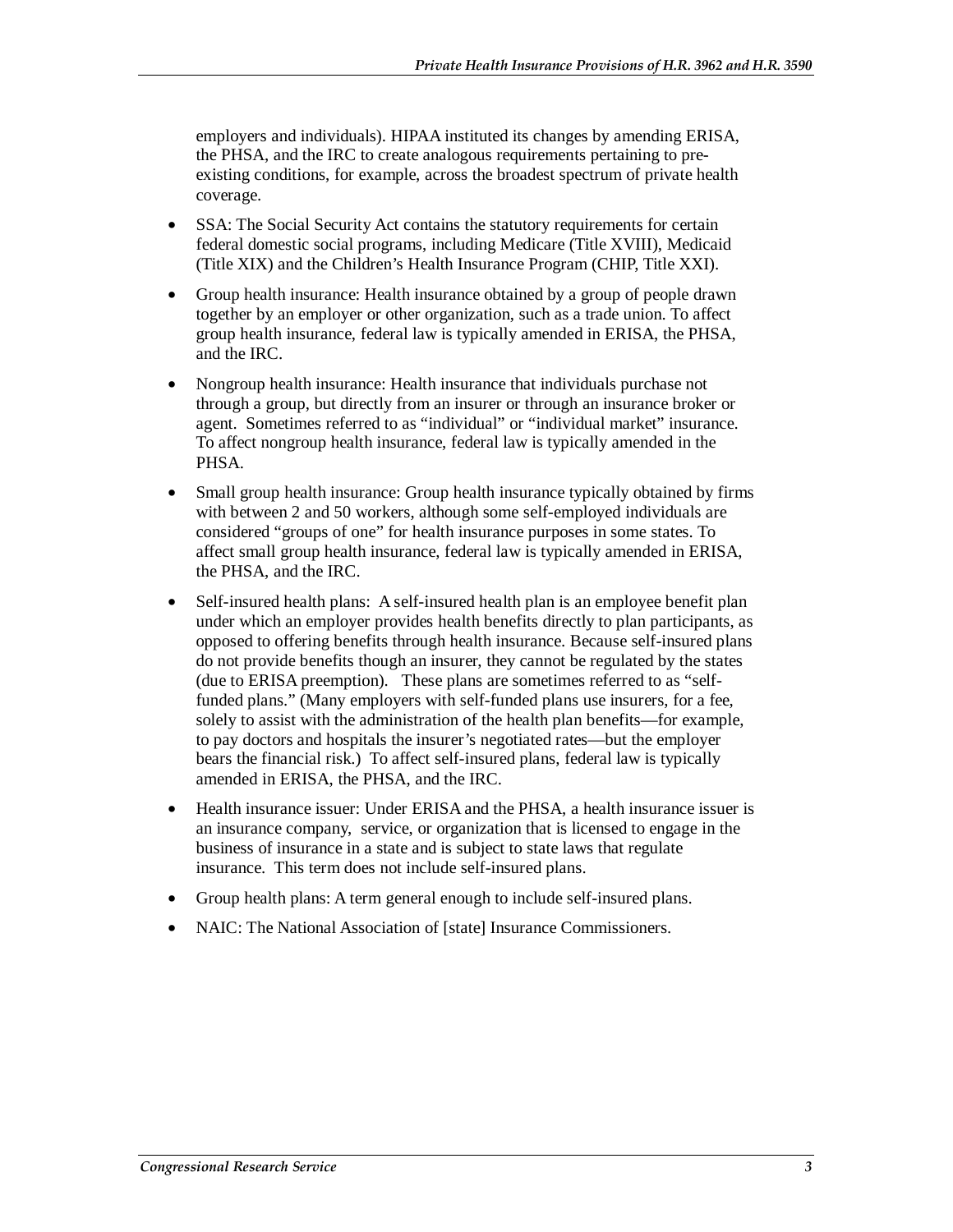### **Reforms Prior to Full Implementation**

Health insurance reform is a major issue in the 111th Congress, driven predominantly by longterm and growing concerns around access, cost, and quality of care.<sup>5</sup> The practices of some health insurance companies have been cited as meriting immediate reform, such as unreasonable annual or lifetime limits, $6$  rescissions, $7$  and discrimination against individuals with pre-existing conditions.<sup>8</sup> The cost, reflected in rising health insurance premiums, and the quality of care have also been noted as significant concerns requiring immediate attention.<sup>9</sup> These issues and other items are featured in the immediate reform sections of both bills.

### **Some Common Features Between the Bills**

As detailed in **Table 1**, both bills have provisions for immediate reforms that are either intended to be permanent (e.g., prohibition on rescissions) or are temporary programs before the main reforms take effect (e.g., high-risk pool program run by the Secretary). Both bills deal with the aforementioned concerns around abusive health insurance practices and would include:

- Restrictions on annual or lifetime limits on benefits for group or individual health plans.
- Prohibiting the practice of rescissions unless the member or policyholder has committed fraud.
- Creating a high-risk pool program for individuals with pre-existing conditions.

Both bills would also attempt to address cost issues involving health insurance premiums by requiring rebates when non-claims costs exceed a defined percentage. Health insurers would also have to publicly report financial data around their usage of premiums for coverage of services versus administrative costs, and would have to provide justification for premium rate increases. Other provisions would extend coverage in the group and individual markets to certain currently ineligible dependents, and would create a reinsurance program to assist employer plans with the cost of providing benefits to retirees who are 55 and older.

<sup>5</sup> For an in-depth review of health reform issues see CRS Report R40517, *Health Care Reform: An Introduction*.

<sup>&</sup>lt;sup>6</sup> Annual or lifetime limits refer to the maximum dollar amount that a health plan will pay toward individuals' covered health care expenses.

<sup>&</sup>lt;sup>7</sup> Rescission refers to the practice of health insurance companies dropping coverage, sometimes after a member or policyholder has become very sick and has filed claims for a substantial amount. Generally, in these cases the insurer carefully reviews the member or policyholder's application for coverage, and cites a discrepancy that permits canceling the contract. Rescission applies not only at the time of cancellation but for the entire period the policy was in effect, leaving the previously-enrolled individual financially responsible for all medical services received as if she was never covered.

<sup>&</sup>lt;sup>8</sup> U.S. Congress, House Committee on Ways and Means, hearing on Health Reform in the 21st Century, 111th Congress, 1st Session, April 22, 2009 (Washington: GPO, 2009). U.S. Congress, House Committee on Education and Labor, hearing on Ways to Reduce the Cost of Health Insurance for Employers, Employees, and their Families, 111th Congress, 1st Session, April 23, 2009 (Washington: GPO, 2009).

<sup>&</sup>lt;sup>9</sup> "American's Health Future Act of 2009," S.Rept. 111-89, Committee on Finance.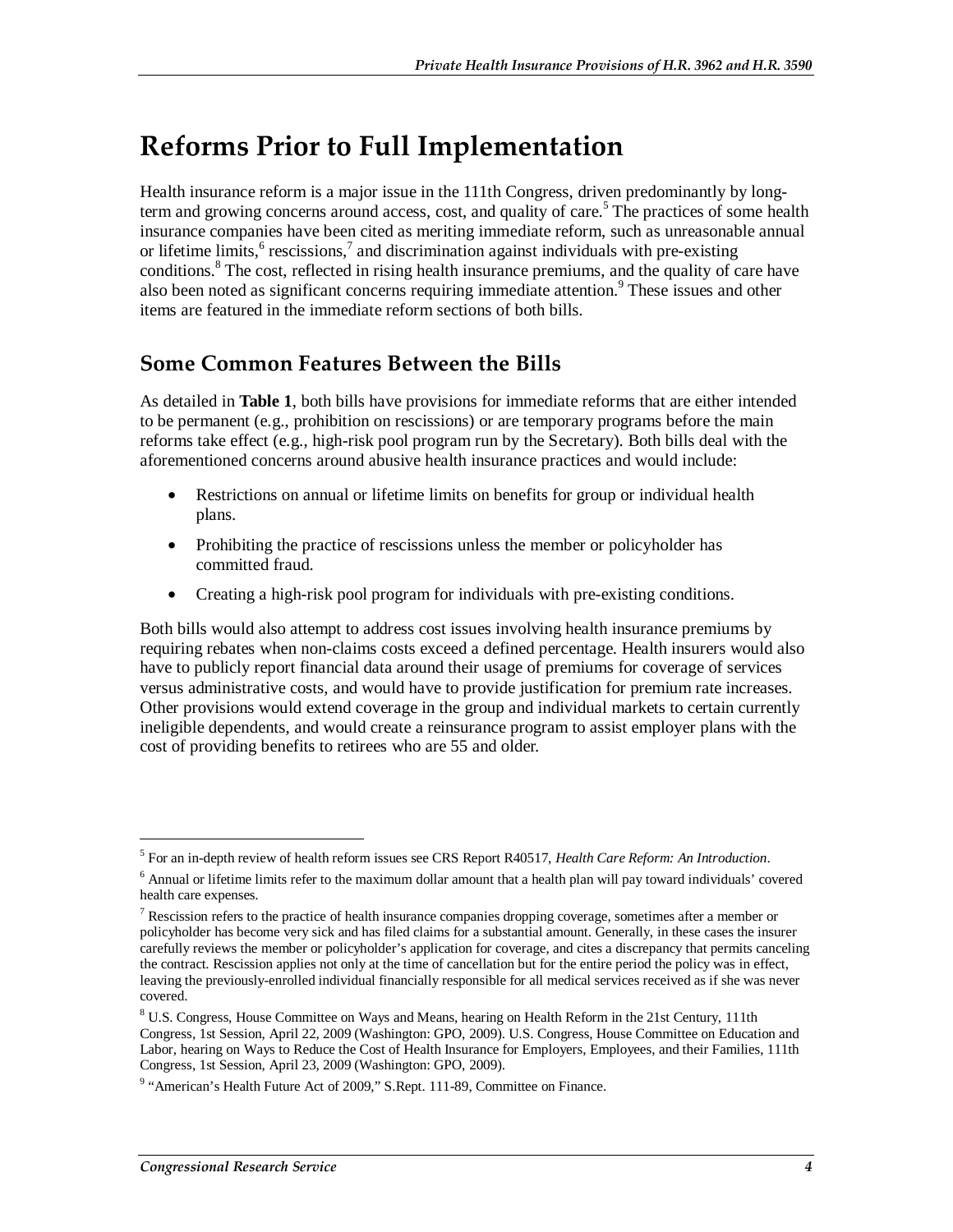### **Some Differences**

In general, the implementation dates prior to full implementation differ between the bills—with most of the House provisions taking effect for plan years beginning with 2010, and in the Senate bill for plan years beginning on or after the date that is six months after enactment. As detailed in **Table 1**, there are also several provisions in one bill, but not in the other. Only H.R. 3962 has immediate provisions that would reduce the look-back and exclusions periods for pre-existing conditions, define domestic violence as not being considered a pre-existing condition, prohibit plans from denying or delaying treatment for children with deformities, establish wellness program grants, and extend coverage under the Consolidated Omnibus Budget Reconciliation Act of 1985 (COBRA) until the exchange is operational in 2013. Only the Senate bill would, for example, do the following:

- Group health plans and health insurance issuers would be required to provide coverage for preventive health services.
- The Secretary would be required to develop standards for plans in the group and individual markets for providing their enrollees with a summary of benefits and coverage.
- Sponsors of group health plans (other than a self-insured plan) would be prohibited from establishing eligibility rules based on the salary of the employee.
- The Secretary would be required to develop regulations for the group and individual markets governing acceptable provider reimbursement structures that improve quality of care.
- Hospitals would be required to establish a list of standard charges for items and services in accordance with guidelines published by the Secretary.
- Group and individual plans would be required to have an effective appeals process as part of an immediate reform.
- Grants would be provided to states to establish supports to assist consumers with filing complaints and appeals regarding enrollment, and to resolve problems with obtaining premium credits.
- The plan or issuer would be required to permit the designation of any participating primary care provider or pediatrician who is available to accept the individual.
- If a group health plan or health insurance issuer covers emergency services they would be required to cover those services without the need for any prior authorization and without the imposition of coverage limitations irrespective of the provider's contractual status with the plan.
- Centers established to collect medical reimbursement data would be required to develop, and make publicly available, fee schedules and other database tools that fairly and accurately reflect market rates for medical services.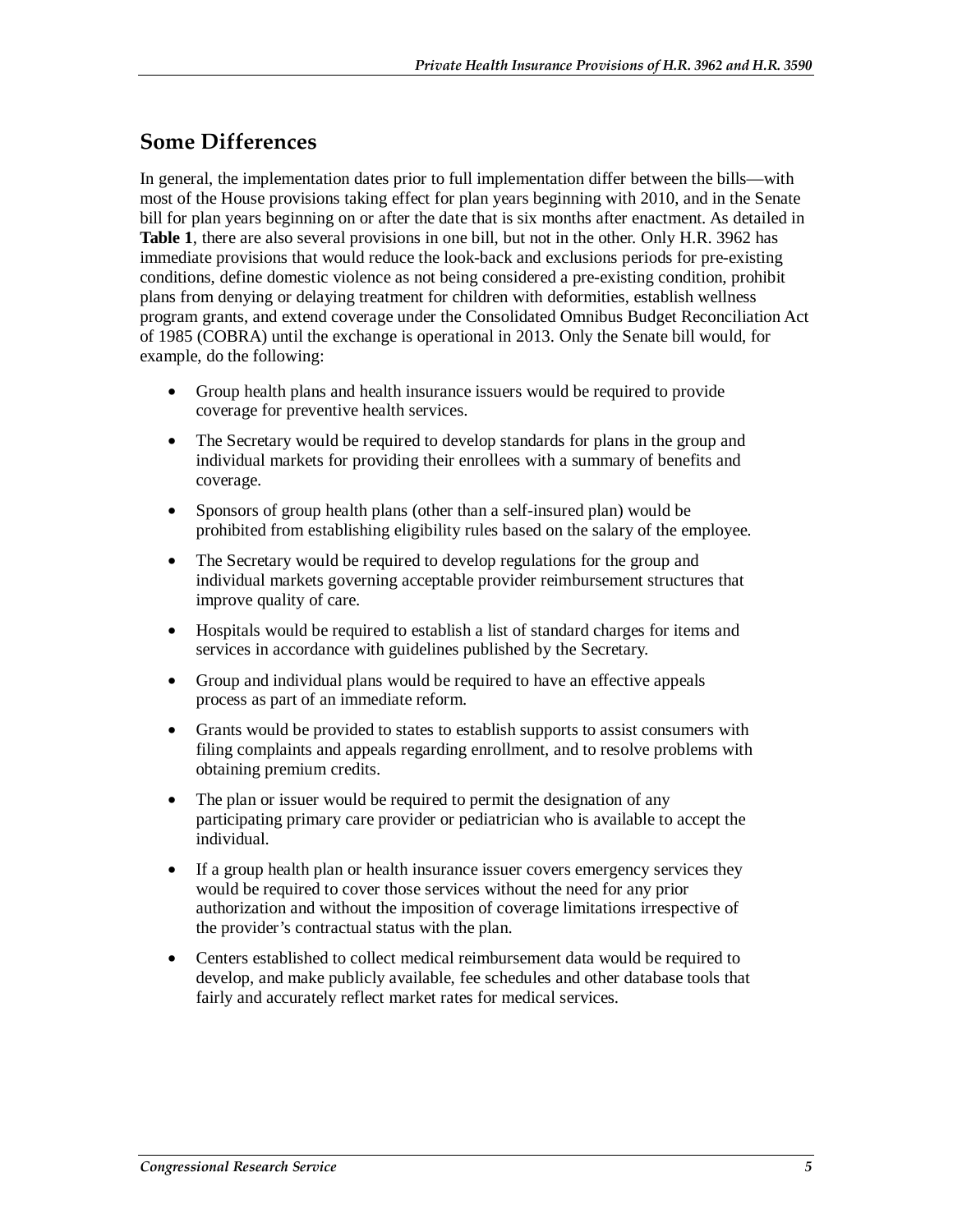# **Private Health Insurance Market Reforms at Full Implementation Date**

States are the primary regulators of the private health insurance market, though some federal regulation applies, mostly affecting employer-sponsored health insurance.

Both bills would establish new federal standards and requirements applicable to the private market, with the aim of increasing consumer access to health insurance, especially for persons with pre-existing health conditions and for other higher-risk groups. These standards and requirements relate to the offer, issuance, and renewal of insurance, applicable consumer protections, and costs borne by consumers, employers, and health plans. The effective date of these provisions is considered the "full implementation date," when exchanges must be available, premium subsidies are available to certain individuals, and mandatory Medicaid expansions must be instituted—under H.R. 3962, January 1, 2013, and under the Senate bill, January 1, 2014.

### **Some Common Features Between the Bills**

As detailed in **Table 2**, both bills would establish federal market reforms, including a prohibition on coverage exclusions for pre-existing health conditions, guaranteed issue and renewability of insurance, rating restrictions, nondiscrimination based on health factors, and other issues. Nonetheless, both bills would allow for the application of state law to the private market, as long as such laws do not interfere with the application of the federal reforms. Both bills would establish consumer protections that impact the adequacy of provider networks, marketing practices of health insurers, grievance and appeals processes, and disclosure of plan information. Both bills would allow states to form compacts to facilitate the sale and purchase of health plans across state lines.

### **Some Differences**

Under H.R. 3962, the effective date for most of these provisions would be January 1, 2013; under the Senate bill, the effective date would be January 1, 2014. Many of the market reforms specified in the Senate bill would amend Title XXVII of the Public Health Service Act. H.R. 3962 would not amend an existing statute for purposes of reforming the private market.

While each bill would establish a type of qualified plan that meets new federal standards, H.R. 3962 would require more plans to meet the qualified plan requirements than the Senate bill (see **Table 2**). Under H.R. 3962, all private health plans would eventually be subject to the qualified plan rules, except for grandfathered individual health insurance plans. The Senate bill would require only plans offered through the exchange to be qualified plans. The Senate bill would also provide an innovation waiver for states with respect to requirements relating to qualified health plans (QHPs), exchanges, cost-sharing reductions, tax credits, the individual responsibility requirement, and shared responsibility for employers.

While both bills include consumer protections (e.g., establishing processes to appeal coverage determinations, and providing consumers with plan information and assistance), many such protections under the Senate bill would become effective prior to full implementation of the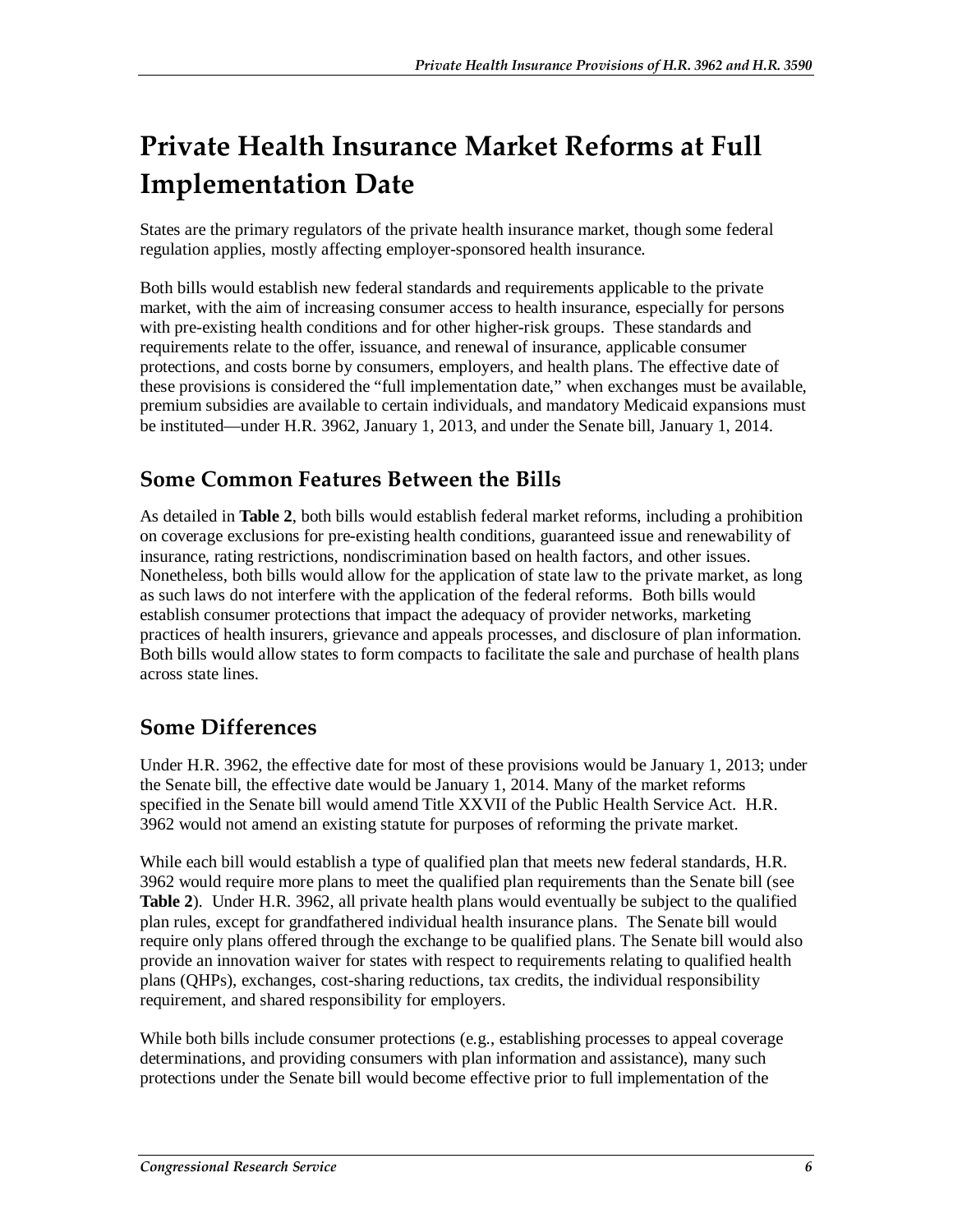private market provisions. In contrast, H.R. 3962 would make effective its consumer protections at full implementation.

The Senate bill would establish a few programs to address the distribution of risk borne by health plans: reinsurance, risk corridors, and risk adjustment. In general, these programs would provide higher or extra payments to plans that experience greater claims relative to other plans, in order to encourage the offer to and enrollment of high-risk individuals. The Senate bill also would establish an option for states to contract to private plans to provide a basic health plan for lowincome individuals not eligible for Medicaid.

### **Essential Benefits**

While there are a handful of federal benefit mandates for health insurance that apply to group coverage, there are more than 2,000 cumulative benefit mandates imposed by the states. For example, federal law requires that group health plans and insurers that cover maternity care also cover minimum hospital stays for the maternity care, and if plans cover mastectomies they also must offer reconstructive breast surgery. States have adopted mandates requiring coverage of certain benefits (e.g., mammograms), health care providers (e.g., pharmacists), and populations (e.g., adopted children).

Each bill specifies categories of benefits that must be covered under qualified plans, including exchange plans. Also, each bill imposes cost-sharing limits, out-of-pocket spending limits, and special rules regarding annual and lifetime limits that are applicable to essential benefits.

### **Some Common Features Between the Bills**

As detailed in **Table 3**, both bills would define benefit packages that would be provided by qualified plans. Such benefit packages would specify coverage for certain categories of essential benefits, and impose rules regarding cost-sharing, benefit limits, and actuarial values based on essential benefits.

Both bills would require the Secretary to adopt or specify essential benefits, based on broad categories of benefits listed in the bills. Most of the categories listed are the same in both bills: hospitalizations, outpatient/ambulatory services, prescription drugs, rehabilitation, mental health care, substance use disorder services, preventive services, maternity care, and pediatric care.

### **Some Differences**

The Senate bill would specify maximum deductible amounts applicable to the essential health benefits package offered by small group plans, and would prohibit application of a deductible on preventive services (see **Table 3**). In contrast, H.R. 3962 would prohibit any cost-sharing on certain preventive services and vaccines recommended by specified federal entities.

While both bills would impose out-of-pocket spending limits, they specify the limits using different methods. H.R. 3962 would establish out-of-pocket limits for individual and family coverage during the first year of full implementation, then adjust them annually for inflation. The Senate bill, in contrast, would use the amounts specified in the tax code applicable to certain high-deductible health plans in those years.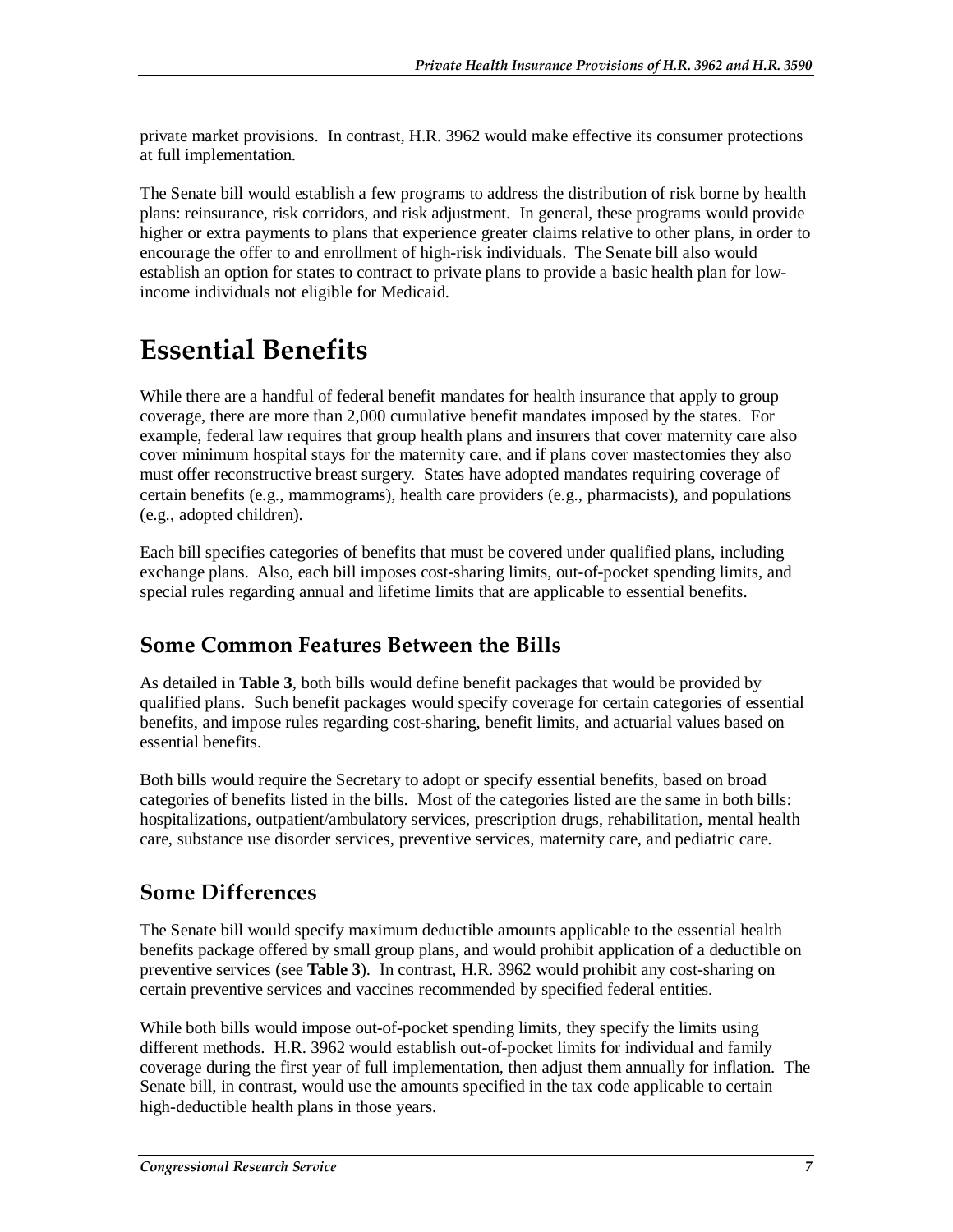H.R. 3962 would prohibit the application of an annual limit on essential benefits. The Senate bill would prohibit "restricted" annual limits from applying to essential benefits.

# **Individual Mandate**

Currently federal law does not require individuals to have health insurance. Massachusetts, for example, requires certain individuals to have health insurance. The state imposes a penalty for each month individuals are without insurance, equal to 50% of the lowest premium for which they would have qualified, to be collected through withholding of state income tax refunds (with some exemptions allowed).

Most people in the United States have employer-sponsored health insurance. In 2008, 60% of the U.S. population had employment-based health insurance. Other individuals may choose to obtain coverage on their own in the nongroup market. Still others qualify for health coverage through Medicare, Medicaid and other government programs.

#### **Some Common Features Between the Bills**

As detailed in **Table 4**, both bills would mandate most individuals to have health insurance, with penalties for noncompliance for the first year of full implementation. Both bills would provide qualified low-income individuals with subsidies to help pay for the costs of their premiums and cost-sharing, while exempting other individuals such as non-resident aliens, individuals living and working outside of the United States, individuals residing in possessions of the United States, those with qualified religious exemptions, and others granted an exemption by the Secretary.

### **Some Differences**

As detailed in **Table 4**, the penalty for non-compliance is different in the bills. The House bill would impose a potentially larger penalty, tied to the lesser of (1) 2.5% of the taxpayer's modified adjusted gross income (MAGI) over the amount of income required to file a tax return, and (2) the national average premium for applicable single or family coverage. The Senate bill would impose a penalty, when fully phased in (2016), of no more than \$750 for the year for each individual, or up to 300% of the individual amount for the total for a family, indexed for inflation.

# **Employer Mandate**

There is currently no federal requirement that employers offer health benefits. However, as noted above, many employers choose to provide health insurance as part of the total compensation package for their employees and, in many cases, their dependents. While ERISA does not require an employer to offer health benefits, it does mandate compliance with certain requirements if an employer chooses to offer health benefits, such as compliance with plan fiduciary standards, reporting and disclosure requirements, and procedures for appealing denied benefit claims.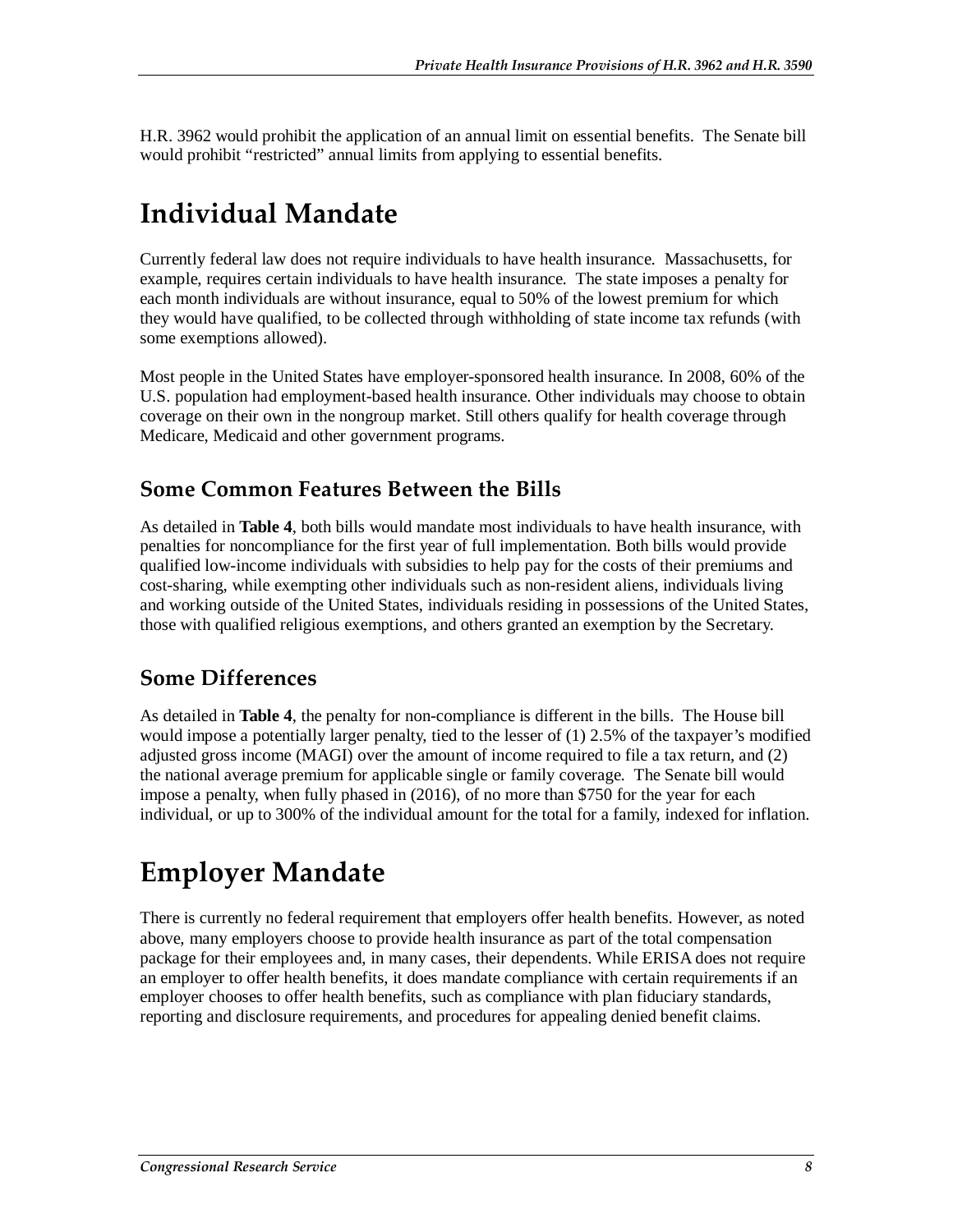#### **Some Common Features Between the Bills**

As detailed in **Table 5**, both bills impose requirements on employers who offer health insurance and on those who choose not to, effective in the first year of full implementation. Some businesses would be exempt from the requirements, based on payroll or number of employees.

### **Some Differences**

As detailed in **Table 5**, the House bill would mandate employers to provide health insurance, with penalties for non-compliance. Employers with aggregate wages under \$500,000 that chose not to offer coverage would not be subject to penalties. The penalty would be phased in so that a firm with aggregate wages above \$750,000 would pay 8% of its average wages. While the Senate bill would not specifically impose a mandate, it would create an employer responsibility that could also result in penalties for non-compliance. Only firms with more than 50 full-time employees could be subject to a penalty—but only if at least one of its full-time employees enrolled in an exchange plan *and* received a premium subsidy. A special rule would apply to those employers whose substantial annual gross receipts were attributable to the construction industry. For these employers, instead of using the 50 full-time employee count for the employer requirement, employers who employed an average of at least 5 full-time employees on business days during the preceding calendar year and whose annual payroll expenses exceeded \$250,000 for such preceding calendar year would be subject to the employer requirements. The penalty imposed on an employer that did not offer coverage would be \$750 per employee for all the full-time employees in 2014.

**Figure 1** provides simplified examples for the first year of full implementation of how the bills' penalties could differ for an employer that did not offer health insurance. (This figure does not include the special rule for construction workers.) The top portion assumes that all the employer's workers are full time with annual wages of \$50,000. The bottom portion is the same, but assumes annual wages of \$14,872, which is the annual wage of an individual working 40 hours per week at \$7.15 an hour, the current federal minimum wage. Given those wage levels, the figure illustrates how the penalty for not offering coverage would differ, depending on firm size. (Not illustrated in the figure is that under the Senate bill, an employer that did not offer coverage would not be subject to a penalty if none of its employees obtained federally subsidized exchange coverage. Thus, the figure assumes at least one employee obtains exchange subsidies.) While the example assumes a 40-hour workweek for employees in each bill, under the Senate bill, "full time" is defined as working on average at least 30 hours per week, and under the House bill "full time" would be determined by the Commissioner.

Even employers offering health insurance could be subject to penalties or fees under each bill. In the Senate bill, a firm offering health insurance with more than 50 full-time employees could pay a penalty if any of its full-time employees received a premium credit in the exchange (which could only occur in limited circumstances, described below in the section on premium and costsharing subsidies). In 2014, the annual penalty assessed to the employer for each such employee would be \$3,000 (\$250 per month). However, the total annual penalty for an employer would be limited to the total number of the firm's full-time employees times \$750 (\$62.50 per month). In the House bill, beginning in second full year of implementation, those employers with aggregate wages above \$750,000 would be assessed 8% of average wages for the number of employees who decline the employer's health insurance and obtain exchange coverage, regardless of whether or not they receive a premium credit, with adjustments for small employers.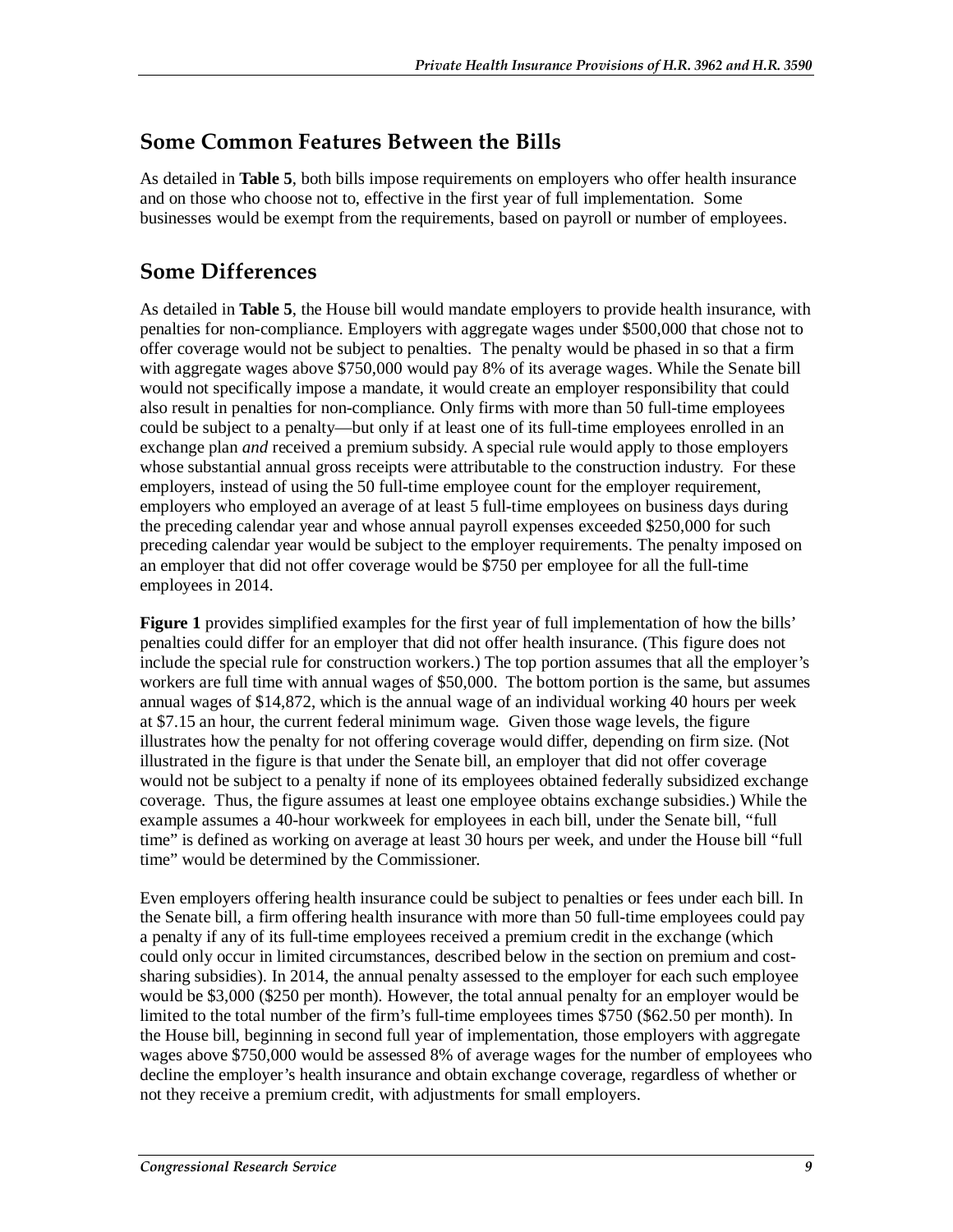## **Small Business Tax Credit**

Small businesses that choose to provide health insurance could be eligible for a credit toward their cost of health insurance. Depending on the bill, these businesses may be exempt from any employer responsibility to provide health insurance or any penalties for non-compliance. The bills would offer an incentive to small businesses by helping pay for their employees' coverage, by offering a credit toward the purchase of health insurance.

#### **Some Common Features Between the Bills**

As detailed in **Table 6**, in the first year of full implementation, both bills would offer their full credit to small businesses with 10 or fewer full-time employees and with average taxable wages of \$20,000 or less. Both bills would phase out the tax credit for average employee compensation over \$40,000 and as number of employees increased from 10 to 25.

#### **Some Differences**

As detailed in **Table 6**, the amount and duration of the credits are different in the two bills. The House bill would begin to phase out the credit as average employee compensation exceeded \$20,000, while the Senate bill would begin to phase out the credit at \$25,000. Additionally, only the Senate bill would also provide credits to non-profit organizations. Only the House bill would allow self-employed individuals to receive a credit.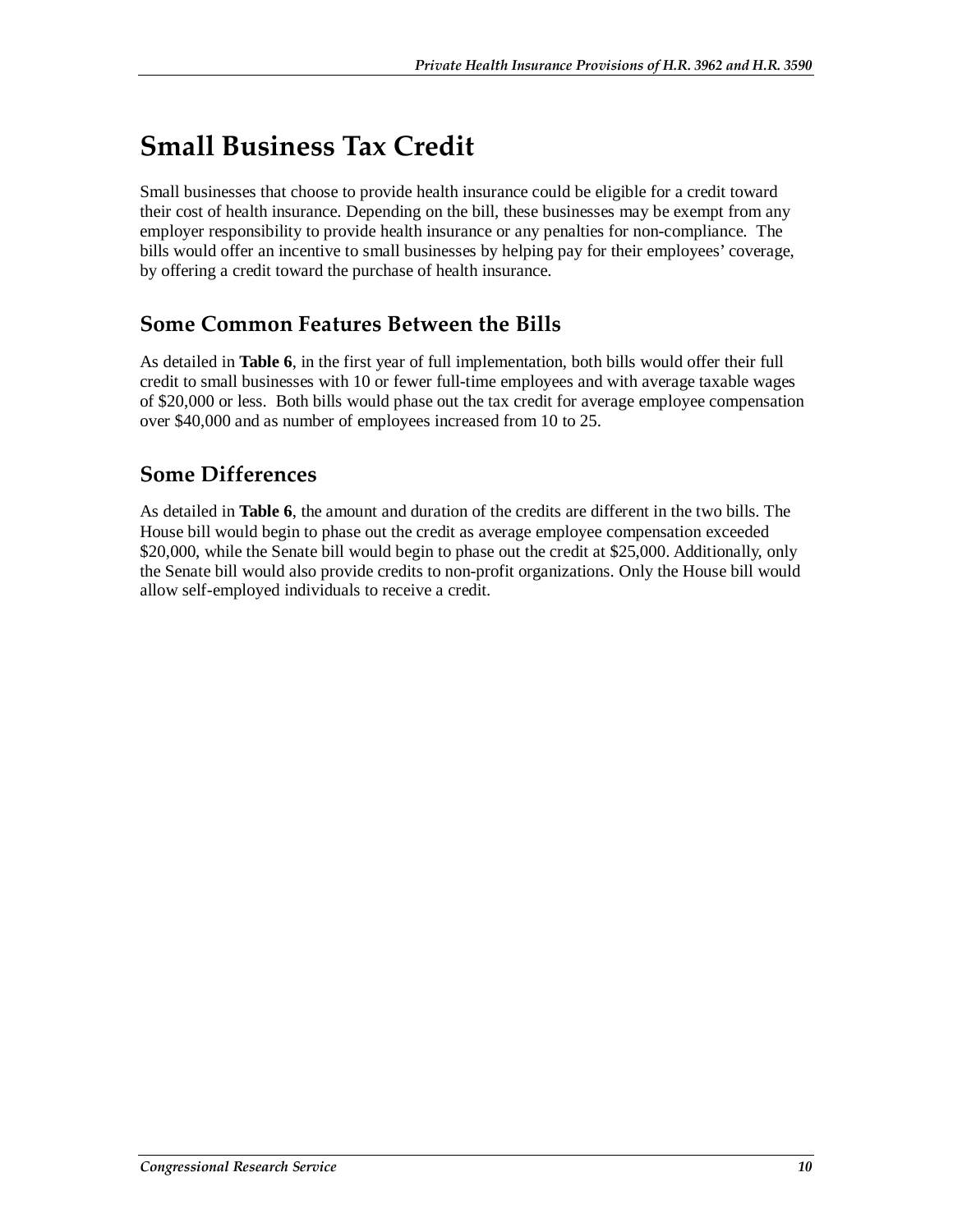

**Figure 1. Two Examples of Employer Penalties for Not Offering Coverage** 

**Source:** CRS analysis.

**Notes:** Potential penalties shown are for 2013 under H.R. 3962 and for 2014 under H.R. 3590. Additionally, analysis of Senate bill does not include the provisions relating to construction workers.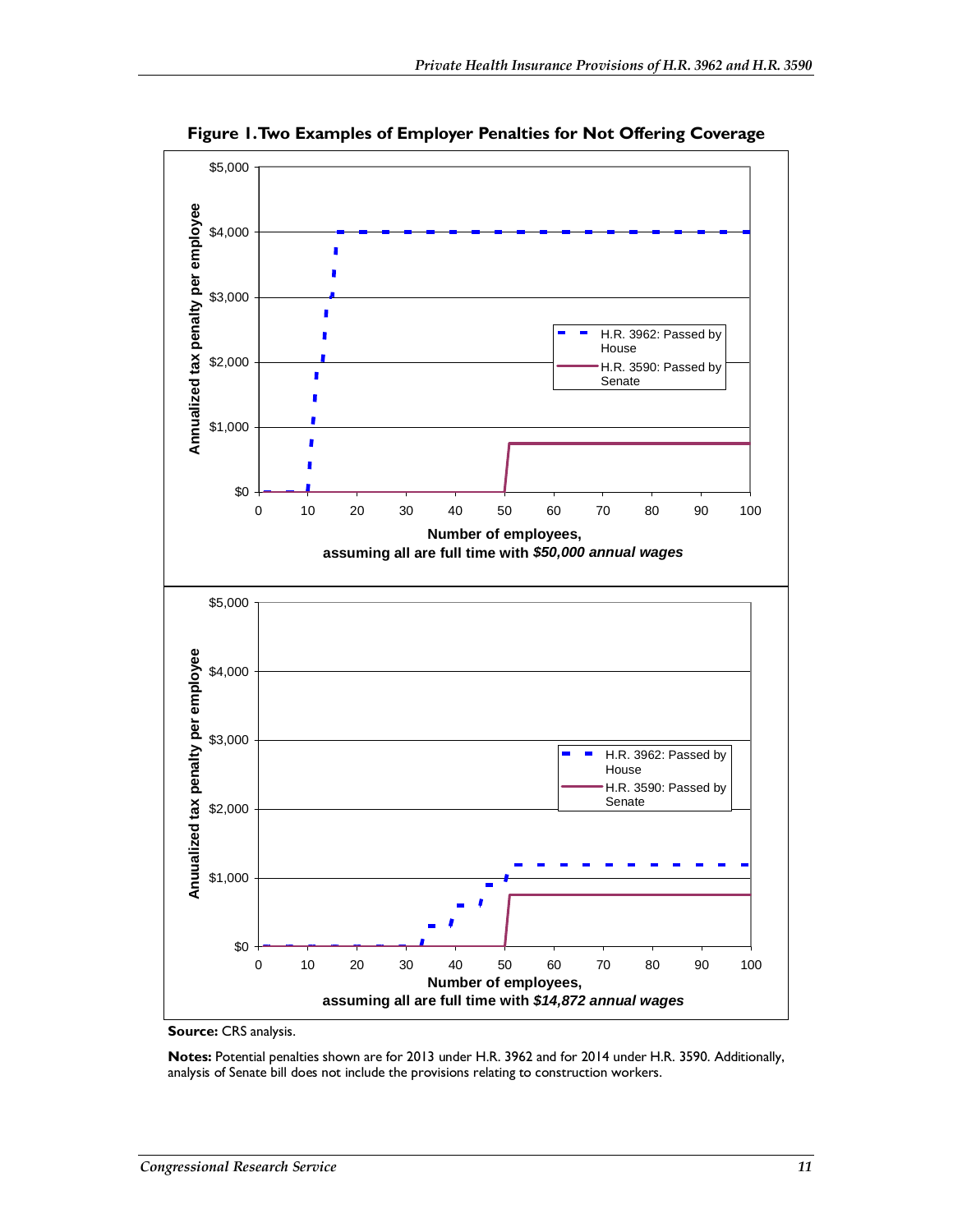# **Health Insurance Exchanges**

In addition to federalizing private health insurance standards, both bills would create health insurance exchanges, similar in many respects to existing entities like the Massachusetts Connector and eHealthInsurance, to facilitate the purchase of health insurance by certain individuals and small businesses.

### **Some Common Features Between the Bills**

An exchange would not be an insurer; it would provide eligible individuals and small businesses with access to insurers' plans in a comparable way (in the same way, for example, that Travelocity or Expedia are not airlines but provide access to available flights and fares in a comparable way). As detailed in **Table 7**, exchanges would have additional responsibilities as well, such as negotiating with plans and determining eligibility for and administering premium and cost-sharing subsidies.

Available exchange plans would be required to cover essential benefits and to limit costsharing/benefit-package options to a few standardized benefit tiers, designed for easier comparison (though the bills differ in the specific levels). States could establish their own exchanges or the federal government could establish exchanges in the states. In both bills, multiple states could form a single exchange. Exchanges could work with other entities, including state Medicaid agencies, to handle certain tasks, such as outreach, enrollment, and eligibility determinations.

Similar criteria between the bills for individuals' eligibility to enroll in an exchange plan are that individuals would have to reside in the state and not be eligible for Medicaid. Certain small employers could make coverage available to their workers through an exchange. Individuals eligible for coverage offered directly by an employer (that is, not through an exchange plan) could not apply their employer's contribution toward coverage in an exchange plan, which would deter people from dropping employer-sponsored insurance for exchange coverage.

Premium and cost-sharing credits for low- and moderate-income individuals (described in **Table 8**) would only be available through an exchange.

### **Some Differences**

As detailed in **Table 7**, under the Senate bill, grants toward state exchanges would be awarded within one year of enactment (even though federal premium subsidies, fully implemented market reforms, and mandatory Medicaid expansions would not be in place until 2014); under H.R. 3962, exchanges with fully implemented market reforms and premium subsidies would be functioning in 2013. Under the Senate bill, after some start-up funding, exchanges would ultimately have to be self-sustaining through assessments on participating plans or premiums; under H.R. 3962, the exchanges would have permanent federal funding. After the exchange is fully operational, H.R. 3962 would require that new nongroup insurance be offered only through an exchange; the Senate bill permits nongroup plans to be offered outside an exchange.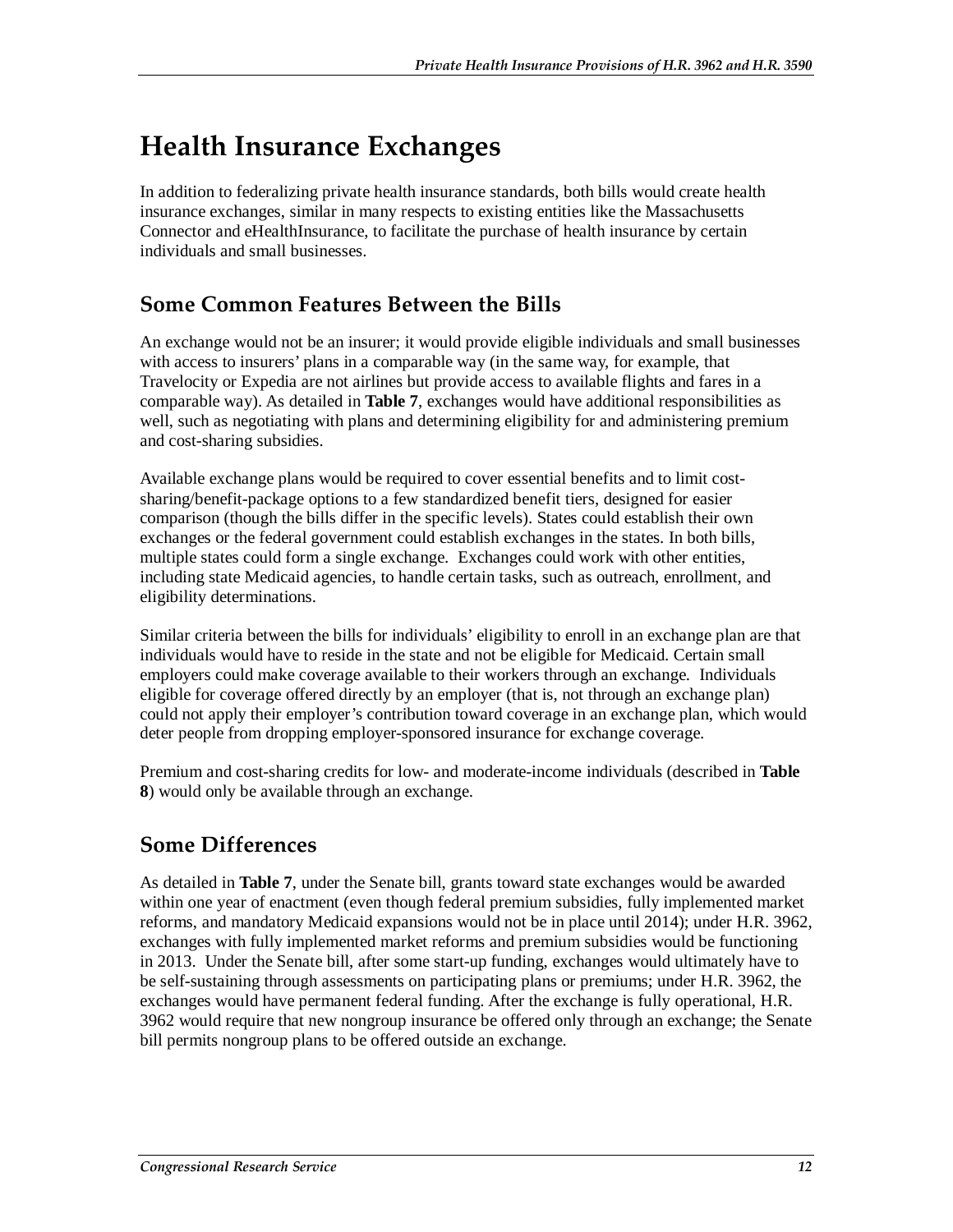Unlike the House bill, the Senate bill would require individuals seeking to obtain exchange coverage to prove they were lawful residents, even for individuals paying the entirety of their insurance premiums.

The Senate bill would initially permit states the option to either define "small employers" eligible to obtain exchange coverage as those with 100 or fewer employees or as those with 50 or fewer employees; H.R. 3962 would initially permit employers with up to 25 employees to be exchangeeligible. When eligible small employers opt for exchange coverage, employers could not limit workers' choice of plans under the House bill, but could limit plan selection to a particular benefit tier (e.g., silver) under the Senate bill.

### **Premium and Cost-Sharing Subsidies**

Under current law, direct federal subsidies toward the purchase of private health insurance are often narrow in scope—for a limited group of individuals (usually based on some hardship, such as unemployment, or financial need) and/or for a particular amount of time. For example, the Health Coverage Tax Credit (HCTC) is for certain workers displaced by international trade and for retirees whose private pension plans were taken over by the Pension Benefit Guaranty Corporation.10 The American Recovery and Reinvestment Act of 2009 (ARRA, P.L. 111-5 as amended by the Department of Defense Appropriations Act, 2010, P.L. 111-118) included provisions to provide premium subsidies of 65% for health insurance coverage through COBRA for the unemployed; the subsidy is available for up to 15 months to certain unemployed individuals involuntarily terminated between September 1, 2008, and February 28, 2010. Both the HCTC and the COBRA subsidies are paid to individuals as tax credits.

Particularly under health insurance reform proposals where individuals may be required to obtain coverage, some individuals may need premium subsidies to help pay for coverage. However, even when individuals have health insurance, they may be unable to afford the cost-sharing (deductible and copayments) required to obtain health care. Thus subsidies may also be necessary to lower the cost-sharing.

### **Some Common Features Between the Bills**

As detailed in **Table 8**, both H.R. 3962 and the Senate bill would make certain individuals eligible for premium and cost-sharing subsidies. Common eligibility criteria between the bills are that individuals must have income below 400% of the federal poverty level  $(FPL)$ ,<sup>11</sup> be enrolled in an exchange plan (not through a qualifying employer), and be citizens or lawful residents<sup>12</sup> who are not eligible for Medicaid.<sup>13</sup> Under both bills, when the premium and cost-sharing credits are first made available, they would only be available to individuals enrolled in the benefit tier

<u>.</u>

<sup>10</sup> CRS Report RL32620, *Health Coverage Tax Credit*.

<sup>&</sup>lt;sup>11</sup> For a family of three in the 48 contiguous states in 2009, 400% FPL is \$73,240. CRS computation based on "Annual" Update of the HHS Poverty Guidelines," 74 *Federal Register* 4200, January 23, 2009, http://aspe.hhs.gov/poverty/ 09fedreg.pdf.

<sup>&</sup>lt;sup>12</sup> See **Table 13** for more information about the citizenship, lawful residence, and verification requirements.

<sup>&</sup>lt;sup>13</sup> Under H.R. 3962, citizens and qualifying aliens would be eligible for Medicaid up to 133% FPL in 2013, when the premium credits would be available. Under the Senate bill, citizens and qualifying aliens would be eligible for Medicaid up to 150% FPL by 2014, when the bill's premium credits would be available.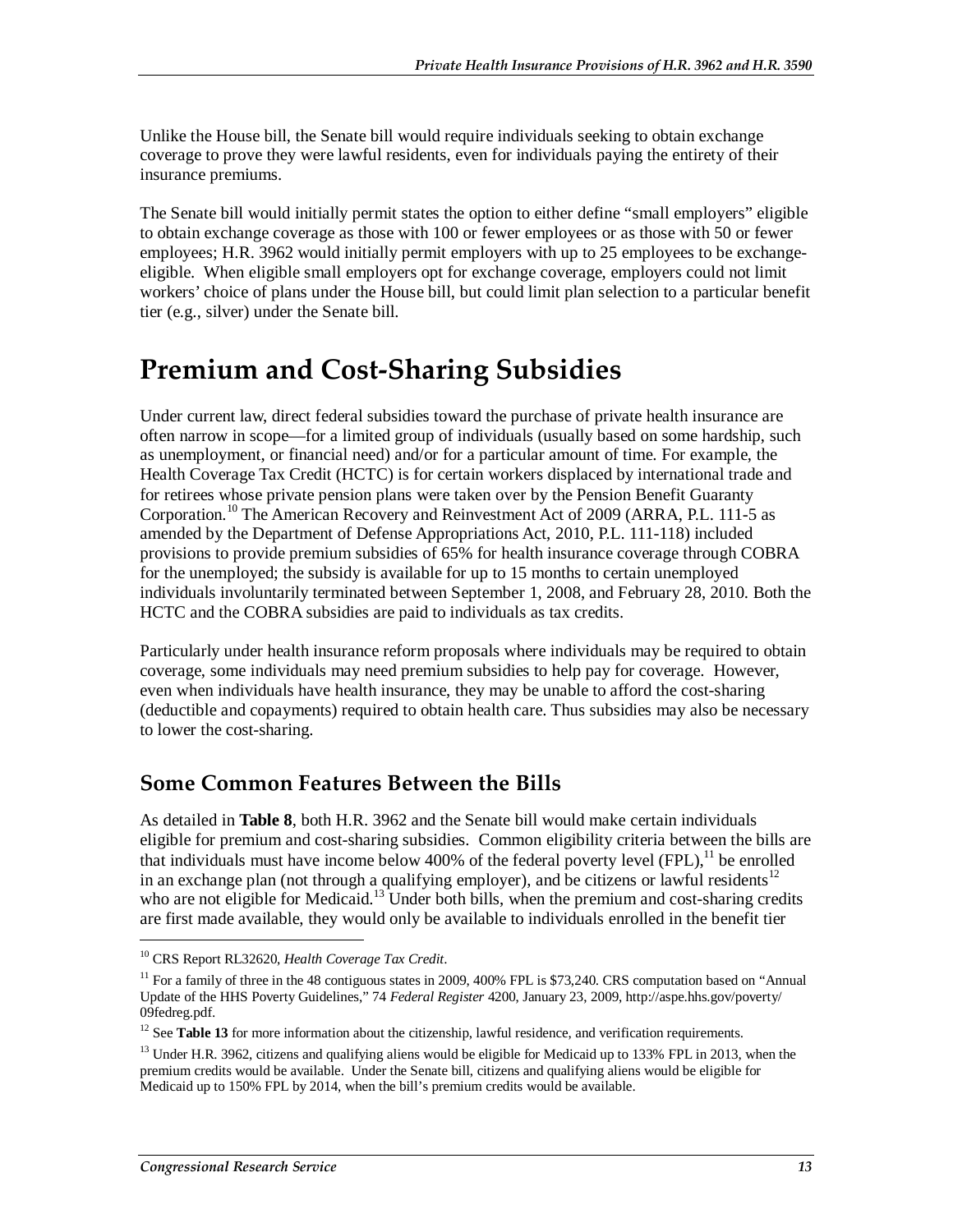with an actuarial value of approximately 70% (a "basic" plan in the House bill and a "silver" plan in the Senate).

Premium credits would be calculated to ensure that qualifying individuals pay no more than a certain percentage of their income toward one of the less expensive basic or silver exchange plans. If individuals choose a plan with a more expensive premium, they would be responsible for paying the difference.

Individuals eligible for premium subsidies would also be eligible for cost-sharing subsidies.

#### **Some Differences**

As detailed in **Table 8**, like the required exchange, market reform and exchange provisions, the premium and cost-sharing subsidies would be made available in 2013 under H.R. 3962 and in 2014 under the Senate bill. Under H.R. 3962, premium subsidies would be made directly from the federal government to insurers, while the Senate bill provides the premium subsidies in the form of advanceable, refundable tax credits to individuals.

Under H.R. 3962, individuals are not eligible for subsidies if they are eligible for employersponsored coverage as a full-time employee, or if they are *enrolled* in Medicare, Medicaid, coverage related to military service, an employer-sponsored plan, a grandfathered plan, or other coverage recognized by the Commissioner. Under the Senate bill, individuals are not eligible for subsidies if they are *eligible* for that coverage—Medicare, Medicaid, CHIP, coverage related to military service, an employer-sponsored plan, a grandfathered plan, or other coverage recognized by the Secretary. An exception to the exclusion for those eligible for employer-sponsored coverage in 2014 and after exists in H.R. 3962, if the employee's contribution would exceed 12% of income in 2014, and in the Senate bill, if the employee's contribution would exceed 9.8% of income or if the plan pays for less than 60% of covered expenses.

The percentage of income that credit-eligible individuals would have to pay toward premiums differs between the bills. Below about 250% FPL, H.R. 3962 requires a smaller contribution (and thus larger credits) than under the Senate bill; however, between roughly 250% and 400% FPL, the Senate bill requires a smaller contribution by qualifying individuals toward premiums, as illustrated in **Figure 2**.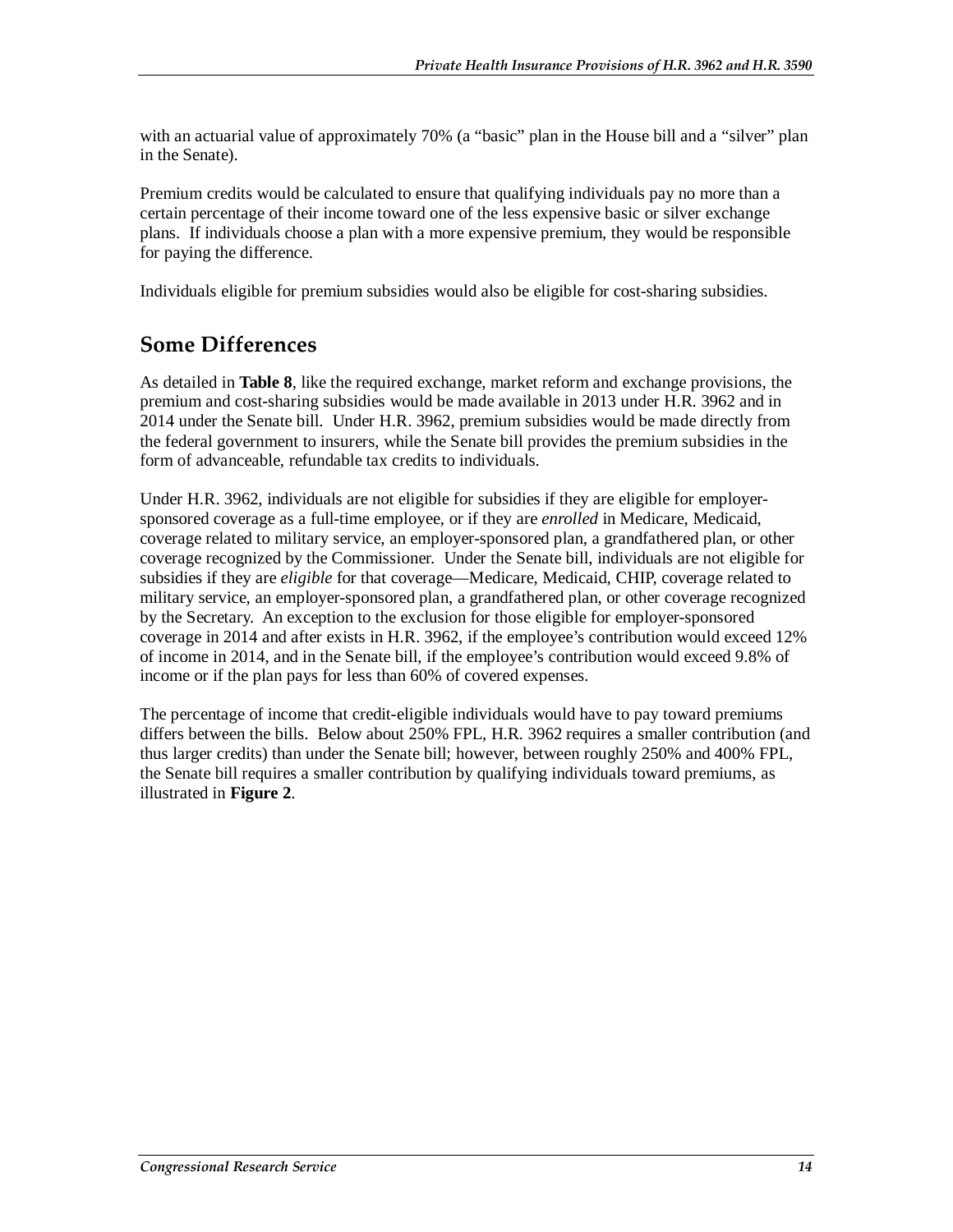

**Figure 2. Maximum Out-of-Pocket Premiums for Eligible Individuals, by Federal Poverty Level** 

For first year credits are in effect—2013 for H.R. 3962, 2014 for H.R. 3590

**Source:** CRS analysis.

**Notes:** Under the Senate bill, citizens and qualifying legal residents at or below 133% FPL would be eligible for Medicaid rather than premium credits. H.R. 3962 would extend Medicaid coverage to 150% FPL.

Compared to the Senate bill, H.R. 3962 would generally provide greater cost-sharing subsidies, as illustrated in **Figure 3**, which shows the percentage of covered expenses to be paid by the plan (i.e., actuarial value) after the cost-sharing subsidies are taken into account.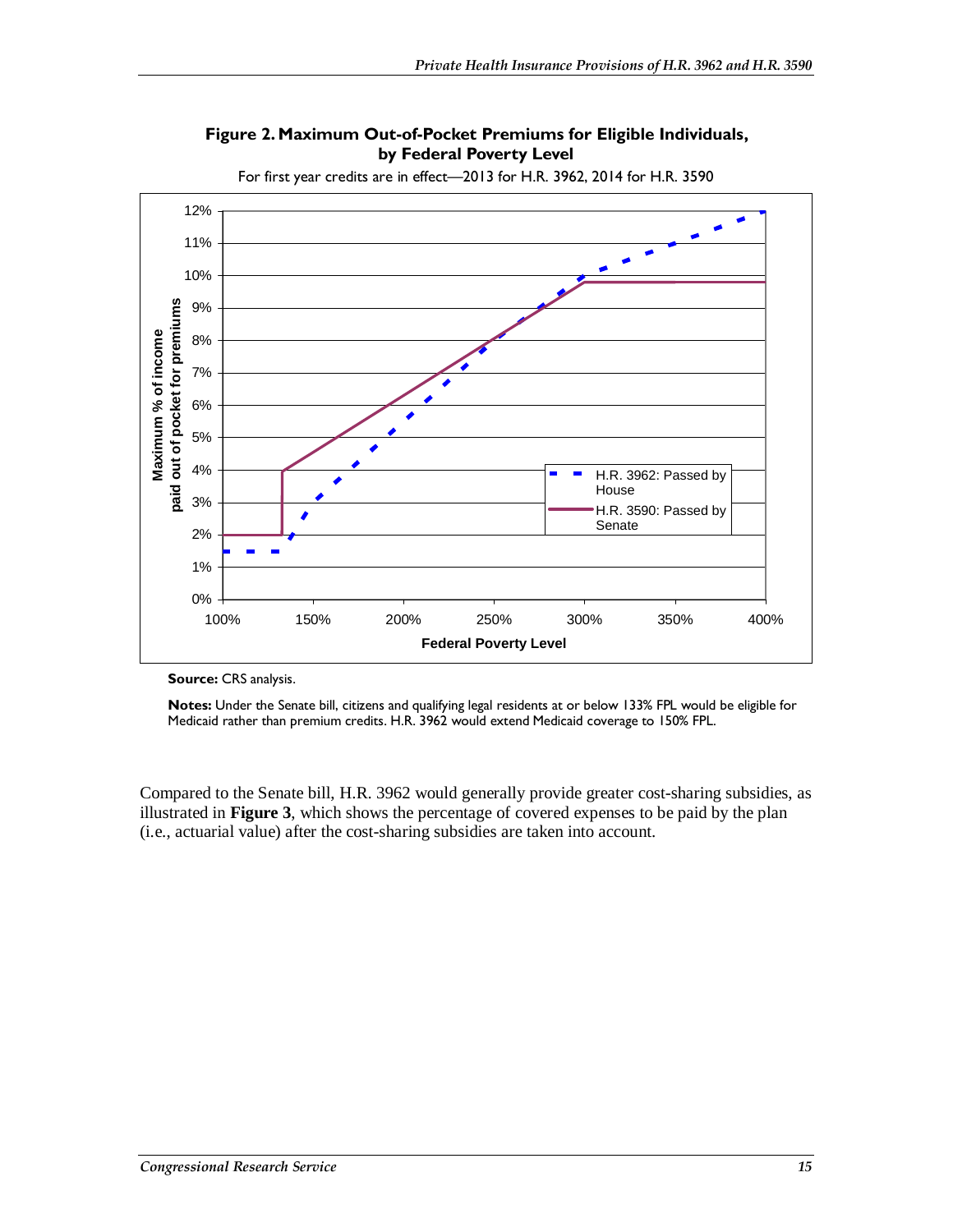

**Figure 3. Actuarial Values Reflective of Cost-Sharing Subsidies, by Federal Poverty Level** 

For first year credits are in effect—2013 for H.R. 3962, 2014 for H.R. 3590

**Source:** CRS analysis.

# **Public Health Insurance Option/Multi-State Qualified Health Plans**

One issue that has received congressional attention is whether or not to include either a publicly sponsored health insurance plan or plans similar to those offered to Members of Congress and federal employees through the Federal Employees Health Benefits Program (FEHBP), and if so, to what extent should such offerings be required to follow the same rules as private insurers.

Currently, Medicare is an example of a federal public health insurance program for the aged and disabled. Under Medicare, Congress and the Department of Health and Human Services (HHS) Centers for Medicare and Medicaid Services (CMS) determine many parameters of the program. These include eligibility rules, financing (including determination of payroll taxes and premiums), required benefits, payments to health care providers, and cost-sharing amounts. However, even within this public plan, CMS subcontracts with private companies to carry out much of the administration of the program.

Under FEHPB, the Office of Personnel Management (OPM) is authorized to contract with insurance carriers; approve qualified health benefits plans for participation in the program; negotiate with plans about benefit and premium levels; determine the times and conditions for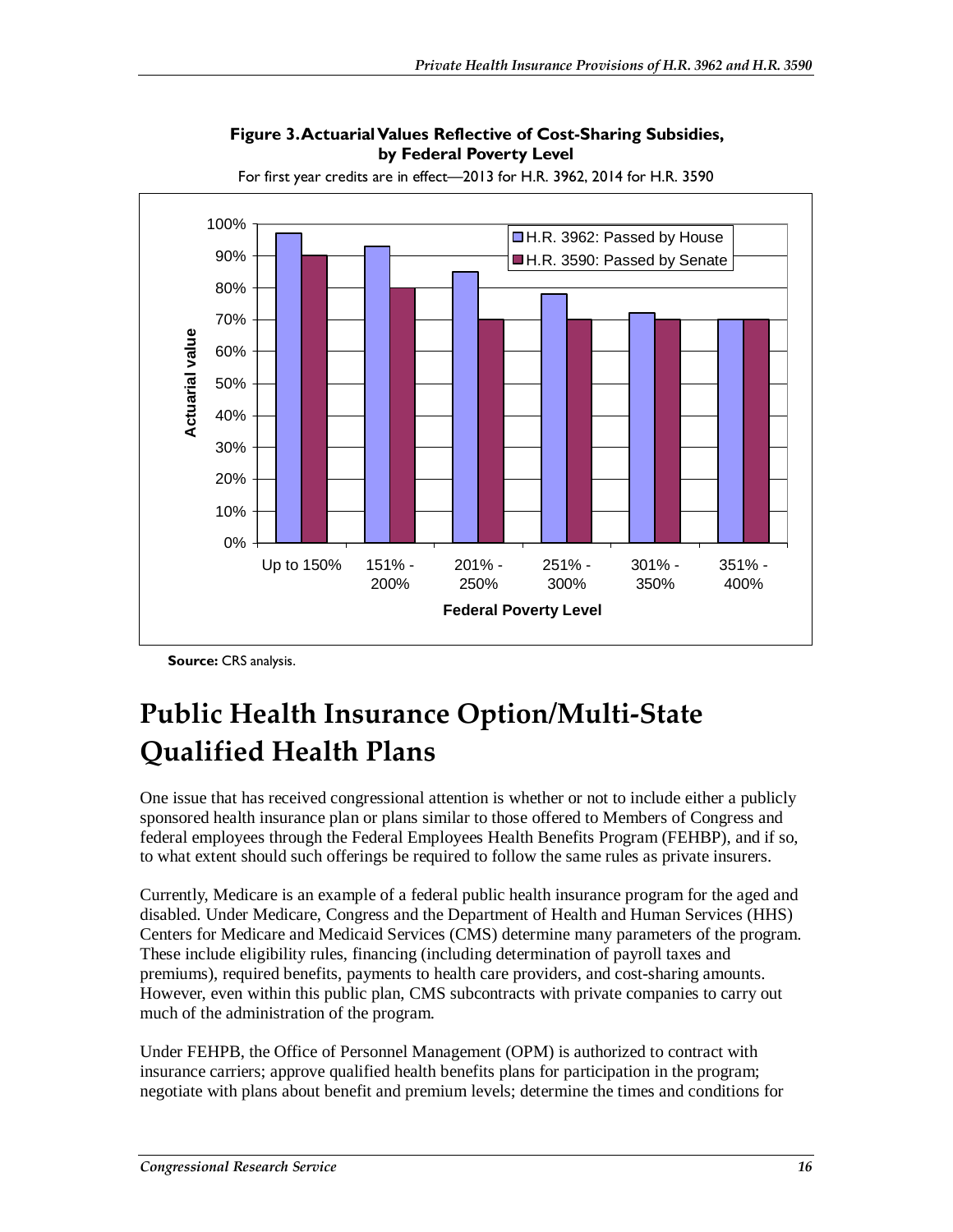open seasons during which eligible individuals may elect coverage or change plans; make information available to employees concerning plan options; apply administrative sanctions to health care providers who have committed certain violations; and administer the financing of the program. OPM is responsible for maintaining the funds that hold contingency reserves for the plans and the fund that receives premium payments from enrollees and employing agencies, from which premiums are disbursed to participating plans.

#### **Some Common Features Between the Bills**

The public option in the House bill and the multi-state health qualified health plans in the Senate bill could only be offered through the exchange.

#### **Some Differences**

As detailed in **Table 9**, the House bill would require the Secretary to establish a public health insurance option available only to individuals eligible to purchase insurance through an exchange. The Secretary would be given start-up funding and the authority to enter into contracts for the establishment and administration of the public option. Premiums for the public option would be set according to new market reform rules at a level sufficient to cover the cost of medical claims, administration, a contingency margin, and repayment of the start-up funding. Payment rates for providers would be established through negotiations with the Secretary. The House bill would not allow states to opt out of the public option. Under H.R. 3962, the provider network for the public option would be established by deeming Medicare-participating providers to also be providers under the public option, unless the providers opted out in a process established by the Secretary. The House bill would allow providers to participate in the public option either as preferred or non-preferred providers, which would allow non-preferred providers to bill for amounts above the established payment rates in a manner similar to physician participation rules under Medicare.

The Senate bill does not include a public option. The Director of OPM would enter into contracts with health insurance issuers to offer at least two multi-state qualified health plans (MSQHPs) through each exchange in each state. Such plans would provide individual, or in the case of small employers, group coverage. A health insurance issuer would be required to agree to offer a MSQHP that met the requirements in each exchange in each state. States could require additional benefits, but there would be no additional premium tax credit provided for the state-only mandated benefits. Enrollees in a MSQHP would be treated as a separate risk pool from FEHBP.

# **Consumer Operated and Oriented Plan (CO-OP) Program**

Non-profit health insurance cooperatives have been promoted as entities that could help address concerns around health care cost, quality, and consumer focus.<sup>14</sup> The incentives of a cooperative

<sup>&</sup>lt;sup>14</sup> Health insurance cooperatives can either be collectively owned or governed. The former is a mutual insurance company, and the latter is a non-profit health insurance company with a member controlled board of directors that cooperatively governs the organization, but is neither compensated nor holds an equity stake in the firm.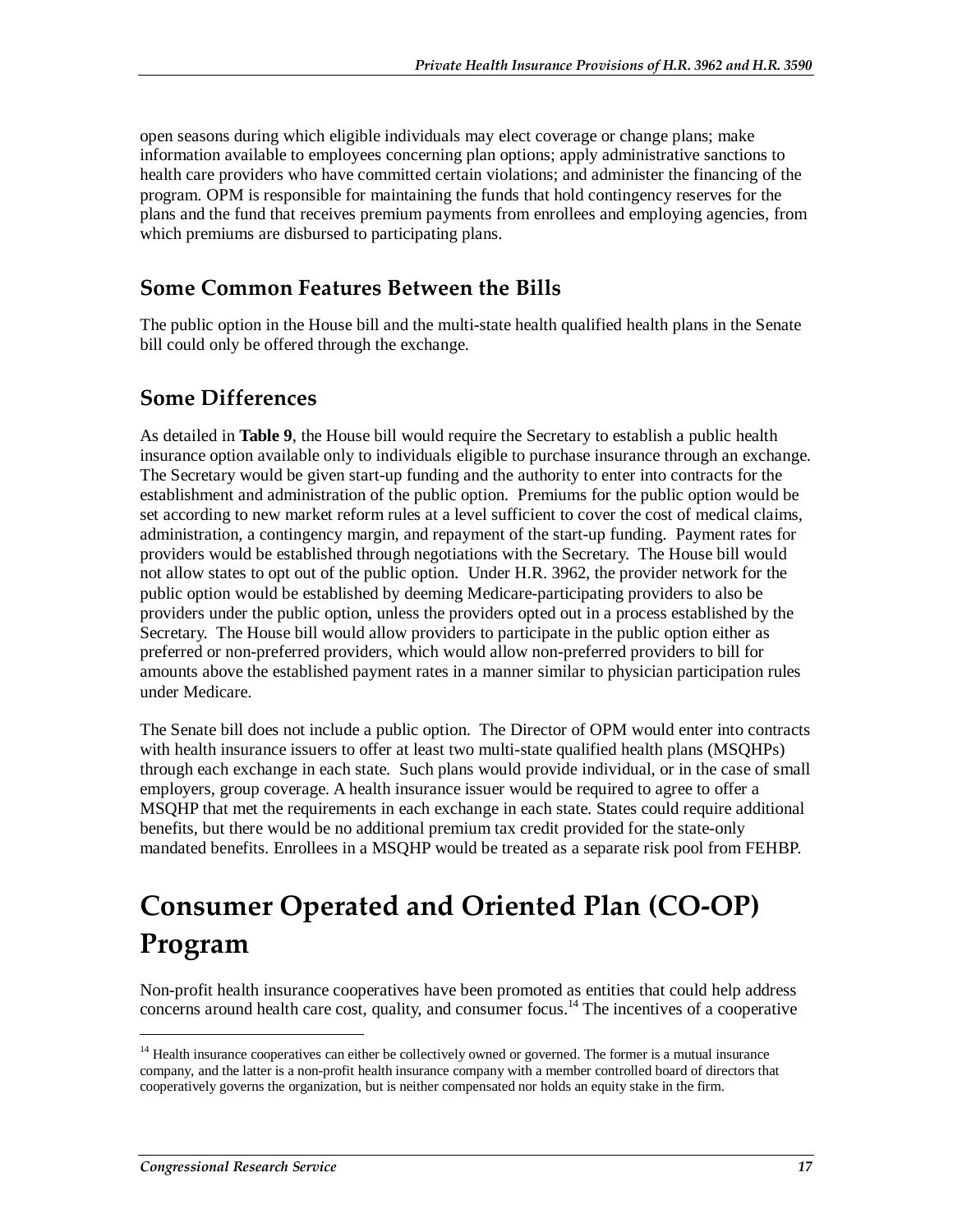are assumed to align with members' interests around lower cost and higher quality. However, according to the National Cooperative Business Alliance (NCBA), there are very few health insurance cooperatives currently operating.<sup>15</sup> There are no current law incentives or funds for the creation of new health insurance cooperatives.

Advocates of the CO-OP program argue that cooperatives would address the three categories of concern by returning retained earnings<sup>16</sup> directly to its members, or by investing in plan members via lower premiums, lower cost-sharing, expanded benefits, and innovations such as wellness programs, chronic disease management, and integrated care.<sup>17</sup> This model of health insurance has shown some promise with respect to quality in case studies of Group Health Cooperative of Seattle and HealthPartners of Minnesota.<sup>18</sup>

Opponents assert that cooperatives have not been successful in most of the country and that evidence is lacking that cooperatives would make health insurance more affordable.<sup>19</sup> Citing the recent management issues at Blue Cross Blue Shield of North Dakota (BCBS-ND), which is a cooperative (in particular, a mutual insurer), some consumer advocates have noted that cooperatives do not always work in the interests of consumers.<sup>20</sup> North Dakota Insurance Commissioner Adam Hamm, after a recent investigation of BCBS-ND, stated that "[t]he bottom line is that health care premiums are for health care, they are not for expensive retirement parties, corporate jets, risky hotel investments or a compensation structure that rewards senior management regardless of BCBS's financial performance."<sup>21</sup>

#### **Some Common Features Between the Bills**

Both the Senate bill and H.R. 3962 propose establishing the CO-OP program to encourage the creation of new health insurance cooperatives. As detailed in **Table 10**, both the Senate bill and H.R. 3962 would appropriate funding, \$6 billion and \$5 billion respectively, to assist with cooperatives' start-up costs and to meet solvency requirements. Ultimately, the goal of the program would be to foster the creation of new non-profit, health insurance cooperatives in one or more states. Both bills propose that:

• Grants would only be made to qualified plans.

<sup>&</sup>lt;sup>15</sup> August 5, 2009, NCBA letter to Senator Rockefeller

http://commerce.senate.gov/public/\_files/NCBACoopResponseLetter080509.pdf.

<sup>&</sup>lt;sup>16</sup> Retained earnings are the net earnings not paid out as dividends, but retained by the company to be reinvested in its core business or to pay debt.

<sup>&</sup>lt;sup>17</sup> Senator Kent Conrad, "FAQ about the Consumer-Owned and -Oriented Plan (CO-OP)," available online at http://conrad.senate.gov/issues/statements/healthcare/090813\_coop\_QA.cfm.

<sup>&</sup>lt;sup>18</sup> D. McCarthy, K. Mueller, and I. Tillmann, "Group Health Cooperative: Reinventing Primary Care by Connecting Patients with a Medical Home," The Commonwealth Fund, July 2009, and D. McCarthy, K. Mueller, and I. Tillmann, "HealthPartners: Consumer-Focused Mission and Collaborative Approach Support Ambitious Performance Improvement Agenda," The Commonwealth Fund, June 2009.

<sup>&</sup>lt;sup>19</sup> CNN, "Negotiations over health insurance co-ops at impasse," June 23, 2009, available online at http://www.cnn.com/2009/POLITICS/06/23/health.care/index.html.

<sup>20 &</sup>quot;North Dakota Scandal Raises Concerns About Health Co-op Route," Karl Vick, *Washington Post*, October 10, 2009, available online at http://www.washingtonpost.com/wp-dyn/content/article/2009/10/09/AR2009100904085.html.

<sup>&</sup>lt;sup>21</sup> "Hamm releases Blue Cross Blue Shield target exam report," available online at http://www.nd.gov/ndins/communications/pressreleases/detail.asp?newsID=204.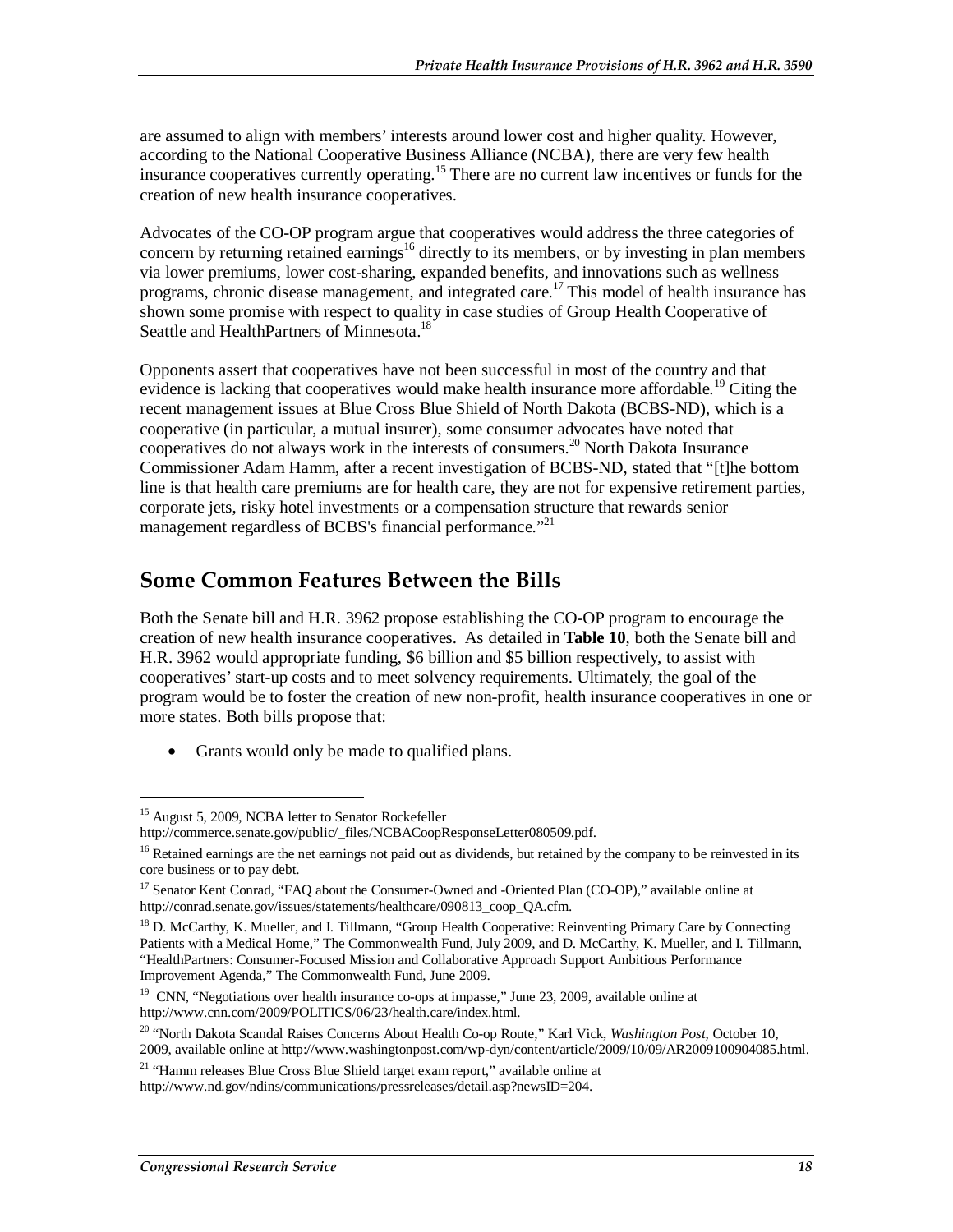- Grants would only be made to cooperatives operating as a not-for-profit, member-run insurance company.
- Cooperatives that offered insurance on or before July 16, 2009, would be prohibited from receiving funds.
- Cooperatives would be required to incorporate ethical and conflict of interest standards designed to protect against insurance industry involvement and interference.
- State governments would be prohibited from sponsoring a cooperative that could receive grants under the proposed program.
- Cooperatives receiving grants from the CO-OP program would be required to be governed by the majority vote of their membership.
- Cooperatives receiving grants from the program would be required to operate with a strong consumer focus, including timeliness, responsiveness, and accountability to their members.

### **Some Differences**

As detailed in **Table 10**, the two bills differ primarily around the administrative structure and oversight of the grant program. Under the Senate bill, the HHS Secretary would be charged with administration and oversight of the program, whereas H.R. 3962 would establish the Commissioner in that role. The Senate bill would also establish an Advisory Board to assist the Secretary in making grant decisions. This provision does not exist in the House bill. The Senate bill alone would also permit CO-OP grantees to establish a private collective purchasing council to increase cost efficiencies.

There are also important differences with respect to appropriations, the tax code, and the relationship of CO-OP plans to the exchange and the reformed market. Under the Senate bill, \$6 billion, \$1 billion more than the House bill, would be appropriated to fund the program. In both bills, CO-OP grantees would be required to be not-for-profit plans, but under the Senate bill, the IRC would be amended so that a CO-OP grantee's tax-exempt status would be contingent upon compliance with the regulations of the CO-OP program. Under the Senate bill, insurers' plans offered inside an exchange could also be offered outside the exchange; thus, CO-OP plans could potentially be offered outside of an exchange. In the House bill, however, CO-OP program grants would be specifically limited to health insurance cooperatives that provide insurance through an exchange.

### **Selected Revenue Provisions**

The House and Senate bills include a number of provisions to raise revenues in order to pay for expanded health insurance coverage. Some of these provisions are directly related to current health insurance coverage, and some are indirectly related. The bills' revenue provisions are similar in that they include a combination of excise taxes, high-income surcharges, and limitations on tax-advantaged health accounts. They differ largely in how these taxes are levied and the magnitude of tax.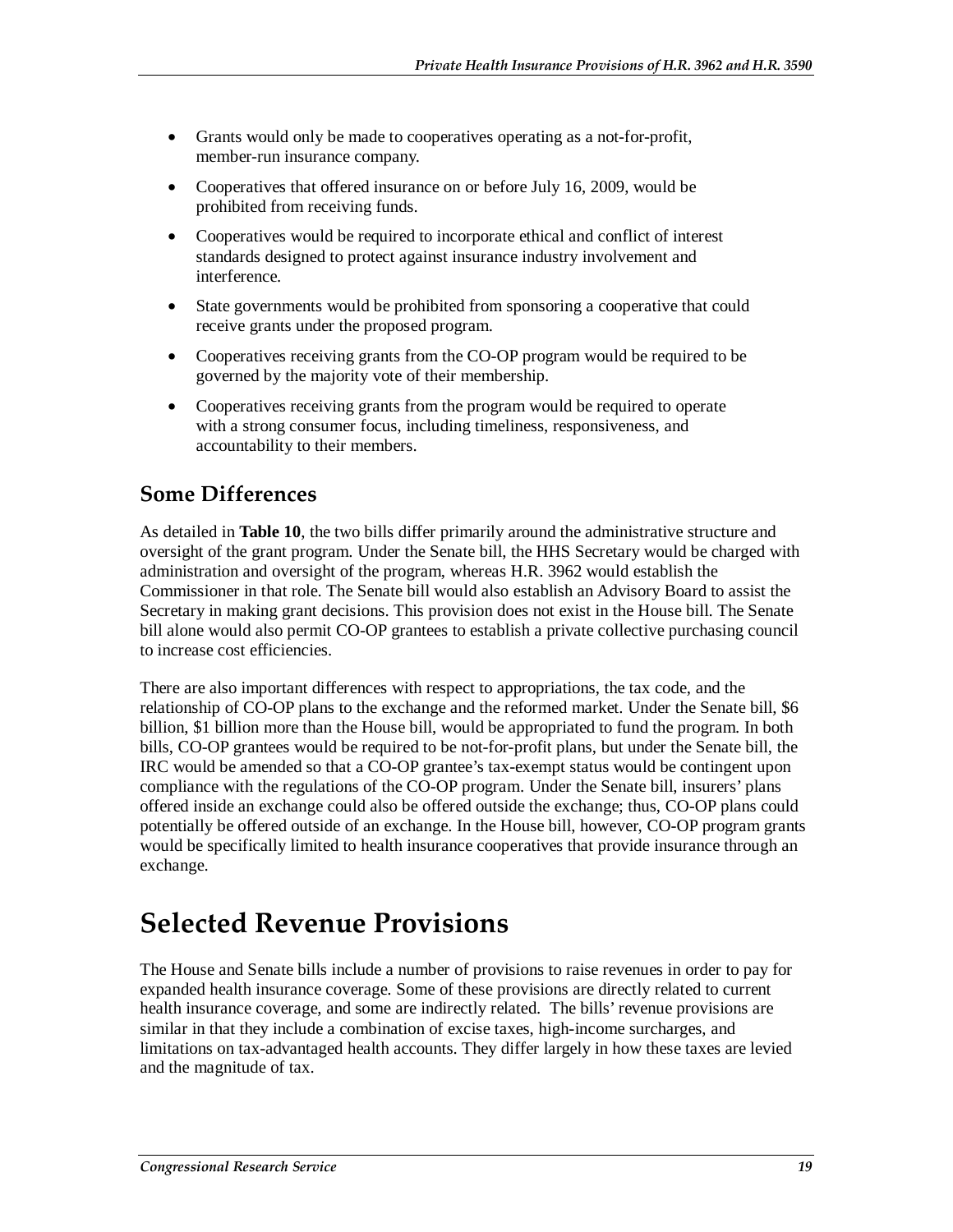#### **Some Common Features Between the Bills**

Both the House and Senate proposals modify current tax advantaged accounts used for health care spending. As detailed in **Table 11**, they both limit flexible spending account (FSA) contributions to \$2,500 per account, increase penalties for non-qualified health savings account (HSA) distributions from 10% to 20% for those under age 65, and change the definition of medical expenses for FSAs, HSAs and health reimbursement accounts (HRAs) to exclude over-thecounter prescriptions not prescribed by a physician.

### **Some Differences**

While both bills impose excise taxes, they vary based on whom the tax is levied on and the extent of the tax. As detailed in **Table 11**, the Senate bill imposes a 40% excise tax on insurers of highcost health plans (defined as those with premiums exceeding \$8,500 for single coverage and \$23,000 for family coverage in 2014) as well as an additional tax on health insurers based on their market share. The Senate bill also imposes an excise tax on pharmaceutical manufacturers, while the House bill does not. While both proposals levy an excise tax on medical device manufacturers, the House bill imposes a sales tax of 2.5% on each non-retail sale of devices; the Senate version levies an excise tax of \$2 billion in the first few years of implementation, and each device manufacturer pays a share based on the size of their sales. The House does not have this provision. Finally, the Senate bill imposes a 10% excise tax on indoor tanning services; this provision is not in the House bill.

Further, while both impose tax surcharges on high-income taxpayers, they vary in whether tax is through the federal income tax or through payroll taxes. As detailed in **Table 11**, the House bill imposes a 5.4% surcharge on individuals with modified gross income over \$500,000 for singles and \$1 million for families. The Senate bill increases the Hospital Insurance portion of the payroll tax by 0.9 percentage points on wages in excess of \$200,000 for singles and \$250,000 for joint filers.

### **Abortion**

<u>.</u>

H.R. 3962 and H.R. 3590 include provisions that address the coverage of abortion by health benefits plans that would be available through an exchange. H.R. 3962 also discusses coverage by a government-run health insurance option. Both measures distinguish between two types of abortions: abortions for which federal funds appropriated for HHS may be used, based on the law in effect six months prior to a plan year; and abortions for which such funds may not be used, based on the law in effect six months prior to a plan year. The distinction between the two types of abortions is premised on an existing funding restriction commonly referred to as the "Hyde Amendment." In 1976, Representative Henry J. Hyde offered an amendment to the Departments of Labor and Health, Education, and Welfare Appropriation Act, 1977, that restricted the use of appropriated funds to pay for abortions provided through the Medicaid program.<sup>22</sup> Since 1976, similarly restrictive provisions have been included annually in the appropriations measures for the Departments of Labor, HHS, and Education.

 $22$  P.L. 94-439, § 209, 90 Stat. 1418, 1434 (1976) ("None of the funds contained in this Act shall be used to perform abortions except where the life of the mother would be endangered if the fetus were carried to term.").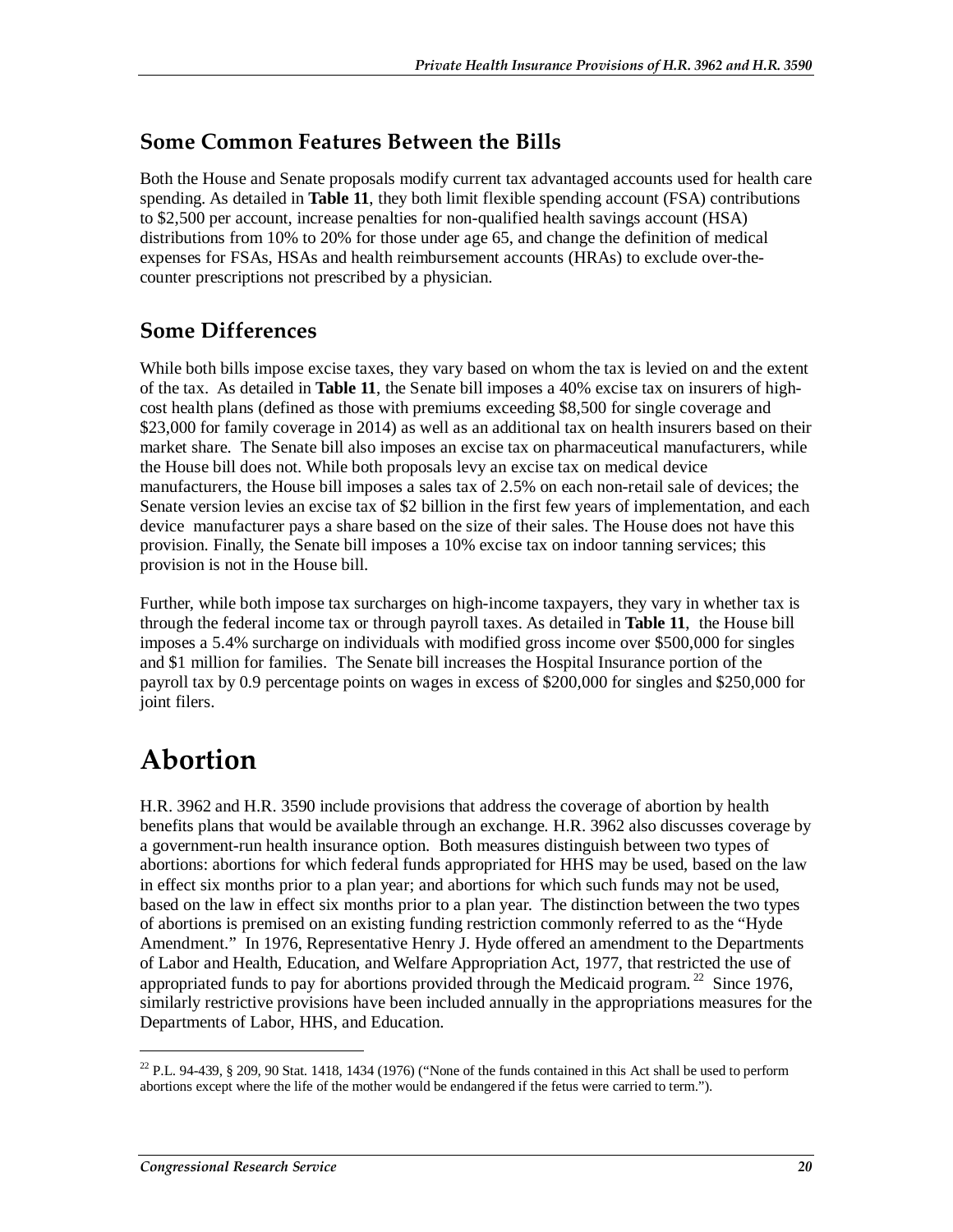Section 507 of the Consolidated Appropriations Act, 2010, restricts the use of FY2010 funds appropriated for HHS. Section 507(a) states: "None of the funds appropriated in this Act, and none of the funds in any trust fund to which funds are appropriated in this Act, shall be expended for any abortion."<sup>23</sup> An exception to the general prohibition on using appropriated funds for abortions is included in section 508(a) of the measure:

The limitations established in the preceding section shall not apply to an abortion –

(1) if the pregnancy is the result of an act of rape or incest; or

(2) in the case where a woman suffers from a physical disorder, physical injury, or physical illness, including a life-endangering physical condition caused by or arising from the pregnancy itself, that would, as certified by a physician, place the woman in danger of death unless an abortion is performed.<sup>24</sup>

In other words, FY2010 funds appropriated for HHS could be used to pay for an abortion if a pregnancy is the result of an act of rape or incest, or if a woman's life would be endangered if an abortion were not performed. Such funds are unavailable, however, for elective abortions.

#### **Some Common Features Between the Bills**

As detailed in **Table 12**, H.R. 3962 and H.R. 3590 would restrict the use of federal funds to pay for elective abortion services. Federal funds could be used, however, for abortions for which the expenditure of federal funds appropriated for HHS is permitted. Both measures include provisions to prohibit discrimination against health care providers and health care entities that refuse to provide, pay for, provide coverage of, or refer for abortions. In addition, both measures would preserve state laws regarding the prohibition or requirement of coverage or funding for abortions, and state laws involving abortion-related procedural requirements. Federal conscience protection and abortion-related antidiscrimination laws, including Title VII of the Civil Rights Act of 1964, would not be affected by either measure.

#### **Some Differences**

As detailed in **Table 12**, H.R. 3962 would restrict coverage for elective abortions by a qualified health benefits plan. If a plan includes such coverage, the entity that offers the plan would be required to offer another plan that is identical in every respect, except that it does not cover elective abortions. Under H.R. 3962, individuals would be permitted to purchase separate supplemental coverage for elective abortions, but such coverage would have to be paid for entirely with funds not authorized or appropriated by the measure. Because H.R. 3962 does not permit any federal funds, including exchange premium subsidies, to be used to purchase either a plan that includes coverage for elective abortions or supplemental coverage for elective abortions, the measure does not include fund segregation requirements. In contrast, H.R. 3590 would allow coverage of elective abortions by exchange plans, but would require enrollees in plans that include such coverage to make two separate premium payments: one payment that reflects an amount equal to the portion of the premium for coverage of services other than elective abortions;

<sup>&</sup>lt;sup>23</sup> H.R. 3288, 111<sup>th</sup> Cong. § 507(a) (2009).

<sup>&</sup>lt;sup>24</sup> H.R. 3288, 111<sup>th</sup> Cong. § 508(a) (2009).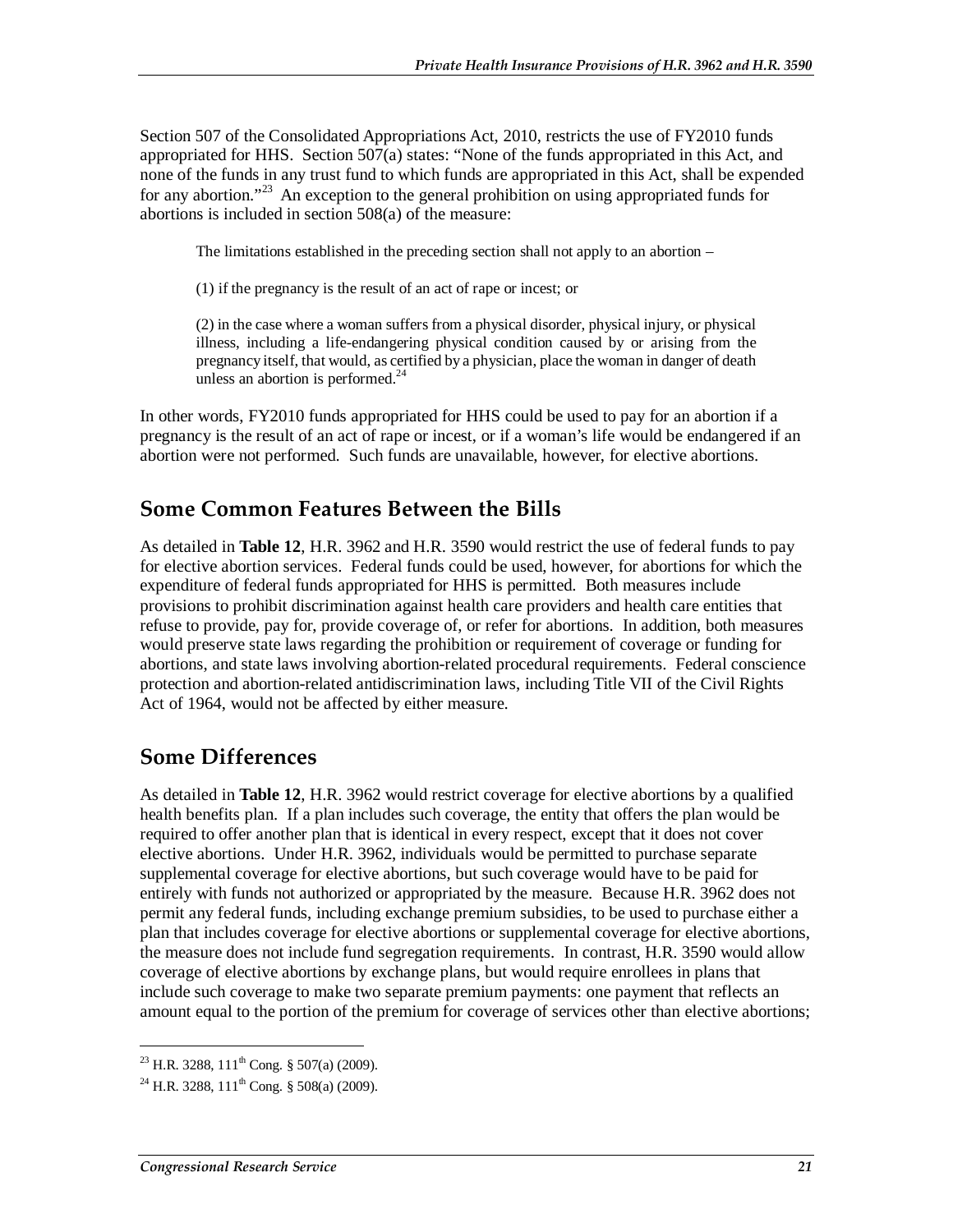and another payment that reflects an amount equal to the actuarial value of the coverage of elective abortions.

# **Verification of Immigration Status and Treatment of Noncitizens for Exchange Coverage and Subsidies**

Among the many difficult issues in health reform are those surrounding noncitizen eligibility and verification provisions.<sup>25</sup> A noncitizen is anyone who is not a citizen or national of the United States and is synonymous with the terms *alien* and *foreign national*. Noncitizens include those in the United States permanently (e.g., legal permanent residents, refugees), those in the country temporarily (e.g., students, temporary workers), and those who are in the country without authorization.<sup>26</sup> The Immigration and Nationality Act (INA) defines which noncitizens are legally present in the United States.<sup>27</sup>

#### **Some Common Features Between the Bills**

As detailed in **Table 13**, legal permanent residents (LPRs) are treated similarly to U.S. citizens under both bills. LPRs are mandated to obtain health insurance, are eligible to purchase insurance through the exchange, and are eligible for the premium and cost-sharing subsidies if they meet the other eligibility requirements. This consistency of treatment holds regardless of when they entered the United States or whether they came initially as refugees or asylees.

Unauthorized aliens would not be eligible for the federal premium and cost-sharing subsidies in either of the bills.

Both bills would use the individual's name, social security number, and date of birth and would rely on the Social Security Administration and the Department of Homeland Security to verify citizenship and immigration status. The actual mechanics of the verification would differ as discussed below.

#### **Some Differences**

As detailed in **Table 13**, H.R. 3962 would expressly require the Commissioner to verify citizenship and immigration status of individuals seeking premium and cost-sharing subsidies. (Under the House bill, such verification would not be required of exchange-participating individuals who are *not* seeking federal subsidies.) The House bill would extend, with modifications, the citizenship verification procedures as well as the noncitizen verification procedures that currently apply to Medicaid and other federal means-tested programs to the citizenship and immigration determination for the proposed premium and cost-sharing

<sup>&</sup>lt;sup>25</sup> CRS Report R40889, *Noncitizen Eligibility and Verification Issues in the Health Care Reform Legislation*, by Ruth Ellen Wasem.

 $26$  The three main components of the unauthorized resident alien population are (1) aliens who overstay their nonimmigrant visas, (2) aliens who enter the country surreptitiously without inspection, and (3) aliens who are admitted on the basis of fraudulent documents.

 $278$  U.S.C. §1101 et seq.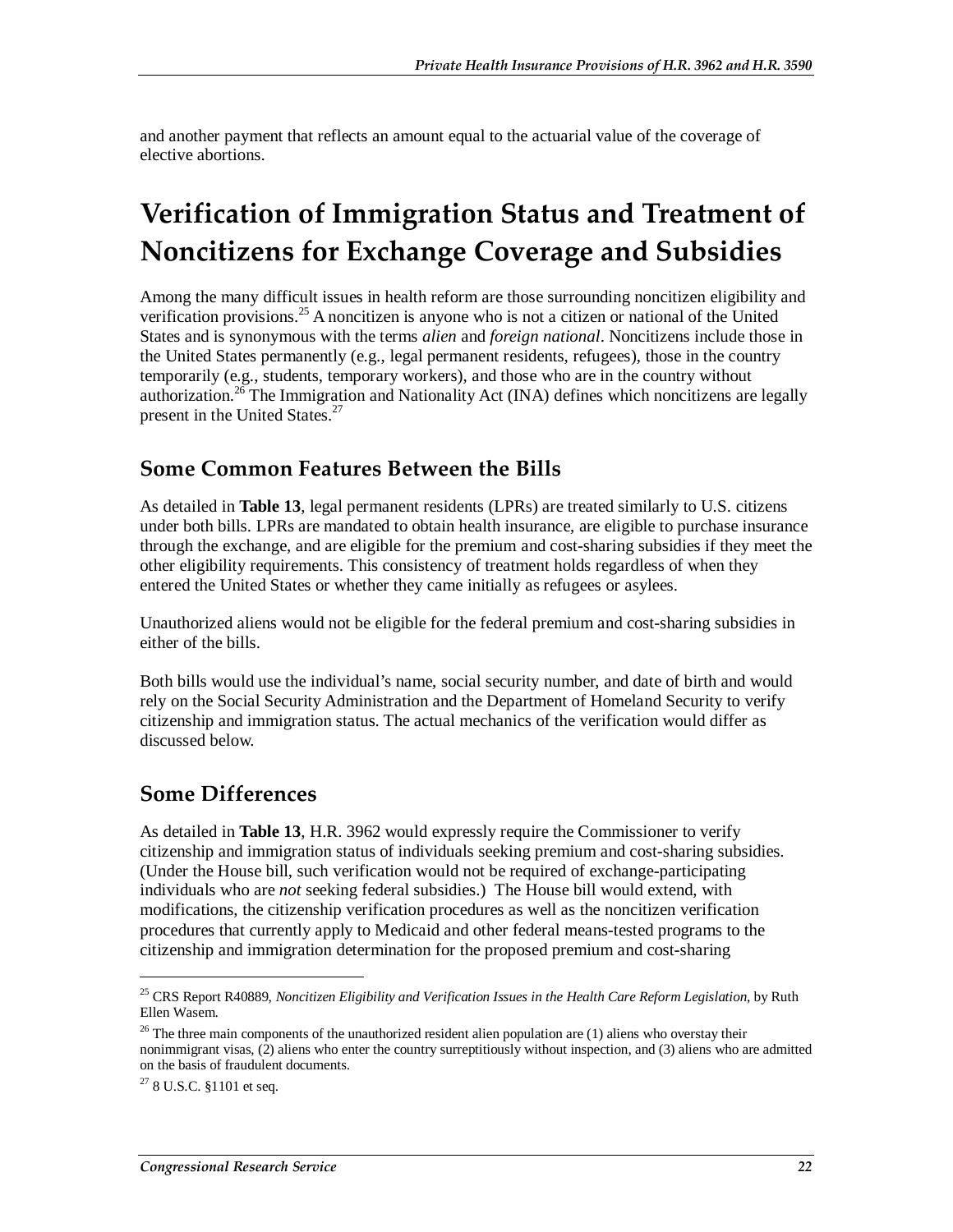subsidies.<sup>28</sup> Among the modifications would be to enable the Commissioner to make the eligibility determination. The Senate bill would rely on procedures currently used by Medicaid (§1902(e) of the SSA) for individuals whose claims of citizenship or immigration status are not verified with federal data.<sup>29</sup> (The Senate bill would require such verification of all individuals seeking exchange coverage, regardless of whether they would be federally subsidized or would pay premiums entirely on their own.)

H.R. 3962 would exempt nonresident aliens from the individual mandate to obtain health insurance; however, H.R. 3962 would require all noncitizens who meet the IRC definition of resident alien (i.e., nonimmigrants, and unauthorized aliens who meet the substantial presence test) to obtain health insurance. The House bill contains no express restrictions on noncitzens whether legally or illegally present, or in the United States temporarily or permanently accessing and paying for coverage available through an exchange. The Senate bill *expressly*  exempts unauthorized aliens from the mandate to have health coverage and bars them from the health insurance exchange.

The proposed policies toward nonimmigrants (those admitted temporarily for a limited purpose, such as students, visitors, or temporary workers) are more nuanced, in large part because some classes of nonimmigrants reside legally in the United States for extended periods of time, some are employed and taxed as a result of those earnings, and some are on a track to become LPRs.

<sup>&</sup>lt;sup>28</sup> §1137(d) of the SSA. For further discussion of current law on Medicaid citizenship verification, see CRS Report RS22629, *Medicaid Citizenship Documentation*, by Ruth Ellen Wasem.

 $29$  Section 1411 of H.R. 3590.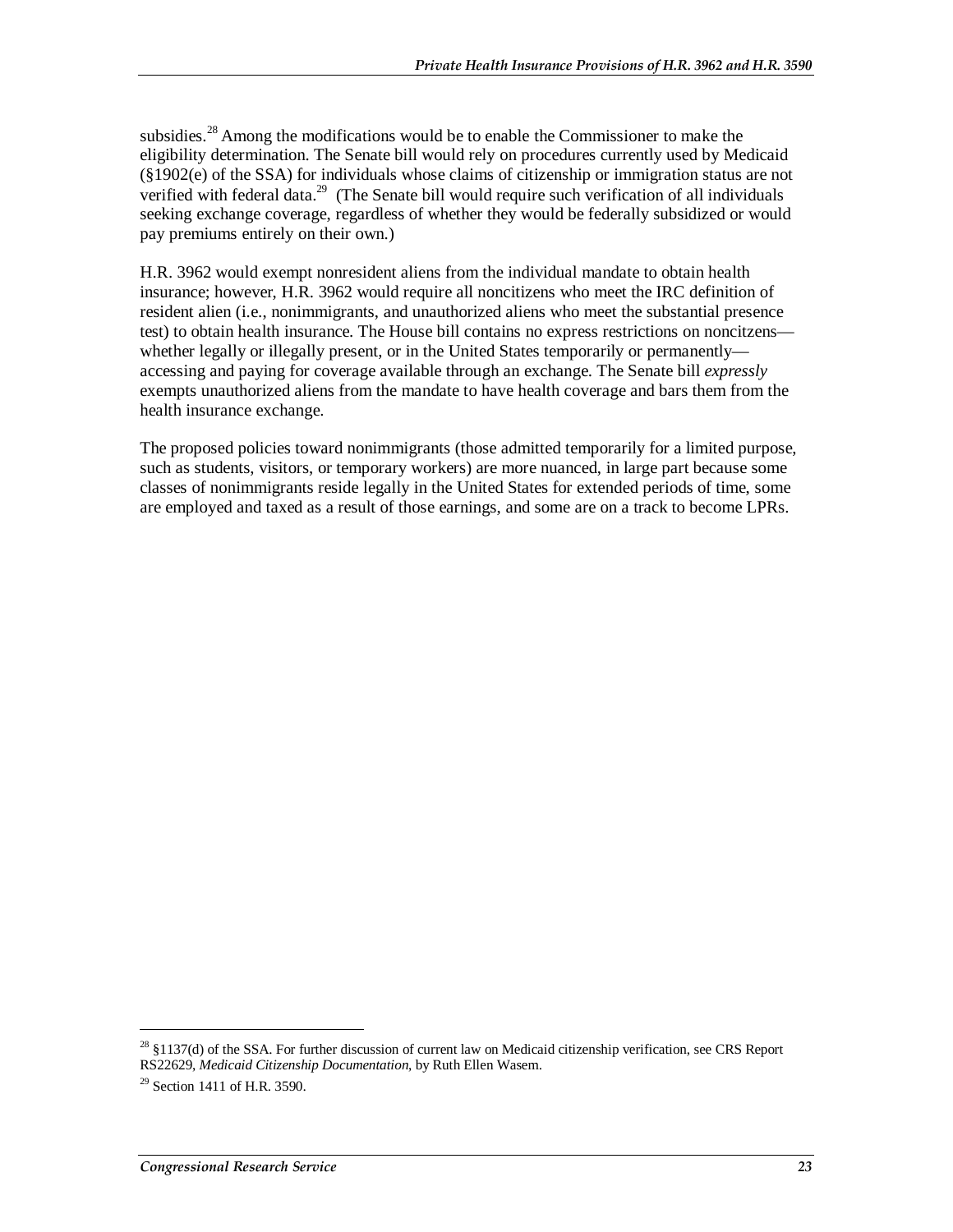| <b>Topics for Table I</b>                     | <b>Current Law</b>                                                                                                                                                                                                                                                                                                                                                                                                                                                                                                                         | H.R. 3962 (House-passed)                                                                                                                                                                                                                                                                                                                                                                                                                                                                                                     | H.R. 3590 (Senate-passed)                                                                                                                                                                                                                                                                                                                                                                                                                                                                                                                                                                                                                                                                                                                                                                                                                                                                                                                                                                                                                               |
|-----------------------------------------------|--------------------------------------------------------------------------------------------------------------------------------------------------------------------------------------------------------------------------------------------------------------------------------------------------------------------------------------------------------------------------------------------------------------------------------------------------------------------------------------------------------------------------------------------|------------------------------------------------------------------------------------------------------------------------------------------------------------------------------------------------------------------------------------------------------------------------------------------------------------------------------------------------------------------------------------------------------------------------------------------------------------------------------------------------------------------------------|---------------------------------------------------------------------------------------------------------------------------------------------------------------------------------------------------------------------------------------------------------------------------------------------------------------------------------------------------------------------------------------------------------------------------------------------------------------------------------------------------------------------------------------------------------------------------------------------------------------------------------------------------------------------------------------------------------------------------------------------------------------------------------------------------------------------------------------------------------------------------------------------------------------------------------------------------------------------------------------------------------------------------------------------------------|
| Primary location in bill                      |                                                                                                                                                                                                                                                                                                                                                                                                                                                                                                                                            | Sections 101-115                                                                                                                                                                                                                                                                                                                                                                                                                                                                                                             | Sections 1001-1105                                                                                                                                                                                                                                                                                                                                                                                                                                                                                                                                                                                                                                                                                                                                                                                                                                                                                                                                                                                                                                      |
| Laws amended                                  |                                                                                                                                                                                                                                                                                                                                                                                                                                                                                                                                            | ERISA, IRC, PHSA, SSA                                                                                                                                                                                                                                                                                                                                                                                                                                                                                                        | <b>PHSA</b>                                                                                                                                                                                                                                                                                                                                                                                                                                                                                                                                                                                                                                                                                                                                                                                                                                                                                                                                                                                                                                             |
| Effective date, unless<br>otherwise specified |                                                                                                                                                                                                                                                                                                                                                                                                                                                                                                                                            | For plan years beginning on or after January<br>1,2010                                                                                                                                                                                                                                                                                                                                                                                                                                                                       | For plan years beginning on or after the<br>date that is 6 months after enactment.                                                                                                                                                                                                                                                                                                                                                                                                                                                                                                                                                                                                                                                                                                                                                                                                                                                                                                                                                                      |
| No lifetime or annual limits                  | States have the primary responsibility of<br>regulating the business of insurance and<br>may define state benefit mandates.<br>However, federal law requires that private<br>health insurance include certain benefits<br>and protections, for services covered by a<br>plan. HIPAA requires, for example, that<br>group health plans and insurers provide<br>parity in annual and lifetime limits for any<br>offered mental health benefits. However,<br>there are no specific prohibitions on<br>unreasonable lifetime or annual limits. | The bill would require that group or<br>individual coverage would not have an<br>aggregate dollar lifetime limit with respect<br>to essential benefits payable under the plan<br>or coverage.<br>Aggregate dollar lifetime limits would be<br>defined as a dollar limitation on the total<br>amount that may be paid with respect to<br>benefits under the plan or health insurance<br>coverage for an individual or other<br>coverage unit on a lifetime basis.<br>§109: ERISA §716, IRC §9815, and PHSA<br>§§2709 and 2756 | Group health plans and health insurance<br>issuers offering group or individual plans<br>would be prohibited from establishing<br>lifetime or annual limits on the dollar value<br>of benefits for any participant or<br>beneficiary.<br>With respect to plan years beginning prior<br>to January 1, 2014, group health plans and<br>health insurance issuers may only establish<br>a restricted annual limit with respect to the<br>scope of benefits that are essential health<br>benefits as determined by the Secretary. In<br>defining the restricted annual limit, the<br>Secretary would ensure that there is access<br>to needed services available with minimal<br>impact on premiums.<br>Nothing in this section would prohibit a<br>group health plan or health insurance<br>coverage from placing annual or lifetime<br>limits on specific covered benefits that are<br>not essential health benefits to the extent<br>that such limits are otherwise permitted by<br>federal and state law. $$1001$ as amended by<br>\$10101 : PHSA \$2711 |

#### **Table 1. Reforms Prior to Full Implementation**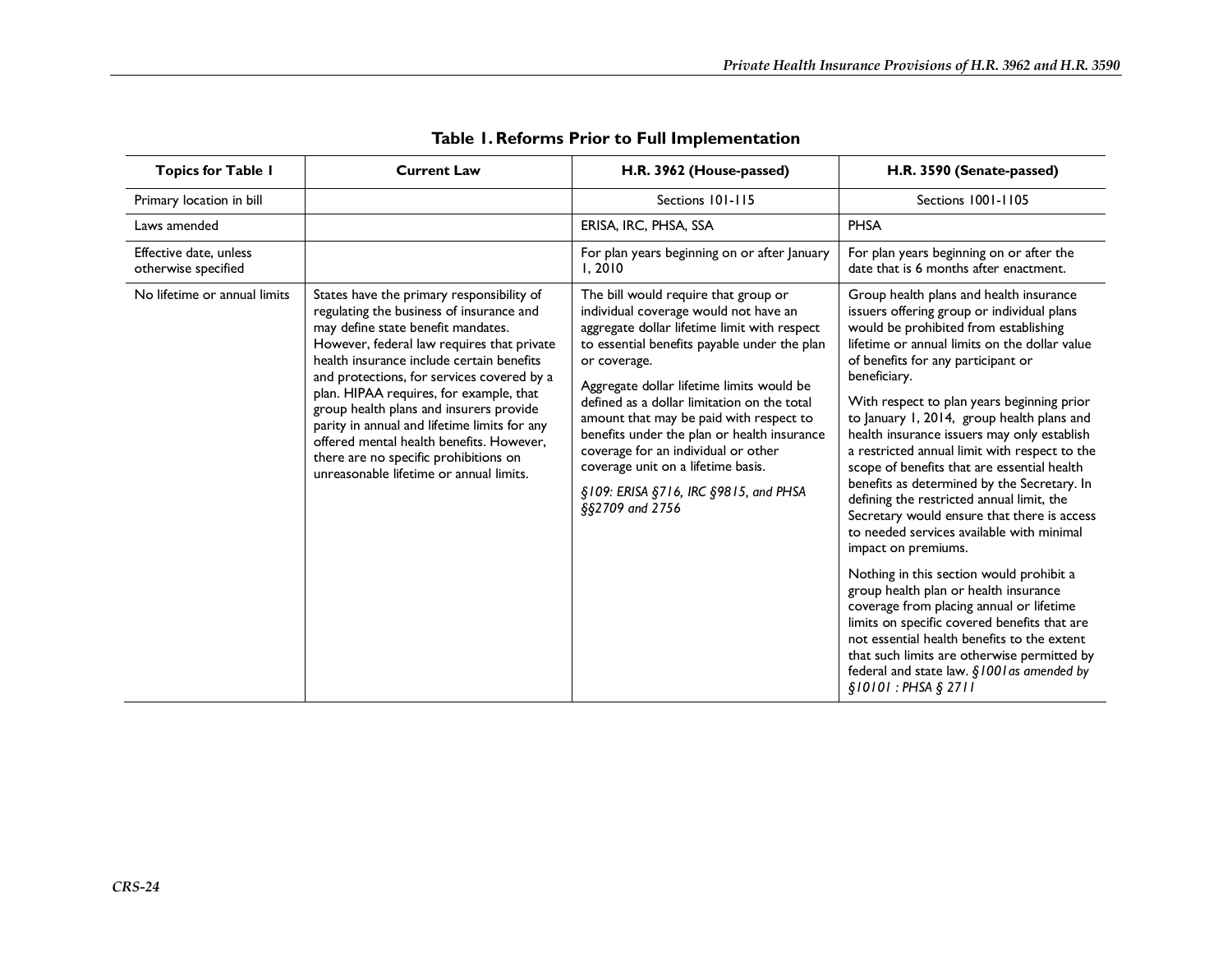| <b>Topics for Table I</b>                 | <b>Current Law</b>                                                                                                                                                                                                                                                                                                                                      | H.R. 3962 (House-passed)                                                                                                                                                                                                                                                                                                                                                                                                                                                                                                                                                                                                                                                                                                                                                                              | H.R. 3590 (Senate-passed)                                                                                                                                                                                                                                                                                                                                                                                                                                                                                                                                                                                                                                                                                                         |
|-------------------------------------------|---------------------------------------------------------------------------------------------------------------------------------------------------------------------------------------------------------------------------------------------------------------------------------------------------------------------------------------------------------|-------------------------------------------------------------------------------------------------------------------------------------------------------------------------------------------------------------------------------------------------------------------------------------------------------------------------------------------------------------------------------------------------------------------------------------------------------------------------------------------------------------------------------------------------------------------------------------------------------------------------------------------------------------------------------------------------------------------------------------------------------------------------------------------------------|-----------------------------------------------------------------------------------------------------------------------------------------------------------------------------------------------------------------------------------------------------------------------------------------------------------------------------------------------------------------------------------------------------------------------------------------------------------------------------------------------------------------------------------------------------------------------------------------------------------------------------------------------------------------------------------------------------------------------------------|
| Prohibition on rescissions                | HIPAA permits nonrenewal or<br>discontinuation of coverage due to, among<br>other things, fraud or intentional<br>misrepresentation. Health insurers have<br>been found to use this provision to rescind<br>coverage based on answers given in the<br>application that are deemed to be<br>inaccurate. Some states regulate the<br>application process. | No later than 90 days after enactment, the<br>Secretary would issue guidance<br>implementing the prohibition on rescission<br>in the group and individual markets. This<br>guidance would limit the situations in which<br>an insurer may rescind, or cancel, a<br>person's health insurance policy.<br>Rescissions would still be permitted in<br>cases where the covered individual<br>committed fraud.                                                                                                                                                                                                                                                                                                                                                                                             | The bill would generally prohibit rescissions<br>for a group health plan and a health<br>insurance issuer offering group or individual<br>health insurance coverage. Rescissions<br>would still be permitted in cases where the<br>covered individual committed fraud or<br>made an intentional misrepresentation of<br>material fact as prohibited by the terms of<br>the plan or coverage.                                                                                                                                                                                                                                                                                                                                      |
|                                           |                                                                                                                                                                                                                                                                                                                                                         | If a health insurance issuer determines to<br>rescind coverage they would be required<br>to provide the individual with notice prior<br>to the effective date of the rescission, and<br>would be required to provide the<br>opportunity for a review by an<br>independent, external third party under<br>procedures specified by the Secretary. If<br>individuals request a review, their coverage<br>would remain in effect until the<br>independent reviewer determines that the<br>coverage may be rescinded. §103: PHSA<br>§§2703, 2712, 2742, and 2746                                                                                                                                                                                                                                           | A cancellation of coverage in this case<br>would require prior notice to the enrollee.<br>\$1001: PHS \$2712                                                                                                                                                                                                                                                                                                                                                                                                                                                                                                                                                                                                                      |
| Coverage of preventive<br>health services | Mandated benefits regulation of the private<br>health insurance market is primarily done<br>at the state level. State regulatory authority<br>is broad in scope and can include<br>requirements involving preventive health<br>services. Such rules vary from state to<br>state.                                                                        | The House bill contains a preventive health<br>services provision conceptually similar to<br>the Senate bill in terms of utilizing the<br>evidence based recommendations of the<br>United States Preventive Services Task<br>Force and the recommendations of the<br>Centers for Disease Control and<br>Prevention. However, the House bill would<br>not be part of the immediate reforms,<br>would not include the Health Resources<br>and Services Administration (HRSA), would<br>not include the breast cancer provisions,<br>and would not provide specific authority to<br>the Secretary to promulgate guidelines<br>allowing a group health plan and a health<br>insurance issuer to utilize value-based<br>insurance designs. The House provision<br>would take effect beginning in plan year | Under the bill, group health plans and<br>health insurance issuers in the group and<br>individual markets would be required to<br>provide coverage for preventive health<br>services and would not impose any cost<br>sharing requirements for them. These<br>preventive services would include:<br>· evidence-based items or services that<br>have in effect a rating of 'A' or 'B' in the<br>current recommendations of the United<br><b>States Preventive Services Task Force</b><br>(USPSTF);<br>• immunizations that have in effect a<br>recommendation from the Advisory<br>Committee on Immunization Practices of<br>the Centers for Disease Control and<br>Prevention (CDC);<br>• for infants, children, and adolescents, |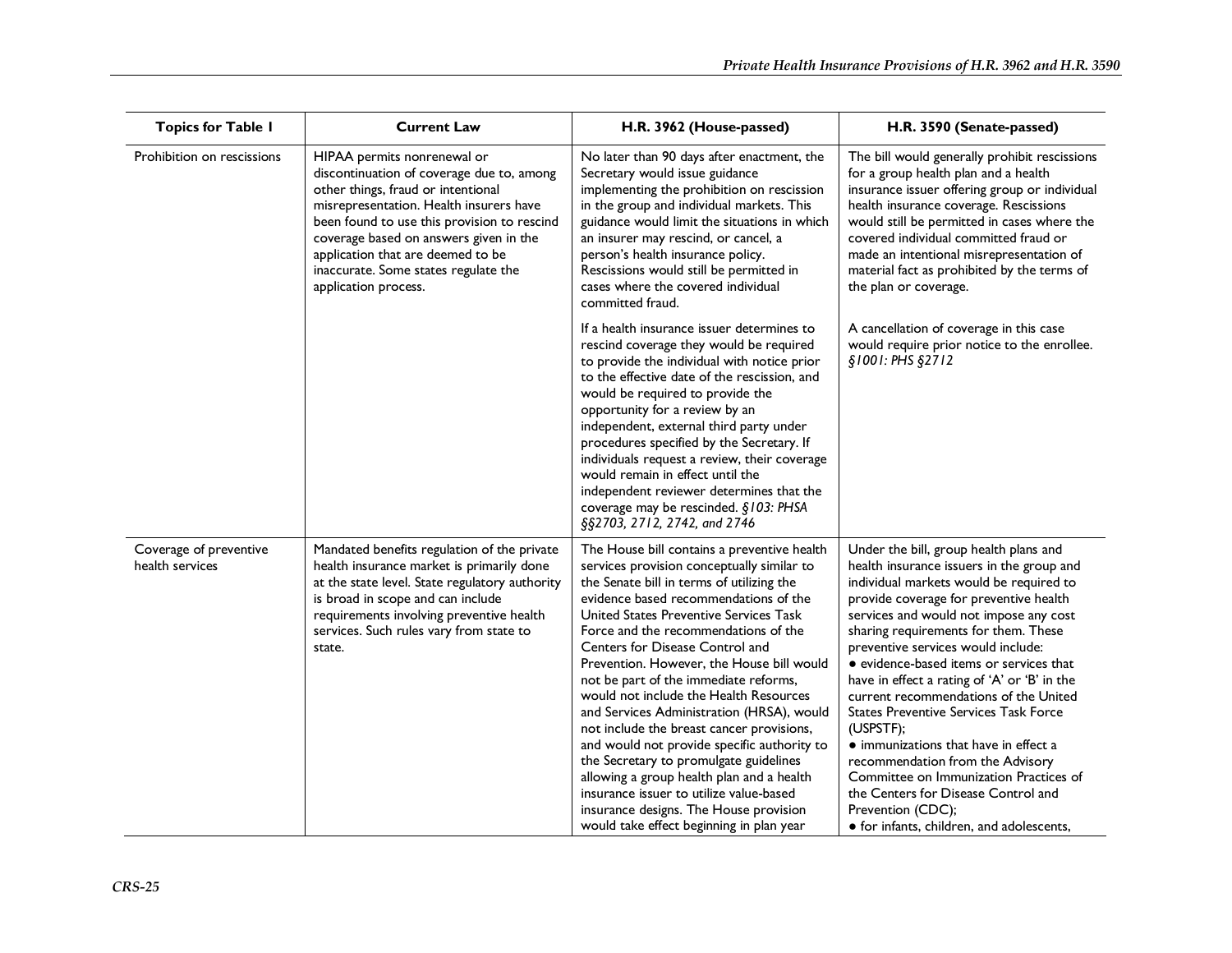| <b>Topics for Table I</b> | <b>Current Law</b> | H.R. 3962 (House-passed)                                     | H.R. 3590 (Senate-passed)                                                                                                                                                                                                                                                                                                                                                |
|---------------------------|--------------------|--------------------------------------------------------------|--------------------------------------------------------------------------------------------------------------------------------------------------------------------------------------------------------------------------------------------------------------------------------------------------------------------------------------------------------------------------|
|                           |                    | 2013. See §222 Table 3- Categories of<br>essential benefits. | evidence-informed preventive care and<br>screenings provided for in the<br>comprehensive guidelines supported by the<br><b>Health Resources and Services</b><br>Administration (HRSA); and<br>• with respect to women, such additional<br>preventive care and screenings not<br>described by the USPSTF as provided in<br>comprehensive guidelines supported by<br>HRSA. |
|                           |                    |                                                              | A plan or issuer would be permitted to<br>cover or deny additional services not<br>recommended by the USPSTF. For the<br>purposes of this section the current<br>recommendations of the USPSTF regarding<br>breast cancer screening, mammography,<br>and prevention would be considered the<br>most current other than those issued in or<br>around November 2009.       |
|                           |                    |                                                              | The Secretary would be permitted to<br>develop guidelines to allow a group health<br>plan and a health insurance issuer offering<br>group or individual health insurance<br>coverage to utilize value-based insurance<br>designs. §1001, as amended by S. Amdt.<br>2791 and 2808 : PHSA §2713                                                                            |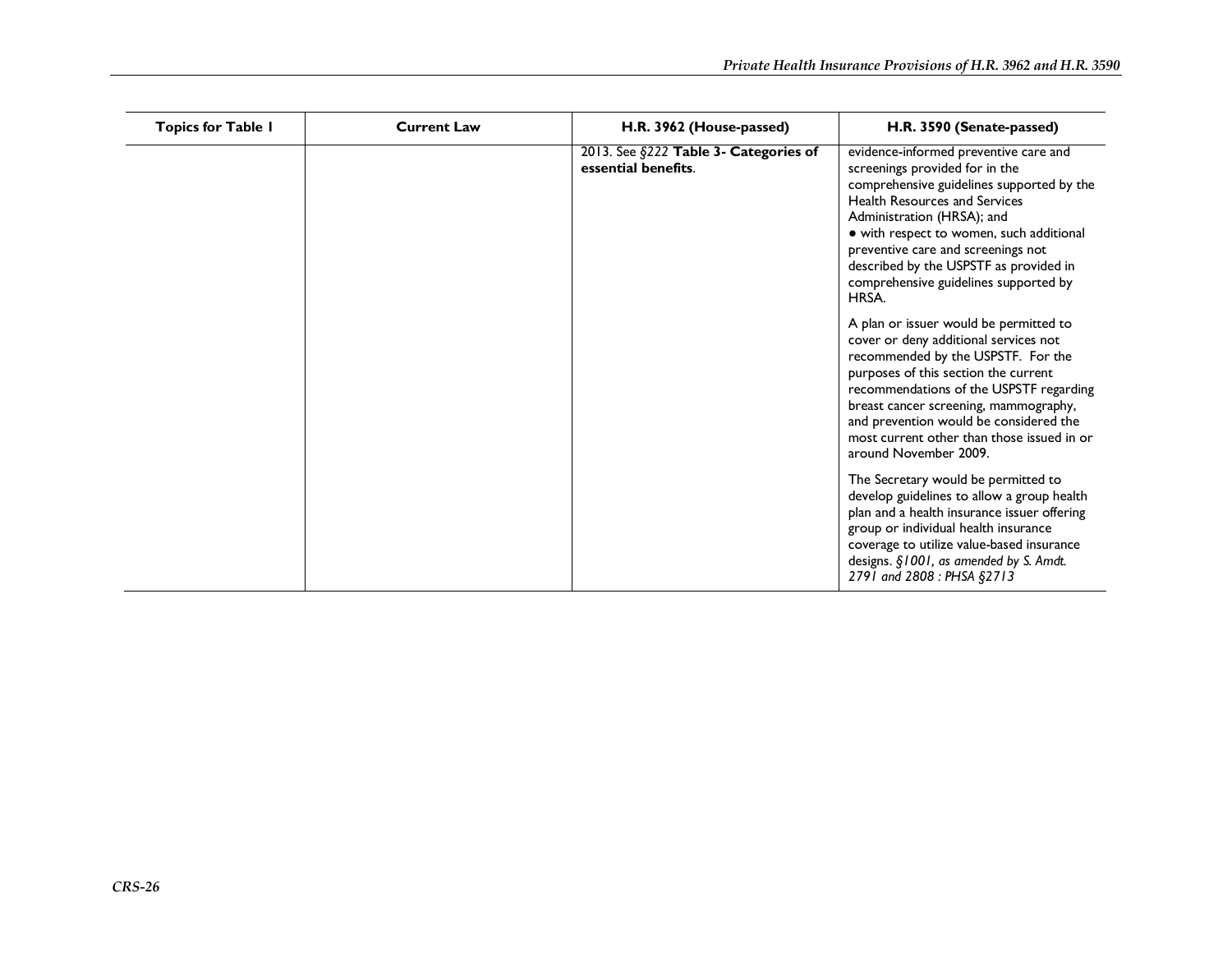| <b>Topics for Table I</b>                                      | <b>Current Law</b>                                                                                                                                                                                                                                                                                                                                                                                 | H.R. 3962 (House-passed)                                                                                                                                                                                                                                               | H.R. 3590 (Senate-passed)                                                                                                                                                                                                                                                                                                                                                                                                                                                                                                                                              |
|----------------------------------------------------------------|----------------------------------------------------------------------------------------------------------------------------------------------------------------------------------------------------------------------------------------------------------------------------------------------------------------------------------------------------------------------------------------------------|------------------------------------------------------------------------------------------------------------------------------------------------------------------------------------------------------------------------------------------------------------------------|------------------------------------------------------------------------------------------------------------------------------------------------------------------------------------------------------------------------------------------------------------------------------------------------------------------------------------------------------------------------------------------------------------------------------------------------------------------------------------------------------------------------------------------------------------------------|
| Extension of dependent<br>coverage                             | Federal law does not define who qualifies<br>for dependent coverage under employer<br>sponsored insurance or individual health<br>insurance policies. Under federal law, fully<br>insured and self-insured group plans can<br>define dependency in the group health plan.                                                                                                                          | A group health plan and a health insurance<br>issuer offering coverage in the group or<br>individual markets that provided dependent<br>coverage would extend that coverage until<br>the individual is 27 years of age.                                                | A group health plan and a health insurance<br>issuer offering coverage in the group or<br>individual markets that provided dependent<br>coverage would extend that coverage to<br>unmarried adult children until the individual<br>is 26 years of age.                                                                                                                                                                                                                                                                                                                 |
|                                                                | However, some states have defined who is<br>eligible for dependent coverage under fully<br>insured group health plans, as well as<br>individual health insurance policies.                                                                                                                                                                                                                         |                                                                                                                                                                                                                                                                        | A health plan or a health insurance issuer<br>would not be required to make coverage<br>available for a child of a child receiving<br>dependent coverage.                                                                                                                                                                                                                                                                                                                                                                                                              |
|                                                                |                                                                                                                                                                                                                                                                                                                                                                                                    | The group health plan or health insurance<br>issuer would be permitted for dependent<br>coverage to increase premiums consistent<br>with the standard established by the<br>Secretary for family coverage. §105: PHSA<br>§§2703 and 2746, ERISA §704, and IRC<br>§9804 | The Secretary would be required to<br>promulgate regulations to define the<br>dependents to which coverage would be<br>made available.§1001: PHS §2714                                                                                                                                                                                                                                                                                                                                                                                                                 |
| Development of uniform<br>explanation of coverage<br>documents | States may regulate the summary of<br>benefits documents that plans send to their<br>members. Federal law regulates these<br>documents for federal programs such as<br>Medicare Advantage, but there are no<br>broad federal standards for private plans in<br>the group and individual markets.                                                                                                   | No provision.                                                                                                                                                                                                                                                          | No later than 12 months after enactment,<br>the Secretary would develop standards for<br>plans in the group and individual markets<br>for providing their enrollees with a<br>summary of benefits and coverage. These<br>standards would preempt state law. Each<br>plan would provide the summary to an<br>applicant at the time of application, to an<br>enrollee prior to the time of enrollment or<br>re-enrollment, and to a policyholder or<br>certificate holder at the time of issuance of<br>the policy or delivery of the certificate.<br>\$1001: PHS \$2715 |
| Prohibition of<br>discrimination based on<br>salary            | Section 105 of the IRC permits certain<br>amounts received under accident and<br>health plans to be excluded from the<br>computation of taxable income. This<br>exemption is only permissible if, in general,<br>70% or more of all employees are eligible<br>to benefit under the plan, and all benefits<br>provided for participants who are highly<br>compensated individuals are also provided | No provision.                                                                                                                                                                                                                                                          | Under the bill, the sponsor of a group<br>health plan (other than a self-insured plan)<br>would be prohibited from establishing rules<br>relating to health insurance eligibility of any<br>full-time employee that are based on the<br>total hourly or annual salary of the<br>employee. In no way would eligibility rules<br>be permitted to discriminate in favor of<br>higher wage employees. The rules and                                                                                                                                                        |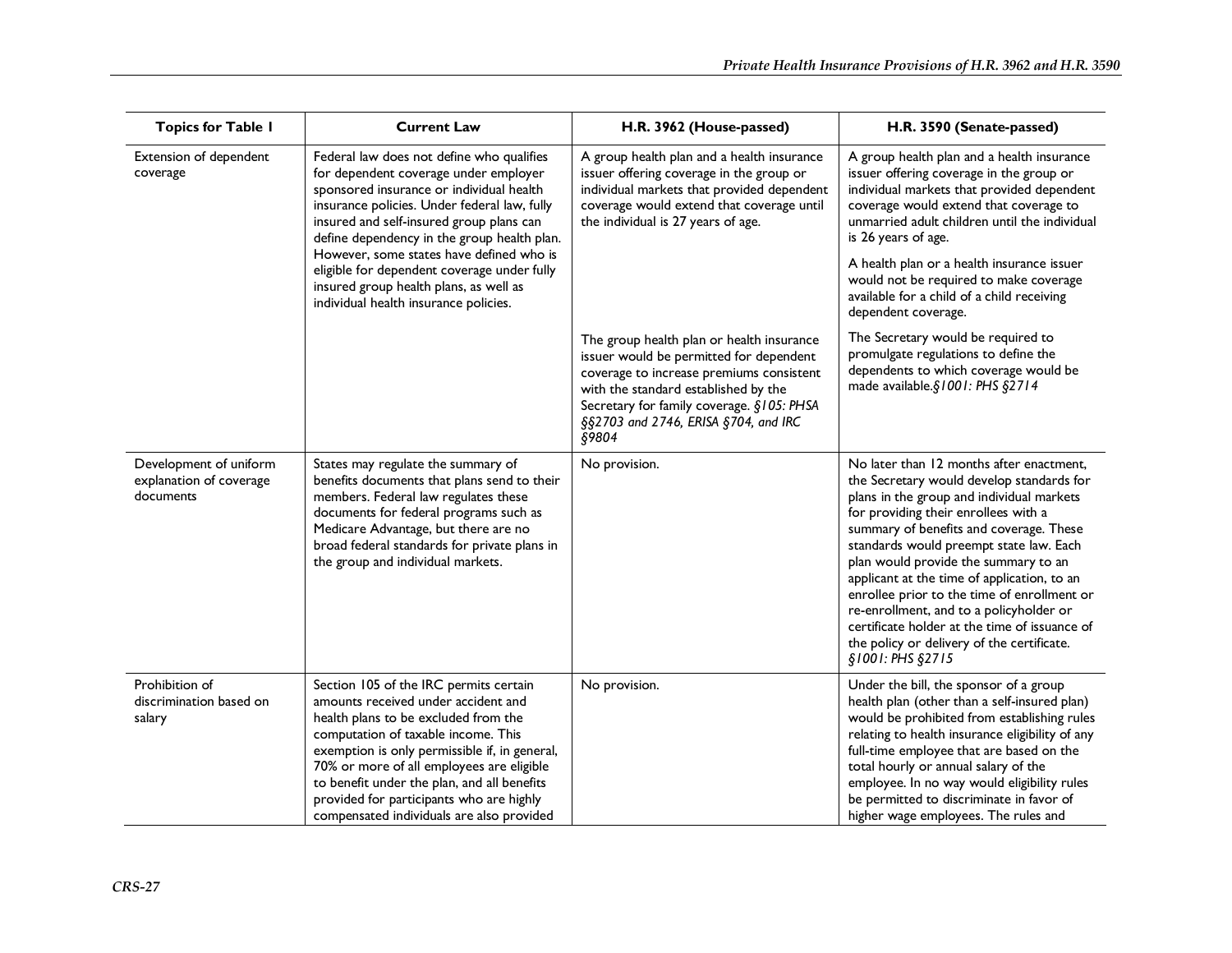| <b>Topics for Table I</b>    | <b>Current Law</b>                                                                                                                                                                                                                                                                                                                                                                                                                                                                                                                                                                                                                                                                                                                                                                                                                                                                                     | H.R. 3962 (House-passed) | H.R. 3590 (Senate-passed)                                                                                                                                                                                                                                                                                                                                                                                                                                                                                                                                                                                                                                                                                                                               |
|------------------------------|--------------------------------------------------------------------------------------------------------------------------------------------------------------------------------------------------------------------------------------------------------------------------------------------------------------------------------------------------------------------------------------------------------------------------------------------------------------------------------------------------------------------------------------------------------------------------------------------------------------------------------------------------------------------------------------------------------------------------------------------------------------------------------------------------------------------------------------------------------------------------------------------------------|--------------------------|---------------------------------------------------------------------------------------------------------------------------------------------------------------------------------------------------------------------------------------------------------------------------------------------------------------------------------------------------------------------------------------------------------------------------------------------------------------------------------------------------------------------------------------------------------------------------------------------------------------------------------------------------------------------------------------------------------------------------------------------------------|
|                              | for all other participants.<br>Certain employees may be excluded<br>including: employees who have not<br>completed 3 years of service; employees<br>who have not attained age 25; part-time or<br>seasonal employees; employees not<br>included in the plan who are included in<br>unit of employees covered by an agreement<br>between employee representatives and one<br>or more employers which the Secretary<br>finds to be a collective bargaining<br>agreement, and employees who are<br>nonresident aliens and who receive no<br>earned income from the employer which<br>constitutes income from sources within the<br>United States.<br>Highly compensated individuals are defined<br>as one of the 5 highest paid officers, a<br>shareholder who owns more than 10% in<br>value of the stock of the employer, or<br>among the highest paid 25% of all<br>employees eligible to participate. |                          | definitions of section 105(h) of the IRC<br>would similarly apply to this provision.<br>§1001as amended by §10101: PHSA §2716                                                                                                                                                                                                                                                                                                                                                                                                                                                                                                                                                                                                                           |
| Ensuring the quality of care | Among other federal laws intended to<br>prevent discrimination, HIPAA established<br>certain requirements that are intended to<br>prevent group health plans and group<br>health insurance issuers from discriminating<br>against individual participants or<br>beneficiaries based on a health factor. In<br>particular, HIPAA prohibits a group health<br>plan or health insurance issuer from basing<br>coverage eligibility rules on health-related<br>factors including health status (physical or<br>mental), claims experience, receipt of<br>health care, medical history, genetic<br>information, evidence of insurability, or<br>disability. In addition, a group health plan or<br>health insurance issuer may not require<br>that an individual pay a higher premium or<br>contribution than another "similarly                                                                            | No provision.            | Under the bill, no later than two years after<br>enactment, the Secretary, in consultation<br>with certain experts, would be required to<br>develop and implement reporting<br>requirements for use by plans in the group<br>and individual markets with respect to<br>coverage benefits and health care provider<br>reimbursement structures that:<br>· improve health outcomes through use of<br>quality reporting, case management, care<br>coordination and chronic disease<br>management;<br>• implement activities to prevent<br>hospitalization readmissions;<br>• implement activities to improve patient<br>safety and reduce medical errors through<br>the use of best clinical practices, evidence<br>based medicine, and health information |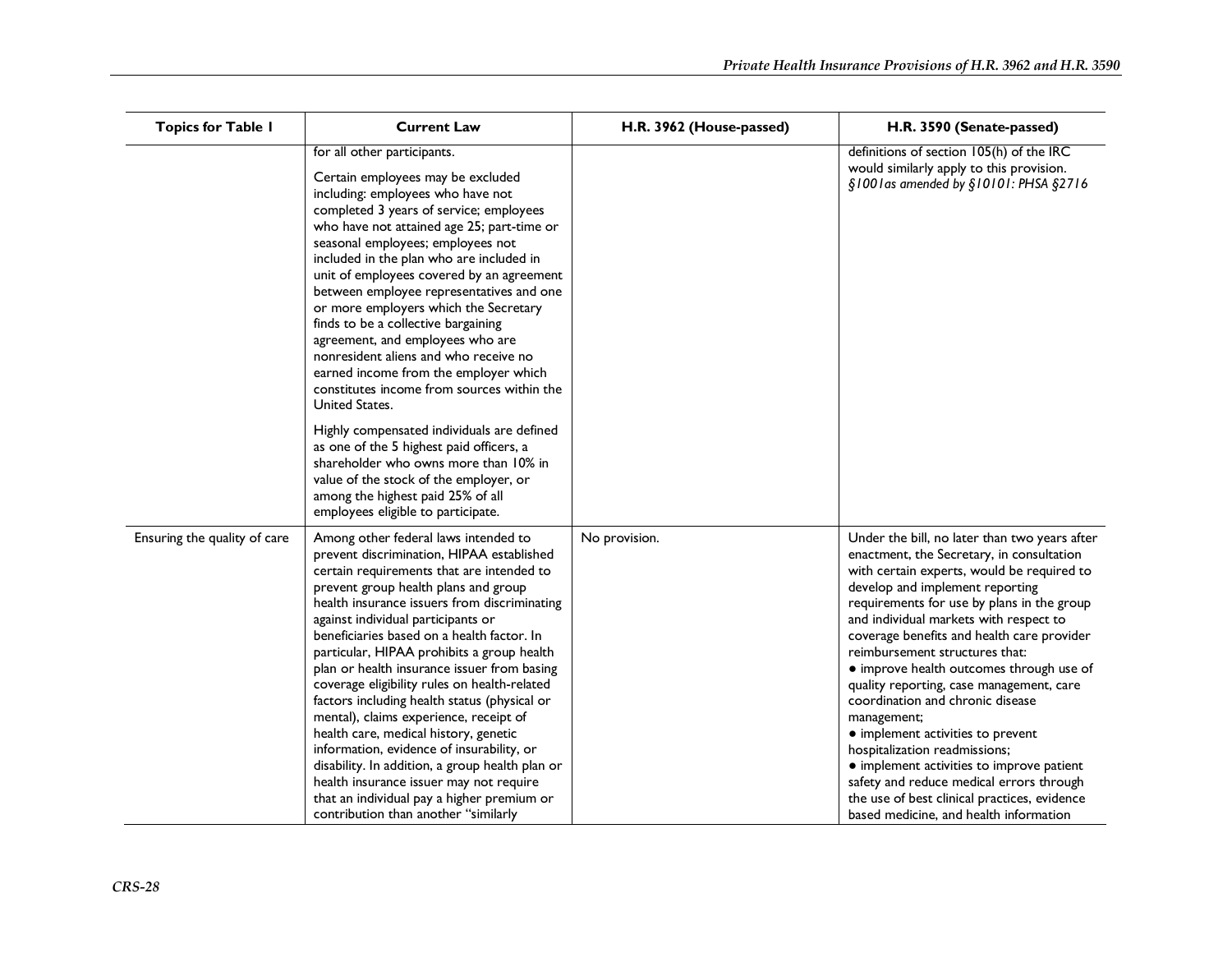| <b>Topics for Table I</b>                                     | <b>Current Law</b>                                                                                                                                                                                                                                                                                                                                                                                                                                                                                                                                                                                                                                                                                                                                                                                                                                                                                                                                                                                                                                                                                                                                                                         | H.R. 3962 (House-passed)                                                                                                                                                                                                                                                                                                                                                                  | H.R. 3590 (Senate-passed)                                                                                                                                                                                                                                                                                                                                                                                                                                                                                                                                                                                                                                                                                                                                                                                                                                                                                                                                                                                                                                                                                                                                         |
|---------------------------------------------------------------|--------------------------------------------------------------------------------------------------------------------------------------------------------------------------------------------------------------------------------------------------------------------------------------------------------------------------------------------------------------------------------------------------------------------------------------------------------------------------------------------------------------------------------------------------------------------------------------------------------------------------------------------------------------------------------------------------------------------------------------------------------------------------------------------------------------------------------------------------------------------------------------------------------------------------------------------------------------------------------------------------------------------------------------------------------------------------------------------------------------------------------------------------------------------------------------------|-------------------------------------------------------------------------------------------------------------------------------------------------------------------------------------------------------------------------------------------------------------------------------------------------------------------------------------------------------------------------------------------|-------------------------------------------------------------------------------------------------------------------------------------------------------------------------------------------------------------------------------------------------------------------------------------------------------------------------------------------------------------------------------------------------------------------------------------------------------------------------------------------------------------------------------------------------------------------------------------------------------------------------------------------------------------------------------------------------------------------------------------------------------------------------------------------------------------------------------------------------------------------------------------------------------------------------------------------------------------------------------------------------------------------------------------------------------------------------------------------------------------------------------------------------------------------|
|                                                               | situated" participant, based on these<br>health-related factors.                                                                                                                                                                                                                                                                                                                                                                                                                                                                                                                                                                                                                                                                                                                                                                                                                                                                                                                                                                                                                                                                                                                           |                                                                                                                                                                                                                                                                                                                                                                                           | technology; and<br>• implement wellness and health                                                                                                                                                                                                                                                                                                                                                                                                                                                                                                                                                                                                                                                                                                                                                                                                                                                                                                                                                                                                                                                                                                                |
|                                                               | HIPAA also clarifies that group health plans<br>and health insurance issuers offering group<br>health coverage may establish premium<br>discounts or rebates or modify otherwise<br>applicable copayments or deductibles (i.e.,<br>rewards) in return for adherence to<br>wellness programs. HIPAA regulations<br>provide a framework for structuring these<br>wellness programs and divide wellness<br>programs into two categories. First, if a<br>wellness program provides a reward based<br>solely on participation in a wellness<br>program, or if it does not provide a<br>reward, the program complies with HIPAA<br>without having to satisfy any additional<br>standards, as long as the program is made<br>available to all similarly situated individuals.<br>Second, if a reward is based on an<br>individual meeting a certain standard<br>relating to a health factor, then the<br>program must meet additional<br>requirements. Among these additional<br>requirements, a reward offered by this type<br>of wellness program must not exceed 20%<br>of the cost of employee coverage under<br>the plan (i.e., the amount paid by the<br>employer and the employee for that |                                                                                                                                                                                                                                                                                                                                                                                           | promotion activities.<br>The Secretary would be required to<br>promulgate regulations that provide criteria<br>for determining whether a reimbursement<br>structure meets these elements.<br>This section also contains provisions<br>relating to gun rights. A wellness or<br>promotion activity could not require<br>disclosure or collection of any information<br>relating to lawfully possessed firearms or<br>ammunition. The authority provided to the<br>Secretary under the amendment (or an<br>amendment to the proposed legislation)<br>could not be construed to authorize and<br>could not be used for the collection of<br>information relating to the lawful<br>ownership, possession, use, or storage of a<br>firearm or ammunition, or to maintain<br>records of individual ownership or<br>possession of a firearm or ammunition. A<br>health plan would be prohibited from<br>increasing premium rates, denying health<br>insurance coverage, and reducing or<br>withholding a discount, rebate, or reward<br>offered for participation in a wellness<br>program on the basis of or on reliance on<br>the lawful ownership, possession, use or |
|                                                               | employee for coverage).                                                                                                                                                                                                                                                                                                                                                                                                                                                                                                                                                                                                                                                                                                                                                                                                                                                                                                                                                                                                                                                                                                                                                                    |                                                                                                                                                                                                                                                                                                                                                                                           | storage of a firearm or ammunition.<br>§1001as amended by §10101: PHSA §2717                                                                                                                                                                                                                                                                                                                                                                                                                                                                                                                                                                                                                                                                                                                                                                                                                                                                                                                                                                                                                                                                                      |
| Reducing health insurance<br>premiums and increasing<br>value | Many states require public reporting of<br>health insurance financial data such as<br>medical loss ratios (MLR), and require<br>approval of premium rate increases and<br>public release of the justification for the<br>requested increase. Medical loss ratios<br>generally refer to the percentage of<br>premium dollars that are spent on medical<br>care as opposed to administrative costs                                                                                                                                                                                                                                                                                                                                                                                                                                                                                                                                                                                                                                                                                                                                                                                           | The bill would create a requirement that<br>each health insurance issuer that offers<br>coverage in the small or large group<br>markets would provide a rebate to its<br>enrollees if the coverage has a medical loss<br>ratio (MLR) below a level specified by the<br>Secretary (but not less than 85%).<br>The Secretary would establish a uniform<br>definition of the MLR including a | Issuers in the group and individual markets<br>(including a grandfathered health plan)<br>would be required to submit to the<br>Secretary a report concerning the ratio of<br>incurred loss (or incurred claims) plus the<br>loss adjustment expense (or change in<br>contract reserves) to earned premiums.<br>The report would also include the<br>percentage of total premium revenue, after                                                                                                                                                                                                                                                                                                                                                                                                                                                                                                                                                                                                                                                                                                                                                                   |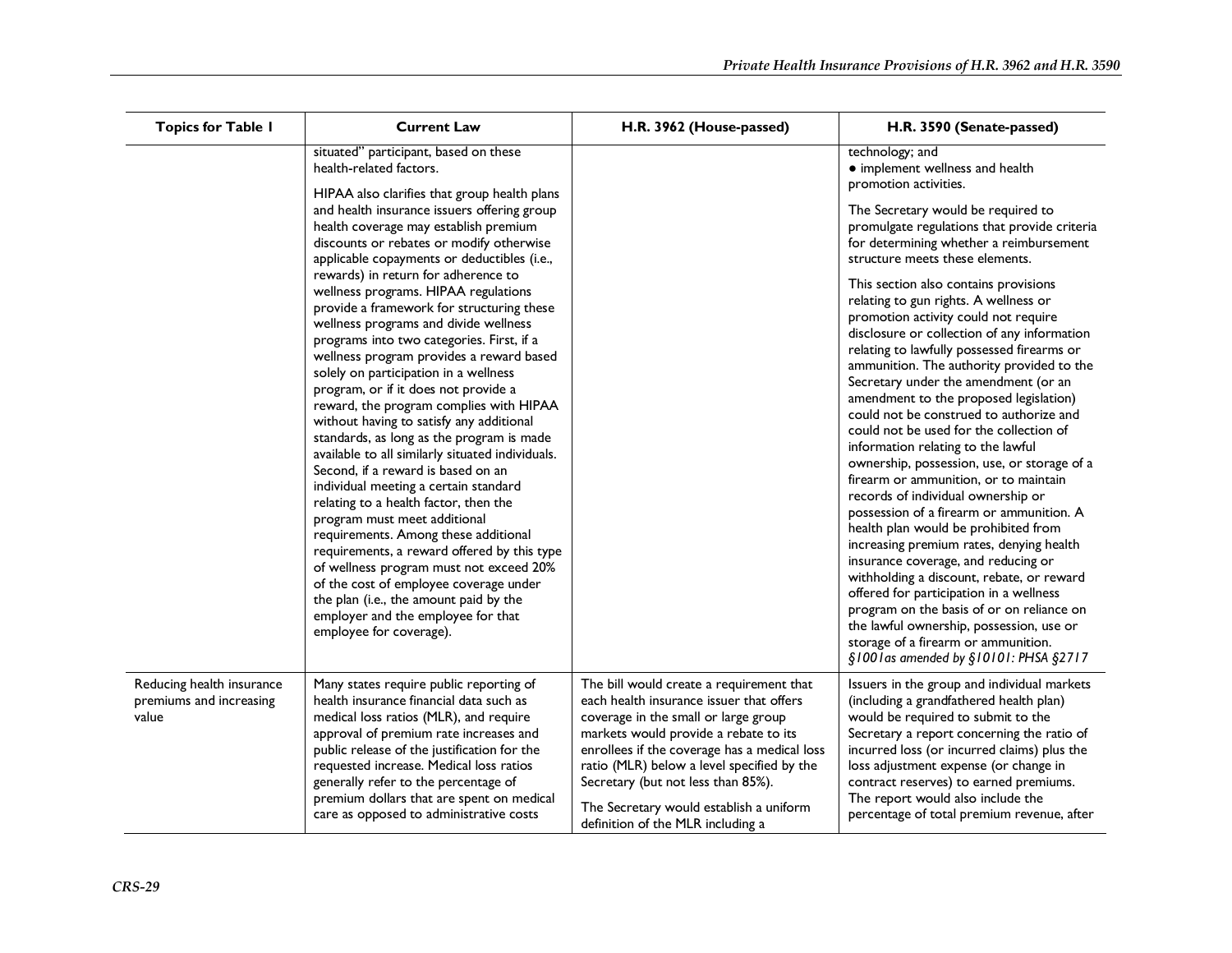| <b>Topics for Table I</b> | <b>Current Law</b>                                                                                | H.R. 3962 (House-passed)                                                                                                                                                                                                                                                                                                                                                                                                                                                                                                                                                                                                                                                                                                                                                                                                  | H.R. 3590 (Senate-passed)                                                                                                                                                                                                                                                                                                                                                                                                                                                                                                                                                                                                                                                                                                                                                                                                                                                                                                                                                                                                                                                                                                                                                                                                                                                                                                                                                                                                                                                                                                                                                                                                                                   |
|---------------------------|---------------------------------------------------------------------------------------------------|---------------------------------------------------------------------------------------------------------------------------------------------------------------------------------------------------------------------------------------------------------------------------------------------------------------------------------------------------------------------------------------------------------------------------------------------------------------------------------------------------------------------------------------------------------------------------------------------------------------------------------------------------------------------------------------------------------------------------------------------------------------------------------------------------------------------------|-------------------------------------------------------------------------------------------------------------------------------------------------------------------------------------------------------------------------------------------------------------------------------------------------------------------------------------------------------------------------------------------------------------------------------------------------------------------------------------------------------------------------------------------------------------------------------------------------------------------------------------------------------------------------------------------------------------------------------------------------------------------------------------------------------------------------------------------------------------------------------------------------------------------------------------------------------------------------------------------------------------------------------------------------------------------------------------------------------------------------------------------------------------------------------------------------------------------------------------------------------------------------------------------------------------------------------------------------------------------------------------------------------------------------------------------------------------------------------------------------------------------------------------------------------------------------------------------------------------------------------------------------------------|
|                           | including profit. State regulations around<br>accounting procedures for calculating MLRs<br>vary. | methodology for calculating it. The<br>methodology would take into account the<br>special circumstances of smaller plans,<br>different types of plans, and newer plans.<br>The MLR would exclude state taxes and<br>licensing and regulatory fees. The method<br>for calculating a MLR would be established,<br>with exceptions if necessary, to ensure<br>adequate participation by issuers,<br>competition in the health insurance market,<br>and value for consumers.<br>The provisions of this section would also<br>apply to the individual market, except to<br>the extent that the Secretary determined<br>that the application of the MLR provision<br>would destabilize the existing individual<br>market. The provisions would sunset once<br>plans are offered via the exchange. §102:<br>PHSA §§2714 and 2754 | accounting for risk adjustment, risk<br>corridors, and payments for reinsurance,<br>that the coverage expends on:<br>• reimbursement for clinical services;<br>• for activities that improve health care<br>quality; and<br>• on all other non-claims costs including an<br>explanation of the nature of such costs and<br>excluding federal and state taxes, licensing,<br>or regulatory fees.<br>Beginning on January 1, 2014, this<br>calculation would be based on the averages<br>of the premiums expended on the costs for<br>each of the previous 3 years for the plan.<br>The Secretary would make these reports<br>available to the public.<br>Beginning not later than January 1, 2011, a<br>health insurance issuer offering group or<br>individual health insurance coverage<br>(including grandfathered health plans)<br>would provide an annual rebate to each<br>enrollee on a pro rata basis if the ratio of<br>the amount of premium revenue expended<br>by the issuer on clinical claims and health<br>quality costs, after accounting for taxes,<br>regulatory fees, risk adjustment, risk<br>corridors, and reinsurance, is less than 85%<br>in the large group market and 80% for the<br>small group and individual markets. States<br>would be permitted to increase the<br>percentages, but the Secretary may adjust<br>the state percentage for the individual<br>market if it is determined that the<br>application of 80% would destabilize the<br>market.<br>The Secretary would promulgate<br>regulations enforcing the provisions of this<br>section not later than January 1, 2011.<br>§1001 as amended by §10101: PHSA §2718 |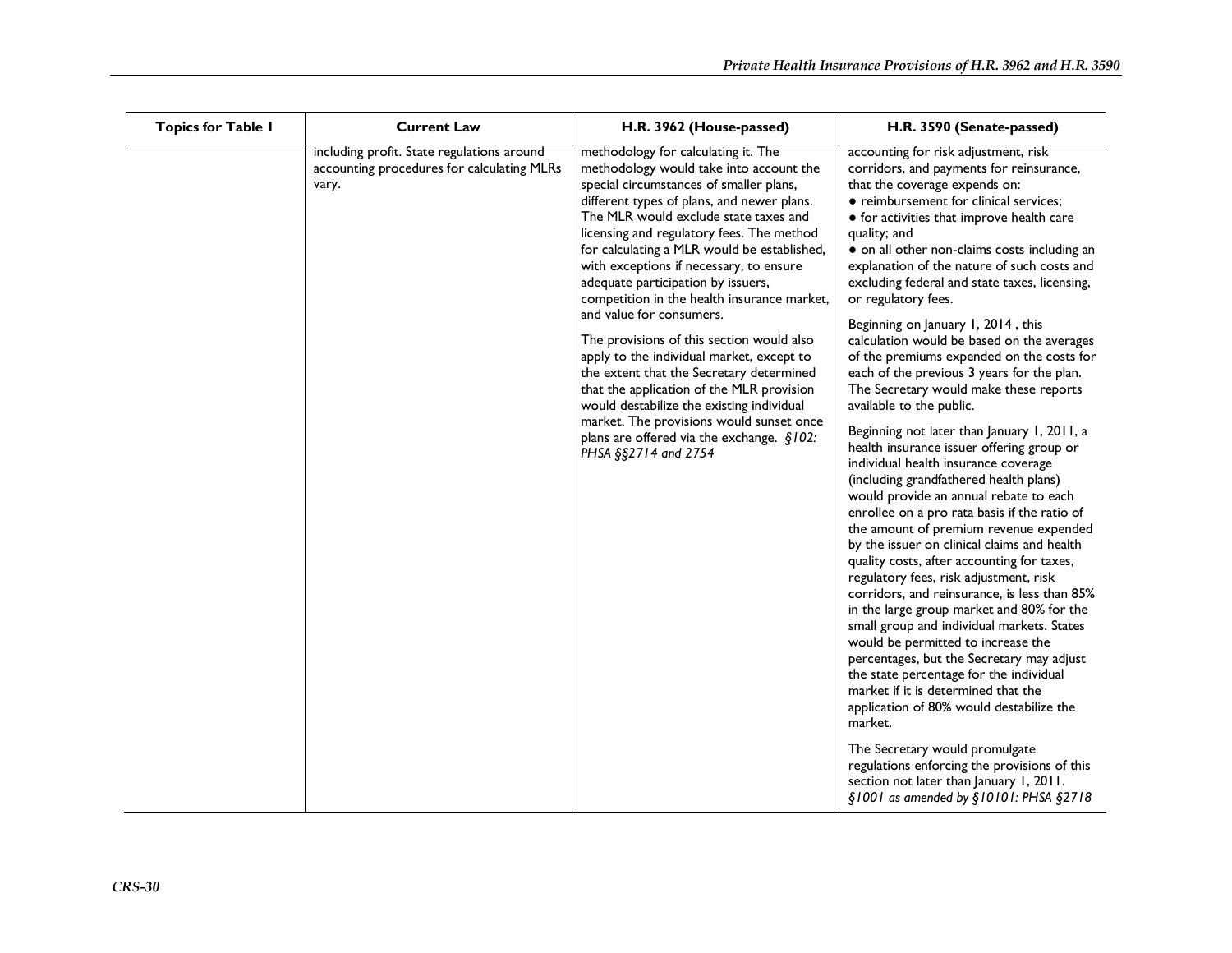| <b>Topics for Table I</b>                           | <b>Current Law</b>                                                                                                                           | H.R. 3962 (House-passed)                                                                                                                                                                                                                                                                                                                                                                                                                                                                                                                                                                                                                                                                                                                                                                                                                     | H.R. 3590 (Senate-passed)                                                                                                                                                                                                                                                                                                                                                                                                  |
|-----------------------------------------------------|----------------------------------------------------------------------------------------------------------------------------------------------|----------------------------------------------------------------------------------------------------------------------------------------------------------------------------------------------------------------------------------------------------------------------------------------------------------------------------------------------------------------------------------------------------------------------------------------------------------------------------------------------------------------------------------------------------------------------------------------------------------------------------------------------------------------------------------------------------------------------------------------------------------------------------------------------------------------------------------------------|----------------------------------------------------------------------------------------------------------------------------------------------------------------------------------------------------------------------------------------------------------------------------------------------------------------------------------------------------------------------------------------------------------------------------|
| Sunshine on health<br>insurance premium rates       | States have broad authority to regulate<br>health insurance premiums and many have<br>sunshine provisions with respect to rate<br>increases. | As an initial review process, beginning in<br>2010, health insurance issuers would be<br>required to submit a justification for any<br>premium increases prior to implementation<br>of the increase following a process<br>developed by the Secretary and the states.<br>The Secretary would ensure the public<br>disclosure of information on premium rate<br>increases and their justifications. For a<br>continuing premium review process, state<br>insurance commissioners would provide<br>data to the Commissioner of the Health<br>Choices Administration on premium<br>increases and trends. States would make<br>recommendations to the Commissioner<br>concerning the exclusion of certain health<br>insurance issuers from participation in the<br>exchange based on a pattern of excessive<br>or unjustified premium increases. | The Secretary would, in conjunction with<br>the states, establish a process for the<br>annual review of unreasonable increases in<br>premiums for health insurance coverage<br>beginning in the 2010 plan year. Health<br>insurance issuers would be required to<br>submit to the Secretary, and the relevant<br>state, a justification for an unreasonable<br>premium increase prior to implementation<br>of the premium. |
|                                                     |                                                                                                                                              | Beginning in 2014, the Commissioner in<br>conjunction with the states would, in the<br>place of the initial review process<br>conducted by the Secretary, monitor<br>premium increases of health insurance<br>coverage inside and outside of the<br>additional larger employers eligible to<br>participate in the exchange.                                                                                                                                                                                                                                                                                                                                                                                                                                                                                                                  | Beginning with plan year 2014, the<br>Secretary, in conjunction with the states,<br>would monitor premium increases of<br>health insurance coverage within and<br>outside of the exchange.                                                                                                                                                                                                                                 |
|                                                     |                                                                                                                                              | From 2010-2014 the Secretary would<br>provide grants to the states for premium<br>monitoring activities. There would be<br>appropriated to the Secretary \$1 billion to<br>be available for expenditure for these<br>grants. $§$ 104                                                                                                                                                                                                                                                                                                                                                                                                                                                                                                                                                                                                         | The Secretary would carry out a program<br>of grants to states during the 5-year period<br>beginning with FY 2010 for carrying out the<br>premium review. There would be<br>appropriated to the Secretary \$250 million<br>available for these grants. §1003: PHSA<br>§2794                                                                                                                                                |
| Reducing other health costs<br>and increasing value |                                                                                                                                              | No provision.                                                                                                                                                                                                                                                                                                                                                                                                                                                                                                                                                                                                                                                                                                                                                                                                                                | Each hospital would for each year establish<br>and update a list of the hospital's standard<br>charges for items and services provided in<br>accordance with guidelines developed by<br>the Secretary. The list of charges would be<br>made public. §1001: PHS §2718                                                                                                                                                       |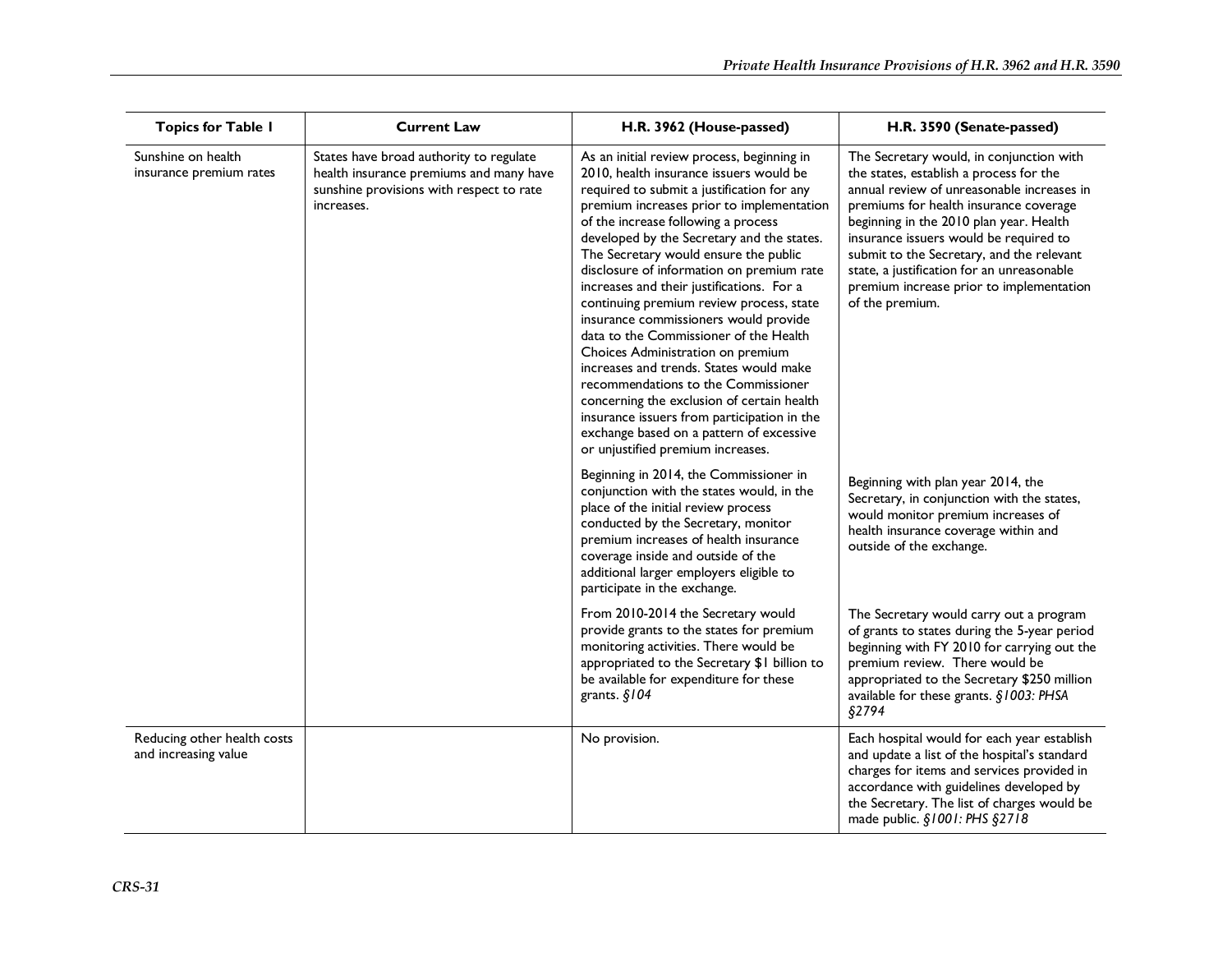| <b>Topics for Table I</b> | <b>Current Law</b>                                                                                                                                                                                                                                                                                                                                                                                                                                                                                                                                                                        | H.R. 3962 (House-passed)                                                                                                                                                                                                                                                                                                                                                         | H.R. 3590 (Senate-passed)                                                                                                                                                                                                                                                                                                                                                                                                                                                                                                                                                                                          |
|---------------------------|-------------------------------------------------------------------------------------------------------------------------------------------------------------------------------------------------------------------------------------------------------------------------------------------------------------------------------------------------------------------------------------------------------------------------------------------------------------------------------------------------------------------------------------------------------------------------------------------|----------------------------------------------------------------------------------------------------------------------------------------------------------------------------------------------------------------------------------------------------------------------------------------------------------------------------------------------------------------------------------|--------------------------------------------------------------------------------------------------------------------------------------------------------------------------------------------------------------------------------------------------------------------------------------------------------------------------------------------------------------------------------------------------------------------------------------------------------------------------------------------------------------------------------------------------------------------------------------------------------------------|
| Appeals process           | Section 503 of ERISA (codified at 29 CFR §<br>2560.530-1) requires that employee benefit<br>plans provide adequate notice in writing to<br>any participant or beneficiary whose claim<br>for benefits under the plan has been<br>denied, setting forth the specific reasons<br>for such denial, written in a manner<br>calculated to be understood by the<br>participant, and to afford a reasonable<br>opportunity to any participant whose claim<br>for benefits has been denied for a full and<br>fair review by the appropriate named<br>fiduciary of the decision denying the claim. | The House bill has an appeal process<br>provision similar to the Senate bill, except<br>that it would not build upon the<br>procedures set forth 29 CFR § 2560.530-1<br>and it would not involve the states. The<br>House provision is not part of the<br>immediate reforms and would take effect<br>beginning in the plan year 2013. See §232<br>Table 2-Grievance and appeals. | The bill would require that a group health<br>plan and a health insurance issuer in the<br>group or individual markets would<br>implement an effective appeals process for<br>coverage determinations and claims. The<br>process would at a minimum:<br>• have in effect an internal claims appeals<br>process;<br>• provide notice to enrollees of available<br>internal and external appeals processes,<br>and the availability of any applicable<br>assistance: and<br>· allow an enrollee to review their file,<br>present evidence and testimony and to<br>receive continued coverage pending the<br>outcome. |
|                           |                                                                                                                                                                                                                                                                                                                                                                                                                                                                                                                                                                                           |                                                                                                                                                                                                                                                                                                                                                                                  | To comply with the requirements, group<br>plans would be expected to initially<br>incorporate the claims and appeals<br>procedures set forth at 29 CFR § 2560.530-<br>and would update their processes in<br>accordance with any standards established<br>by the Secretary of Labor. To comply with<br>the requirements, issuers offering individual<br>health coverage would provide internal<br>claims and appeals procedures set forth<br>under applicable law and updated by the<br>Secretary of HHS. §1001 as amended by<br>\$10101: PHSA \$2719                                                              |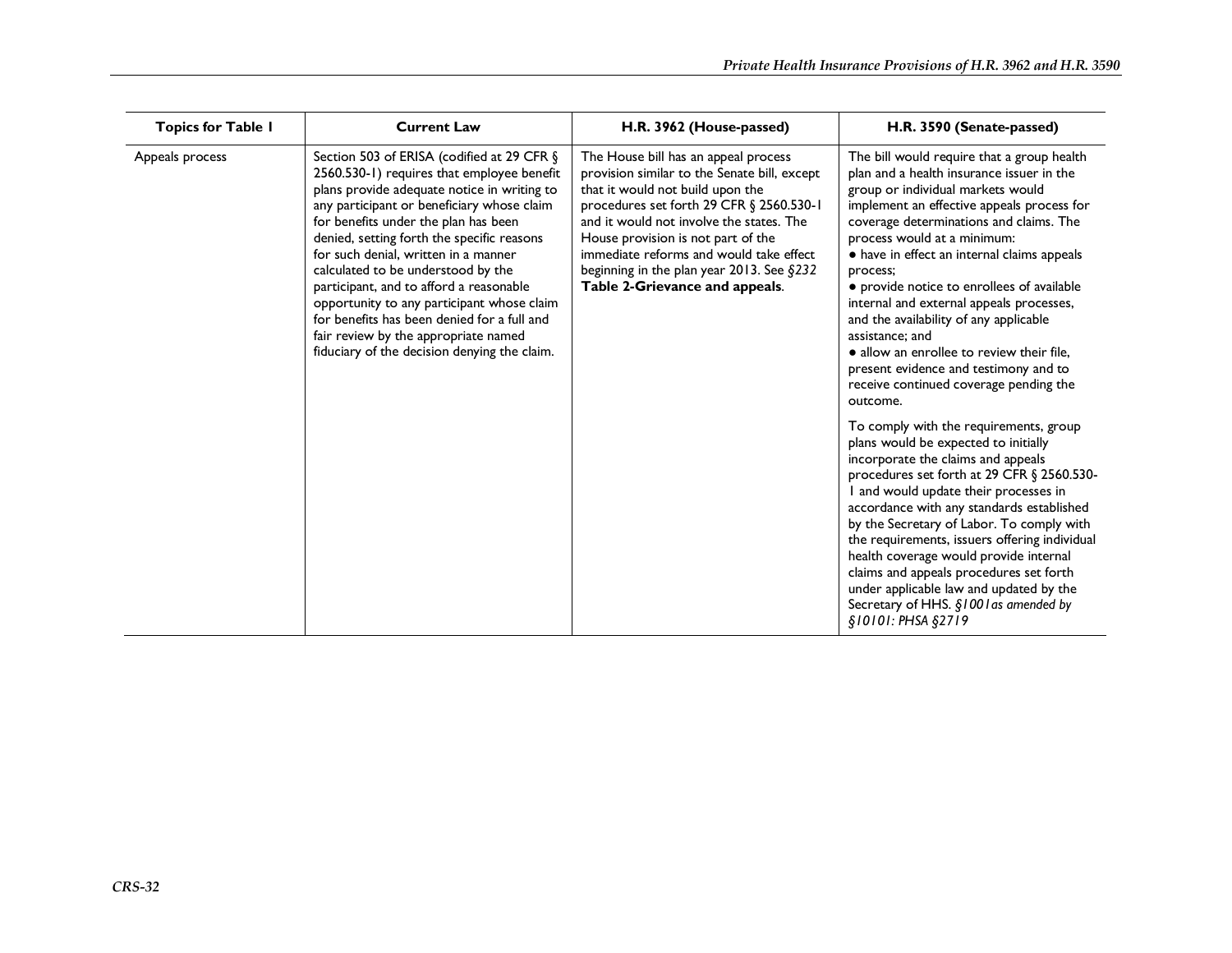| <b>Topics for Table I</b>                                            | <b>Current Law</b>                                                                                                                                                                                                                                          | H.R. 3962 (House-passed)                                                                                                                                                                                                                                                                                                                                                                                                                                                                                                                                                                                                                                                                                                                                                      | H.R. 3590 (Senate-passed)                                                                                                                                                                                                                                                                                                                                                                                                                                                                                                                                                                                                                                                                                                                                                                                                                                                                                                               |
|----------------------------------------------------------------------|-------------------------------------------------------------------------------------------------------------------------------------------------------------------------------------------------------------------------------------------------------------|-------------------------------------------------------------------------------------------------------------------------------------------------------------------------------------------------------------------------------------------------------------------------------------------------------------------------------------------------------------------------------------------------------------------------------------------------------------------------------------------------------------------------------------------------------------------------------------------------------------------------------------------------------------------------------------------------------------------------------------------------------------------------------|-----------------------------------------------------------------------------------------------------------------------------------------------------------------------------------------------------------------------------------------------------------------------------------------------------------------------------------------------------------------------------------------------------------------------------------------------------------------------------------------------------------------------------------------------------------------------------------------------------------------------------------------------------------------------------------------------------------------------------------------------------------------------------------------------------------------------------------------------------------------------------------------------------------------------------------------|
| Health insurance consumer<br>information                             |                                                                                                                                                                                                                                                             | No provision.                                                                                                                                                                                                                                                                                                                                                                                                                                                                                                                                                                                                                                                                                                                                                                 | Authority is granted upon enactment, and<br>applicable to FY2010, for the Secretary to<br>award grants to states to establish, expand,<br>or provide support to states that choose<br>either to implement an Office of Health<br>Insurance Consumer Assistance or Health<br>Insurance Ombudsman. There would be<br>\$30 million appropriated for the first fiscal<br>year of the program and an authorization<br>for appropriations, in such sums as<br>necessary. The Secretary would establish<br>criteria for the grant, and the Office of<br>Health Insurance Consumer Assistance or<br>Health Insurance Ombudsman would:<br>• assist with the filing of complaints and<br>appeals;<br>• collect, track, and quantify problems and<br>inquires;<br>• assist consumers with enrollment in a<br>group health plan or health insurance<br>coverage; and<br>• resolve problems with obtaining premium<br>tax credits. §1002: PHSA §2793 |
| High-risk pools for<br>individuals with a pre-<br>existing condition | Traditionally, the states have operated their<br>own high-risk pools. Federal funding, most<br>recently via the Omnibus Appropriations<br>Act of 2009 (P.L. 111-8), has been available,<br>but the operation of high-risk pools<br>remains with the states. | The Secretary would establish a temporary<br>national high-risk pool program to provide<br>health benefits to eligible individuals during<br>the period beginning on January 1, 2010,<br>and ending January 1, 2013. Individuals<br>would be eligible if they reside in the State<br>and are not covered by creditable<br>coverage, and who, during the 6-month<br>period ending on the date the individual<br>applies for the high-risk pool coverage,<br>applied for individual health insurance<br>coverage and:<br>• was denied because of a pre-existing<br>condition or health status; or<br>• was offered terms that limit the coverage<br>for such a pre-existing condition; or<br>· was offered coverage at a premium rate<br>that is above the premium rate for the | Not later than 90 days after enactment, the<br>Secretary would establish a temporary<br>high-risk pool program to provide health<br>insurance coverage for eligible individuals<br>during the period beginning on the date the<br>program is established and ending on<br>January 1, 2014. Appropriations would be<br>made in the amount of \$5 billion for the<br>period of the program implementation to<br>January 1, 2014 to pay claims and the<br>administrative costs of the high-risk pool.<br>Individuals would be eligible if they are a<br>citizen or national, or lawfully present in<br>the US, have not been covered under<br>creditable coverage during the six-month<br>period prior to application for coverage in<br>the high-risk pool, and have a pre-existing<br>condition as determined following guidance                                                                                                         |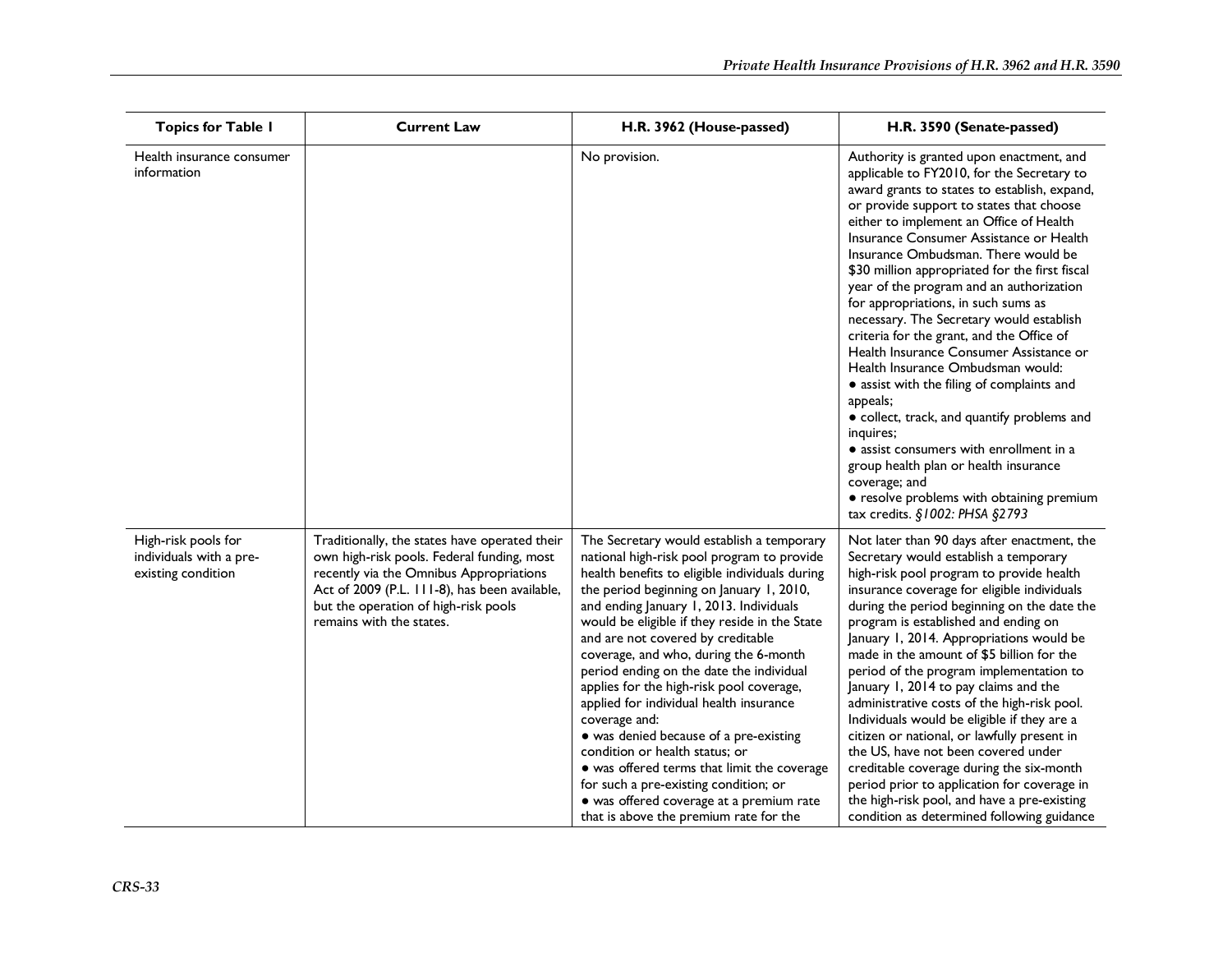| <b>Topics for Table I</b>                                         | <b>Current Law</b>                                                                                                                                                                                                                                                                                                                                                                                                                                                                                                                                                                                                                                                                                                                                                                                                                                      | H.R. 3962 (House-passed)                                                                                                                                                                                                                                                                                                                                                                                                                                                                                                                                                                                                                                                                                                                                                                                                                                                                                                                                                   | H.R. 3590 (Senate-passed)                                                                                                                                                                                                                                                                                                                                                                                                                      |
|-------------------------------------------------------------------|---------------------------------------------------------------------------------------------------------------------------------------------------------------------------------------------------------------------------------------------------------------------------------------------------------------------------------------------------------------------------------------------------------------------------------------------------------------------------------------------------------------------------------------------------------------------------------------------------------------------------------------------------------------------------------------------------------------------------------------------------------------------------------------------------------------------------------------------------------|----------------------------------------------------------------------------------------------------------------------------------------------------------------------------------------------------------------------------------------------------------------------------------------------------------------------------------------------------------------------------------------------------------------------------------------------------------------------------------------------------------------------------------------------------------------------------------------------------------------------------------------------------------------------------------------------------------------------------------------------------------------------------------------------------------------------------------------------------------------------------------------------------------------------------------------------------------------------------|------------------------------------------------------------------------------------------------------------------------------------------------------------------------------------------------------------------------------------------------------------------------------------------------------------------------------------------------------------------------------------------------------------------------------------------------|
|                                                                   |                                                                                                                                                                                                                                                                                                                                                                                                                                                                                                                                                                                                                                                                                                                                                                                                                                                         | high-risk pool.<br>Appropriations would be made in the<br>amount of \$5 billion for fiscal years during<br>the period of January 1, 2010 until the date<br>on which the Exchange is established to pay<br>claims and the administrative costs of the<br>high-risk pool. The Secretary would<br>establish criteria for determining whether<br>health insurance issuers and employment-<br>based health plans discouraged an individual<br>from remaining enrolled in prior coverage<br>based on that individual's health status.<br>\$101                                                                                                                                                                                                                                                                                                                                                                                                                                   | issued by the Secretary. The Secretary<br>would establish criteria to prevent issuers<br>and plans from dumping members into the<br>high-risk pool. §1101                                                                                                                                                                                                                                                                                      |
| Limitations on pre-existing<br>conditions exclusions              | Under HIPAA, a plan is allowed to "look<br>back" 6 months for a condition that was<br>present before the start of coverage in a<br>group health plan. Coverage may be<br>excluded for pre-existing conditions found<br>via this look-back process for a period.<br>HIPAA limits the preexisting condition<br>exclusion period for most people to 12<br>months (18 months for late enrollment).<br>The term "late enrollment" means, that a<br>participant or beneficiary enrolls under the<br>plan other than during the first period in<br>which the individual is eligible to enroll<br>under the plan, or during a special<br>enrollment period. Special enrollment<br>periods are generally afforded to an<br>individual that did not enroll in coverage<br>because he/she had other coverage at the<br>time, but has now lost that other coverage. | For group coverage, the bill would reduce<br>the look back period for preexisting<br>conditions from 6 months to a 30-day<br>period. The bill would also reduce the<br>preexisting exclusion period from 12 to 3<br>months for timely enrollments, and 18 to 9<br>months for late enrollments.<br>The immediate provisions would take effect<br>for plan years beginning on or after January<br>1, 2010, but in the case of a group health<br>plan maintained by 1 or more collective<br>bargaining agreements, ratified before the<br>date of enactment, this section would not<br>apply to plan years beginning before the<br>earlier of the date on which the last of the<br>collective bargaining agreements terminates<br>or 3 years after the date of enactment.<br>§106: ERISA §701(a), IRC §9801(a), and<br>PHSA $§2701(a)$<br>The immediate provisions sunset at the full<br>implementation date. See Table 2-<br>Coverage for pre-existing health<br>conditions. | The bill has a prohibition on preexisting<br>conditions exclusions provision, but it<br>would not be part of the immediate<br>reforms. This provision would not involve<br>reductions in the look back and exclusion<br>periods like the House. The Senate<br>provision would be part of the general<br>reforms for plan years beginning on or after<br>January 1, 2014. See §1201 Table 2-<br>Coverage for pre-existing health<br>conditions. |
| Prohibition against post-<br>retirement reductions in<br>coverage | ERISA does not restrict an employer's right<br>to reduce, eliminate, or make changes to<br>health insurance coverage. The only                                                                                                                                                                                                                                                                                                                                                                                                                                                                                                                                                                                                                                                                                                                          | H.R. 3962 would require that every group<br>health plan contain a provision that<br>expressly bars the plan from reducing the                                                                                                                                                                                                                                                                                                                                                                                                                                                                                                                                                                                                                                                                                                                                                                                                                                              | No provision.                                                                                                                                                                                                                                                                                                                                                                                                                                  |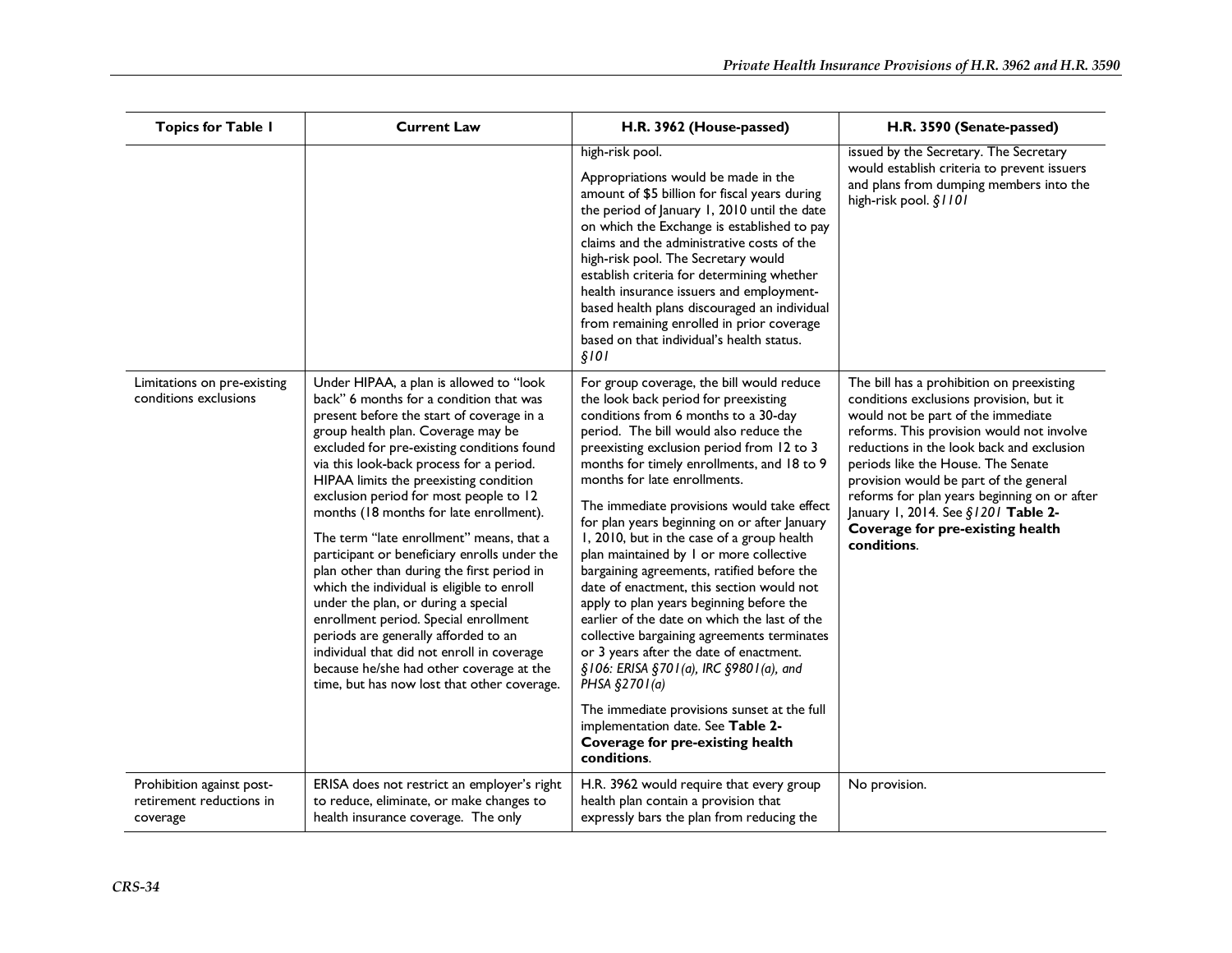| <b>Topics for Table I</b>         | <b>Current Law</b>                                                                                                                                    | H.R. 3962 (House-passed)                                                                                                                                                                                                                                                                                                                                                                                                                                                                                                                                                                                                                                                                                                                                                                                                                                                                                                                                                                                                                                                                                                                                                           | H.R. 3590 (Senate-passed)                                                                                                                                                                                                                                                                                                                                                                                 |
|-----------------------------------|-------------------------------------------------------------------------------------------------------------------------------------------------------|------------------------------------------------------------------------------------------------------------------------------------------------------------------------------------------------------------------------------------------------------------------------------------------------------------------------------------------------------------------------------------------------------------------------------------------------------------------------------------------------------------------------------------------------------------------------------------------------------------------------------------------------------------------------------------------------------------------------------------------------------------------------------------------------------------------------------------------------------------------------------------------------------------------------------------------------------------------------------------------------------------------------------------------------------------------------------------------------------------------------------------------------------------------------------------|-----------------------------------------------------------------------------------------------------------------------------------------------------------------------------------------------------------------------------------------------------------------------------------------------------------------------------------------------------------------------------------------------------------|
|                                   | protections a retiree, or an employee,<br>might have are any contractual or union<br>agreements that specify any requirements<br>of health insurance. | benefits provided under the plan to a<br>retired participant, or beneficiary of such<br>participant, if such reduction affects the<br>benefits provided to the participant or<br>beneficiary as of the date the participant<br>retired, unless such reduction is also made<br>with respect to active participants. Nothing<br>in this section would prohibit a plan from<br>enforcing a total aggregate cap on amounts<br>paid for retiree health coverage that is part<br>of the plan at the time of retirement. $\S110$ :<br><b>ERISA §716</b>                                                                                                                                                                                                                                                                                                                                                                                                                                                                                                                                                                                                                                   |                                                                                                                                                                                                                                                                                                                                                                                                           |
| Reinsurance for early<br>retirees |                                                                                                                                                       | The Secretary would be required to create,<br>within 90 days after enactment, a<br>temporary reinsurance program to assist<br>participating employment-based plans with<br>the cost of providing health benefits to<br>eligible retirees who are 55 and older and<br>their dependents. A trust fund would be<br>created and funds appropriated in an<br>amount requested by the Secretary as<br>necessary, except that the total would not<br>exceed \$10 billion. The Secretary would<br>reimburse the plan for 80% of the portion<br>of a claim above \$15,000 and below<br>\$90,000 (adjusted annually for inflation).<br>Amounts paid to the plan would be used to<br>lower costs directly to participants in the<br>form of premiums, co-payments, and other<br>out-of-pocket costs, but could be not used<br>to reduce the costs of an employer<br>maintaining the plan.<br>The Secretary would have the authority to<br>stop taking applications for participation in<br>the program or take such other steps in<br>reducing expenditures under the<br>reinsurance program in order to ensure<br>that expenditures under the reinsurance<br>program do not exceed the funds | Same as H.R. 3962 except that there<br>would be appropriated \$5 billion to carry<br>out this program and the Secretary would<br>have the authority to stop taking<br>applications for participation in the<br>program based on the availability of<br>funding, but not the broader authority to<br>take other steps in reducing expenditures<br>in deficit situations. $\S1102$ as amended by<br>\$10102 |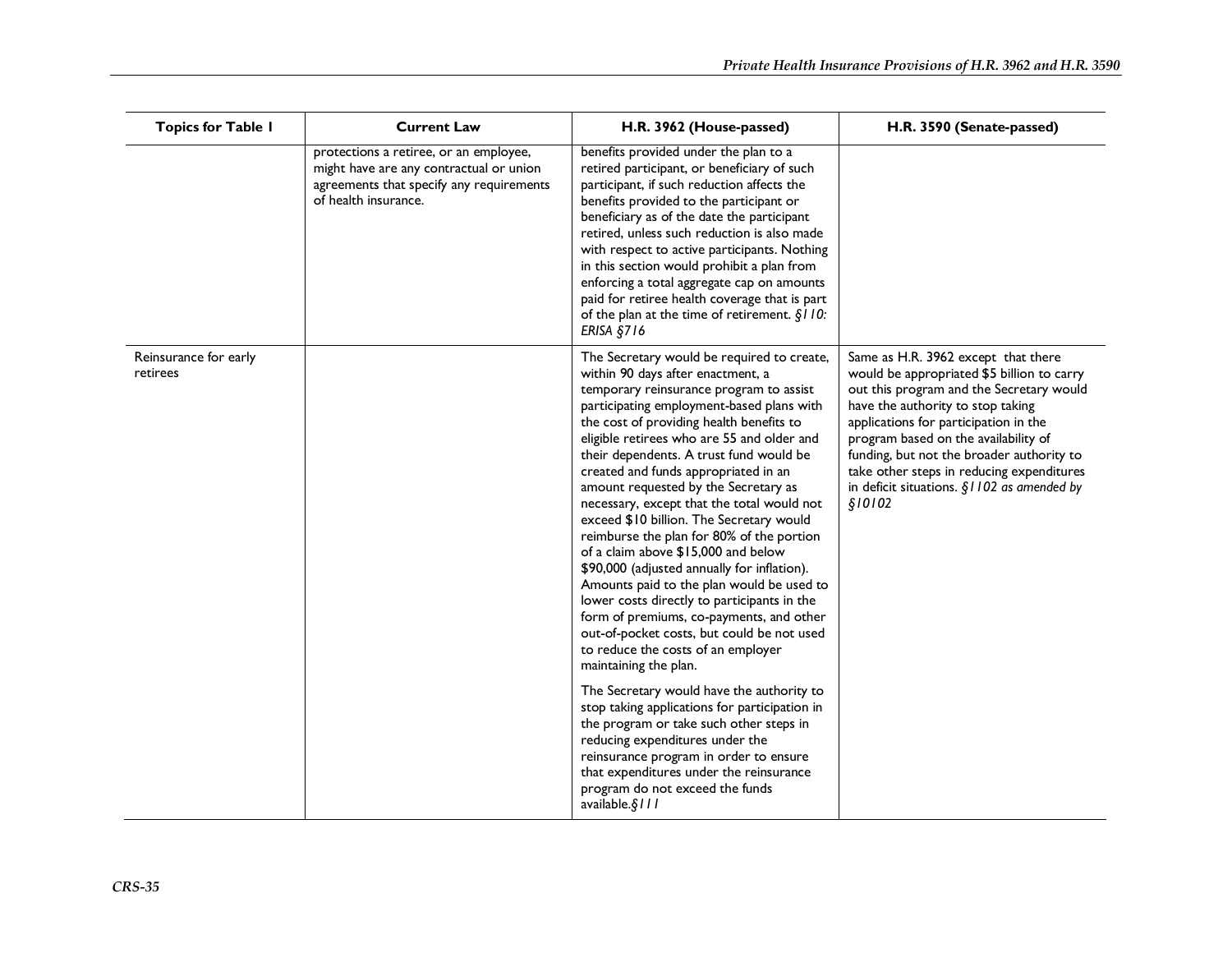| <b>Topics for Table I</b>                                | <b>Current Law</b> | H.R. 3962 (House-passed)                                                                                                                                                                                                                                             | H.R. 3590 (Senate-passed)                                                                                                                                                                                                                                                                                                                                                                                                                                                                                                                                                                                                                                                                                                                                                                                                                                                                                                                                                                                                                                                                                                                                                                                                                                                                                                                                                                                                                                   |
|----------------------------------------------------------|--------------------|----------------------------------------------------------------------------------------------------------------------------------------------------------------------------------------------------------------------------------------------------------------------|-------------------------------------------------------------------------------------------------------------------------------------------------------------------------------------------------------------------------------------------------------------------------------------------------------------------------------------------------------------------------------------------------------------------------------------------------------------------------------------------------------------------------------------------------------------------------------------------------------------------------------------------------------------------------------------------------------------------------------------------------------------------------------------------------------------------------------------------------------------------------------------------------------------------------------------------------------------------------------------------------------------------------------------------------------------------------------------------------------------------------------------------------------------------------------------------------------------------------------------------------------------------------------------------------------------------------------------------------------------------------------------------------------------------------------------------------------------|
| Immediate information to<br>identify affordable coverage |                    | Under the House bill, consumer<br>information to make coverage choices<br>would be provided by the Commissioner<br>under the outreach and enrollment<br>provisions for the exchange. The House<br>provision would not be part of the<br>immediate reforms. See §305. | The Secretary would be required, in<br>consultation with the states, to establish,<br>not later than July 1, 2010, an Internet<br>portal for beneficiaries to easily access<br>affordable and comprehensive coverage<br>options. This portal would implement a<br>standardized format for the presentation of<br>information including eligibility, availability,<br>premium rates, cost sharing, and the<br>percentage of total premium revenues<br>spent on health care compared to<br>administrative costs. The Internet website<br>would, to the extent practicable, provide<br>ways for residents of, and small business in,<br>any state to receive information on at least<br>the following coverage options:<br>• health insurance coverage offered other<br>than coverage that provides reimbursement<br>for the treatment of a single disease or<br>condition or an unreasonably limited set of<br>diseases as determined by the Secretary;<br>• Medicaid coverage and CHIP;<br>• a state high-risk pool (if applicable);<br>• the high-risk pool program under section<br>1101; and<br>• coverage within the small group market<br>for small businesses and their employees,<br>including reinsurance for early retirees<br>under section 1102, tax credits available<br>under section 45R of the IRC, and other<br>information specifically for small businesses<br>regarding affordable health care options.<br>$$1103$ as amended by $$10101$ |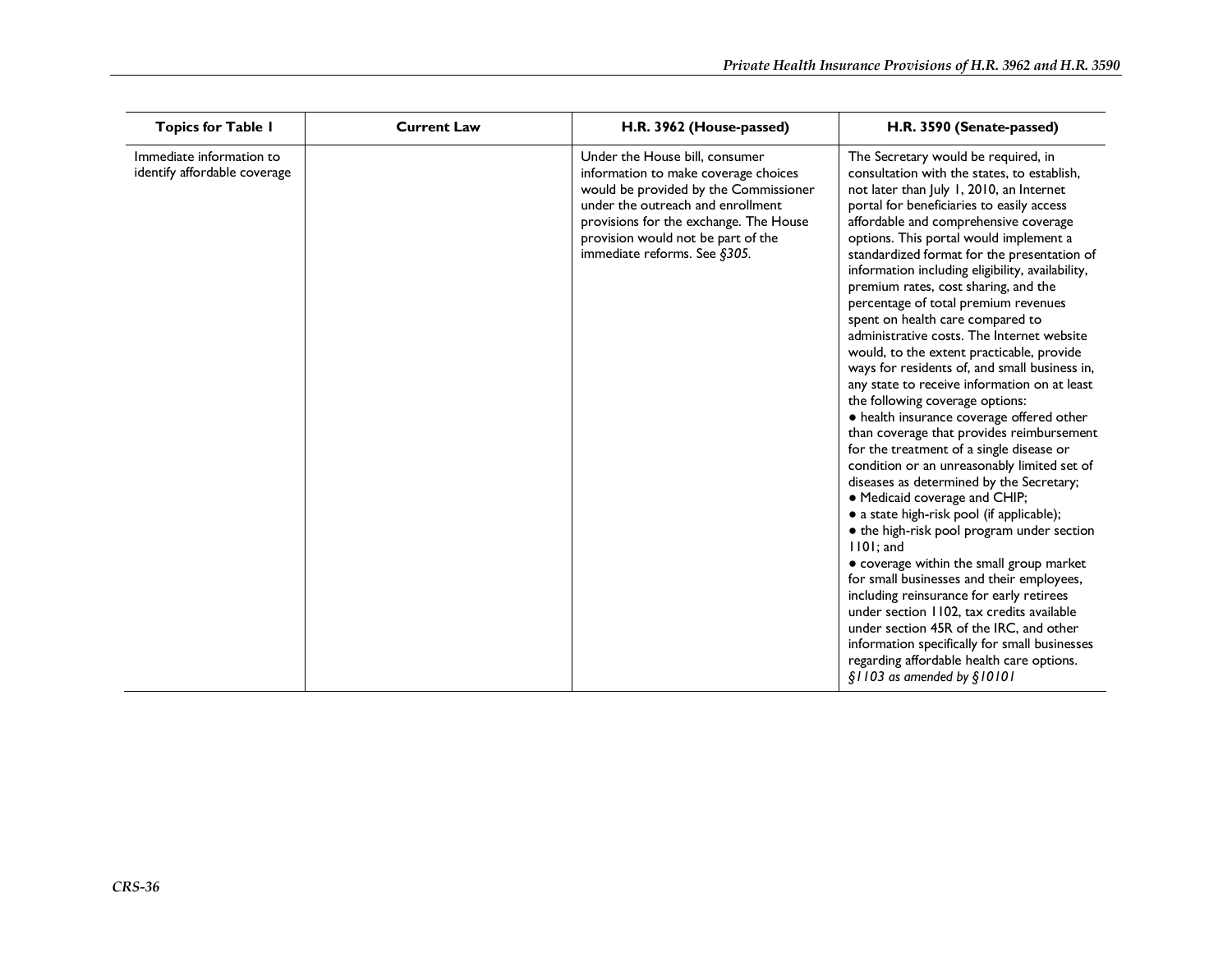| <b>Topics for Table I</b>                                                                    | <b>Current Law</b>                                                                                                                                                                                                                                                                                                                                                                                              | H.R. 3962 (House-passed)                                                                                                                                                                                                                                                                                                                                                                                                                                                                                                            | H.R. 3590 (Senate-passed)                                                                                                                                                                                                                                                                                                                                                                                                                      |
|----------------------------------------------------------------------------------------------|-----------------------------------------------------------------------------------------------------------------------------------------------------------------------------------------------------------------------------------------------------------------------------------------------------------------------------------------------------------------------------------------------------------------|-------------------------------------------------------------------------------------------------------------------------------------------------------------------------------------------------------------------------------------------------------------------------------------------------------------------------------------------------------------------------------------------------------------------------------------------------------------------------------------------------------------------------------------|------------------------------------------------------------------------------------------------------------------------------------------------------------------------------------------------------------------------------------------------------------------------------------------------------------------------------------------------------------------------------------------------------------------------------------------------|
| Domestic violence not<br>considered a pre-existing<br>condition                              | Under the PHSA, individuals cannot be<br>excluded from enrolling into coverage<br>because of evidence of insurability<br>(including conditions arising out of acts of<br>domestic violence). However, the PHSA<br>permits limitations or exclusions of benefits<br>relating to a preexisting condition. There is<br>no exception for acts of domestic violence<br>in the definition of a preexisting condition. | The bill would require that in the group<br>and individual markets, acts of domestic<br>violence would be prohibited from being<br>treated as a preexisting condition. $§107$ :<br>ERISA §701(d)(3), PHSA §§2701(d)(3) and<br>2754, and IRC $\S$ 980 I (d)(3)                                                                                                                                                                                                                                                                       | The Senate bill has a prohibition on<br>preexisting conditions exclusions, including<br>a specific prohibition against exclusions<br>based on domestic violence. The Senate<br>provision however, would not be part of<br>the immediate reforms. The Senate<br>provision would be part of the general<br>reforms for plan years beginning on or after<br>January 1, 2014. See §1201 Table 2.<br>Coverage for pre-existing health<br>conditions |
| Prohibiting denials and<br>delays of necessary<br>treatment for children with<br>deformities | States have broad authority to make<br>coverage mandates and requirements vary<br>between states. There are a limited number<br>of federal coverage mandates such as those<br>for mental health parity at section 2705 of<br>the PHSA.                                                                                                                                                                          | The bill would require for both the group<br>and individual markets, coverage of any<br>outpatient and inpatient diagnosis and<br>treatment for a minor child's congenital or<br>developmental deformity, disease, or injury.<br>A minor child would include any individual<br>who is 21 years of age or younger.<br>Treatment would be defined to include<br>surgical procedures performed to improve<br>function or to approximate a normal<br>appearance. Such a term would not include<br>cosmetic surgery performed to improve | No provision.                                                                                                                                                                                                                                                                                                                                                                                                                                  |
|                                                                                              |                                                                                                                                                                                                                                                                                                                                                                                                                 | appearance or self-esteem. §108: ERISA<br>§715, IRC §9814, and PHSA §§2708 and<br>2755                                                                                                                                                                                                                                                                                                                                                                                                                                              |                                                                                                                                                                                                                                                                                                                                                                                                                                                |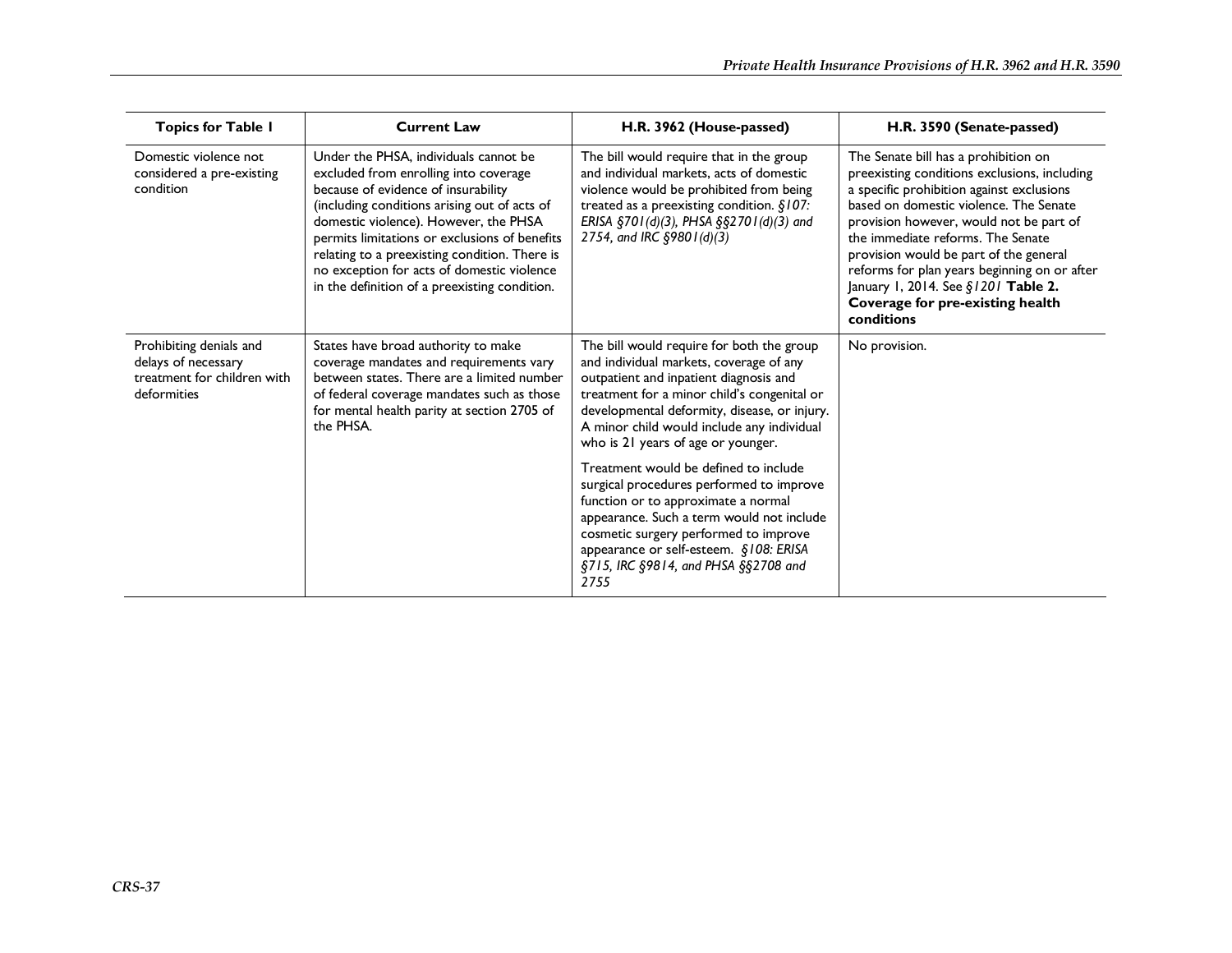| <b>Topics for Table I</b> | <b>Current Law</b>                                                                                                                                                                                                                                                                                                                                                                                                                                                                                                                                                                                                                                                                                                                                                                                                                                                                                                                                                                                                                                                                                                                                                                                   | H.R. 3962 (House-passed)                                                                                                                                                                                                                                                                                                                                                                                                                                                                                                                                                                                                                                                                                                                                                                                                                                                                                                                                                                                                                                                                                                                                                                                    | H.R. 3590 (Senate-passed)                                                                                                                                                                                                                                                                                                                                                                                                                                                                                                                                                                                                                                                                                                                                                                                                                                                                                                                                                                                                                                                                                                                                                                                                           |
|---------------------------|------------------------------------------------------------------------------------------------------------------------------------------------------------------------------------------------------------------------------------------------------------------------------------------------------------------------------------------------------------------------------------------------------------------------------------------------------------------------------------------------------------------------------------------------------------------------------------------------------------------------------------------------------------------------------------------------------------------------------------------------------------------------------------------------------------------------------------------------------------------------------------------------------------------------------------------------------------------------------------------------------------------------------------------------------------------------------------------------------------------------------------------------------------------------------------------------------|-------------------------------------------------------------------------------------------------------------------------------------------------------------------------------------------------------------------------------------------------------------------------------------------------------------------------------------------------------------------------------------------------------------------------------------------------------------------------------------------------------------------------------------------------------------------------------------------------------------------------------------------------------------------------------------------------------------------------------------------------------------------------------------------------------------------------------------------------------------------------------------------------------------------------------------------------------------------------------------------------------------------------------------------------------------------------------------------------------------------------------------------------------------------------------------------------------------|-------------------------------------------------------------------------------------------------------------------------------------------------------------------------------------------------------------------------------------------------------------------------------------------------------------------------------------------------------------------------------------------------------------------------------------------------------------------------------------------------------------------------------------------------------------------------------------------------------------------------------------------------------------------------------------------------------------------------------------------------------------------------------------------------------------------------------------------------------------------------------------------------------------------------------------------------------------------------------------------------------------------------------------------------------------------------------------------------------------------------------------------------------------------------------------------------------------------------------------|
| Wellness program grants   | HIPAA clarifies that group health plans and<br>health insurance issuers offering group<br>health coverage may establish premium<br>discounts or rebates or modify otherwise<br>applicable copayments or deductibles (i.e.,<br>rewards) in return for adherence to<br>wellness programs. HIPAA regulations<br>provide a framework for structuring these<br>wellness programs and divide wellness<br>programs into two categories. First, if a<br>wellness program provides a reward based<br>solely on participation in a wellness<br>program, or if it does not provide a<br>reward, it complies with HIPAA without<br>having to satisfy any additional standards, as<br>long as the program is made available to all<br>similarly situated individuals. Second, if a<br>reward is based on an individual meeting a<br>certain standard relating to a health factor,<br>then the program must meet additional<br>requirements. Among these additional<br>requirements, a reward offered by this type<br>of wellness program must not exceed 20%<br>of the cost of employee coverage under<br>the plan (i.e., the amount paid by the<br>employer and the employee for that<br>employee for coverage). | By July 1, 2010, the Secretaries of HHS and<br>Labor would jointly award wellness<br>program grants to small employers in an<br>amount equal to 50% of the costs paid or<br>incurred in connection with a qualified<br>wellness program during the plan year.<br>Allowable costs would be those<br>attributable to the wellness program<br>(excluding the cost of food), and not to the<br>health plan or health insurance coverage<br>offered in connection with such a plan.<br>Grants for a given plan year would be<br>capped at \$150 per employee, could be<br>provided for up to three years and would<br>be capped at \$50,000, in total, for an<br>employer.<br>A qualified wellness program means a<br>program that is jointly certified by the<br>Secretaries of HHS and Labor meets at<br>least three out of four required<br>components. These components pertain to<br>health awareness, health education,<br>periodic screenings, employee engagement,<br>and listed behavioral change activities<br>(including smoking cessation and weight<br>reduction) and having supportive work<br>policies regarding tobacco use, food<br>choices, stress management, and physical<br>activity. § 112 | Would largely codify an amended version<br>of the HIPAA wellness program<br>regulations.<br>Wellness programs that do not require an<br>individual to satisfy a standard related to a<br>health factor as a condition for obtaining a<br>reward (or do not offer a reward) would<br>not violate HIPAA, so long as participation<br>in the programs is made available to all<br>similarly situated individuals.<br>Wellness programs with conditions for<br>obtaining a reward that are based on an<br>individual meeting a certain standard<br>relating to a health factor, must meet<br>additional requirements. Among these<br>requirements, the reward must be capped<br>at 30% of the cost of the employee-only<br>coverage under the plan (instead of 20%<br>under the current regulations), but the<br>Secretaries of HHS, Labor, and the<br>Treasury would have the discretion to<br>increase the reward up to 50%.<br>The HHS Secretary, in consultation with<br>the Secretaries of the Treasury and Labor,<br>would establish a 10-state pilot program in<br>which participating states would be<br>required to apply the wellness program<br>provisions to health insurers in the<br>individual market. §1201: PHSA §2705 |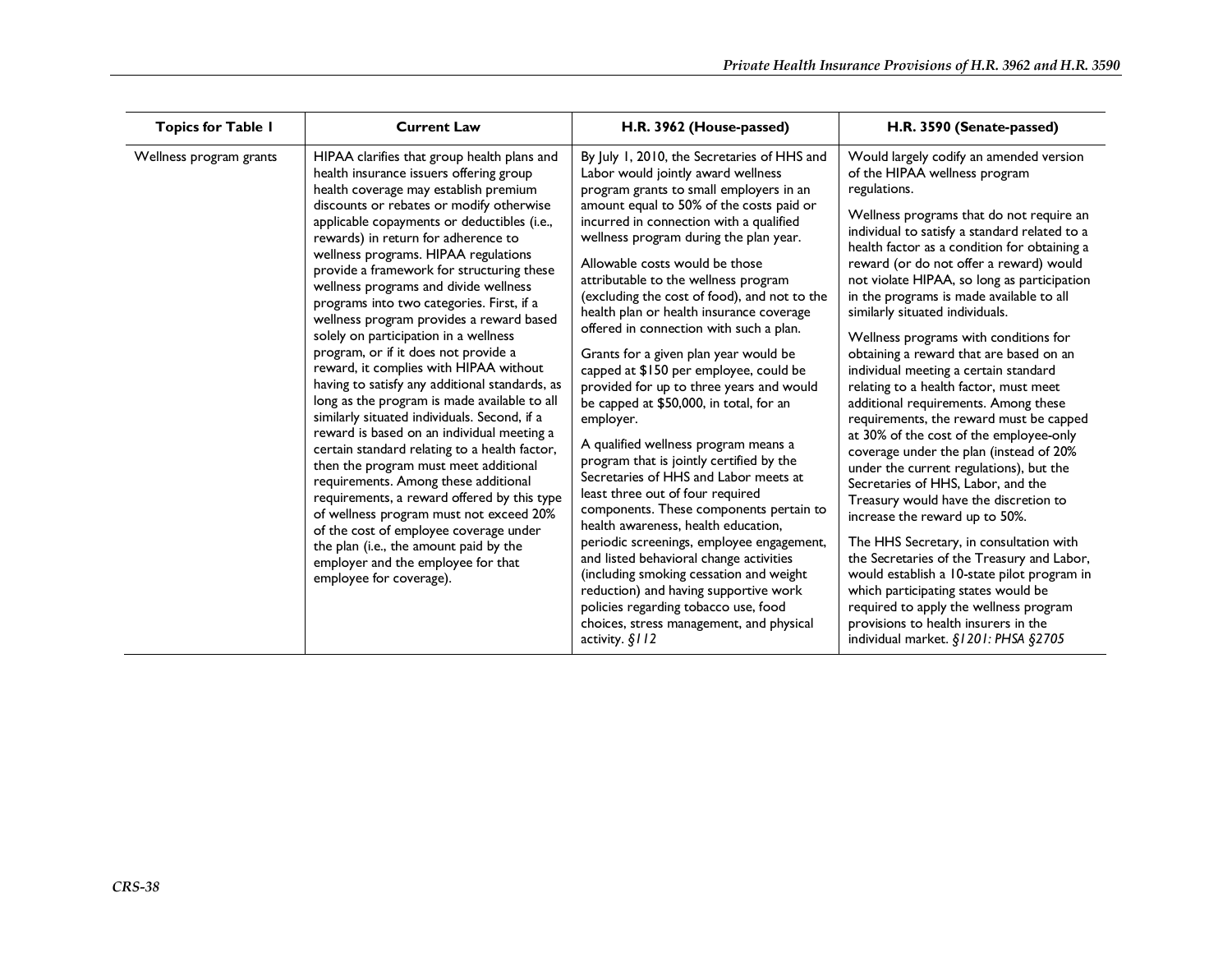| <b>Topics for Table I</b> | <b>Current Law</b>                                                                                                                                                                                                                                                                                                                                                                                                                                                                                                                                                                                                                                                                                                                                                                                                                                                                                                                                                                                                                                                                              | H.R. 3962 (House-passed)                                                                                                                                                                                                                                                                                                                                                                                                                                                                                                                                                                                                                                                                                  | H.R. 3590 (Senate-passed) |
|---------------------------|-------------------------------------------------------------------------------------------------------------------------------------------------------------------------------------------------------------------------------------------------------------------------------------------------------------------------------------------------------------------------------------------------------------------------------------------------------------------------------------------------------------------------------------------------------------------------------------------------------------------------------------------------------------------------------------------------------------------------------------------------------------------------------------------------------------------------------------------------------------------------------------------------------------------------------------------------------------------------------------------------------------------------------------------------------------------------------------------------|-----------------------------------------------------------------------------------------------------------------------------------------------------------------------------------------------------------------------------------------------------------------------------------------------------------------------------------------------------------------------------------------------------------------------------------------------------------------------------------------------------------------------------------------------------------------------------------------------------------------------------------------------------------------------------------------------------------|---------------------------|
| <b>Extension of COBRA</b> | COBRA provides certain former<br>employees, retirees, spouses, former<br>spouses, and dependent children the right<br>to temporary continuation of health<br>coverage at group rates. Group health<br>coverage for COBRA participants is usually<br>more expensive than health coverage for<br>active employees, because the employer<br>usually pays part of the premium and they<br>do not under COBRA continuation.<br>However, COBRA continuation is typically<br>less expensive compared to insurance in<br>the individual market.<br>COBRA establishes required periods of<br>coverage for continuation health benefits.<br>COBRA plans may provide longer periods<br>of coverage beyond those required.<br>COBRA beneficiaries generally are eligible<br>for group coverage during a maximum of<br>18 months for qualifying events due to<br>employment termination or reduction of<br>hours of work. Certain qualifying events, or<br>a second qualifying event during the initial<br>period of coverage, may permit a<br>beneficiary to receive a maximum of 36<br>months of coverage. | The bill would allow individuals to keep<br>their COBRA coverage until exchange<br>plans are available, in 2013.<br>As soon as practicable after the date of<br>enactment, the Secretary of Labor in<br>consultation with the Secretaries of HHS<br>and Treasury, and with plan administers<br>that provide or administer COBRA<br>continuation coverage, would establish<br>rules for continued availability of COBRA<br>continuation coverage.<br>This provision would supersede any state<br>(or political subdivision) law that would<br>have the effect of limiting or precluding<br>access to a state health benefits risk pool<br>solely by reason of the extension of the<br>COBRA coverage. §113 | No provision.             |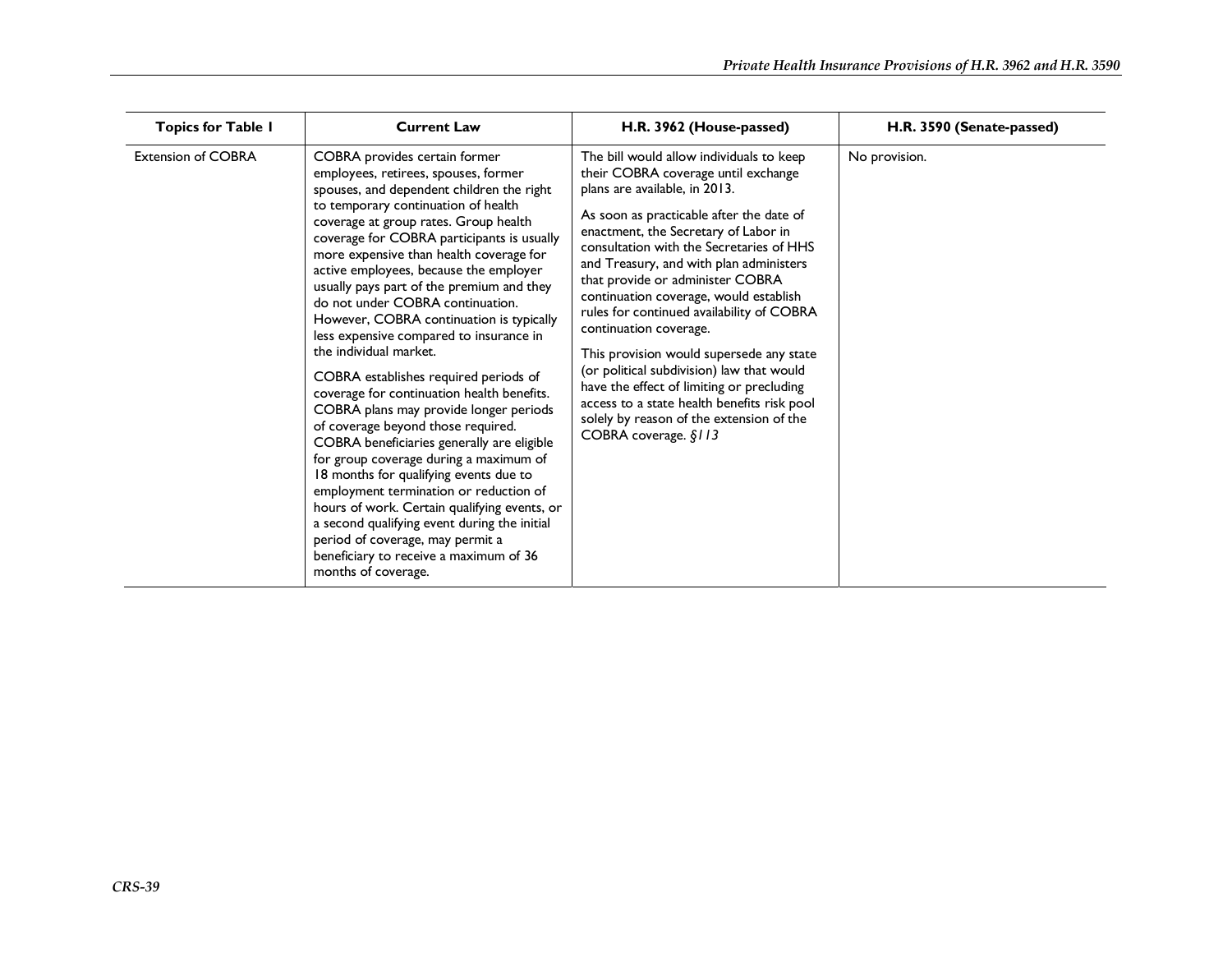| <b>Topics for Table I</b>                    | <b>Current Law</b>                                                                                                                                                                                                                                                                                                                                                                                                                                                                                                                                                                                                                                                                                                                                                                                                                                                                                                                                                                                                                                                                                                                                                                               | H.R. 3962 (House-passed)                                                                                                                                                                                                                                                                                                                                                                                              | H.R. 3590 (Senate-passed) |
|----------------------------------------------|--------------------------------------------------------------------------------------------------------------------------------------------------------------------------------------------------------------------------------------------------------------------------------------------------------------------------------------------------------------------------------------------------------------------------------------------------------------------------------------------------------------------------------------------------------------------------------------------------------------------------------------------------------------------------------------------------------------------------------------------------------------------------------------------------------------------------------------------------------------------------------------------------------------------------------------------------------------------------------------------------------------------------------------------------------------------------------------------------------------------------------------------------------------------------------------------------|-----------------------------------------------------------------------------------------------------------------------------------------------------------------------------------------------------------------------------------------------------------------------------------------------------------------------------------------------------------------------------------------------------------------------|---------------------------|
| <b>State Health Access</b><br>Program Grants | The State Health Access Program is a grant<br>program created and funded under the<br>Omnibus Appropriations Act of 2009 (P. L.<br>111-8). The program, operated by HHS,<br>awards grants to states to help them<br>expand access to affordable healthcare<br>coverage for people who are uninsured.<br>States may take a number of approaches,<br>including:<br>• shared community coverage;<br>• reinsurance plans that subsidize a certain<br>share of insurance carrier losses within a<br>certain risk corridor:<br>• subsidized high-risk insurance pools;<br>• health insurance premium assistance;<br>• insurance connector authority that<br>develops new, less expensive, portable<br>benefit packages for small employers, part-<br>time, and seasonal workers;<br>• automated enrollment systems for public<br>assistance programs; and<br>• innovative strategies to insure low-<br>income childless adults.<br>Grants are made for I year and may be<br>extended to 4 additional years, based on<br>the availability of funds. Each state submits<br>an annual report to the Secretary, assessing<br>the state's use of funds and describing<br>progress in meeting project goals. | The Secretary would provide grant<br>program incentives for states to move<br>forward with a variety of health reform<br>initiatives prior to 2013. Grants could be<br>used for state insurance exchanges,<br>community coverage programs, reinsurance<br>plan programs, transparent marketplace<br>programs, automated enrollment programs,<br>innovative strategies, and purchasing<br>collaborative programs. §114 | No provision.             |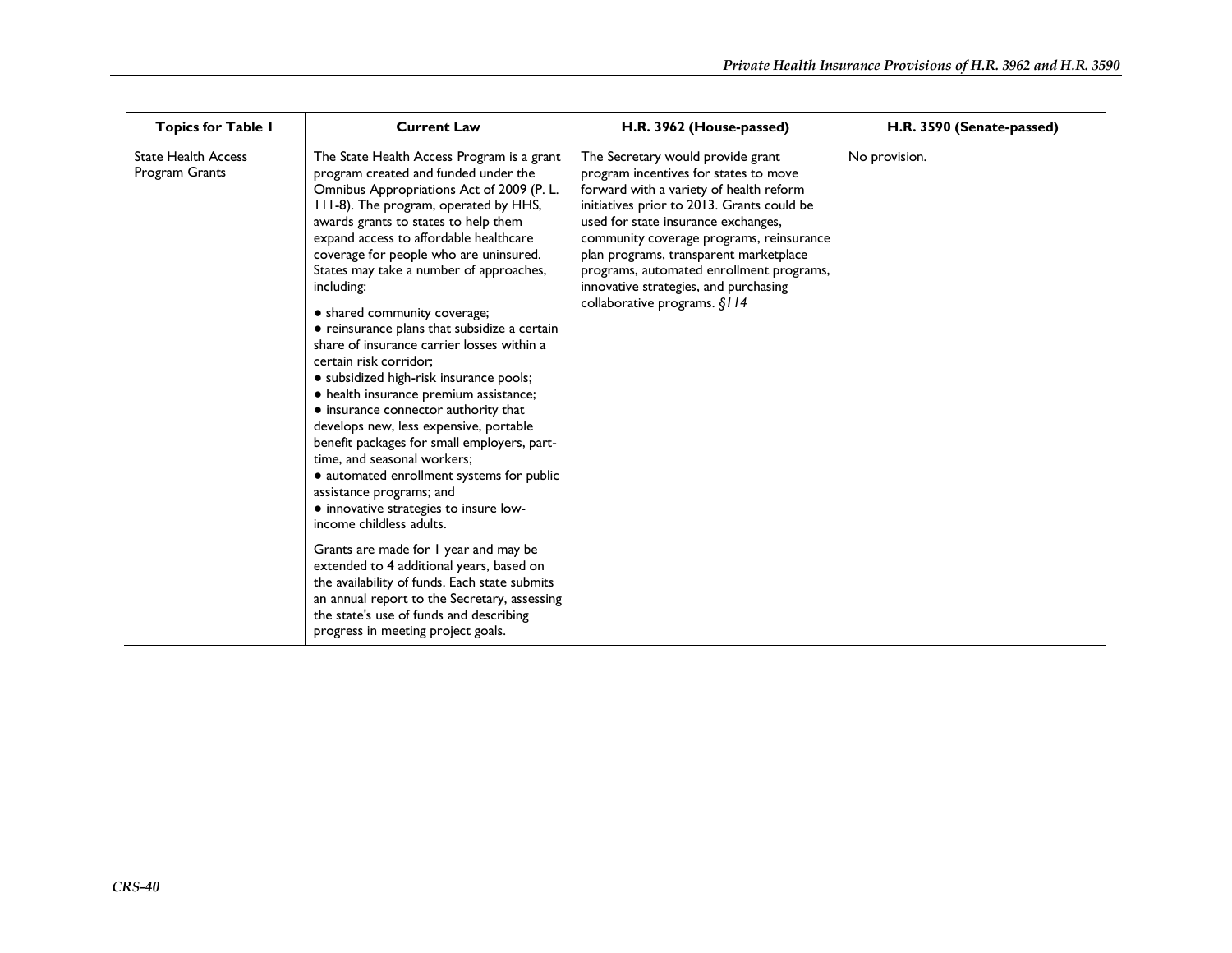| <b>Topics for Table I</b> | <b>Current Law</b>                                                                                                                                                                                                                                                                                                                                                                                                                                                                                                                                                                                                                                                                                                                          | H.R. 3962 (House-passed)                                                                                                                                                                                                                                                                                                                                                                                                                                                                                                                                        | H.R. 3590 (Senate-passed)                                                                                                                                                                                                                                                                                                                                                                                                                                                                                                                                                                                                                                                                                                                                                                                                                                                                   |
|---------------------------|---------------------------------------------------------------------------------------------------------------------------------------------------------------------------------------------------------------------------------------------------------------------------------------------------------------------------------------------------------------------------------------------------------------------------------------------------------------------------------------------------------------------------------------------------------------------------------------------------------------------------------------------------------------------------------------------------------------------------------------------|-----------------------------------------------------------------------------------------------------------------------------------------------------------------------------------------------------------------------------------------------------------------------------------------------------------------------------------------------------------------------------------------------------------------------------------------------------------------------------------------------------------------------------------------------------------------|---------------------------------------------------------------------------------------------------------------------------------------------------------------------------------------------------------------------------------------------------------------------------------------------------------------------------------------------------------------------------------------------------------------------------------------------------------------------------------------------------------------------------------------------------------------------------------------------------------------------------------------------------------------------------------------------------------------------------------------------------------------------------------------------------------------------------------------------------------------------------------------------|
| Patient protections       | Many states have laws defining network<br>adequacy or the number and distribution of<br>health care providers required to operate a<br>health plan. States may also have "any<br>willing provider" laws that require a health<br>plan to contract for the delivery of health<br>care services with any provider in the area<br>who would like to provide such services to<br>the plan's enrollees.<br>Mandated benefits regulation of the private<br>health insurance market is primarily done<br>at the state level. State regulatory authority<br>is broad in scope and can include<br>requirements involving preventive health<br>services. Such rules vary from state to<br>state.<br>Traditionally, health insurance plans pay         | The House bill would require that QHBPs<br>that use a provider network would meet<br>the network adequacy standards<br>established by the Commissioner to ensure<br>enrollee access to services. The House bill<br>has no specific provisions with respect to<br>designation of a primary care provider,<br>emergency services, or obstetrical and<br>gynecological care as the Senate bill has.<br>The House network adequacy provision<br>would not be part of the immediate<br>reforms, but would take effect for plan<br>years beginning in 2013. See § 215 | Under the bill, if a group health plan or<br>health insurance issuer in the group or<br>individual markets requires or provides for<br>designation by a participant, beneficiary or<br>enrollee of a participating primary care<br>provider, then the plan or issuer would be<br>required to permit the designation of any<br>participating primary care provider who is<br>available to accept the individual. This same<br>provision would apply for pediatric care.<br>If a group health plan or health insurance<br>issuer in the group or individual markets<br>covers emergency services they would be<br>required to cover those services without<br>the need for any prior authorization and<br>without the imposition of coverage<br>limitations irrespective of the provider's<br>contractual status with the plan.                                                               |
|                           | out-of-network providers based on their<br>usual and customary rate (UCR). The UCR<br>is defined generally as the usual fee for a<br>procedure charged by the majority of<br>physicians with similar training and<br>experience within the same geographical<br>area. Private companies, such as Ingenix,<br>generally collected and reported UCRs.<br>However, on October 27, 2009, New York<br>Attorney General Cuomo announced a<br>settlement agreement with Ingenix that<br>created a new not-for-profit company,<br>FAIR Health, Inc., and a research network<br>headquartered at Syracuse University to<br>develop a new independent database for<br>consumer reimbursement. There is no<br>federal law regulating these activities. | The House bill has no provision with<br>respect to academic or other non-profit<br>institutions collecting medical<br>reimbursement data.                                                                                                                                                                                                                                                                                                                                                                                                                       | Patients would also have protected access<br>to obstetrical and gynecological care. A<br>group health plan or health insurance issuer<br>in the group or individual markets would be<br>prohibited from requiring authorization or<br>referral by the plan, issuer, or any person in<br>the case of a female participant, beneficiary,<br>or enrollee who seeks coverage for<br>obstetrical and gynecological care.<br>Centers established at academic or other<br>non-profit institutions to collect medical<br>reimbursement data would be required to<br>develop fee schedules and other database<br>tools that fairly and accurately reflect<br>market rates for medical services and the<br>geographic differences in those rates. They<br>would also be required to make these data<br>and any statistical methodologies used<br>publicly available. §10101: PHSA §§2719A<br>and 2794 |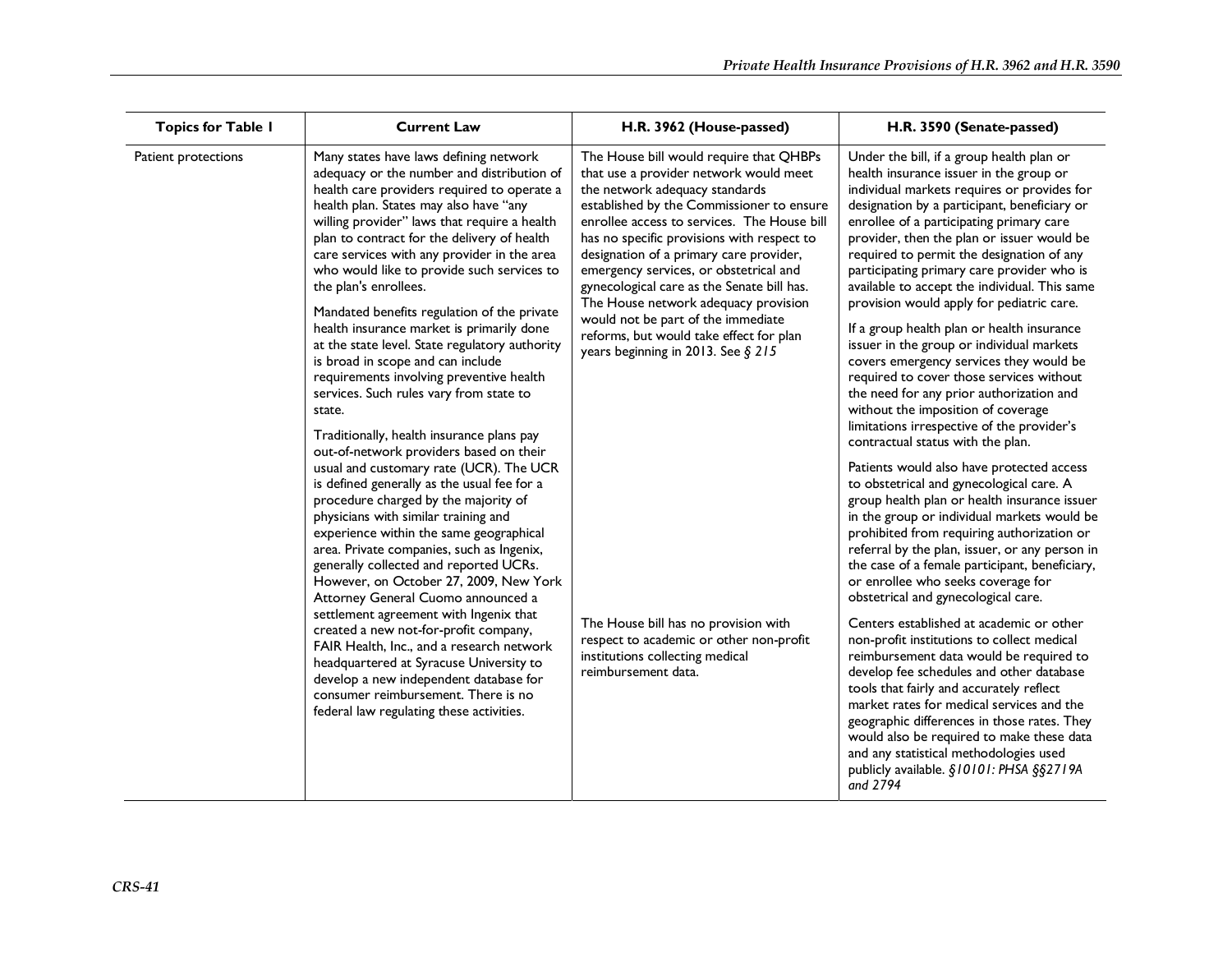| <b>Topics for Table 2</b>                                                                      | <b>Current Law</b> | H.R. 3962 (House-passed)                              | H.R. 3590 (Senate-passed)                                                                                                |
|------------------------------------------------------------------------------------------------|--------------------|-------------------------------------------------------|--------------------------------------------------------------------------------------------------------------------------|
| Location in bill                                                                               |                    | Sections 201, 202, 211-217, 231-237, 239,<br>251, 309 | Sections 1201, 1251, 1253, 1301, 1311,<br>1321, 1324, 1333, 1341-1343                                                    |
| Law amended                                                                                    |                    |                                                       | Public Health Service Act (amends Title<br><b>XXVIII</b>                                                                 |
| Effective date of market<br>reforms ("full<br>implementation"), unless<br>specified otherwise) |                    | Beginning January 1, 2013. $\S 201(b)$                | Plan years beginning on or after January 1,<br>2014. §1255, as amended (and redesignated<br>from $$1253)$ by $$10103(f)$ |

**Table 2. Private Health Insurance Market Reforms at Full Implementation Date**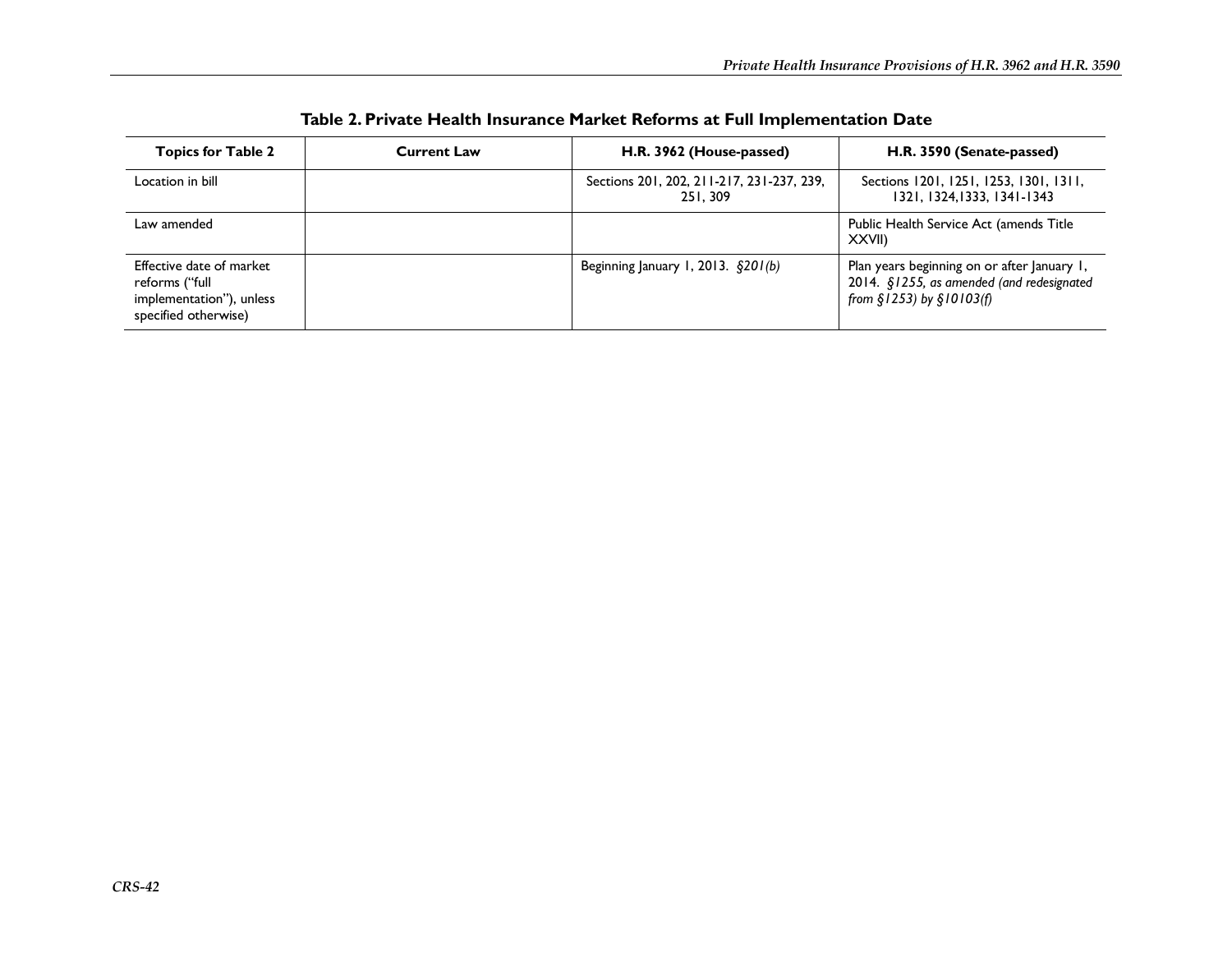| <b>Topics for Table 2</b> | <b>Current Law</b>                                                                                                                                                                                                                                                                                                                                                                                                                                                                                                                                                              | H.R. 3962 (House-passed)                                                                                                                                                                                                                                                                                                                                                                                                                                                                                                                                                                                                                                                                                                                                                                                                                                                                                                                                         | H.R. 3590 (Senate-passed)                                                                                                                                                                                                                                                                                                                                                                                                                                                                                                                                                                                                                                                                                                                                                                                                                                                                                                                                                                                                                                                                                                                                                                                                                                                                                                                                                                                                                                                                                     |
|---------------------------|---------------------------------------------------------------------------------------------------------------------------------------------------------------------------------------------------------------------------------------------------------------------------------------------------------------------------------------------------------------------------------------------------------------------------------------------------------------------------------------------------------------------------------------------------------------------------------|------------------------------------------------------------------------------------------------------------------------------------------------------------------------------------------------------------------------------------------------------------------------------------------------------------------------------------------------------------------------------------------------------------------------------------------------------------------------------------------------------------------------------------------------------------------------------------------------------------------------------------------------------------------------------------------------------------------------------------------------------------------------------------------------------------------------------------------------------------------------------------------------------------------------------------------------------------------|---------------------------------------------------------------------------------------------------------------------------------------------------------------------------------------------------------------------------------------------------------------------------------------------------------------------------------------------------------------------------------------------------------------------------------------------------------------------------------------------------------------------------------------------------------------------------------------------------------------------------------------------------------------------------------------------------------------------------------------------------------------------------------------------------------------------------------------------------------------------------------------------------------------------------------------------------------------------------------------------------------------------------------------------------------------------------------------------------------------------------------------------------------------------------------------------------------------------------------------------------------------------------------------------------------------------------------------------------------------------------------------------------------------------------------------------------------------------------------------------------------------|
| Qualified plans           | Current law: Existing federal and state law<br>and regulations concerning the private<br>market generally distinguish between<br>coverage obtained from the group market<br>and coverage obtained from the individual<br>market. In turn, some laws and regulations<br>distinguish between small groups and large<br>groups. For example, the federal Health<br>Insurance Portability and Accountability Act<br>(HIPAA) defines small groups as those with<br>2-50 employees; however, some states<br>include self-employed "groups of one" in<br>their small group definition. | Beginning 2013, a qualified health benefits<br>plan (QHBP) would be a health plan that<br>meets the new federal requirements<br>regarding private health insurance<br>standards, essential benefits (including cost-<br>sharing), as detailed in Table 3. Essential<br><b>Benefits</b> , and consumer protections. Only<br>QHBPs may be offered in an exchange, but<br>may be offered outside of an exchange.<br>Existing employment-based plans must<br>meet the QHBP standards by 2018, except<br>for limited benefit plans. QHBPs include<br>qualified health benefits plans offered<br>through the CO-OP program or the Public<br>Health Insurance Option. The<br>Commissioner would allow a QHBP to<br>provide coverage through a qualified direct<br>primary care medical home plan, as long as<br>the QHBP meets all applicable<br>requirements and the medical home<br>coordinates with the issuer offering the<br>QHBP. §§201(b), 202(b), 303, 310, 321 | A qualified health plan (QHP) would be a<br>health plan that has been certified by each<br>exchange through which such plan is<br>offered as meeting a specified list of<br>requirements related to marketing, choice<br>of providers, plan networks, and other<br>features, and provides the essential health<br>benefits package (detailed in Table 3.<br><b>Essential Benefits</b> ). A QHP issuer would<br>be licensed and in good standing with each<br>state in which it would offer coverage;<br>would offer at least one QHP each<br>providing silver and gold levels of coverage;<br>would charge the same premium for a plan<br>regardless if it was offered in or out of the<br>exchange (including through an insurance<br>agent); and would comply with regulations<br>applicable to exchanges. QHPs include<br>qualified health plans offered through the<br>CO-OP program or the Community Health<br>Insurance Option. §1301<br>An individual would not be compelled to<br>enroll, or not enroll, in a QHP or<br>participate in the exchange. A qualified<br>individual could enroll in any QHP, except<br>in the case of a catastrophic plan (described<br>below). A QHP, or exchange, would be<br>prohibited from imposing a penalty on an<br>individual who cancels enrollment in such a<br>plan because the individual becomes eligible<br>for minimum essential coverage (previously<br>defined) or minimum essential coverage<br>becomes affordable to that person.<br>$$1312(d)(3)-(4)$ |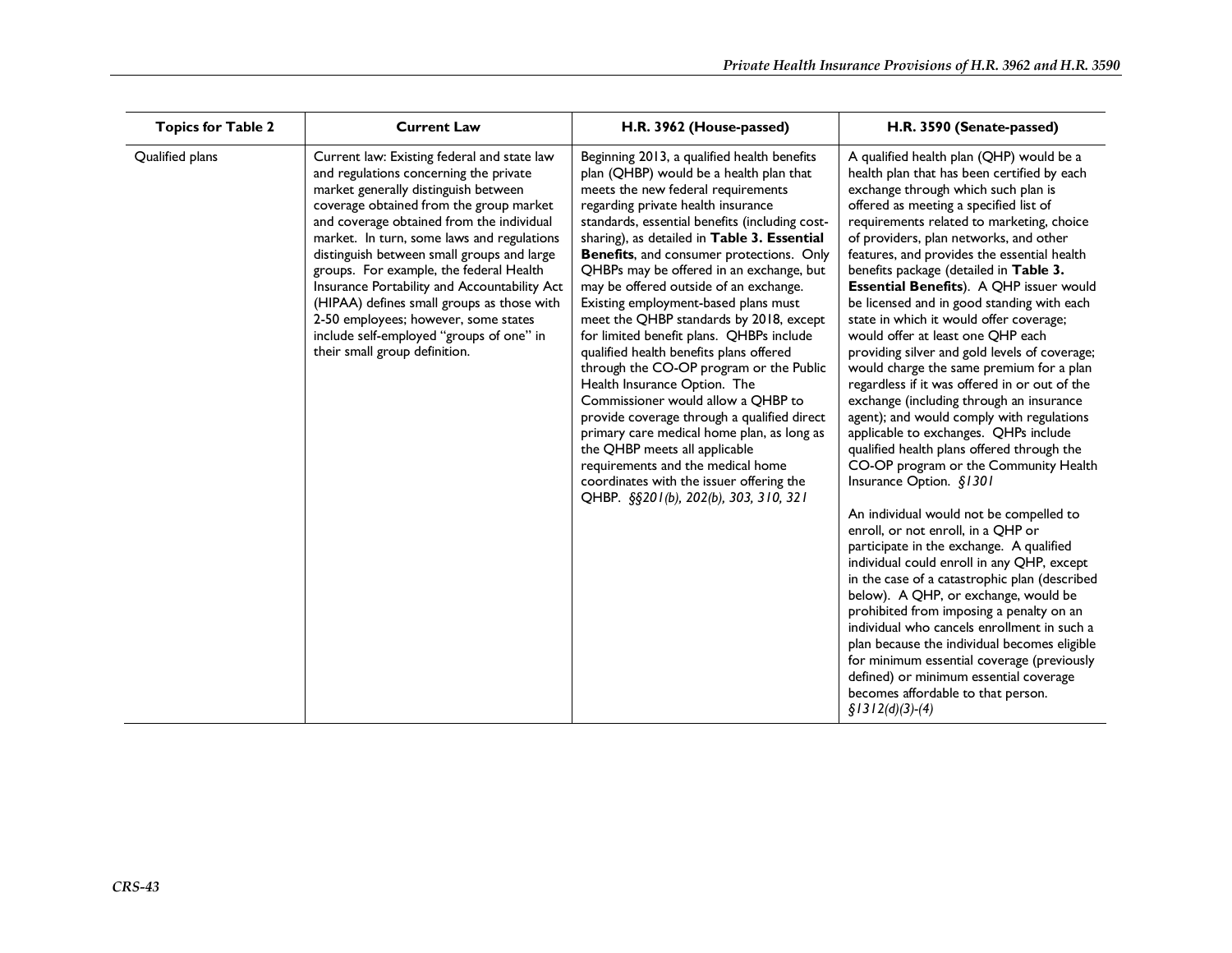| <b>Topics for Table 2</b>                                   | <b>Current Law</b>                                                                    | H.R. 3962 (House-passed)                                                                                                                                                                                                                                                                                                                                                                                                                                                                                                                                                                                                                                              | H.R. 3590 (Senate-passed)                                                                                                                                                                                                                                                                                                                                                                                                                                                                                                                                                                                                                                                                                                                                                                                                                                                                                                                                                                                                                            |
|-------------------------------------------------------------|---------------------------------------------------------------------------------------|-----------------------------------------------------------------------------------------------------------------------------------------------------------------------------------------------------------------------------------------------------------------------------------------------------------------------------------------------------------------------------------------------------------------------------------------------------------------------------------------------------------------------------------------------------------------------------------------------------------------------------------------------------------------------|------------------------------------------------------------------------------------------------------------------------------------------------------------------------------------------------------------------------------------------------------------------------------------------------------------------------------------------------------------------------------------------------------------------------------------------------------------------------------------------------------------------------------------------------------------------------------------------------------------------------------------------------------------------------------------------------------------------------------------------------------------------------------------------------------------------------------------------------------------------------------------------------------------------------------------------------------------------------------------------------------------------------------------------------------|
| Consumer choice and<br>employer offer of qualified<br>plans |                                                                                       |                                                                                                                                                                                                                                                                                                                                                                                                                                                                                                                                                                                                                                                                       | Individuals would be allowed to enroll in<br>any QHP available to them.                                                                                                                                                                                                                                                                                                                                                                                                                                                                                                                                                                                                                                                                                                                                                                                                                                                                                                                                                                              |
|                                                             |                                                                                       | Employers who are qualified to offer<br>coverage through the exchange may<br>comply with the employer mandate by<br>offering any QHBP offered through the<br>exchange. Employees of such employers<br>would be able to choose any QHBP<br>available to them. §302(e)                                                                                                                                                                                                                                                                                                                                                                                                  | Employers who are qualified to offer<br>coverage through an exchange would be<br>allowed to offer any level of coverage<br>(bronze, silver, gold, or platinum).<br>Employees of such employers would be<br>able to choose any QHP that offers the<br>level of coverage elected by such<br>employers. §1312(a)                                                                                                                                                                                                                                                                                                                                                                                                                                                                                                                                                                                                                                                                                                                                        |
| Grandfathered plans                                         |                                                                                       | Existing individual health insurance plans<br>would be grandfathered indefinitely, as long<br>as there are no changes to the terms or<br>conditions of the coverage, except as<br>required by law. Grandfathered individual<br>health insurance plans would be prohibited<br>from enrolling new individuals after the full<br>implementation date, unless such<br>individuals are dependents of an enrollee<br>who had such coverage prior to that date.<br>Existing group health insurance plans would<br>be grandfathered until 2018 at which time<br>they would be required to comply with the<br>QHBP standards, except for limited benefit<br>plans. §202(a)-(b) | On date of enactment, existing individual<br>and group plans would be grandfathered.<br>Enrollees could continue and renew<br>enrollment in a grandfathered plan<br>indefinitely. Enrollment would be limited<br>to those who were currently enrolled,<br>their families, or for grandfathered<br>employer-sponsored insurance to new<br>employees and their families.<br>Grandfathered plans would still be subject<br>to a couple of market reforms: uniform<br>explanation of coverage documents and<br>reporting of medical loss ratio and other<br>information. See Table I,<br>"Development of uniform<br>explanation of coverage documents"<br>and "Reducing health insurance<br>premiums and increasing value."<br>§1001: PHSA §§2716, 2718<br>Existing group plans subject to one or<br>more collective bargaining agreements<br>would be grandfathered until the date on<br>which the agreement terminates, at which<br>time the immediate reforms and private<br>market reforms would apply.<br>$§ 1251$ , as amended by $§ 10103(d)-(e)$ |
| Coverage for pre-existing                                   | The federal Health Insurance Portability<br>and Accountability Act (HIPAA) limits the | A QHBP would be prohibited from<br>excluding coverage for pre-existing health                                                                                                                                                                                                                                                                                                                                                                                                                                                                                                                                                                                         | Group health plans and issuers in the<br>individual and group markets would be                                                                                                                                                                                                                                                                                                                                                                                                                                                                                                                                                                                                                                                                                                                                                                                                                                                                                                                                                                       |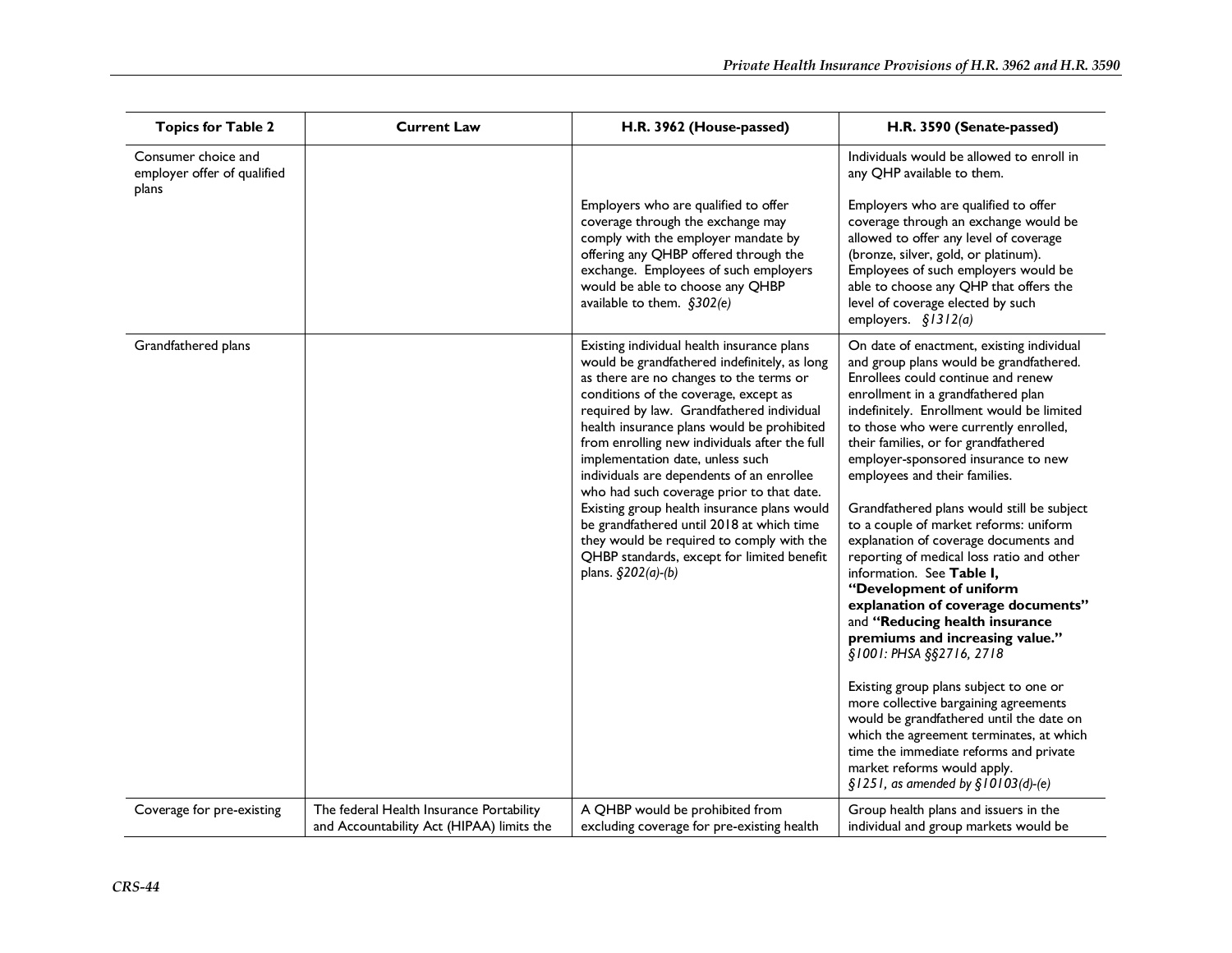| <b>Topics for Table 2</b> | <b>Current Law</b>                                                                                                                                                                                                                                                                                                                                                                                                                                                   | H.R. 3962 (House-passed)                                                                                                                                                                                                                                                                                                                                                                                                                                                                                                                                                                                                                                                                                              | H.R. 3590 (Senate-passed)                                                                                                                                                                                                                      |
|---------------------------|----------------------------------------------------------------------------------------------------------------------------------------------------------------------------------------------------------------------------------------------------------------------------------------------------------------------------------------------------------------------------------------------------------------------------------------------------------------------|-----------------------------------------------------------------------------------------------------------------------------------------------------------------------------------------------------------------------------------------------------------------------------------------------------------------------------------------------------------------------------------------------------------------------------------------------------------------------------------------------------------------------------------------------------------------------------------------------------------------------------------------------------------------------------------------------------------------------|------------------------------------------------------------------------------------------------------------------------------------------------------------------------------------------------------------------------------------------------|
| health conditions         | period of time when coverage for pre-<br>existing health conditions may be excluded<br>under group coverage for individuals who<br>meet HIPAA eligibility criteria. HIPAA<br>prohibits such coverage exclusions for<br>HIPAA-eligible individuals with coverage in<br>the individual market. Some states have<br>imposed requirements regarding coverage<br>for pre-existing health conditions for<br>covered persons who are not eligible for<br>HIPAA protections. | conditions, or placing limits on coverage<br>based on health status, medical condition,<br>claims experience, receipt of health care,<br>medical history, genetic information,<br>evidence of insurability, disability, or source<br>of injury (including conditions arising out of<br>acts of domestic violence) or similar<br>factors. $§211$<br>A relevant provision, which would modify<br>current HIPAA standards applicable to pre-<br>existing coverage exclusions, would be<br>implemented before the full<br>implementation date, and sunset at the<br>implementation of Sec. 211. See Table 1,<br>"Limitations on pre-existing<br>conditions exclusions." $§106$<br>Another relevant provision, which would | prohibited from excluding coverage for<br>pre-existing health conditions. For<br>enrollees under age 19, this provision<br>would become effective beginning 6 months<br>after date of enactment. §1201: PHSA<br>§2704, as amended by §10103(e) |
|                           |                                                                                                                                                                                                                                                                                                                                                                                                                                                                      | prohibit an act of domestic violence from<br>being regarded as a pre-existing condition,<br>would be implemented before the full<br>implementation date, and would not sunset.<br>See Table I, "Domestic violence not<br>considered a pre-existing condition."<br>\$107                                                                                                                                                                                                                                                                                                                                                                                                                                               |                                                                                                                                                                                                                                                |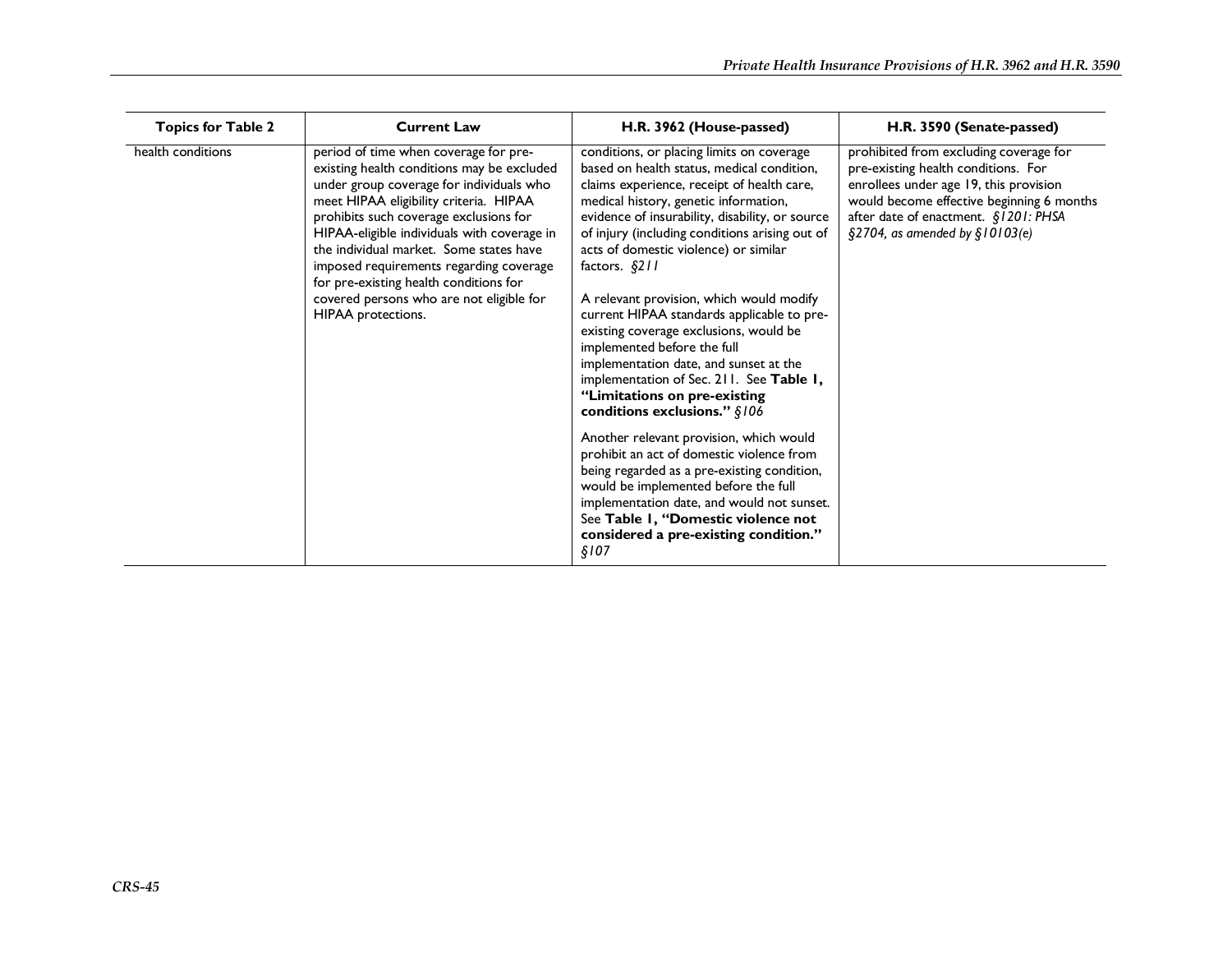| <b>Topics for Table 2</b>                                                            | <b>Current Law</b>                                                                                                                                                                                                                                                                                                                                                                                                                                                                                                                                                                                                                                                                                                                                                                             | H.R. 3962 (House-passed)                                                                                                                                                                                      | H.R. 3590 (Senate-passed)                                                                                                                                                                                                                                                                                                                                                                                                          |
|--------------------------------------------------------------------------------------|------------------------------------------------------------------------------------------------------------------------------------------------------------------------------------------------------------------------------------------------------------------------------------------------------------------------------------------------------------------------------------------------------------------------------------------------------------------------------------------------------------------------------------------------------------------------------------------------------------------------------------------------------------------------------------------------------------------------------------------------------------------------------------------------|---------------------------------------------------------------------------------------------------------------------------------------------------------------------------------------------------------------|------------------------------------------------------------------------------------------------------------------------------------------------------------------------------------------------------------------------------------------------------------------------------------------------------------------------------------------------------------------------------------------------------------------------------------|
| Guaranteed issue,<br>guaranteed renewability,<br>and health insurance<br>rescissions | HIPAA requires that coverage sold to all<br>small groups (2-50 employees) must be<br>sold on a guaranteed issue basis—that is,<br>the issuer must accept every small<br>employer that applies for coverage. Also,<br>HIPAA guarantees the availability of a plan<br>to HIPAA-eligible individuals seeking<br>coverage in the individual market. HIPAA<br>guarantees the renewability of coverage in<br>the individual and group markets for all<br>enrollees. "Guaranteed renewal" in health<br>insurance is the requirement on an issuer<br>to renew group coverage at the option of<br>the plan sponsor (e.g., employer) or<br>individual coverage at the option of the<br>enrollee. Guaranteed issue and renewal<br>alone would not guarantee that the<br>insurance offered was affordable. | Individual and group health coverage would<br>be offered on both a guaranteed issue and<br>guaranteed renewal basis. Health insurance<br>rescissions would be prohibited, except in<br>cases of fraud. $$212$ | Individual and group health insurance<br>issuers would be required to offer<br>coverage on a guaranteed issue and<br>guaranteed renewal basis. §1201: PHSA<br>\$\$2702, 2703<br>A relevant provision, which would prohibit<br>rescissions except in instances of fraud,<br>would be implemented before the full<br>implementation date, and would not sunset.<br>See Table I, "Prohibition on<br>rescissions." $$1001: PHSA $2712$ |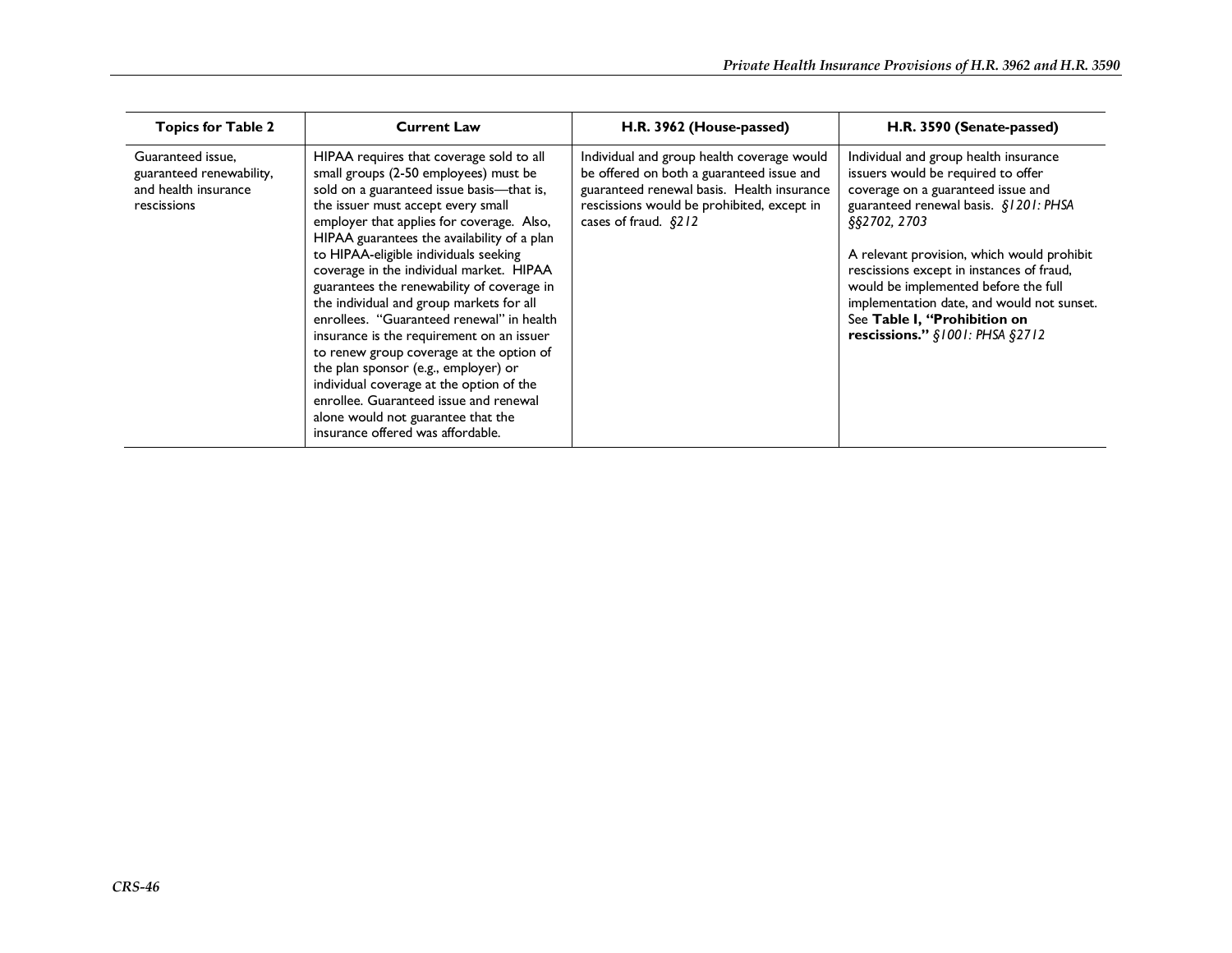| <b>Topics for Table 2</b> | <b>Current Law</b>                                                                                                                                                                                                                                                                                                                                                                                                                                                                                                                                                                                                                                                                                                                                                                                                                                                                                                                                                                                                                                                                                                                                                                                                                                                                                                                                                                                                                                                                                                                                                                                                                                                                          | H.R. 3962 (House-passed)                                                                                                                                                                                                                                                                                                                                                                                                                                                                                     | H.R. 3590 (Senate-passed)                                                                                                                                                                                                                                                                                                                                                                                                                                                                                                                                                                                                                                                                                                                                                                                                                                                                                                                                                                                                                                                                                                              |
|---------------------------|---------------------------------------------------------------------------------------------------------------------------------------------------------------------------------------------------------------------------------------------------------------------------------------------------------------------------------------------------------------------------------------------------------------------------------------------------------------------------------------------------------------------------------------------------------------------------------------------------------------------------------------------------------------------------------------------------------------------------------------------------------------------------------------------------------------------------------------------------------------------------------------------------------------------------------------------------------------------------------------------------------------------------------------------------------------------------------------------------------------------------------------------------------------------------------------------------------------------------------------------------------------------------------------------------------------------------------------------------------------------------------------------------------------------------------------------------------------------------------------------------------------------------------------------------------------------------------------------------------------------------------------------------------------------------------------------|--------------------------------------------------------------------------------------------------------------------------------------------------------------------------------------------------------------------------------------------------------------------------------------------------------------------------------------------------------------------------------------------------------------------------------------------------------------------------------------------------------------|----------------------------------------------------------------------------------------------------------------------------------------------------------------------------------------------------------------------------------------------------------------------------------------------------------------------------------------------------------------------------------------------------------------------------------------------------------------------------------------------------------------------------------------------------------------------------------------------------------------------------------------------------------------------------------------------------------------------------------------------------------------------------------------------------------------------------------------------------------------------------------------------------------------------------------------------------------------------------------------------------------------------------------------------------------------------------------------------------------------------------------------|
| Rating rules              | There are no federal rating rules for the<br>private health insurance market. Most<br>states currently impose premium rating<br>rules on insurance carriers in the small<br>group market, and some states have such<br>rules in the individual market. The<br>spectrum of existing state rating rules<br>ranges from pure community rating to<br>adjusted (or modified) community rating, to<br>rate bands, to no restrictions. Under pure<br>community rating, all enrollees in a plan pay<br>the same premium, regardless of their<br>health, age or any other factor related to<br>insurance risk. As of December 2008, only<br>two states (New Jersey and New York) use<br>pure community rating in their nongroup<br>markets, and only New York imposes pure<br>community rating rules in the small group<br>market. Adjusted community rating<br>prohibits issuers from pricing health<br>insurance policies based on health factors,<br>but allows it for other key factors such as<br>age or gender. Rate bands allow premium<br>variation based on health, but such<br>variation is limited according to a range<br>specified by the state. Rate bands are<br>typically expressed as a percentage above<br>and below the index rate (i.e., the rate that<br>would be charged to a standard population<br>if the plan is prohibited from rating based<br>on health factors). Some states have<br>enacted rating rules in the individual and<br>small group markets that include geography<br>as a characteristic on which premiums may<br>vary. In these cases, the state has<br>established rating areas. Typically, states<br>use counties or zip codes to define those<br>areas. | A QHBP would be required to determine<br>premiums using adjusted community rating<br>rules. Premiums would be allowed to vary<br>based only on age (by no more than a 2:1<br>ratio based on age categories specified by<br>the Commissioner), premium rating area<br>(as permitted by states or the<br>Commissioner), and family enrollment (so<br>long as the ratio of family premium to<br>individual premium is uniform, as specified<br>under state law and consistent with<br>Commissioner rules). §213 | The Senate Amendment would impose<br>adjusted community rating rules, but only<br>on issuers in the individual and small group<br>markets, with some exceptions. Premiums<br>for those markets would vary based only<br>on the following risk factors: self-only or<br>family enrollment; rating area, as specified<br>by the state; age (by no more than a 3:1<br>ratio across age rating bands established by<br>the Secretary, in consultation with the<br>National Association of Insurance<br>Commissioners (NAIC)), and tobacco use<br>(by no more than 1.5:1 ratio). If a state<br>allows large group issuers to offer coverage<br>through that state's exchange, these rating<br>rules apply to all coverage in that market,<br>except for self-insured plans. §1201: PHSA<br>$\S$ 2701, as amended by $\S$ 10103(a)<br>Any issuer in the individual or small group<br>market would be required to consider all<br>enrollees in all plans offered by the issuer in<br>the applicable market as members of a<br>single risk pool, including enrollees not<br>enrolled in such plans offered through the<br>exchange. $$1312(c)$ |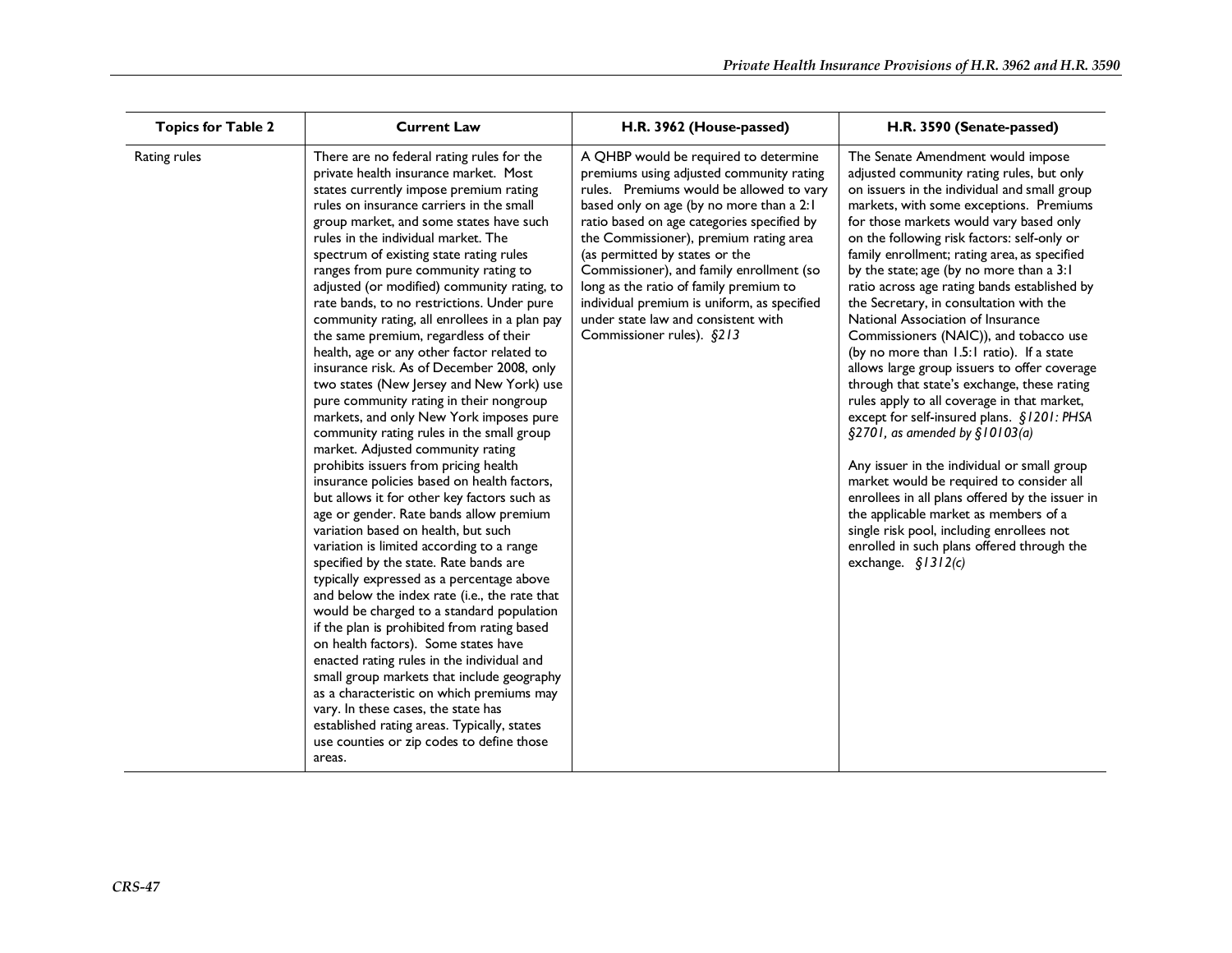| <b>Topics for Table 2</b>                                                     | <b>Current Law</b>                                                                                                                                                                                                                                                                                                                                                                                                                                                                                                                                                                                                                                                                                                                                                                                                                                                                                                                                                                                                                                                                                                                                                                                                                                                                                          | H.R. 3962 (House-passed)                                                                                                                                                                                                                                                                                                                                                                                                                                                                                                                                                                                   | H.R. 3590 (Senate-passed)                                                                                                                                                                                                                                                                                                                                                                                                                                                                                                                                                                                                                                                                                                                                                                                                                                                                                                                                                                                                                                                                                                                                                                |
|-------------------------------------------------------------------------------|-------------------------------------------------------------------------------------------------------------------------------------------------------------------------------------------------------------------------------------------------------------------------------------------------------------------------------------------------------------------------------------------------------------------------------------------------------------------------------------------------------------------------------------------------------------------------------------------------------------------------------------------------------------------------------------------------------------------------------------------------------------------------------------------------------------------------------------------------------------------------------------------------------------------------------------------------------------------------------------------------------------------------------------------------------------------------------------------------------------------------------------------------------------------------------------------------------------------------------------------------------------------------------------------------------------|------------------------------------------------------------------------------------------------------------------------------------------------------------------------------------------------------------------------------------------------------------------------------------------------------------------------------------------------------------------------------------------------------------------------------------------------------------------------------------------------------------------------------------------------------------------------------------------------------------|------------------------------------------------------------------------------------------------------------------------------------------------------------------------------------------------------------------------------------------------------------------------------------------------------------------------------------------------------------------------------------------------------------------------------------------------------------------------------------------------------------------------------------------------------------------------------------------------------------------------------------------------------------------------------------------------------------------------------------------------------------------------------------------------------------------------------------------------------------------------------------------------------------------------------------------------------------------------------------------------------------------------------------------------------------------------------------------------------------------------------------------------------------------------------------------|
| Non-discrimination in<br>health insurance coverage<br>based on health factors | HIPAA established federal rules regarding<br>non-discrimination based on health status-<br>related factors. It prohibits group issuers<br>from establishing rules for eligibility and<br>premium contributions based on health<br>status-related factors. Those factors<br>include health status, medical condition<br>(including both physical and mental<br>illnesses), claims experience, receipt of<br>health care, medical history, genetic<br>information, evidence of insurability<br>(including conditions arising out of acts of<br>domestic violence) and disability. In<br>addition, the Genetic Information<br>Nondiscrimination Act of 2008 prohibits<br>issuers in the individual health insurance<br>market from establishing eligibility rules<br>(including continued eligibility) based on an<br>individual's genetic information. The Paul<br>Wellstone and Pete Domenici Mental<br>Health Parity and Addiction Equity Act of<br>2008, as amended, requires parity in<br>coverage for large groups (more than 50<br>employees) by prohibiting disparities in the<br>coverage of physical illnesses and mental<br>health and substance abuse problems in<br>terms of annual or lifetime dollar limits on<br>mental health benefits, treatment<br>limitations and out-of-network coverage. | A QHBP would be required to comply with<br>standards established by the Commissioner<br>prohibiting discrimination in health benefits<br>and benefit structures that build on existing<br>HIPAA nondiscrimination rules. Existing<br>rules concerning (1) no requirement on<br>group plans to provide mental health<br>benefits, and (2) no impact of limited<br>mental health parity on terms and<br>conditions relating to the amount, duration,<br>or scope of mental health benefits, would<br>apply to QHBPs, regardless of whether<br>coverage is offered in the individual or<br>group market. §214 | Group health plans and issuers in the<br>individual and group markets would be<br>prohibited from basing eligibility (including<br>continued eligibility) for coverage on health<br>status-related factors. Such factors include<br>health status, medical condition (including<br>both physical and mental illness), claims<br>experience, receipt of health care, medical<br>history, genetic information, evidence of<br>insurability (including conditions arising out<br>of acts of domestic violence), disability, and<br>any other health status-related factor<br>determined appropriate by the Secretary.<br>However, the offering of premium<br>discounts or rewards based on enrollee<br>participation in wellness programs would<br>be permitted, so long as the conditions for<br>obtaining such reward meets standards<br>specified in the section. §1201: PHSA<br>§2705<br>A related provision, which would prohibit<br>insurance eligibility rules based on salary,<br>would be implemented before the full<br>implementation date, and would not sunset.<br>See Table I, "Prohibition of<br>discrimination based on salary."<br>§1001: PHSA §2716, as amended by §10101 |
| Provider network adequacy                                                     | HIPAA established special rules for plans<br>that establish networks of health care<br>providers. HIPAA allows small group<br>issuers to (1) limit the employers that apply<br>for coverage to those firms with eligible<br>individuals who live or work in the network<br>service area, and (2) deny coverage to small<br>employers if the issuer demonstrates (if<br>required) to the state that it has limited<br>provider capacity due to obligations to<br>existing enrollees and is applying this<br>decision uniformly without regard to claims                                                                                                                                                                                                                                                                                                                                                                                                                                                                                                                                                                                                                                                                                                                                                      | A QHBP that uses a provider network<br>would be required to comply with network<br>adequacy standards that may be established<br>by the Commissioner. Such a QHBP would<br>provide a current listing of all providers in<br>its network on the plan's website and the<br>exchange's website. §215                                                                                                                                                                                                                                                                                                          | The Secretary would, by regulation,<br>establish criteria for the certification of<br>qualified health plans. A QHP would be<br>certified if it ensured a sufficient choice of<br>health care providers, and provided<br>enrollees with information on the<br>availability of in-network and out-of-<br>network providers, among other<br>requirements. $$1311(c)$                                                                                                                                                                                                                                                                                                                                                                                                                                                                                                                                                                                                                                                                                                                                                                                                                       |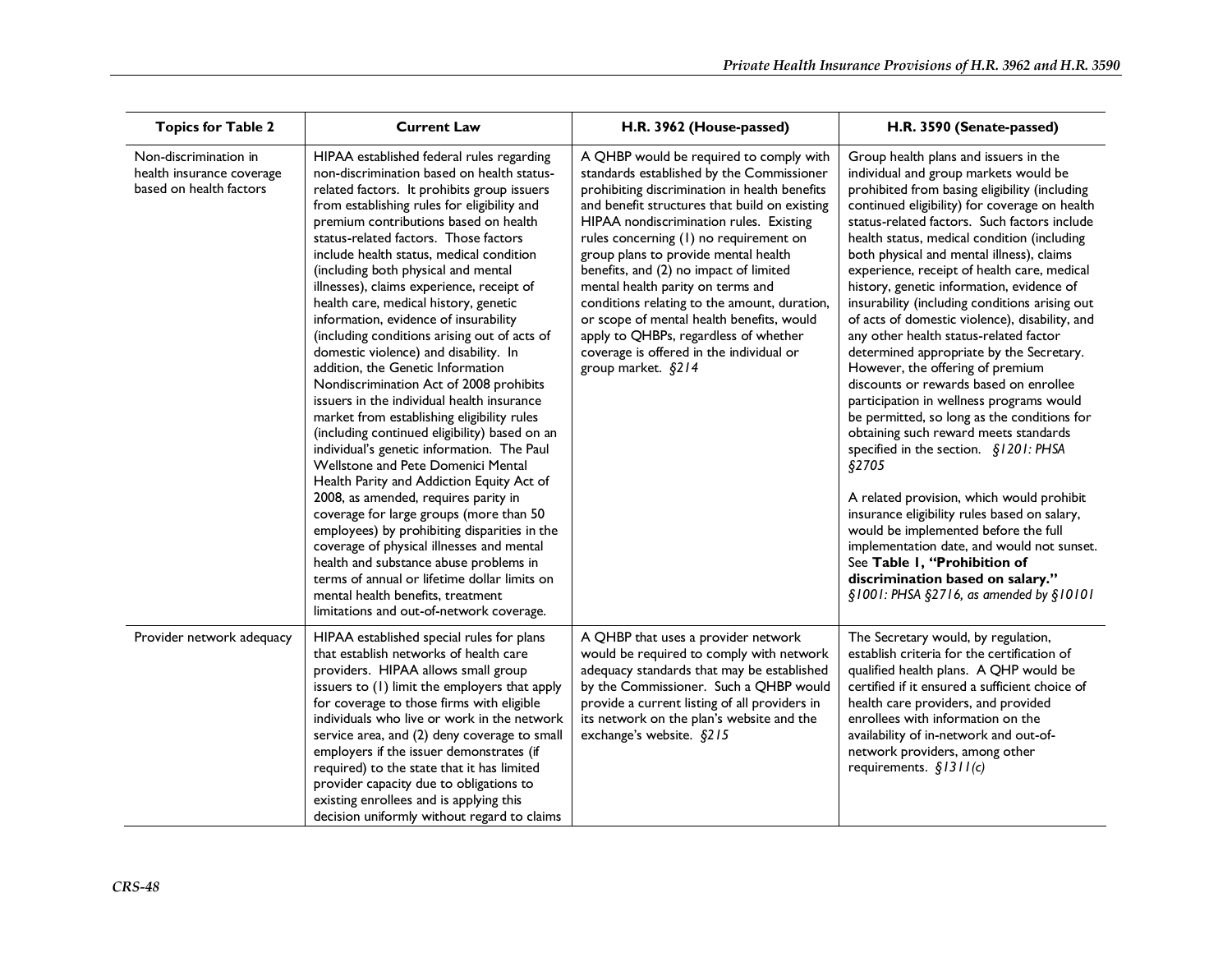| <b>Topics for Table 2</b>                       | <b>Current Law</b>                                                                                                                                                                                                                                                                                                                                                                                                                                                            | H.R. 3962 (House-passed)                                                                                                                                                                                                                                                                                                                                                                                                                                                                                                                                                                                                                                                                               | H.R. 3590 (Senate-passed)                                                                                                                                                                                                                                                                                                        |
|-------------------------------------------------|-------------------------------------------------------------------------------------------------------------------------------------------------------------------------------------------------------------------------------------------------------------------------------------------------------------------------------------------------------------------------------------------------------------------------------------------------------------------------------|--------------------------------------------------------------------------------------------------------------------------------------------------------------------------------------------------------------------------------------------------------------------------------------------------------------------------------------------------------------------------------------------------------------------------------------------------------------------------------------------------------------------------------------------------------------------------------------------------------------------------------------------------------------------------------------------------------|----------------------------------------------------------------------------------------------------------------------------------------------------------------------------------------------------------------------------------------------------------------------------------------------------------------------------------|
|                                                 | experience or health status-related factors.<br>HIPAA also prohibits a small group issuer<br>that has denied coverage in any service<br>area to offer small group coverage in that<br>area for 180 days after the denial.                                                                                                                                                                                                                                                     |                                                                                                                                                                                                                                                                                                                                                                                                                                                                                                                                                                                                                                                                                                        |                                                                                                                                                                                                                                                                                                                                  |
| Fair marketing<br>requirements                  | States have established fair marketing<br>standards to prohibit insurers from<br>marketing their insurance products only to<br>healthy individuals and groups.                                                                                                                                                                                                                                                                                                                | The Commissioner would establish uniform<br>marketing standards for QHBPs. Such<br>standards would apply to QHBPs outside of<br>the exchange only to the extent specified<br>by the Commissioner. §§231, 234                                                                                                                                                                                                                                                                                                                                                                                                                                                                                           | A QHP offered through the exchange<br>would meet marketing requirements and<br>not employ practices that would discourage<br>enrollment by individuals with significant<br>health needs. $$1311(c)$                                                                                                                              |
| Grievance and appeals                           | ERISA does not require an employer to<br>offer health benefits, but does mandate<br>compliance to certain standards if an<br>employer chooses to offer health benefits,<br>such as procedures for appealing denied<br>benefit claims to the plan ("internal<br>appeals"). In addition, as of February 2008,<br>44 States and the District of Columbia<br>mandate the independent review of benefit<br>denials by an entity outside of the health<br>plan ("external review"). | A QHBP would be required to provide<br>timely grievance and appeals mechanisms in<br>compliance with standards that would be<br>established by the Commissioner. Internal<br>claims and appeals processes would<br>incorporate the existing ERISA<br>requirements. The Commissioner would<br>establish an external review process to<br>provide an independent, de novo review of<br>denied claims. Nothing in this section<br>would be construed as affecting the<br>availability of judicial review under state law<br>for adverse decisions. $§232$<br>Grievance and appeals standards would<br>apply to QHBPs outside of the exchange<br>only to the extent specified by the<br>Commissioner. §234 | A relevant provision, concerning internal<br>and external appeals processes, would be<br>implemented before the full<br>implementation date, and would not sunset.<br>See Table I, "Appeals process." §1001:<br>PHSA §2719                                                                                                       |
|                                                 |                                                                                                                                                                                                                                                                                                                                                                                                                                                                               | The Commissioner would appoint a<br>Qualified Health Benefits Plan Ombudsman<br>to receive and provide assistance with<br>grievances. among other responsibilities.<br>§,244                                                                                                                                                                                                                                                                                                                                                                                                                                                                                                                           | Another relevant provision, regarding<br>grants to states for the<br>establishment/expansion of a health<br>insurance ombudsman, would be<br>implemented before the full<br>implementation date; authority would be<br>applicable to FY 2010 only. See Table 1,<br>"Health insurance consumer<br>information." §1002: PHSA §2793 |
| Information transparency<br>and plan disclosure | ERISA requires applicable health plans (as<br>well as other "welfare benefit" plans) to                                                                                                                                                                                                                                                                                                                                                                                       | A QHBP would be required to notify plan<br>enrollees of any decrease in coverage or                                                                                                                                                                                                                                                                                                                                                                                                                                                                                                                                                                                                                    | A relevant provision, concerning the<br>development of standards applicable to the                                                                                                                                                                                                                                               |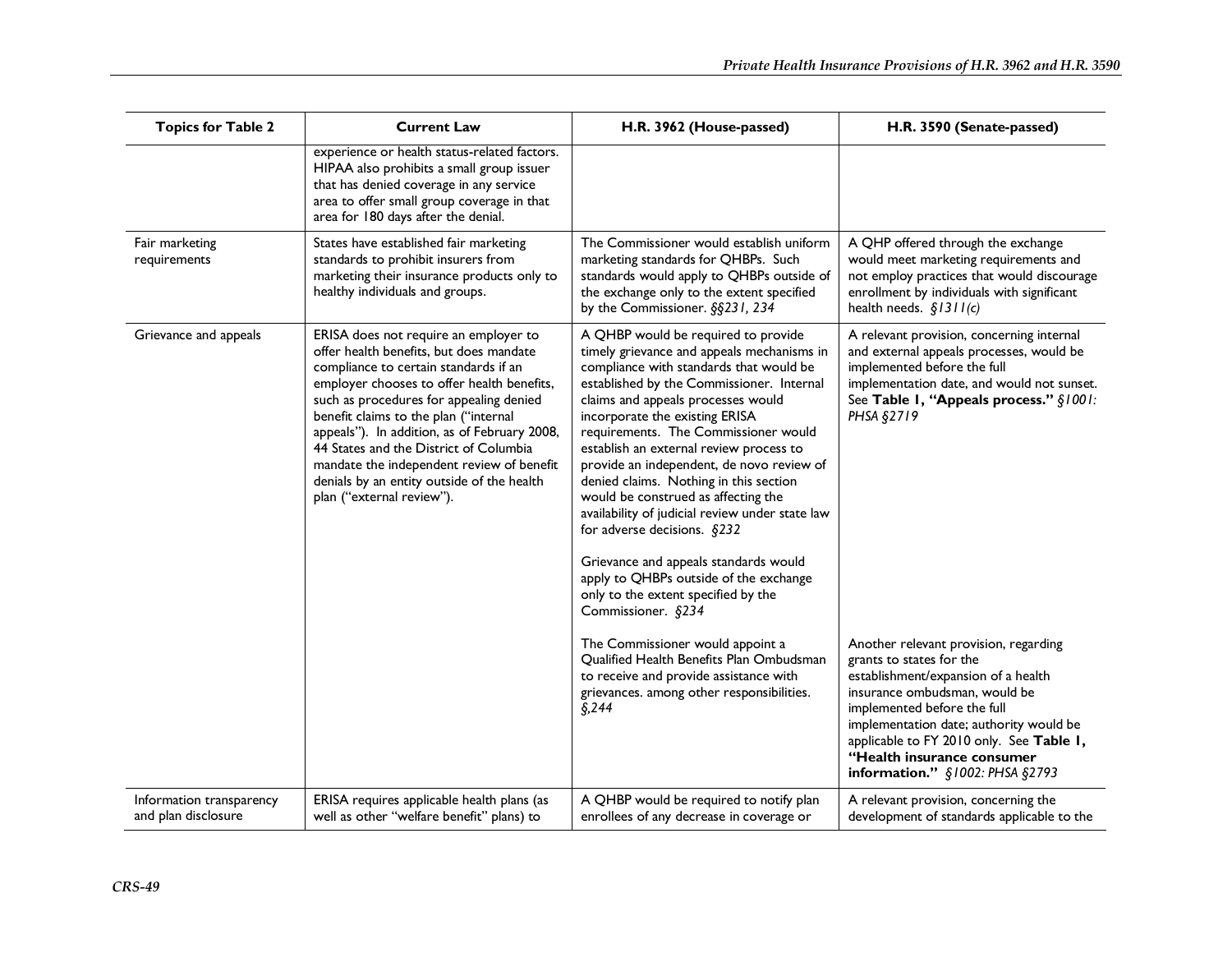| <b>Topics for Table 2</b> | <b>Current Law</b>                                                                                                                                                                                                                                                                                                                                                                                                                                                                                                                                                                 | H.R. 3962 (House-passed)                                                                                                                                                                                                                                                                                                                                                                                                                                                                                                                                                                                                                                                                                                                                                                                                                                                                                                                                                                                                                                                                                                                                                                                                                                                                                                                                                                                                                                                                                | H.R. 3590 (Senate-passed)                                                                                                                                                                                                                                                                                                                                                                                                                                                                                                                                                                                                                                                                                                                                                                                                                                                                                                                                                                                                                                                                                                                                                                                                                                                                                                                                                                                                                                                                                                                                       |
|---------------------------|------------------------------------------------------------------------------------------------------------------------------------------------------------------------------------------------------------------------------------------------------------------------------------------------------------------------------------------------------------------------------------------------------------------------------------------------------------------------------------------------------------------------------------------------------------------------------------|---------------------------------------------------------------------------------------------------------------------------------------------------------------------------------------------------------------------------------------------------------------------------------------------------------------------------------------------------------------------------------------------------------------------------------------------------------------------------------------------------------------------------------------------------------------------------------------------------------------------------------------------------------------------------------------------------------------------------------------------------------------------------------------------------------------------------------------------------------------------------------------------------------------------------------------------------------------------------------------------------------------------------------------------------------------------------------------------------------------------------------------------------------------------------------------------------------------------------------------------------------------------------------------------------------------------------------------------------------------------------------------------------------------------------------------------------------------------------------------------------------|-----------------------------------------------------------------------------------------------------------------------------------------------------------------------------------------------------------------------------------------------------------------------------------------------------------------------------------------------------------------------------------------------------------------------------------------------------------------------------------------------------------------------------------------------------------------------------------------------------------------------------------------------------------------------------------------------------------------------------------------------------------------------------------------------------------------------------------------------------------------------------------------------------------------------------------------------------------------------------------------------------------------------------------------------------------------------------------------------------------------------------------------------------------------------------------------------------------------------------------------------------------------------------------------------------------------------------------------------------------------------------------------------------------------------------------------------------------------------------------------------------------------------------------------------------------------|
|                           | disclose and report certain plan<br>information to enrollees and regulators.<br>For example, plan administrators must<br>provide to enrollees a written summary<br>plan description (SPD) which contains the<br>terms of the plan and the benefits offered,<br>including any material modifications, and<br>the SPD must be written in a manner that<br>can be understood by the average enrollee.<br>Certain plans must file an annual report<br>with the Department of Labor, containing<br>information about the operation, funding,<br>assets, and investments of those plans. | increase in cost-sharing at least 90 days<br>prior to the effective date of such changes.<br>§217<br>QHBPs in the exchange would be required<br>to comply with disclosure standards<br>established by the Commissioner<br>concerning plan terms and conditions,<br>claims payment policies, plan finances,<br>claims denials, and other information as<br>determined appropriate by the<br>Commissioner. The Labor Secretary<br>would harmonize such disclosure standards<br>for application to group plans. The<br>Commissioner would require such<br>disclosures to be provided in plain language.<br>QHBPs would be required to disclose cost-<br>sharing requirements to enrollees and<br>comply with standards established by the<br>Commissioner to ensure transparency<br>regarding reimbursements between the<br>plan and health care providers. A<br>pharmacy benefit manager (PBM), under<br>contract with a QHBP, would be required<br>to provide information to the<br>Commissioner and QHBP: volume of<br>prescriptions filled, aggregate average<br>payments per prescription for mail order<br>and retail sales, and other information.<br>Information disclosed by a PBM would be<br>considered confidential, and disclosure of<br>such information would be prohibited<br>except for specified purposes. On an<br>annual basis, the Commissioner would<br>develop a public report assessing the<br>overall impact of PBMs on prescription<br>drug prices and spending. Disclosure of a | disclosure of benefit and coverage<br>information, would be implemented before<br>the full implementation date, and would not<br>sunset. See Table I, "Development of<br>uniform explanation of coverage<br>documents." §1001: PHSA §2715<br>PBMs that manage prescription drug<br>coverage under a contract with a Medicare<br>Part D drug plan or a qualified health plan<br>offered through an exchange would be<br>required to share certain financial<br>information with the Secretary, the plans<br>the PBMs contract with through Medicare<br>Part D, or the exchanges in a manner,<br>form, and timeframe specified by the<br>Secretary. Specifically, PBMs would be<br>required to disclose information on: (1) the<br>percent of all prescriptions that are<br>provided through retail pharmacies<br>compared to mail order pharmacies, and<br>the generic dispensing rates for each type<br>of pharmacy that is paid by the PBM under<br>contract; (2) the aggregate amount and<br>types of rebates, discounts or price<br>concessions that the PBM negotiates on<br>behalf of the plan and the aggregate amount<br>of these that are passed through to the<br>plan sponsor, and the total number of<br>prescriptions dispensed; and (3) the<br>aggregate amount of the difference<br>between the amount the plan pays the PBM<br>and the amount that the PBM pays the<br>retail and mail order pharmacy, and the<br>total number of prescriptions dispensed.<br>This information would be considered<br>confidential and would be protected by the |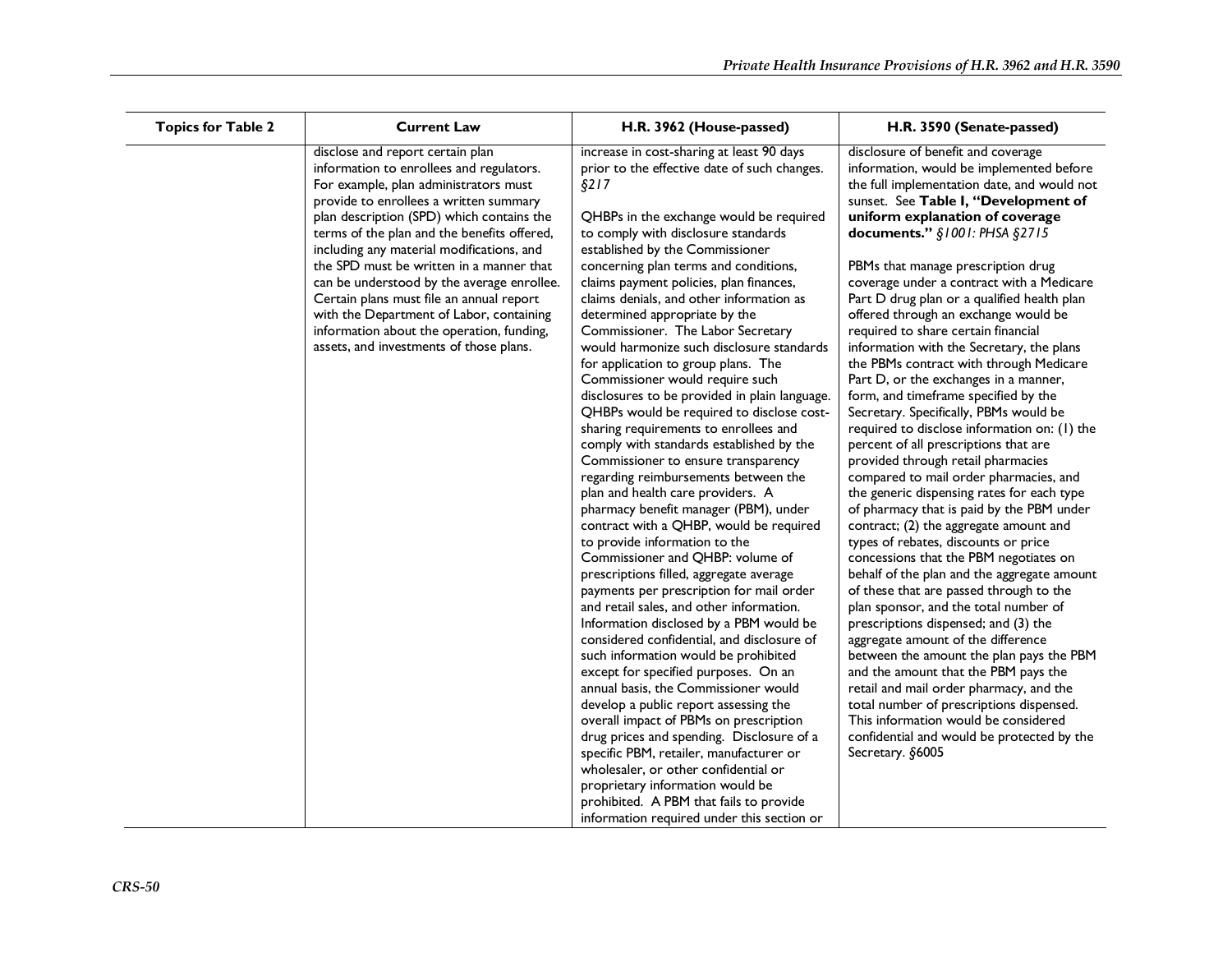| <b>Topics for Table 2</b>                   | <b>Current Law</b>                                                                                                                                                                                                                                                                                                                                                                                                                                                                                                                                                                                                                                                                                                                                                                                                                                                                                         | H.R. 3962 (House-passed)                                                                                                                                                             | H.R. 3590 (Senate-passed) |
|---------------------------------------------|------------------------------------------------------------------------------------------------------------------------------------------------------------------------------------------------------------------------------------------------------------------------------------------------------------------------------------------------------------------------------------------------------------------------------------------------------------------------------------------------------------------------------------------------------------------------------------------------------------------------------------------------------------------------------------------------------------------------------------------------------------------------------------------------------------------------------------------------------------------------------------------------------------|--------------------------------------------------------------------------------------------------------------------------------------------------------------------------------------|---------------------------|
|                                             |                                                                                                                                                                                                                                                                                                                                                                                                                                                                                                                                                                                                                                                                                                                                                                                                                                                                                                            | knowingly provides false information would<br>be subject to penalties specified in Sec.<br>1927(b)(3)(C) of the Social Security Act.<br>§233                                         |                           |
|                                             |                                                                                                                                                                                                                                                                                                                                                                                                                                                                                                                                                                                                                                                                                                                                                                                                                                                                                                            | The disclosure and transparency<br>requirements would apply to QHBPs<br>outside of the exchange only to the extent<br>specified by the Commissioner. §234                            |                           |
| Timely payment of claims                    | Under Medicare Advantage (MA), private<br>health plans are paid a per-person amount<br>to provide all Medicare-covered benefits<br>(except hospice) to beneficiaries who<br>enroll in their plan. MA plans include<br>health maintenance organizations (HMOs)<br>and private fee-for-service (PFFS) plans.<br>MA PFFS plans are required to pay 95% of<br>"clean claims" (defined as a claim that has<br>no defect or impropriety, and is submitted<br>with all the required documentation) within<br>30 days of receipt. The 30-day rule also<br>applies to claims submitted to any MA<br>organization by a provider who does not<br>have a written contract with the plan. All<br>other claims from non-contracted<br>providers must be paid within 60 days. MA<br>organizations that contract with providers<br>(i.e., HMOs and PPOs) must include a<br>prompt payment provision in their<br>contracts. | QHBPs would be required to comply with<br>the prompt pay requirements used under<br>Medicare Advantage. §235                                                                         | No provision.             |
| Coordination and<br>subrogation of benefits | While there are no federal statutes<br>specifying primary and secondary payment<br>rules when individuals are covered by<br>multiple insurers in the private market, the<br>Medicare program may provide an<br>example. The Medicare Secondary Payer<br>(MSP) program identifies specific conditions<br>under which another party pays first and<br>Medicare is only responsible for qualified<br>secondary payments. It authorizes several<br>methods to identify cases when an insurer                                                                                                                                                                                                                                                                                                                                                                                                                   | The Commissioner would establish<br>standards for the coordination of benefits<br>and reimbursement of payments in cases<br>involving individual and multiple plan<br>coverage. §236 | No provision.             |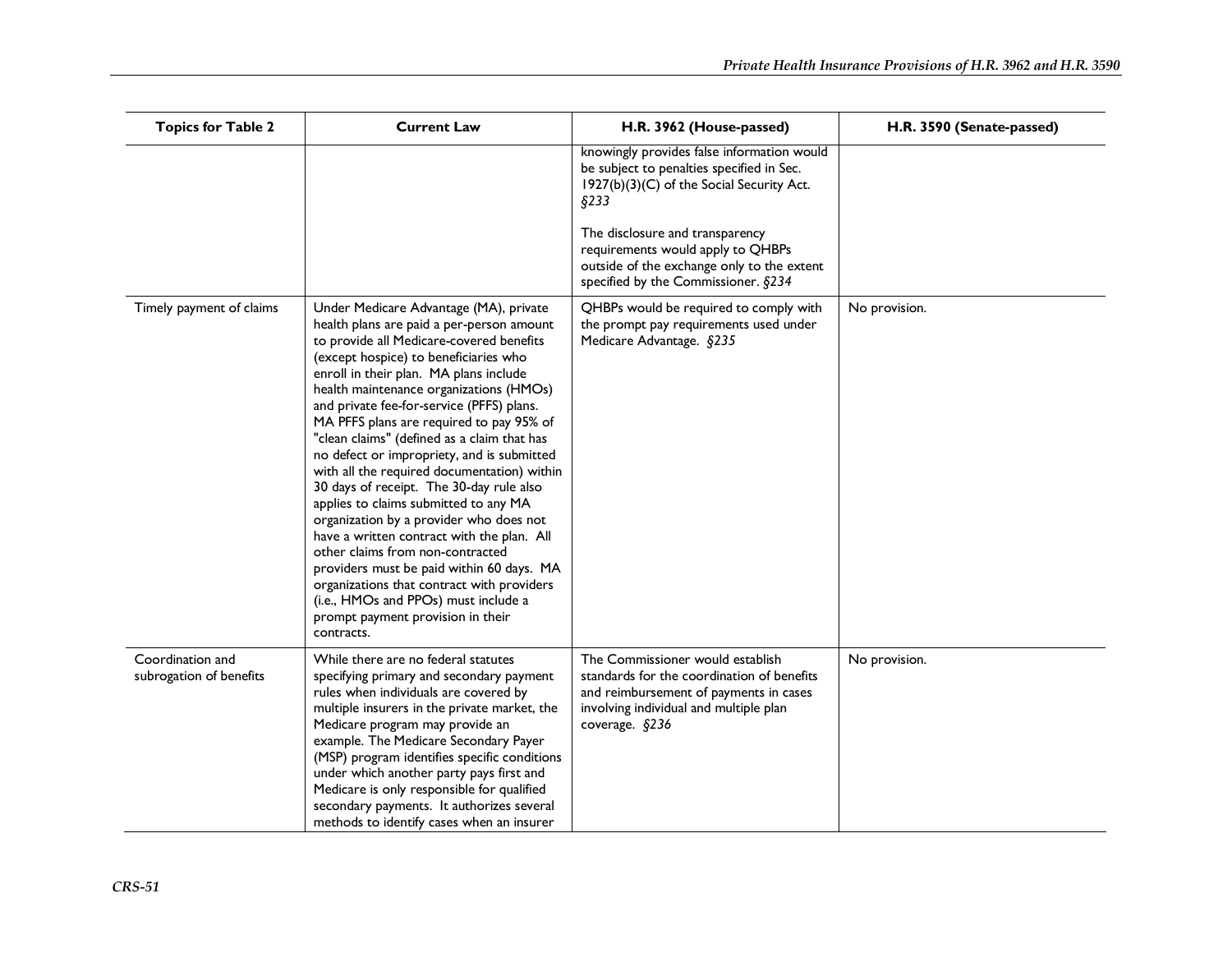| <b>Topics for Table 2</b> | <b>Current Law</b>                                                                                                                                                                                                                                                                                                                                                                                                                                                                                                                                                                                                                                                                                                                                                                                                                                                                                                                                                                                                                           | H.R. 3962 (House-passed)                                                                                                                                                                                                                                                                                                                                                                                                                                   | H.R. 3590 (Senate-passed)                                                                                                                                                                                                                                              |
|---------------------------|----------------------------------------------------------------------------------------------------------------------------------------------------------------------------------------------------------------------------------------------------------------------------------------------------------------------------------------------------------------------------------------------------------------------------------------------------------------------------------------------------------------------------------------------------------------------------------------------------------------------------------------------------------------------------------------------------------------------------------------------------------------------------------------------------------------------------------------------------------------------------------------------------------------------------------------------------------------------------------------------------------------------------------------------|------------------------------------------------------------------------------------------------------------------------------------------------------------------------------------------------------------------------------------------------------------------------------------------------------------------------------------------------------------------------------------------------------------------------------------------------------------|------------------------------------------------------------------------------------------------------------------------------------------------------------------------------------------------------------------------------------------------------------------------|
|                           | other than Medicare is the primary payer<br>and to facilitate recoveries when incorrect<br>Medicare payments have been made. Under<br>certain conditions, the law makes Medicare<br>the secondary payer to insurance plans and<br>programs for beneficiaries covered through<br>(1) a group health plan based on either<br>their own or a spouse's current<br>employment; (2) auto and other liability<br>insurance; (3) no-fault liability insurance;<br>and (4) workers' compensation situations,<br>including the Black Lung program.                                                                                                                                                                                                                                                                                                                                                                                                                                                                                                     |                                                                                                                                                                                                                                                                                                                                                                                                                                                            |                                                                                                                                                                                                                                                                        |
| Dependent coverage        | Michelle's Law (P.L. 110-381) ensures that<br>dependent students enrolled in post-<br>secondary education who take a medically<br>necessary leave of absence do not lose<br>health insurance coverage. The federal law<br>provides that a group health plan may not<br>terminate a college student's health<br>coverage because the student takes a leave<br>of absence from school or changes to part-<br>time status due to health conditions. The<br>leave of absence must be medically<br>necessary, begin while the student is<br>suffering from a serious illness or injury,<br>and would otherwise result in a loss of<br>coverage. Many states currently require<br>carriers to extend dependent coverage<br>under a family policy to young adults until<br>those individuals reach a certain age or no<br>longer satisfy other eligibility criteria, e.g.,<br>full-time college enrollment. As of January<br>2009, 30 states had coverage rules for<br>dependent adults in either the group<br>market or individual market or both. | A QHBP would be required to provide to<br>the policyholder the option of keeping<br>qualified dependent children on the family's<br>health insurance policy, as long as the child<br>is under 27 years of age and is not enrolled<br>in any other health plan. The QHBP would<br>be allowed to increase premiums to<br>provide coverage to such dependents, as<br>long as the premiums are consistent with<br>the rating rules specified in Sec. 213. §216 | A relevant provision affecting health<br>insurance coverage of dependent children<br>would be implemented before the full<br>implementation date, and would not sunset.<br>See Table I, "Extension of dependent<br>coverage." §1001: PHSA §2714                        |
| Interstate compacts       | The federal McCarran-Ferguson Act affirms<br>that states are the primary regulators of<br>insurance, including health insurance. Laws<br>regulating health insurance vary by state<br>and cover a wide spectrum of issues,<br>including licensure, solvency, benefit                                                                                                                                                                                                                                                                                                                                                                                                                                                                                                                                                                                                                                                                                                                                                                         | Beginning on January 1, 2015, states would<br>be allowed to form health care choice<br>compacts for the purpose of facilitating the<br>sale and purchase of individual health<br>insurance plans across state lines. The<br>Secretary would request the NAIC to                                                                                                                                                                                            | No later than July 1, 2013, the Secretary, in<br>consultation with NAIC, would promulgate<br>regulations for interstate health care choice<br>compacts, which could be entered into<br>beginning January 1, 2016. Under such<br>compacts, QHPs would be offered in all |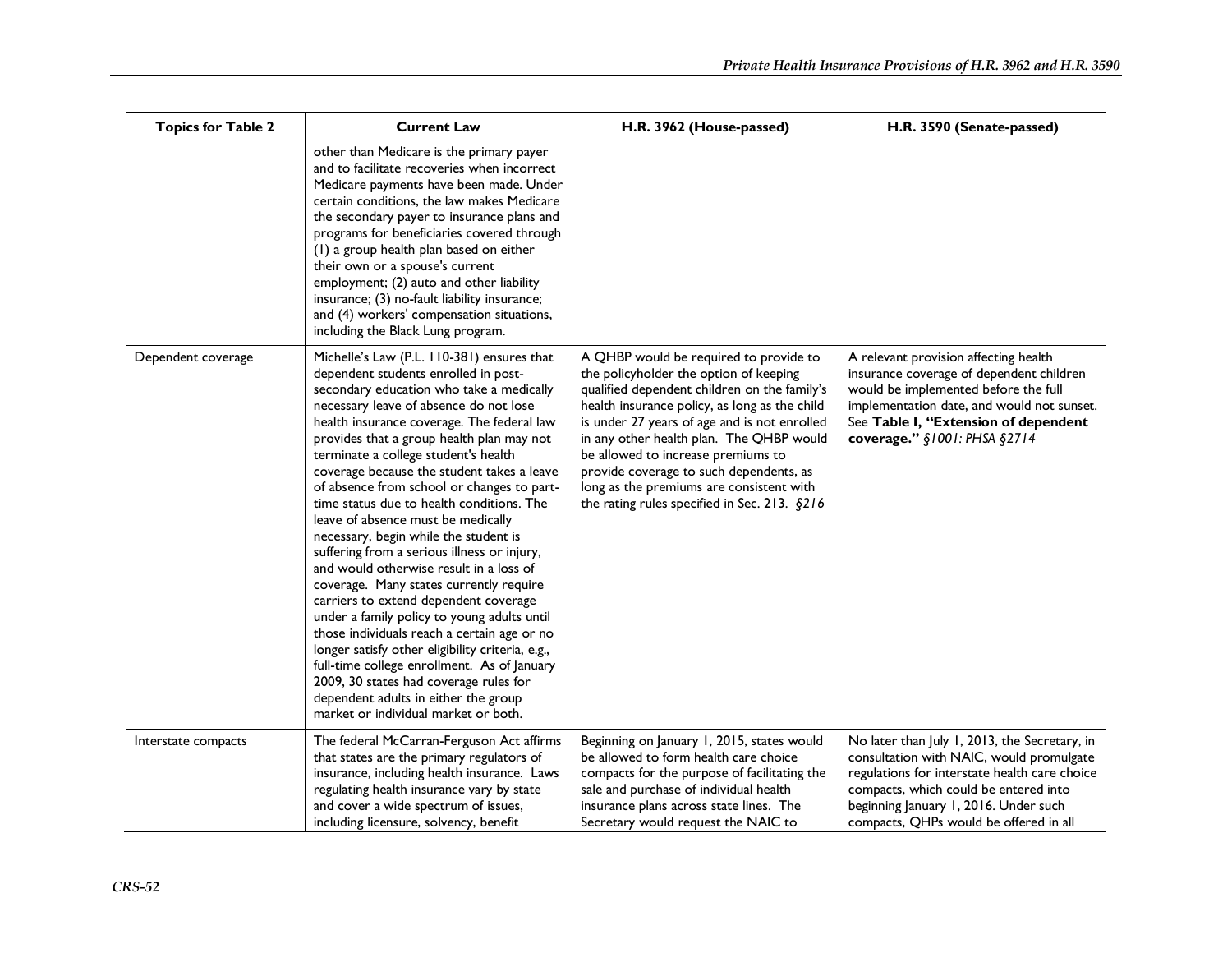| <b>Topics for Table 2</b> | <b>Current Law</b>                                   | H.R. 3962 (House-passed)                                                                                                                                                                                                                                                                                                                                                                                                                                                                                                                                                                                                                                                                      | H.R. 3590 (Senate-passed)                                                                                                                                                                                                                                                                                                                                                                                                                                                                                                                                                                                                                                                                                                                                                                                                                                            |
|---------------------------|------------------------------------------------------|-----------------------------------------------------------------------------------------------------------------------------------------------------------------------------------------------------------------------------------------------------------------------------------------------------------------------------------------------------------------------------------------------------------------------------------------------------------------------------------------------------------------------------------------------------------------------------------------------------------------------------------------------------------------------------------------------|----------------------------------------------------------------------------------------------------------------------------------------------------------------------------------------------------------------------------------------------------------------------------------------------------------------------------------------------------------------------------------------------------------------------------------------------------------------------------------------------------------------------------------------------------------------------------------------------------------------------------------------------------------------------------------------------------------------------------------------------------------------------------------------------------------------------------------------------------------------------|
|                           | mandates, rating rules, and consumer<br>protections. | develop model guidelines by January 1,<br>2014 for the creation of such compacts,<br>which would subject coverage sold in<br>multiple states participating in the compact<br>to the laws and regulations of one primary<br>state, but preserve the authority of each<br>secondary state to enforce specific rules<br>(e.g., consumer protection standards). By<br>January 1, 2015, the Secretary would make<br>grants available to states for activities<br>related to regulating health insurance<br>coverage sold in secondary states. H.R.<br>3962 would authorize for appropriations<br>such sums as necessary to implement the<br>compact provisions from FY2015 through<br>FY2020. §309 | participating states, but insurers would still<br>be subject to the consumer protection laws<br>of the purchaser's state. Insurers would be<br>required to be licensed in all participating<br>states and to clearly notify consumers that<br>a policy may not be subject to all the laws<br>and regulations of the purchaser's state.<br>The bill would also require that states<br>enact a law to enter into compacts and to<br>obtain approval of the Secretary, but only if<br>the Secretary determines that the compact<br>will provide coverage that is at least as<br>comprehensive and affordable, to at least a<br>comparable number of residents, as would<br>otherwise be provided. Moreover, the bill<br>would require that the compact would not<br>increase the federal deficit or weaken<br>enforcement of state consumer protection<br>laws. $$1333$ |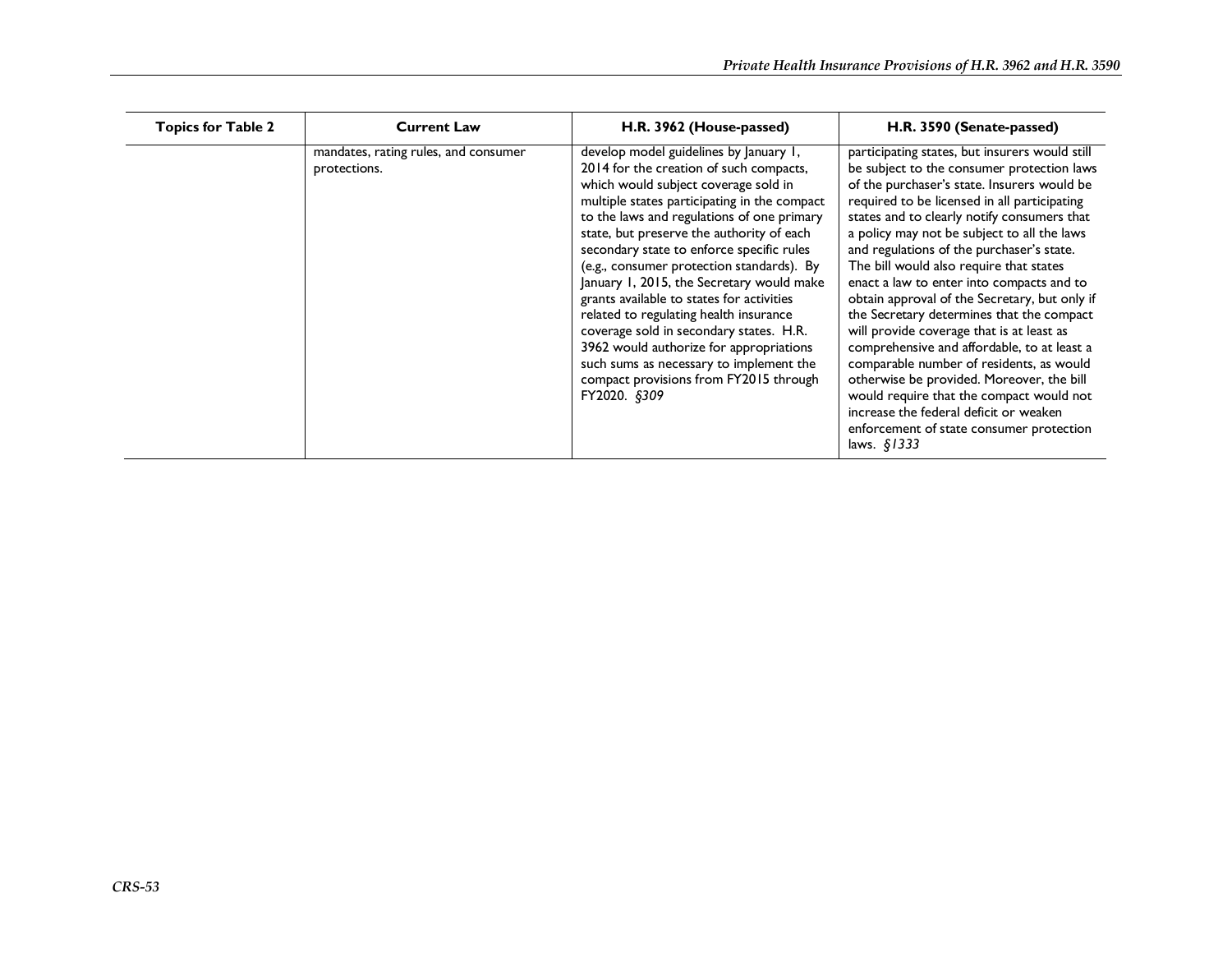| <b>Topics for Table 2</b>                                | <b>Current Law</b>                                                                                                                                                                                                                                                                                                                                                                                                                                                                         | H.R. 3962 (House-passed) | H.R. 3590 (Senate-passed)                                                                                                                                                                                                                                                                                                                                                                                                                                                                                                                                                                                                                                                                                                                                                                                                                                                                                                                                                                                                                                                                                                                                                         |
|----------------------------------------------------------|--------------------------------------------------------------------------------------------------------------------------------------------------------------------------------------------------------------------------------------------------------------------------------------------------------------------------------------------------------------------------------------------------------------------------------------------------------------------------------------------|--------------------------|-----------------------------------------------------------------------------------------------------------------------------------------------------------------------------------------------------------------------------------------------------------------------------------------------------------------------------------------------------------------------------------------------------------------------------------------------------------------------------------------------------------------------------------------------------------------------------------------------------------------------------------------------------------------------------------------------------------------------------------------------------------------------------------------------------------------------------------------------------------------------------------------------------------------------------------------------------------------------------------------------------------------------------------------------------------------------------------------------------------------------------------------------------------------------------------|
| State flexibility to establish a<br>Basic Health Program | There is no existing federal law providing<br>direct ongoing program financing to the<br>states for health insurance coverage of low-<br>income individuals not eligible for Medicaid<br>either under standard criteria or via<br>waivers. The Washington State Basic<br>Health (BH) Plan program administered and<br>financed by the Washington State Health<br>Care Authority (HCA) started as a pilot<br>program established by the Washington<br>State Health Care Access Act of 1987. | No provision.            | Would require the Secretary to create a<br>state option for individuals who are not<br>eligible for Medicaid, have not reached the<br>age of 65, and whose household income<br>exceeds 133%, but does not exceed 200%<br>of the poverty line for the size of the family<br>involved; or in the case of an alien lawfully<br>present in the United States, whose income<br>is not greater than 133 percent of the<br>poverty line for the size of the family<br>involved but who is not eligible for the<br>Medicaid. A standard heath plan would be<br>defined as a health benefits plan that the<br>state contracts with that:<br>• would not be open for enrollment to<br>those outside of the program;<br>• provides at least the essential health<br>benefits: and<br>• has a medical loss ratio of at least 85%.<br>The Secretary would transfer to the state<br>an amount equal to 95% of the premium<br>tax credits under section 36B of the IRC of<br>1986, and the cost-sharing reductions<br>under section 1402, that would have been<br>provided for the fiscal year to eligible<br>individuals as if they were in the exchange.<br>$\S$ 1331 as amended by $\S$ 10104 |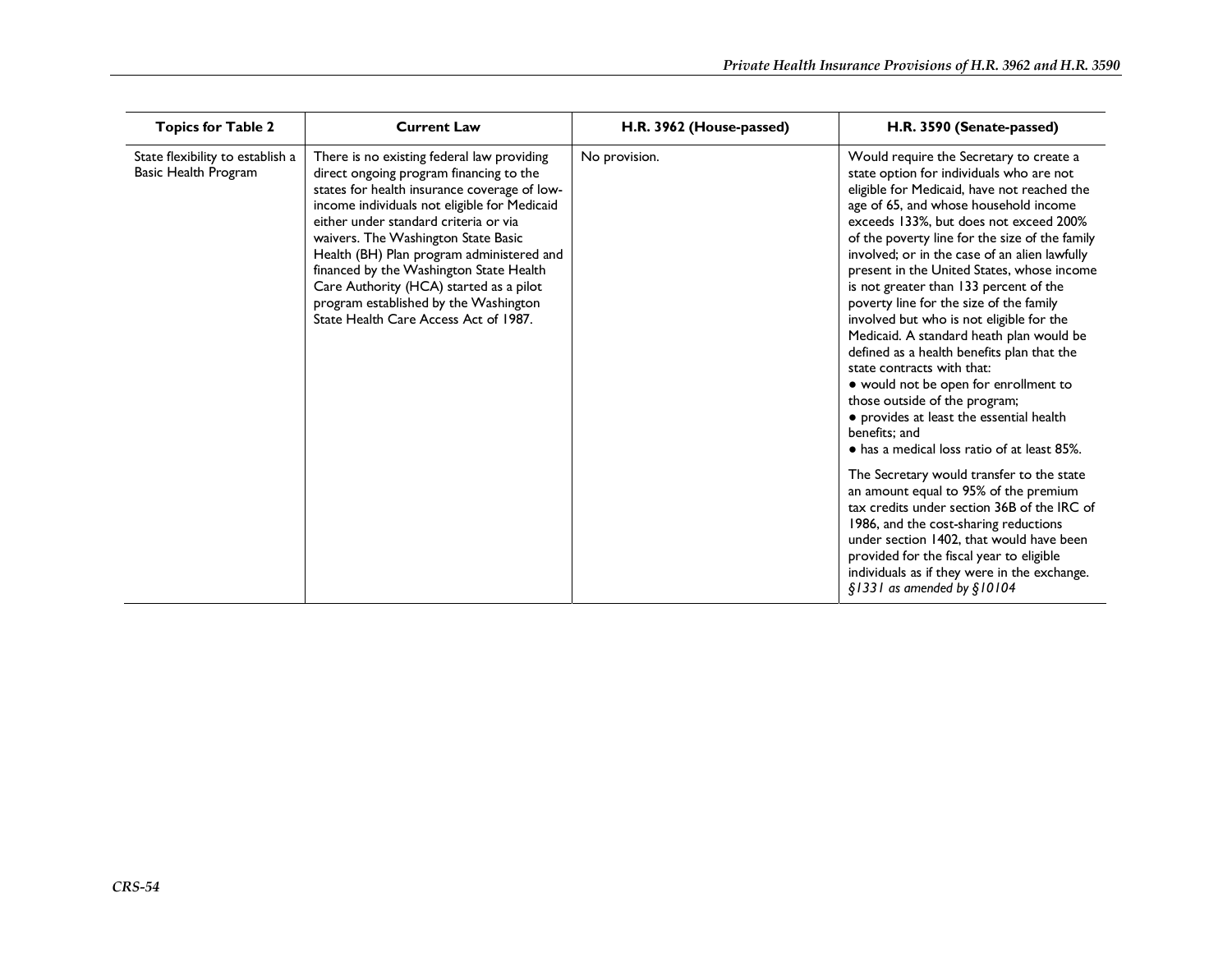| <b>Topics for Table 2</b>   | <b>Current Law</b>                                                                                                                                                                                                                                                                                                                                                                                                                                                                                                                                                                                          | H.R. 3962 (House-passed)                                                                                                                                                                                                                                             | H.R. 3590 (Senate-passed)                                                                                                                                                                                                                                                                                                                                                                                                                                                                                                                                                                                                                                                                                                                  |
|-----------------------------|-------------------------------------------------------------------------------------------------------------------------------------------------------------------------------------------------------------------------------------------------------------------------------------------------------------------------------------------------------------------------------------------------------------------------------------------------------------------------------------------------------------------------------------------------------------------------------------------------------------|----------------------------------------------------------------------------------------------------------------------------------------------------------------------------------------------------------------------------------------------------------------------|--------------------------------------------------------------------------------------------------------------------------------------------------------------------------------------------------------------------------------------------------------------------------------------------------------------------------------------------------------------------------------------------------------------------------------------------------------------------------------------------------------------------------------------------------------------------------------------------------------------------------------------------------------------------------------------------------------------------------------------------|
| Waiver for state innovation |                                                                                                                                                                                                                                                                                                                                                                                                                                                                                                                                                                                                             |                                                                                                                                                                                                                                                                      | Beginning in 2017, the bill permits states to<br>apply for a waiver for up to five years of<br>requirements relating to QHPs, exchanges,<br>cost-sharing reductions, tax credits, the<br>individual responsibility requirement, and<br>shared responsibility for employers. The<br>state applying for the waiver would be<br>required to enact a law, provide a 10-year<br>budget plan ensuring budget neutrality for<br>the federal government, and to comply<br>with regulations that ensure transparency.<br>The Secretary would be required to<br>provide to a state the aggregate amount of<br>tax credits and cost sharing reductions that<br>would have been paid to residents of the<br>state in the absence of a waiver. $§$ 1332 |
| Reinsurance                 | Some states have established reinsurance<br>policies to encourage the offer of private<br>health insurance to individuals and groups<br>of higher risk. Reinsurance typically is<br>thought of as insurance for insurers. When<br>issuing policies, an insurer faces the risk<br>that the premiums it collects will not be<br>sufficient to cover its expenses and<br>generate profit. For a health insurer,<br>unusually high health care claims could lead<br>to significant financial loss. Reinsurance<br>shifts the risk of covering such high<br>expenses from the primary insurer to a<br>reinsurer. | A relevant provision, regarding<br>establishment of a temporary reinsurance<br>program, would be implemented before the<br>full implementation date, and would sunset<br>when appropriations are expended. See<br>Table I, "Reinsurance for early<br>retirees." §/// | No later than January 1, 2014, each state<br>would be required to establish a<br>reinsurance program for the individual<br>health insurance market. §1341, as<br>amended by $$10104(r)$<br>A relevant provision, regarding<br>establishment of a temporary reinsurance<br>program, would be implemented before the<br>full implementation date, and would sunset<br>on January 1, 2014. See Table I,<br>"Reinsurance for early retirees."<br>$$1102$ , as amended by $$10102$                                                                                                                                                                                                                                                              |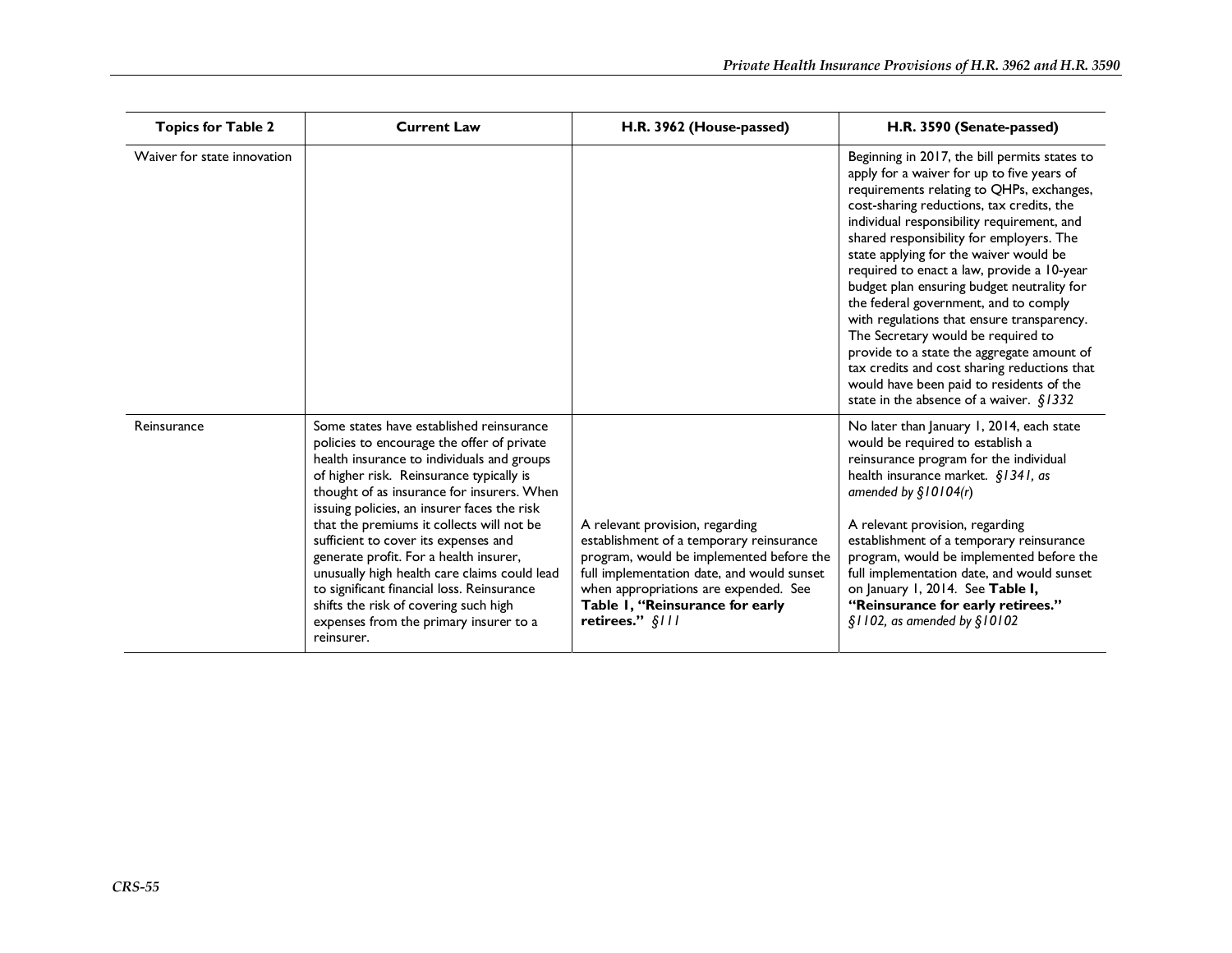| <b>Topics for Table 2</b> | <b>Current Law</b>                                                                                                                                                                                                                                                                                                                                                                                                                                                                                                                                                                                                                                                                    | H.R. 3962 (House-passed) | H.R. 3590 (Senate-passed)                                                                                                                                                                                                                                                                                                                                                                 |
|---------------------------|---------------------------------------------------------------------------------------------------------------------------------------------------------------------------------------------------------------------------------------------------------------------------------------------------------------------------------------------------------------------------------------------------------------------------------------------------------------------------------------------------------------------------------------------------------------------------------------------------------------------------------------------------------------------------------------|--------------------------|-------------------------------------------------------------------------------------------------------------------------------------------------------------------------------------------------------------------------------------------------------------------------------------------------------------------------------------------------------------------------------------------|
| <b>Risk corridors</b>     | Risk corridor rules are used in a program<br>for regional participating provider<br>organizations under Part D of the Medicare<br>program. Risk corridors refer to a<br>mechanism which adjusts payments to plans<br>according to a formula based on each plan's<br>actual, allowed expenses in relation to a<br>target amount. If a plan's expenses exceed<br>a certain percentage above the target, the<br>plan's payment is increased. Likewise, if a<br>plan's expenses exceed a certain<br>percentage below the target, the plan's<br>payment is decreased.                                                                                                                      | No provision.            | The Secretary would be required to<br>establish and administer temporary risk<br>corridors, under which payments to QHPs<br>in the individual and small group markets<br>would be made according to applicable risk<br>corridor rules, based on the Medicare Part<br>D program for regional participating<br>provider organizations. §1342                                                |
| Risk adjustment           | In general, plan payments under Medicare<br>Advantage are risk-adjusted to account for<br>the variation in the cost of providing care.<br>Risk adjustment is designed to compensate<br>plans for the increased cost of treating<br>older and sicker beneficiaries, and thus<br>discourage plans from preferential<br>enrollment of healthier individuals. The<br>Medicare risk adjustment models take into<br>account the variation in expected medical<br>expenditures of the Medicare population<br>associated with demographic characteristics<br>(age, sex, current Medicaid eligibility,<br>original Medicare eligibility due to a<br>disability), as well as medical diagnoses. | No provision.            | Each state would be required to adopt a<br>risk-adjustment model, established by the<br>Secretary, to apply risk adjustment to<br>health plans and issuers in the individual<br>and small group markets. Plans with<br>enrollment of less than average risk would<br>pay an assessment to the state. States<br>would provide payments to plans with<br>higher than average risk. $§$ 1343 |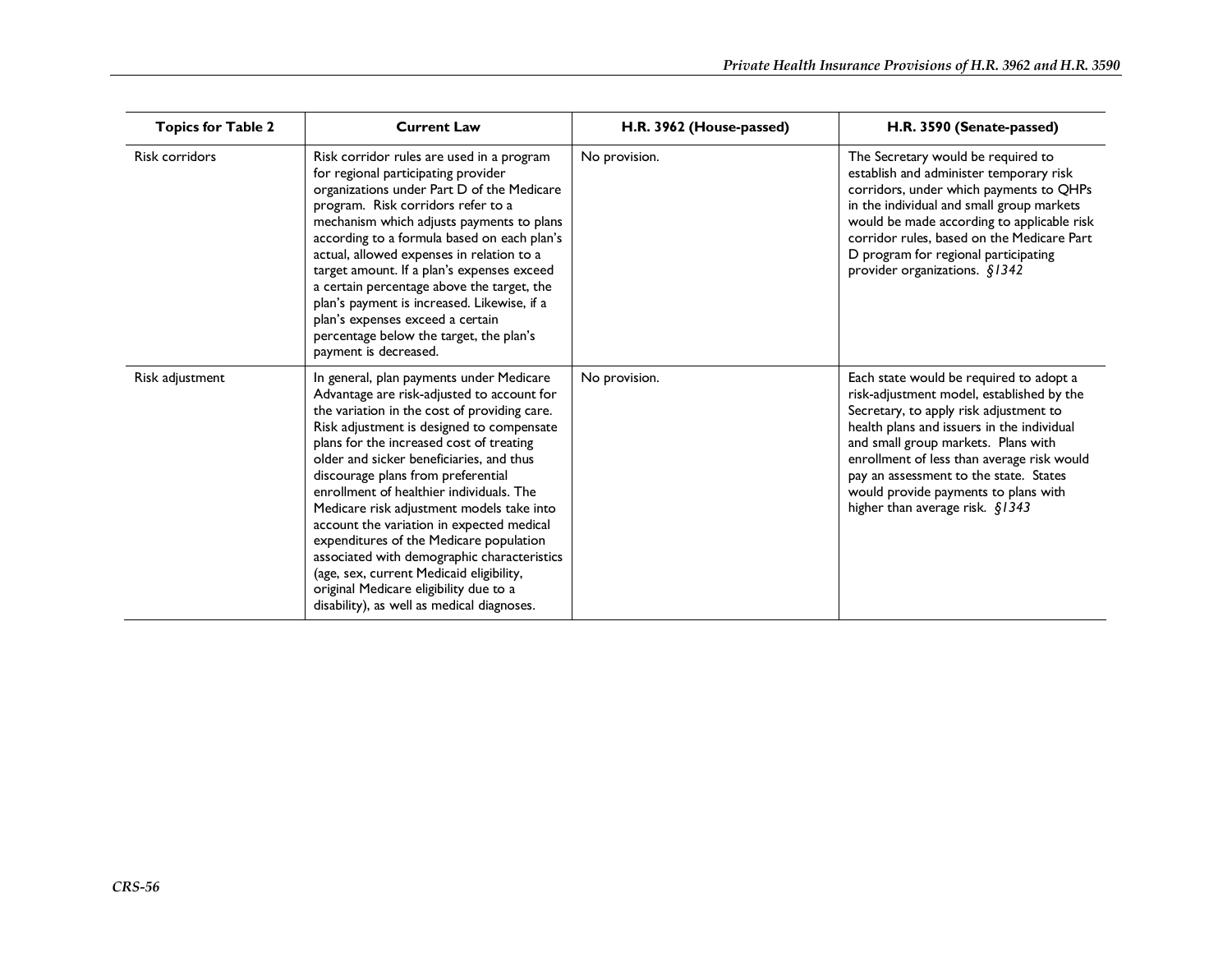| <b>Topics for Table 2</b>         | <b>Current Law</b> | H.R. 3962 (House-passed)                                                                                                                                                                                                                                                                                                                                                                                                                                                                                                                                                                                                                                                                                                                                                                                                                                                                                                                                                                                                                                                                                        | H.R. 3590 (Senate-passed)                                                                                                                                                                                                                                                                                                                                                                                                                                                                                                                                                                                                                                                                                                                                                                                                                                                                                                                                                                                                                                                                                                                                                                                                                                                                                                                                                                   |
|-----------------------------------|--------------------|-----------------------------------------------------------------------------------------------------------------------------------------------------------------------------------------------------------------------------------------------------------------------------------------------------------------------------------------------------------------------------------------------------------------------------------------------------------------------------------------------------------------------------------------------------------------------------------------------------------------------------------------------------------------------------------------------------------------------------------------------------------------------------------------------------------------------------------------------------------------------------------------------------------------------------------------------------------------------------------------------------------------------------------------------------------------------------------------------------------------|---------------------------------------------------------------------------------------------------------------------------------------------------------------------------------------------------------------------------------------------------------------------------------------------------------------------------------------------------------------------------------------------------------------------------------------------------------------------------------------------------------------------------------------------------------------------------------------------------------------------------------------------------------------------------------------------------------------------------------------------------------------------------------------------------------------------------------------------------------------------------------------------------------------------------------------------------------------------------------------------------------------------------------------------------------------------------------------------------------------------------------------------------------------------------------------------------------------------------------------------------------------------------------------------------------------------------------------------------------------------------------------------|
| Relation to other<br>requirements |                    | For coverage not offered through the<br>exchange and employment-based plans, the<br>new requirements under Title II of this bill<br>(relating to QHBPs) would not supersede<br>specified federal and state laws, as long as<br>such laws do not prevent implementation<br>of provisions related to the private health<br>insurance market, as determined by the<br>Commissioner. The application of Section<br>514 of ERISA, regarding the federal<br>preemption of state laws that relate to<br>employee benefit plans, would not be<br>affected.<br>For coverage offered through the<br>exchange, the new requirements under<br>Title II of this bill (relating to QHBPs)<br>would not supersede any requirements<br>under HIPAA (including requirements<br>relating to genetic information non-<br>discrimination and mental health parity) or<br>state law, as long as such requirements do<br>not prevent implementation of provisions<br>related to the private health insurance<br>market, as determined by the<br>Commissioner. Individual rights and<br>remedies under State laws would apply.<br>§251 | The private health insurance provisions<br>would not preempt state law, as long as<br>such laws do not prevent the application of<br>such provisions. $§$ 1321(d)<br>A state may require a QHP to offer<br>benefits in addition to "essential health<br>benefits." In such instances, the state<br>would be required to make payments, to<br>the enrollee or on behalf of the enrollee, to<br>defray the cost of the additional benefits.<br>§1311(d), as amended by 10104(e) (There is<br>a similar provision in the House bill that<br>only affects state mandated benefits for<br>exchange plans. See Table 7, "Health<br>Insurance Exchanges," Standardized<br>benefit tiers for exchange plans.)<br>QHPs in the CO-OP program, under the<br>Community Health Insurance Option, or as<br>a nationwide plan, would be subject to<br>certain federal and state laws applicable to<br>private health insurers. Such laws would<br>include: guaranteed renewal, rating, pre-<br>existing conditions, nondiscrimination,<br>quality improvement and reporting, fraud<br>and abuse, solvency and financial<br>requirements, market conduct, prompt<br>payment, appeals and grievances, privacy<br>and confidentiality, licensure, and benefit<br>plan material or information. §1324<br>State benefit mandates would continue to<br>apply to coverage outside of an exchange.<br>\$1312(d)(2) |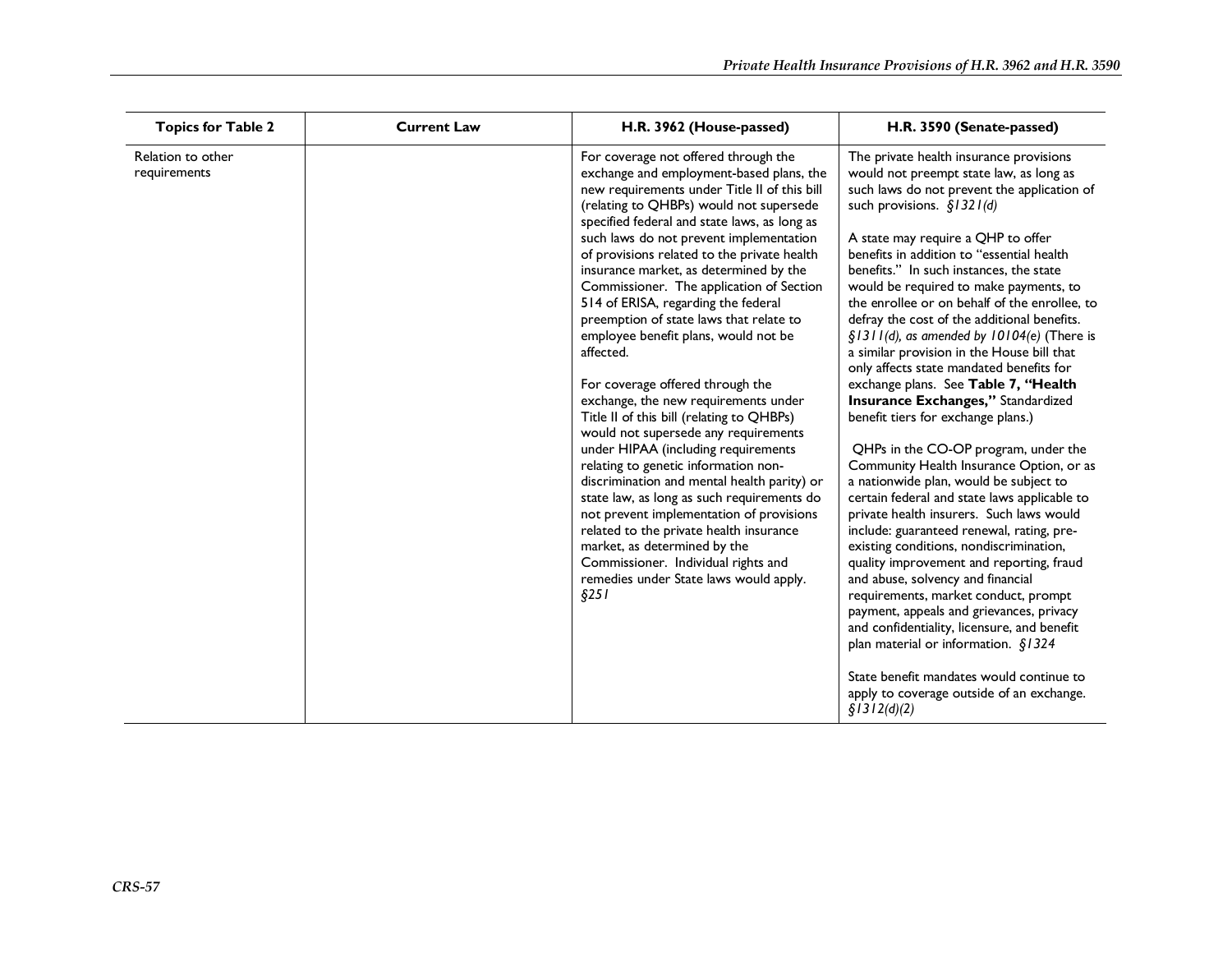| <b>Topics for Table 3</b> | H.R. 3962 (House-passed)                                                                                                                                                                                                                                                                                                                                                                                                                                                                                                                                                                                                                                                                                                                                                                                                                          | H.R. 3590 (Senate-passed)                                                                                                                                                                                                                                                                                                                                                                                                                                                                                                                                                                                                                                                                                       |
|---------------------------|---------------------------------------------------------------------------------------------------------------------------------------------------------------------------------------------------------------------------------------------------------------------------------------------------------------------------------------------------------------------------------------------------------------------------------------------------------------------------------------------------------------------------------------------------------------------------------------------------------------------------------------------------------------------------------------------------------------------------------------------------------------------------------------------------------------------------------------------------|-----------------------------------------------------------------------------------------------------------------------------------------------------------------------------------------------------------------------------------------------------------------------------------------------------------------------------------------------------------------------------------------------------------------------------------------------------------------------------------------------------------------------------------------------------------------------------------------------------------------------------------------------------------------------------------------------------------------|
| Primary location in bill  | Sections 221-224                                                                                                                                                                                                                                                                                                                                                                                                                                                                                                                                                                                                                                                                                                                                                                                                                                  | Sections 1201,1302                                                                                                                                                                                                                                                                                                                                                                                                                                                                                                                                                                                                                                                                                              |
| Law amended               |                                                                                                                                                                                                                                                                                                                                                                                                                                                                                                                                                                                                                                                                                                                                                                                                                                                   | PHSA (amends title XXVII)                                                                                                                                                                                                                                                                                                                                                                                                                                                                                                                                                                                                                                                                                       |
| <b>Effective date</b>     | Beginning January 1, 2013 for all new private health plans. By<br>2018 for existing group health plans. $\S$ §201(b), 202(b)                                                                                                                                                                                                                                                                                                                                                                                                                                                                                                                                                                                                                                                                                                                      | Plan years beginning on or after January 1, 2014. §1255, as amended<br>(and redesignated from $\S$ 1253) by $\S$ 10103(f)                                                                                                                                                                                                                                                                                                                                                                                                                                                                                                                                                                                       |
| Benefits package          | QHBPs would be required to provide the essential benefits<br>package. Exchange plans would be required to offer coverage<br>that complies with the essential benefits package standards (Sec.<br>222), and provides specified levels of coverage (Sec. 303). QHBPs<br>not offered through the exchange could offer benefits in addition<br>to the essential benefits package. The essential benefits package<br>would cover specified items and services, prohibit cost-sharing on<br>preventive services, limit annual out-of-pocket spending, prohibit<br>annual and lifetime benefit limits on covered health care items and<br>services, comply with network adequacy standards, and be<br>equivalent in its scope of benefits to the average employer health<br>plan in 2013 (as certified by CMS's Office of the Actuary). §§221,<br>222(a) | QHPs and plans offered in the individual and small group markets<br>would be required to provide the essential health benefits package.<br>The essential health benefits package would refer to a health plan that<br>would provide coverage for "essential health benefits," would not<br>exceed out-of-pocket and deductible limits specified in the bill, and<br>would not impose a deductible on preventive services. The Secretary<br>would ensure that the scope of essential health benefits is equal to<br>the scope of benefit provided under a typical employer plan, as<br>determined by the Secretary (as certified by CMS's Office of the<br>Actuary). §§1201: PHSA § 2707(a), 1302(a), 1302(b)(2) |
|                           | A relevant provision, that would prohibit lifetime limits with<br>respect to essential benefits, would be implemented before the<br>full implementation date, and would not sunset. See Table I,<br>"No lifetime or annual limits." $\S$ 109                                                                                                                                                                                                                                                                                                                                                                                                                                                                                                                                                                                                      | A relevant provision, affecting lifetime and annual benefit limits, would<br>be implemented before the full implementation date, and would not<br>sunset. See Table I, "No lifetime or annual limits." §1001:<br>PHSA §2711, as amended by §10101                                                                                                                                                                                                                                                                                                                                                                                                                                                               |

## **Table 3.Essential Benefits**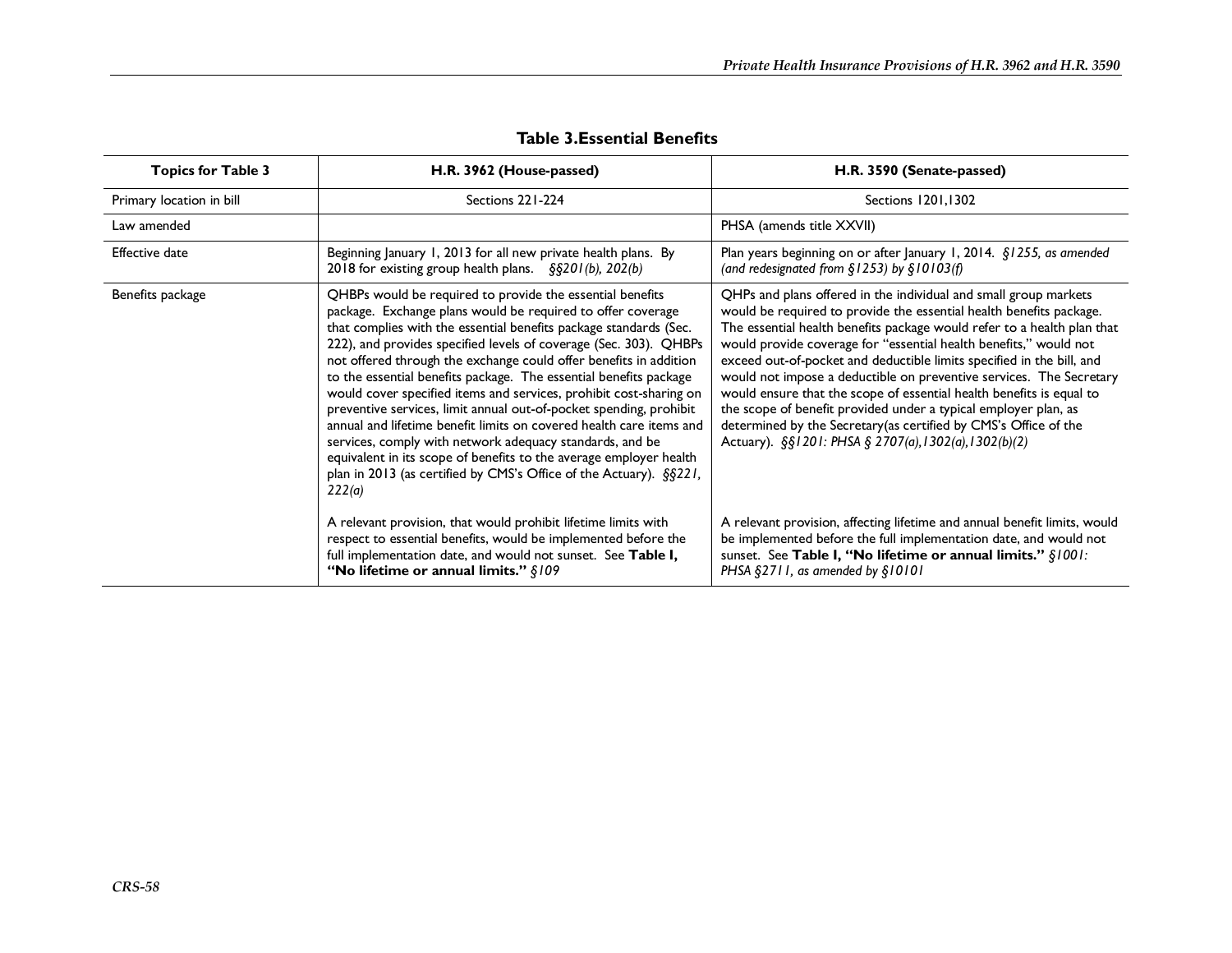| <b>Topics for Table 3</b>                     | H.R. 3962 (House-passed)                                                                                                                                                                                                                                                                                                                                                                                                                                                                                                                                                                                                                                                                                                                                                                     | H.R. 3590 (Senate-passed)                                                                                                                                                                                                                                                                                                                                                                                                                                           |
|-----------------------------------------------|----------------------------------------------------------------------------------------------------------------------------------------------------------------------------------------------------------------------------------------------------------------------------------------------------------------------------------------------------------------------------------------------------------------------------------------------------------------------------------------------------------------------------------------------------------------------------------------------------------------------------------------------------------------------------------------------------------------------------------------------------------------------------------------------|---------------------------------------------------------------------------------------------------------------------------------------------------------------------------------------------------------------------------------------------------------------------------------------------------------------------------------------------------------------------------------------------------------------------------------------------------------------------|
| Categories of essential benefits              | The essential benefits package would provide coverage, at a<br>minimum, for the following categories of benefits:                                                                                                                                                                                                                                                                                                                                                                                                                                                                                                                                                                                                                                                                            | The essential health benefits package would provide coverage, at a<br>minimum, for the following categories of benefits:                                                                                                                                                                                                                                                                                                                                            |
|                                               | • hospitalization;<br>• outpatient hospital and clinic services, including emergency<br>department services;<br>• services of physicians and other health professionals;<br>• services, equipment, and supplies incident to the services of a<br>physician or health professional in clinically appropriate settings;<br>• prescription drugs;<br>• rehabilitative and habilitative services;<br>· mental health and substance use disorder services;<br>• certain preventive services (no cost-sharing permitted) and<br>vaccines;<br>• maternity care;<br>• well baby and well child care and oral health, vision, and hearing<br>services, equipment, and supplies for those under age 21; and<br>· durable medical equipment, prosthetics, orthotics, and related<br>supplies. $$222(b)$ | • hospitalization;<br>• ambulatory patient services;<br>• emergency services;<br>· prescription drugs;<br>• rehabilitative and habilitative services and devices;<br>• mental health and substance use disorder services, including<br>behavioral health treatment;<br>• preventive and wellness and chronic disease management;<br>• maternity and newborn care;<br>· pediatric services, including oral and vision care; and<br>• laboratory services. $$1302(b)$ |
|                                               | A relevant provision, concerning coverage for treatment for<br>children with deformities, would be implemented before the full<br>implementation date, and would not sunset. See Table I,<br>"Prohibiting denials and delays of necessary treatment<br>for children with deformities." $§108$                                                                                                                                                                                                                                                                                                                                                                                                                                                                                                | A relevant provision, concerning coverage for preventive health<br>services, would be implemented before the full implementation date,<br>and would not sunset. See Table I, "Coverage of preventive<br>health services." §1001 : PHSA §2713                                                                                                                                                                                                                        |
| Cost-sharing for essential health<br>benefits | The essential benefits package would not include cost-sharing for<br>preventive items and services recommended (with a grade A or<br>B) by the Task Force on Clinical Preventive Services, and vaccines<br>recommended by the Centers for Disease Control and<br>Prevention. To the extent possible, the Secretary would establish<br>cost-sharing levels using copayments (a flat dollar fee) and not<br>coinsurance (a percentage fee). $\S222(c)$                                                                                                                                                                                                                                                                                                                                         | Plans providing the essential health benefits package would be<br>prohibited from applying a deductible to preventive health services.<br>Small group health plans providing the essential health benefits package<br>would be prohibited from imposing a deductible greater than \$2,000<br>for self-only coverage, or \$4,000 for any other coverage in 2014;<br>deductible limits would be annually adjusted thereafter. $\S$ 1302(c)                            |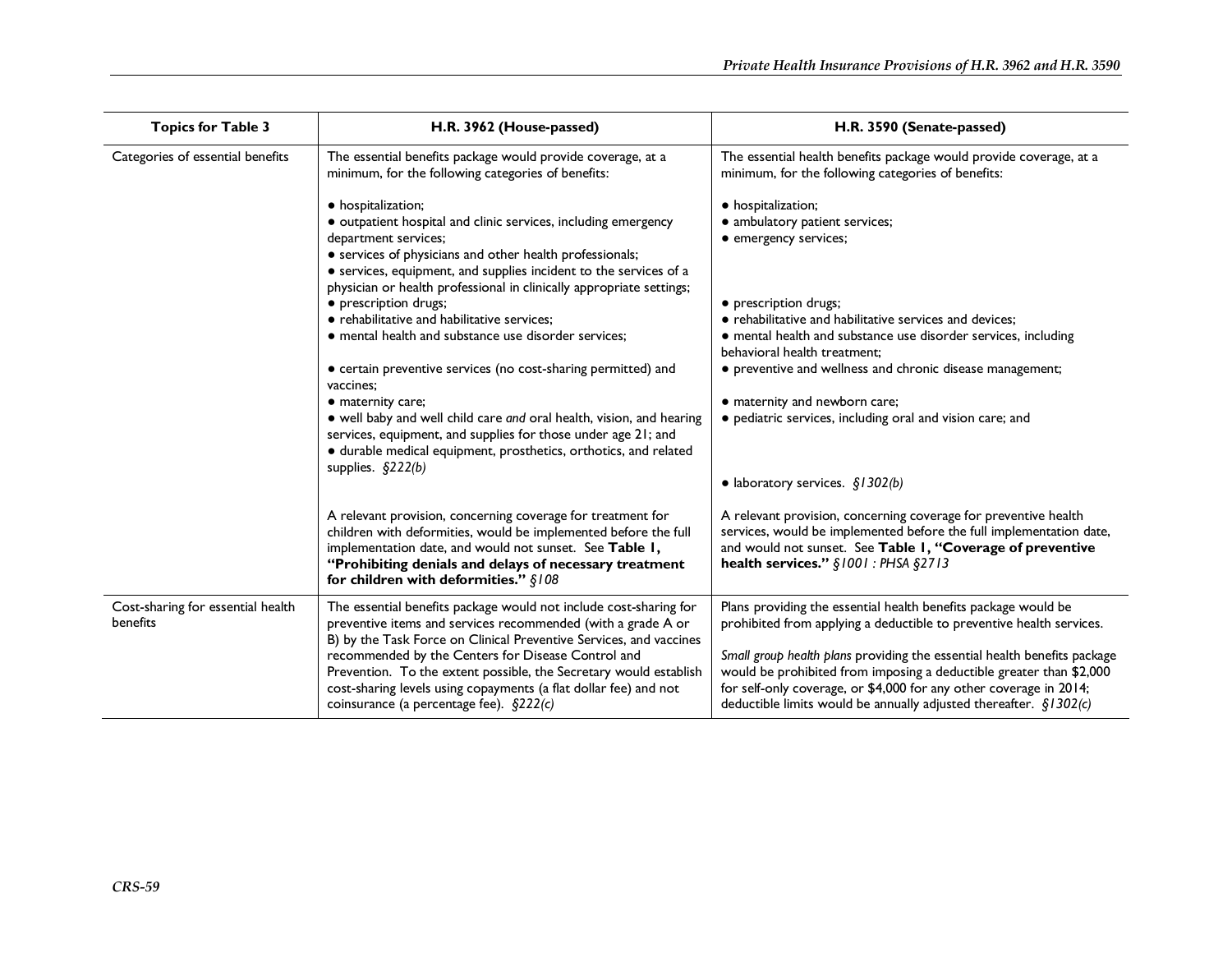| <b>Topics for Table 3</b>                       | H.R. 3962 (House-passed)                                                                                                                                                                                                                                                                                                                                                                                                                                          | H.R. 3590 (Senate-passed)                                                                                                                                                                                                                                                                                                                                                                                                                              |
|-------------------------------------------------|-------------------------------------------------------------------------------------------------------------------------------------------------------------------------------------------------------------------------------------------------------------------------------------------------------------------------------------------------------------------------------------------------------------------------------------------------------------------|--------------------------------------------------------------------------------------------------------------------------------------------------------------------------------------------------------------------------------------------------------------------------------------------------------------------------------------------------------------------------------------------------------------------------------------------------------|
| Out-of-pocket spending limit                    | The annual out-of-pocket limit in 2013 for the essential benefits<br>package would be no more than \$5,000 for an individual and<br>$$10,000$ for a family, adjusted annually for inflation. $$222(c)$                                                                                                                                                                                                                                                            | A health plan providing the essential health benefits package would be<br>prohibited from imposing an annual out-of-pocket limit that exceeds<br>the maximum thresholds permissible for high deductible health plans<br>(HDHPs) that qualify for Health Savings Accounts (HSAs). (For 2009,<br>the out-of-pocket maximum for health savings account-qualified<br>HDHPs is \$5,800 for single coverage and \$11,600 for family<br>coverage.) $$1302(c)$ |
| Annual/lifetime benefit limits                  | The essential benefits package would be prohibited from including<br>any annual or lifetime limits on covered health care items and<br>services. $\S222(a)(3)$                                                                                                                                                                                                                                                                                                    |                                                                                                                                                                                                                                                                                                                                                                                                                                                        |
|                                                 | A relevant provision, that would prohibit lifetime limits with<br>respect to essential benefits, would be implemented before the<br>full implementation date, and would not sunset. See Table I,<br>"No lifetime or annual limits." §109                                                                                                                                                                                                                          | A relevant provision, affecting lifetime and annual benefit limits, would<br>be implemented before the full implementation date, and would not<br>sunset. See Table I, "No lifetime or annual limits." §1001:<br>PHSA §2711, as amended by §10101                                                                                                                                                                                                      |
| Authority for determining<br>essential benefits | The Health Benefits Advisory Committee, a private-public panel<br>of medical and other experts, would be established to<br>recommend benefit standards and periodic updates to the HHS<br>Secretary. The Advisory Committee would recommend initial<br>benefit standards no later than one year after enactment. The<br>Secretary would adopt an initial set of benefit standards, through<br>the rulemaking process, no later than 18 months after<br>enactment. | The Secretary would define and periodically update coverage that<br>provides essential health benefits. The Secretary would ensure that<br>the scope of the essential health benefits is equal to the scope of<br>benefits under a typical employer-provided health plan, as certified by<br>the Chief Actuary of the Centers for Medicare and Medicaid Services.<br>\$1302(b)                                                                         |
|                                                 | The Commissioner would specify the variation allowed for cost-<br>sharing levels in basic, enhanced, and premium plus plans, based<br>on the essential benefits package. Cost-sharing may vary up to<br>10% for each benefit category specified. §§222(c)(3), 223, 224                                                                                                                                                                                            |                                                                                                                                                                                                                                                                                                                                                                                                                                                        |
| Actuarial value based on essential<br>benefits  | For provisions regarding benefits standardized according to<br>actuarial values based on essential benefits, see Table 7. Health<br>Insurance Exchanges, "Standardized benefit tiers for<br>exchange plans." §303                                                                                                                                                                                                                                                 | For provisions regarding benefits standardized according to actuarial<br>values based on essential benefits, see Table 7. Health Insurance<br>Exchanges, "Standardized benefit tiers for exchange plans."<br>$\frac{551301(a)(1)(C(ii), 1311(b)(2)(B(ii))}{2}$                                                                                                                                                                                         |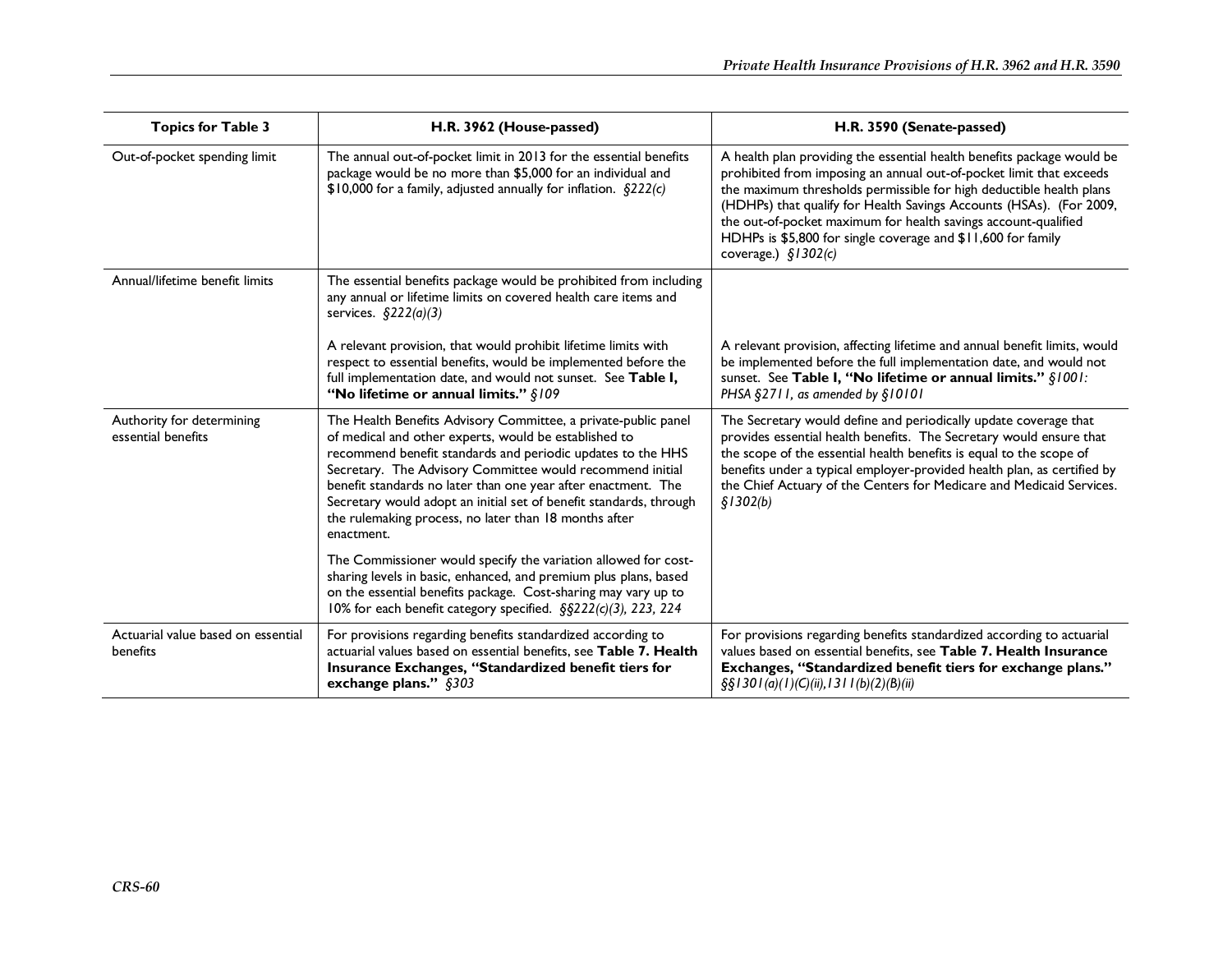| <b>Topics for Table 4</b>                                  | H.R. 3962 (House-passed)                                                                                                                                                                                                                                                                                                                                                                                                                                                                                                                                                | H.R. 3590 (Senate-passed)                                                                                                                                                                                                                                                                                                                                                                                                                                                                                                                                                                                                                                                                                                                                                                                                                                                                                                                                                                                                                                                                                                                                                          |
|------------------------------------------------------------|-------------------------------------------------------------------------------------------------------------------------------------------------------------------------------------------------------------------------------------------------------------------------------------------------------------------------------------------------------------------------------------------------------------------------------------------------------------------------------------------------------------------------------------------------------------------------|------------------------------------------------------------------------------------------------------------------------------------------------------------------------------------------------------------------------------------------------------------------------------------------------------------------------------------------------------------------------------------------------------------------------------------------------------------------------------------------------------------------------------------------------------------------------------------------------------------------------------------------------------------------------------------------------------------------------------------------------------------------------------------------------------------------------------------------------------------------------------------------------------------------------------------------------------------------------------------------------------------------------------------------------------------------------------------------------------------------------------------------------------------------------------------|
| Primary location in bill                                   | Section 501                                                                                                                                                                                                                                                                                                                                                                                                                                                                                                                                                             | Section 1501                                                                                                                                                                                                                                                                                                                                                                                                                                                                                                                                                                                                                                                                                                                                                                                                                                                                                                                                                                                                                                                                                                                                                                       |
| Law amended                                                | Creates new Section 59B in IRC                                                                                                                                                                                                                                                                                                                                                                                                                                                                                                                                          | Creates new Section 5000A in IRC                                                                                                                                                                                                                                                                                                                                                                                                                                                                                                                                                                                                                                                                                                                                                                                                                                                                                                                                                                                                                                                                                                                                                   |
| <b>Effective date</b>                                      | $1/1/13$ §501                                                                                                                                                                                                                                                                                                                                                                                                                                                                                                                                                           | $1/1/14$ $$1501$                                                                                                                                                                                                                                                                                                                                                                                                                                                                                                                                                                                                                                                                                                                                                                                                                                                                                                                                                                                                                                                                                                                                                                   |
| Is there an individual mandate to<br>have health insurance | Yes, most individuals would be required to maintain acceptable<br>coverage, defined as coverage under a qualified health benefits<br>plan (QHBP), an employment-based plan, a grandfathered<br>nongroup plan, part A of Medicare, Medicaid, military coverage<br>(including Tricare), veteran's health care program, services for<br>members of Indian tribes (through the Indian Health Service, a<br>tribal organization or an urban Indian organization), and coverage<br>as determined by the Secretary in coordination with the<br>Commissioner. §501: IRC §59B(d) | Yes, most individuals would be required to maintain minimum<br>essential coverage for themselves and their dependents, defined as<br>coverage under part A of Medicare, Medicaid, the Children's Health<br>Insurance Program (CHIP), the TRICARE for Life program, the<br>veteran's health care program, the Peace Corps program, an eligible<br>employer sponsored plan, plans in the individual market, a<br>grandfathered health plan, and any other health benefits coverage,<br>such as a state health benefits risk pool, as recognized by the<br>Secretary in coordination with the Secretary of Treasury. Eligible<br>employer sponsored plans would include local, state or federal<br>government plans, any other plan or coverage offered in the small or<br>large group market, and grandfathered plans. Minimum essential<br>coverage would not include coverage of excepted benefits as defined<br>in the Public Health Service Act (PHSA) such as coverage for only<br>accident or disability income, limited scope dental or vision benefits,<br>coverage for specific illnesses, or Medicare supplemental health<br>insurance. §1501: IRC Ch.48 §5000A(a) and (f) |

## **Table 4. Individual Mandate**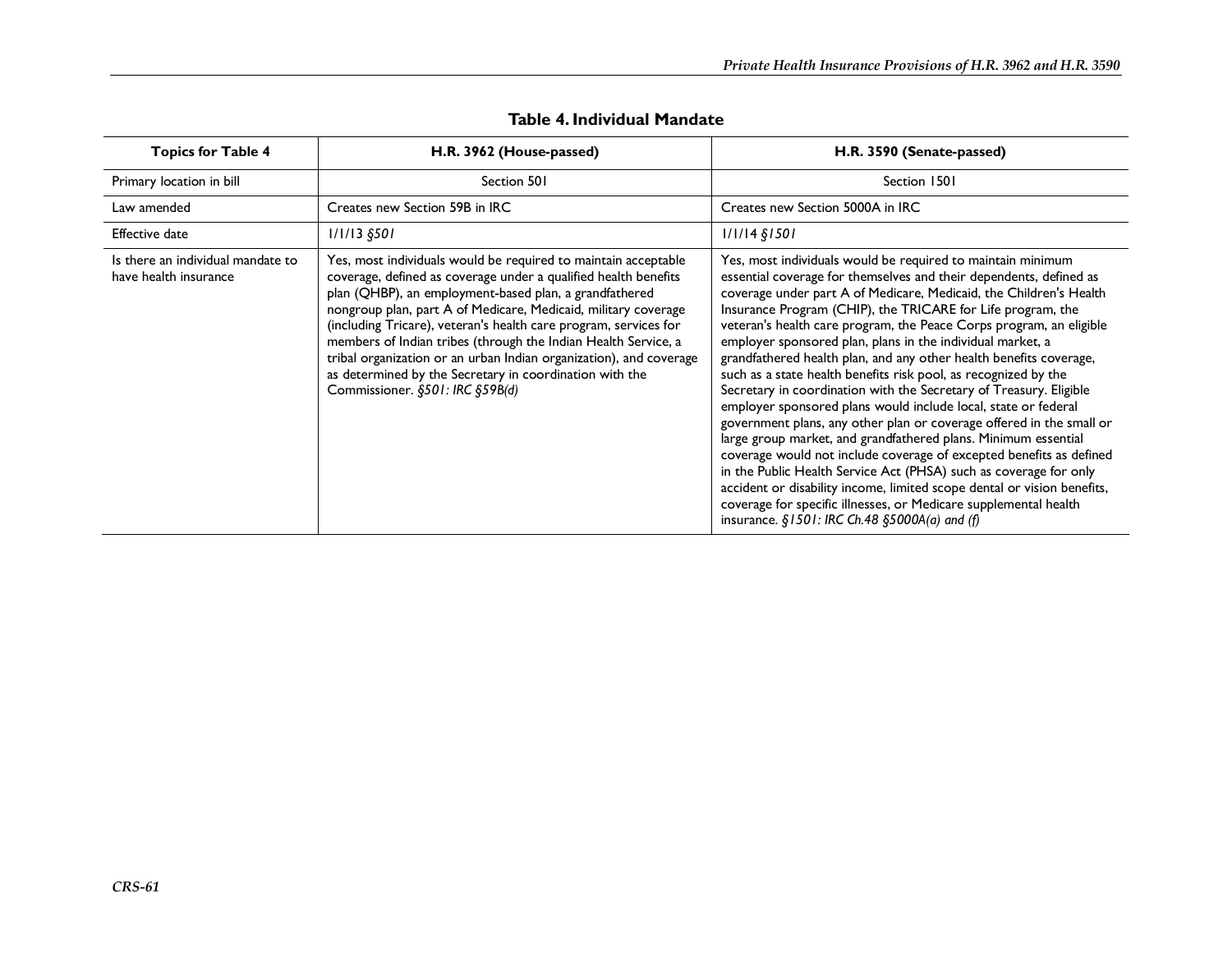| <b>Topics for Table 4</b>  | H.R. 3962 (House-passed)                                                                                                                                                                                                                                                                                                                                                                                                                                                        | H.R. 3590 (Senate-passed)                                                                                                                                                                                                                                                                                                                                                                                                                                                                                                                                                                                                                                                                                                                                                                                                                                                                                                                                                                                                                                                                                                                                                                                                                                                                                                   |
|----------------------------|---------------------------------------------------------------------------------------------------------------------------------------------------------------------------------------------------------------------------------------------------------------------------------------------------------------------------------------------------------------------------------------------------------------------------------------------------------------------------------|-----------------------------------------------------------------------------------------------------------------------------------------------------------------------------------------------------------------------------------------------------------------------------------------------------------------------------------------------------------------------------------------------------------------------------------------------------------------------------------------------------------------------------------------------------------------------------------------------------------------------------------------------------------------------------------------------------------------------------------------------------------------------------------------------------------------------------------------------------------------------------------------------------------------------------------------------------------------------------------------------------------------------------------------------------------------------------------------------------------------------------------------------------------------------------------------------------------------------------------------------------------------------------------------------------------------------------|
| Penalty for non-compliance | Yes, individuals who did not meet mandate for themselves and<br>their children could be required to pay a tax, prorated for the<br>time the individual (or family) does not have coverage during the<br>year, equal to the lesser of (1) 2.5% of the taxpayer's modified<br>adjusted gross income (MAGI) over the amount of income<br>required to file a tax return, or (2) the national average premium<br>for applicable single or family coverage. §501: IRC §59B(a) and (b) | Individuals who did not meet mandate for one or more months<br>would be required to pay a penalty for themselves and their<br>dependents, for each month they were in non-compliance. The<br>penalty would be the lesser of (I) the sum of the monthly penalty<br>amount (calculated as the lesser of (a) the per person penalty amount,<br>but no more than 300% of the per person penalty in total for the<br>taxpayer and any dependents, or (b) 0.5% of household income for a<br>tax year beginning in 2014, 1.0% for a tax year beginning in 2015, and<br>2% thereafter); or (2) an amount equal to the national average<br>premium for qualified health plans which have a bronze level of<br>coverage, provide coverage for the applicable family size involved, and<br>are offered through an exchanges for plan years beginning in the<br>calendar year with or within which the taxable year ends. The per-<br>person, annual dollar penalty would be phased in-\$95 in 2014, \$495<br>in 2015, reaching \$750 in 2016 (adjusted for inflation thereafter). The<br>monthly penalty amount, for any dependents under the age of 18,<br>would be reduced by one-half.<br>Taxpayers who did not pay a required penalty would not be subject<br>to any criminal prosecution or penalty. The Secretary could not file |
|                            |                                                                                                                                                                                                                                                                                                                                                                                                                                                                                 | notice of lien or levy on any property,<br>$\S$ 1501: IRC $\S$ 5000A(b),(c) and (g), as amended by $\S$ 10106(b)(1)                                                                                                                                                                                                                                                                                                                                                                                                                                                                                                                                                                                                                                                                                                                                                                                                                                                                                                                                                                                                                                                                                                                                                                                                         |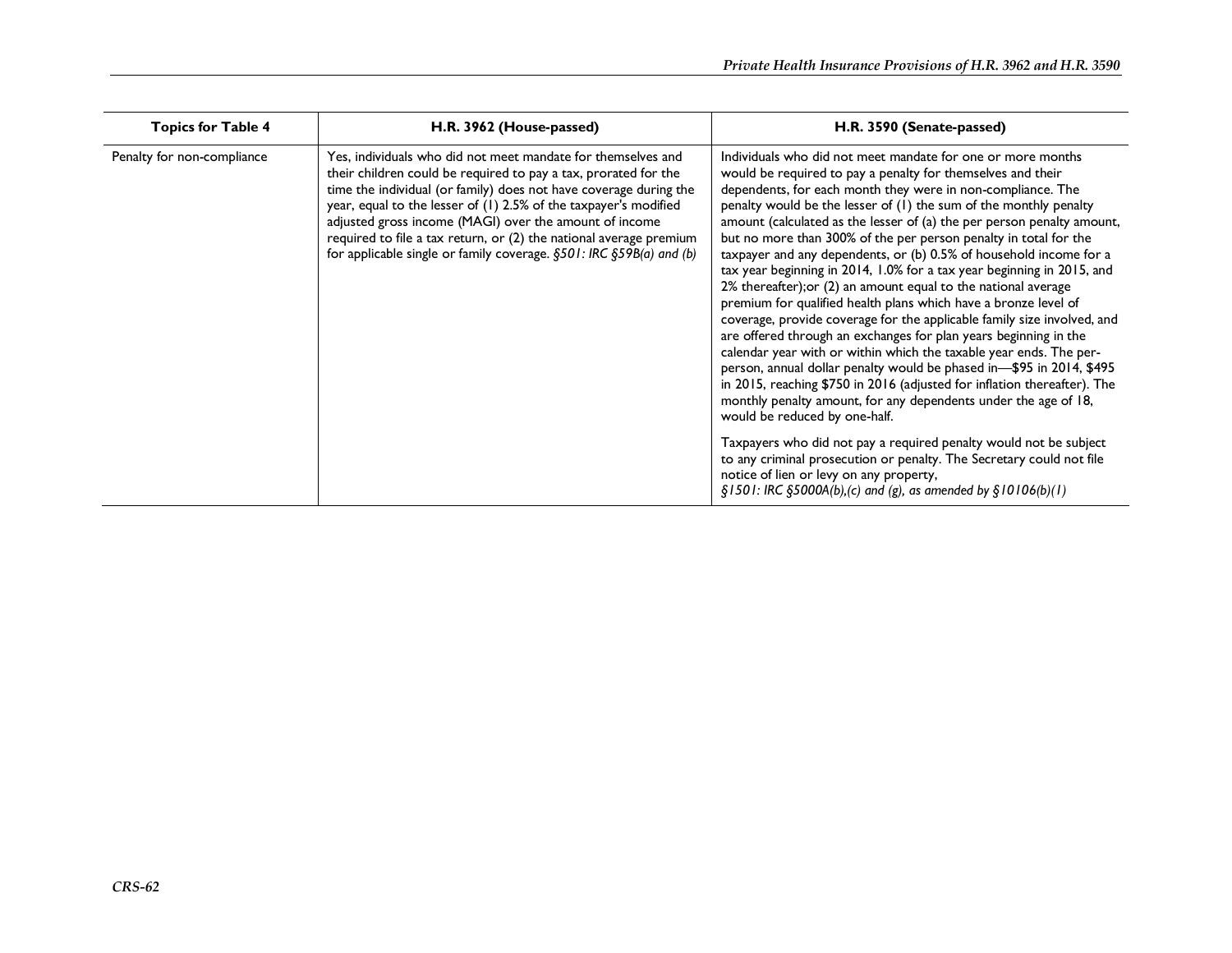| <b>Topics for Table 4</b>        | H.R. 3962 (House-passed)                                                                                                                                                                                                                                                                                                                                             | H.R. 3590 (Senate-passed)                                                                                                                                                                                                                                                                                                                                                                                                                                                                                                                                                                                                                            |
|----------------------------------|----------------------------------------------------------------------------------------------------------------------------------------------------------------------------------------------------------------------------------------------------------------------------------------------------------------------------------------------------------------------|------------------------------------------------------------------------------------------------------------------------------------------------------------------------------------------------------------------------------------------------------------------------------------------------------------------------------------------------------------------------------------------------------------------------------------------------------------------------------------------------------------------------------------------------------------------------------------------------------------------------------------------------------|
| Exemptions to individual mandate | Exempted individuals would include nonresident aliens, individuals<br>who live and work outside of the United States, individuals<br>residing in possessions of the United States, those with qualified<br>religious exemptions, those allowed to be a dependent for tax-<br>filing purposes, and others granted an exemption by the<br>Secretary. §501: IRC §59B(c) | Exempted individuals would include individuals with qualifying<br>religious exemptions, those in a health care sharing ministry,<br>individuals not lawfully present in the United States, and incarcerated<br>individuals. No penalty would be imposed on those without coverage<br>for less than 90 days (with only one period of 90 days allowed in a<br>year), members of Indian tribes, individuals whose household income<br>did not exceed 100% of the federal poverty level (FPL), or any<br>individual who the Secretary of HHS determines to have suffered a<br>hardship with respect to the capability to obtain coverage under a<br>OHP. |
|                                  |                                                                                                                                                                                                                                                                                                                                                                      | Individuals whose required contribution for a calendar year exceeds<br>8% of household income would be exempt from the penalty. For tax<br>years after 2014, the 8% would be adjusted to reflect the excess rate<br>of premium growth and the rate of income growth for the period.                                                                                                                                                                                                                                                                                                                                                                  |
|                                  |                                                                                                                                                                                                                                                                                                                                                                      | Certain individuals who would otherwise be subject to the mandate,<br>but are residing outside of the United States, as well as bona fide<br>residents of any possession of the United States, would be considered<br>to have minimum essential coverage and therefore not subject to the<br>penalty. $\S1501$ : IRC $\S5000A(d)$ , (e) and (f) as amended by $\S10106(d)$                                                                                                                                                                                                                                                                           |
| <b>Congressional Findings</b>    | No provision.                                                                                                                                                                                                                                                                                                                                                        | Includes Congressional findings that address the constitutionality of an<br>individual mandate to obtain health insurance. $$1501$ as amended by<br>\$10106                                                                                                                                                                                                                                                                                                                                                                                                                                                                                          |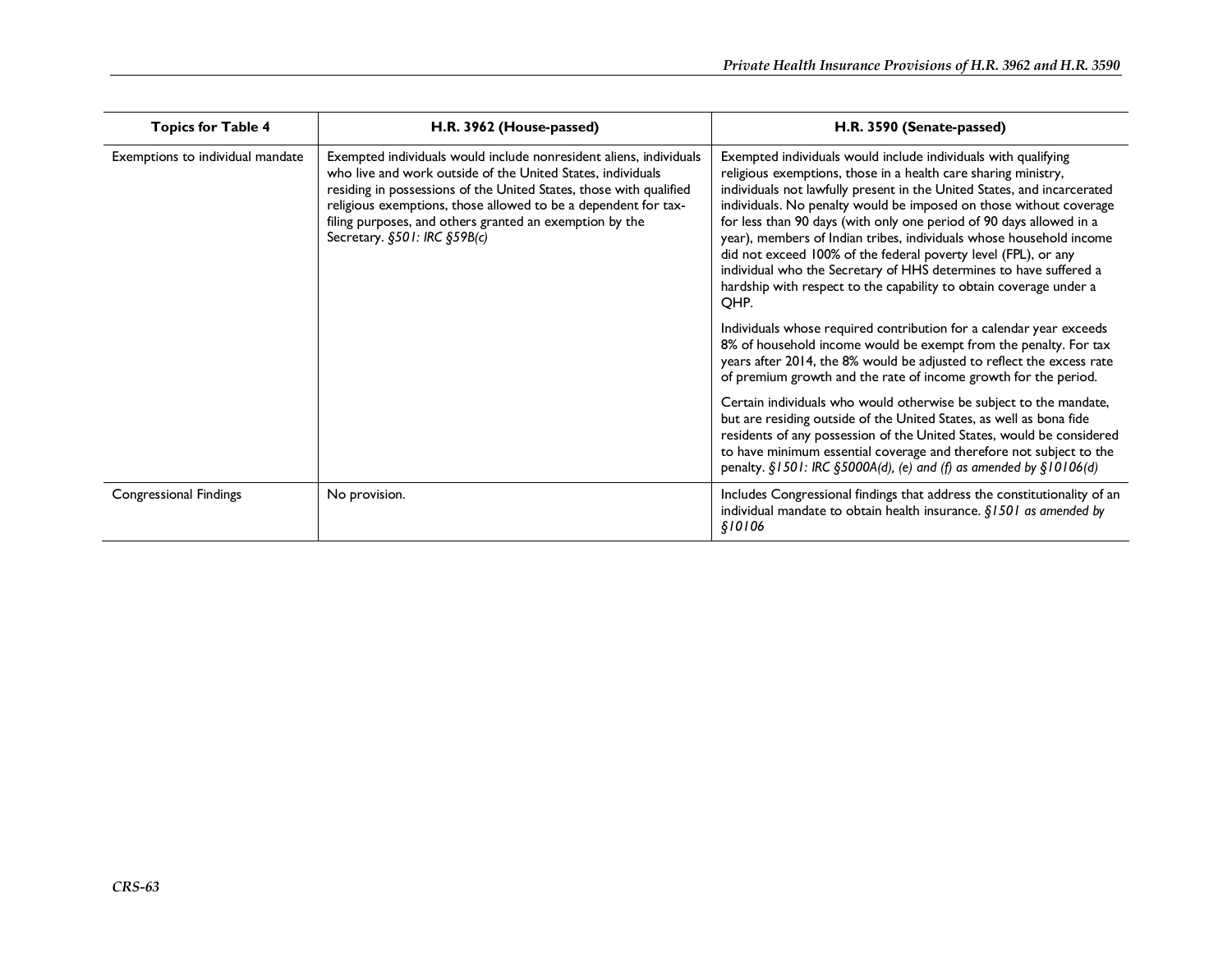| <b>Topics for Table 5</b>                                                                | H.R. 3962 (House-passed)                                                                                                                                                                                                                                                                                                                                                                                                                           | H.R. 3590 (Senate-passed)                                                                                                                                                                                                                                                                                                                                                                                                                                                                                                                                                                                                        |
|------------------------------------------------------------------------------------------|----------------------------------------------------------------------------------------------------------------------------------------------------------------------------------------------------------------------------------------------------------------------------------------------------------------------------------------------------------------------------------------------------------------------------------------------------|----------------------------------------------------------------------------------------------------------------------------------------------------------------------------------------------------------------------------------------------------------------------------------------------------------------------------------------------------------------------------------------------------------------------------------------------------------------------------------------------------------------------------------------------------------------------------------------------------------------------------------|
| Primary location in bill                                                                 | Sections 411, 412, 421, 423, 511 and 512                                                                                                                                                                                                                                                                                                                                                                                                           | Sections 1502, 1511, 1512, and 1513                                                                                                                                                                                                                                                                                                                                                                                                                                                                                                                                                                                              |
| Laws amended                                                                             | IRC, PHSA, ERISA                                                                                                                                                                                                                                                                                                                                                                                                                                   | IRC, Fair Labor Standards Act                                                                                                                                                                                                                                                                                                                                                                                                                                                                                                                                                                                                    |
| <b>Effective date</b>                                                                    | January 1, 2013. §421, §423, §511, §512                                                                                                                                                                                                                                                                                                                                                                                                            | January 1, 2014. §1502, §1513                                                                                                                                                                                                                                                                                                                                                                                                                                                                                                                                                                                                    |
| Is there an employer mandate?                                                            | Yes, the bill would require certain employers either to offer<br>individual and family coverage under a QHBP (or continue<br>current employment-based plans) to their employees or to pay a<br>set amount into an exchange, with some exceptions. Employers<br>would include private-sector employers, churches, and federal,<br>state, local and tribal governments. §411, §412, §421, §423, §<br>51 l and §512                                   | No, but the bill would impose certain requirements and potential<br>penalties on employers who do not offer coverage. All employers<br>with more than 50 full-time employees (defined as employees<br>working on average at least 30 hours per week and excluding<br>seasonal workers) who did not provide coverage could be required<br>to pay a penalty for certain employees, as well as employers who<br>provide access to coverage, but fail to meet certain requirements.                                                                                                                                                  |
|                                                                                          |                                                                                                                                                                                                                                                                                                                                                                                                                                                    | A special rule would apply to those employers whose substantial<br>annual gross receipts were attributable to the construction industry.<br>For these employers, instead of using the 50 full-time employee count<br>for the employer requirement, employers who employed an average<br>of at least 5 full-time employees on business days during the<br>preceding calendar year and whose annual payroll expenses exceeded<br>\$250,000 for such preceding calendar year would be subject to the<br>employer requirements. The same exclusions would apply for the<br>seasonal workers of construction industry employers.      |
|                                                                                          |                                                                                                                                                                                                                                                                                                                                                                                                                                                    | $$1513$ as amended by $$10106(f)$                                                                                                                                                                                                                                                                                                                                                                                                                                                                                                                                                                                                |
| General penalty for not offering<br>health insurance                                     | Employers with aggregate wages over \$750,000 that chose not to<br>offer coverage would be subject to an excise tax equal to 8% of<br>the average wages paid by the employer (exceptions discussed<br>below). §412 and §512                                                                                                                                                                                                                        | A firm with more than 50 employees (or an applicable construction<br>employer) that chose not to offer health insurance could be subject<br>to a penalty if any of its full-time employees were enrolled in an<br>exchange plan for which a premium credit is paid. In 2014, the penalty<br>assessed to the employer would be equal to the number of full-time<br>employees times 1/12 of \$750, for any applicable month. After 2014,<br>the applicable payment amount would be indexed. No penalty would<br>be imposed for any month with respect to any employee who has a<br>free choice voucher. §1513 as amended by §10108 |
| Potential penalty or other action<br>even if an employer offers some<br>health insurance | Beginning in 2014, for employees who decline the employer's<br>qualifying coverage, those employers with aggregate wages above<br>\$750,000 would be assessed 8% of average wages for the number<br>of employees who decline and obtain exchange coverage, with<br>adjustments for small employers as described below. The<br>employer's excise tax for these individuals would go into the<br>Exchange but would not apply toward their premiums. | An employer (either an applicable large or construction employer)<br>that offers its employees coverage could be subject to penalties, if<br>one or more of its full-time employees were enrolled in a QHP for<br>which a premium credit is paid, for that employee. In 2014, the annual<br>penalty assessed to the employer for each such employee would be<br>\$3,000 (\$250 per month). However, the total annual penalty for an<br>employer would be limited to the total number of the firm's full-time                                                                                                                     |

## **Table 5. Employer Mandate**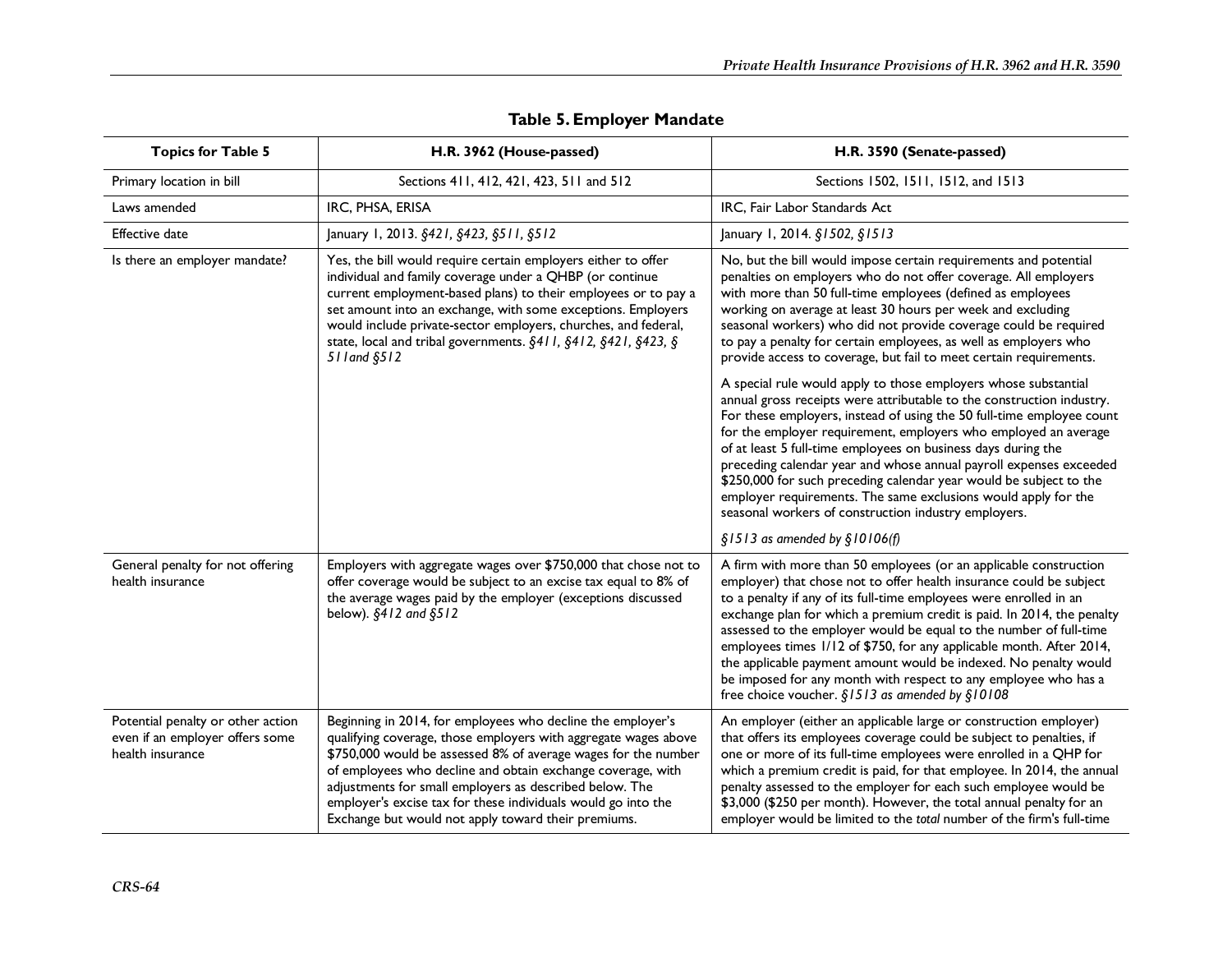| <b>Topics for Table 5</b>                               | H.R. 3962 (House-passed)                                                                                                                                                                                                                                                                                                                                                                                                                                                                                                                                                                                                                                                                                                                                                                                     | H.R. 3590 (Senate-passed)                                                                                                                                                                                                                                                                                                                                                                                                                                                                                                                                                                                                                                                                                          |
|---------------------------------------------------------|--------------------------------------------------------------------------------------------------------------------------------------------------------------------------------------------------------------------------------------------------------------------------------------------------------------------------------------------------------------------------------------------------------------------------------------------------------------------------------------------------------------------------------------------------------------------------------------------------------------------------------------------------------------------------------------------------------------------------------------------------------------------------------------------------------------|--------------------------------------------------------------------------------------------------------------------------------------------------------------------------------------------------------------------------------------------------------------------------------------------------------------------------------------------------------------------------------------------------------------------------------------------------------------------------------------------------------------------------------------------------------------------------------------------------------------------------------------------------------------------------------------------------------------------|
|                                                         | The Secretary, in coordination with the Commissioner, could<br>terminate an employer's election to provide health insurance if<br>the employer was in substantial non-compliance with the health<br>coverage participation requirements. If an employer fails to<br>satisfy the health coverage participation requirements for any<br>employee, their would be a tax for each such failure of \$100 per<br>day, other than failures corrected within 30 days and non-<br>intentional failures. Total annual penalty could not exceed the<br>lesser of 10% of the amount the employer spent on health plans<br>or \$500,000. §411, §421, §423, § 511 and §512                                                                                                                                                 | employees times \$750 (\$62.50 per month). The penalties would be<br>calculated on a monthly basis, and the dollar amounts would be<br>indexed after 2014.<br>Thus, for example, an employer with 100 full-time employees of<br>whom 30 received credits for the year would be subject to a penalty.<br>For 2014, the penalty amount would be \$3,000 for each of the 30<br>credit-receiving employees, or \$90,000. However, because the<br>limitation on an employer penalty is equal to the total number of full-<br>time employees (100) multiplied by \$750, which in this case is<br>\$75,000, the employer would pay only \$75,000 (the lesser of \$75,000<br>and the \$90,000 calculated penalty). $§1513$ |
| Exemptions or special rules for<br>small employers      | The required level of excise tax for smaller employers that chose<br>not to offer coverage would depend on a firm's aggregate wages<br>(AW) for the preceding calendar year:<br>· 0% if AW does not exceed \$500,000<br>• 2%, if AW exceeds \$500,000 but does not exceed \$585,000<br>• 4% if AW exceeds \$585,000 but does not exceed \$670,000<br>• 6% if AW exceeds \$670,000 but does not exceed \$750,000<br>• 8%, if AW exceeds \$750,000<br>§411, §413, §512                                                                                                                                                                                                                                                                                                                                         | The requirements only apply to firms with more than 50 full-time<br>employees (defined as employees working on average at least 30<br>hours per week and excluding seasonal workers). An employer would<br>not be considered to employ more than 50 full-time employees if the<br>workforce exceeds 50 for 120 days or less during the calendars year<br>and the employees in excess of 50 during 120 day were seasonal.<br>\$1513                                                                                                                                                                                                                                                                                 |
| Requirements for employers<br>offering health insurance | For employers offering health insurance, the following rules<br>would apply:<br>• Employers could offer employment-based coverage or, for<br>certain small businesses, they could offer coverage through an<br>exchange.<br>• Current employment-based health plans grandfathered for 5<br>years, after which time any plan offered by an employer would<br>have to meet (and could exceed) the requirements of the<br>essential benefits package.<br>• Employers would have to contribute at least 72.5% of the<br>lowest-cost QHBP or current employment-based plan they<br>offered (65% for those electing family coverage), prorated for<br>part-time employees.<br>• Salary reductions used to offset required employer<br>contributions would not count as amounts paid by the employer.<br>§411, §412 | For employers offering health insurance, the following rules would<br>apply:<br>• Large employers could offer full-time employees the opportunity to<br>enroll in a group health plan. Small employers could offer full-time<br>employees and their dependents coverage in a group plan or in an<br>exchange plan.<br>• Current employment-based plans would be grandfathered.<br>• An employer would not be treated as meeting the employer<br>requirements, if at least one full-time employee is enrolled in an<br>exchange plan and is receiving a premium credit because the<br>employee's required contribution exceeds 9.8% of the employee's<br>household income. §1513                                    |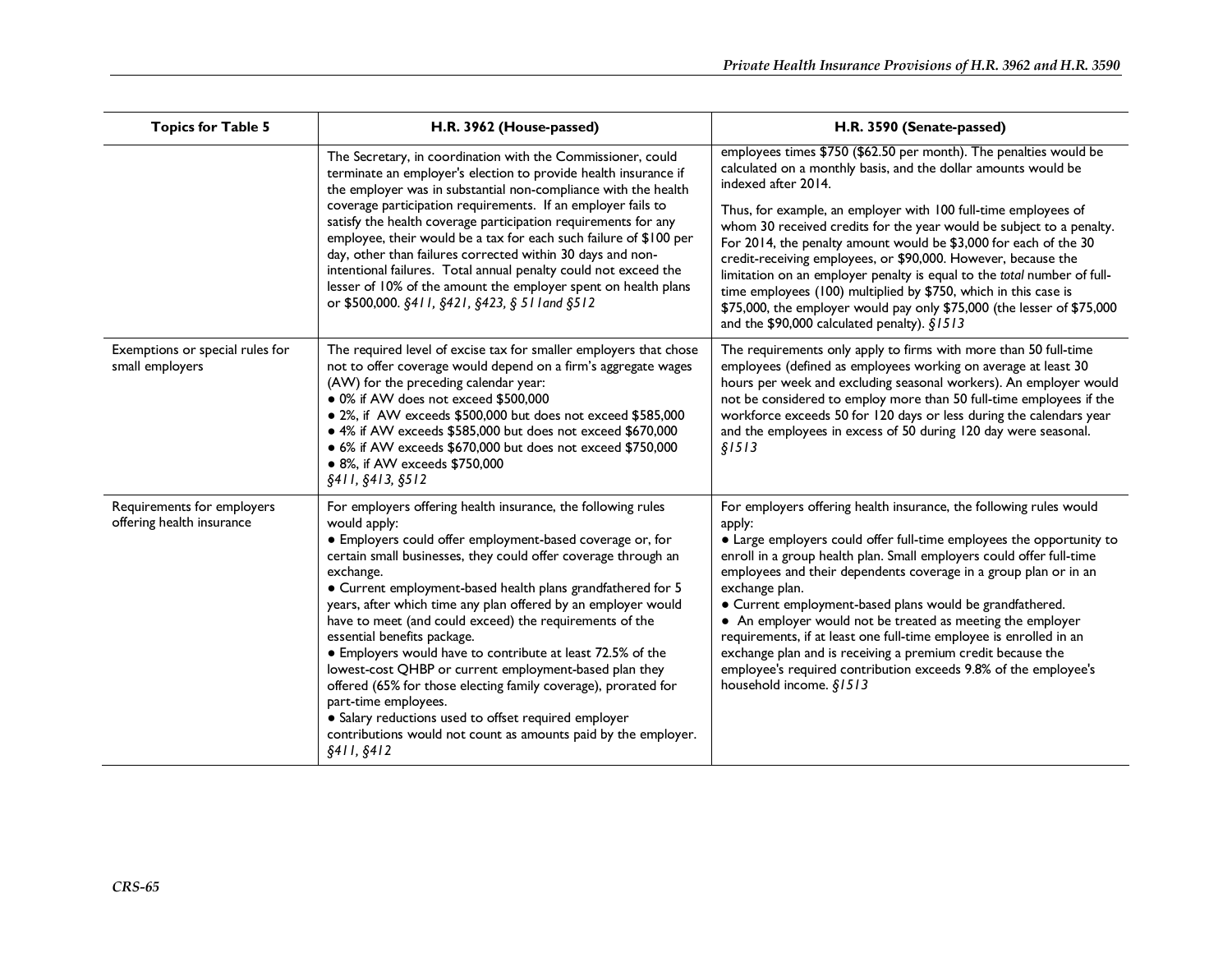| <b>Topics for Table 5</b>                              | H.R. 3962 (House-passed)                                                                                                                                                                                                                                                                                                                                                        | H.R. 3590 (Senate-passed)                                                                                                                                                                                                                                                                                                                                                                                                                                                                                                                                                                                                   |
|--------------------------------------------------------|---------------------------------------------------------------------------------------------------------------------------------------------------------------------------------------------------------------------------------------------------------------------------------------------------------------------------------------------------------------------------------|-----------------------------------------------------------------------------------------------------------------------------------------------------------------------------------------------------------------------------------------------------------------------------------------------------------------------------------------------------------------------------------------------------------------------------------------------------------------------------------------------------------------------------------------------------------------------------------------------------------------------------|
| Auto-enrollment                                        | Employers would automatically enroll their employees into the<br>plan for individual coverage with the lowest associated employee<br>premium, unless the employee selected a different plan or opted<br>out of employer coverage. Employers would be required to<br>provide written notice detailing the employee's rights and<br>obligations relating to auto enrollment. §412 | Firms with more than 200 full-time employees that offer coverage<br>would automatically enroll new full-time employees in a plan (and<br>continue enrollment of current employees). Automatic enrollment<br>programs would be required to include adequate notice and the<br>opportunity for an employee to opt out. §1511                                                                                                                                                                                                                                                                                                  |
| Information requirements                               | Employers would be required to provide certain information to<br>the IRS and to employees to show compliance with health<br>participation requirements. §412                                                                                                                                                                                                                    | Employers would be required to file certain information to the IRS<br>and to employees, regardless of whether or not they provided health<br>insurance. Employers would also be required to provide notice to<br>employees about the existence of the exchange, including a<br>description of the services provided by the exchange. §1502, §1512                                                                                                                                                                                                                                                                           |
| Waiting periods                                        | No provision.                                                                                                                                                                                                                                                                                                                                                                   | A fee of \$600 (indexed after 2014) per full-time employee would be<br>imposed on applicable large employers that required extended waiting<br>periods (over 60 days) before employees could enroll in a minimum<br>essential coverage under an employer-sponsored plan. §1513 as<br>replaced by $$10106(e)$                                                                                                                                                                                                                                                                                                                |
| Affiliated groups and other special<br>employer groups | Under regulations prescribed by the Secretary (for certain<br>employers who are part of a group of employers treated as a<br>single employer under the IRC), separate elections to offer health<br>insurance could be made with respect to (1) separate lines of<br>business and (2) full-time employees and employees who are not<br>full-time. §421, §511                     | No provision.                                                                                                                                                                                                                                                                                                                                                                                                                                                                                                                                                                                                               |
| Free choice vouchers                                   | No provision.                                                                                                                                                                                                                                                                                                                                                                   | An employer who offers minimum essential coverage and pays any<br>portion of the costs of such plan would provide free choice vouchers<br>to each qualified employee. A qualified employee would be one<br>whose required contribution to the employer plan is greater than 8%<br>and less than 9.8% off the employee's household income for the<br>taxable year, whose household income is not greater than 400% of<br>the FPL for the relevant family size, and who does not participate in<br>the plan offered by the employer. Beginning after 2014, the 8% and<br>9.8% would be indexed by the rate of premium growth. |
|                                                        |                                                                                                                                                                                                                                                                                                                                                                                 | The amount of a voucher would be equal to the monthly portion of<br>the cost of the employer plan which would have been paid by the<br>employer if the employee were covered under the plan for which the<br>employer pays the largest portion of plan costs, for either self or , if<br>elected by the employee, family coverage.                                                                                                                                                                                                                                                                                          |
|                                                        |                                                                                                                                                                                                                                                                                                                                                                                 | The cost of any health plan would be determined under rules similar<br>to section 2204 of the PHSA (relating to premiums for continuation                                                                                                                                                                                                                                                                                                                                                                                                                                                                                   |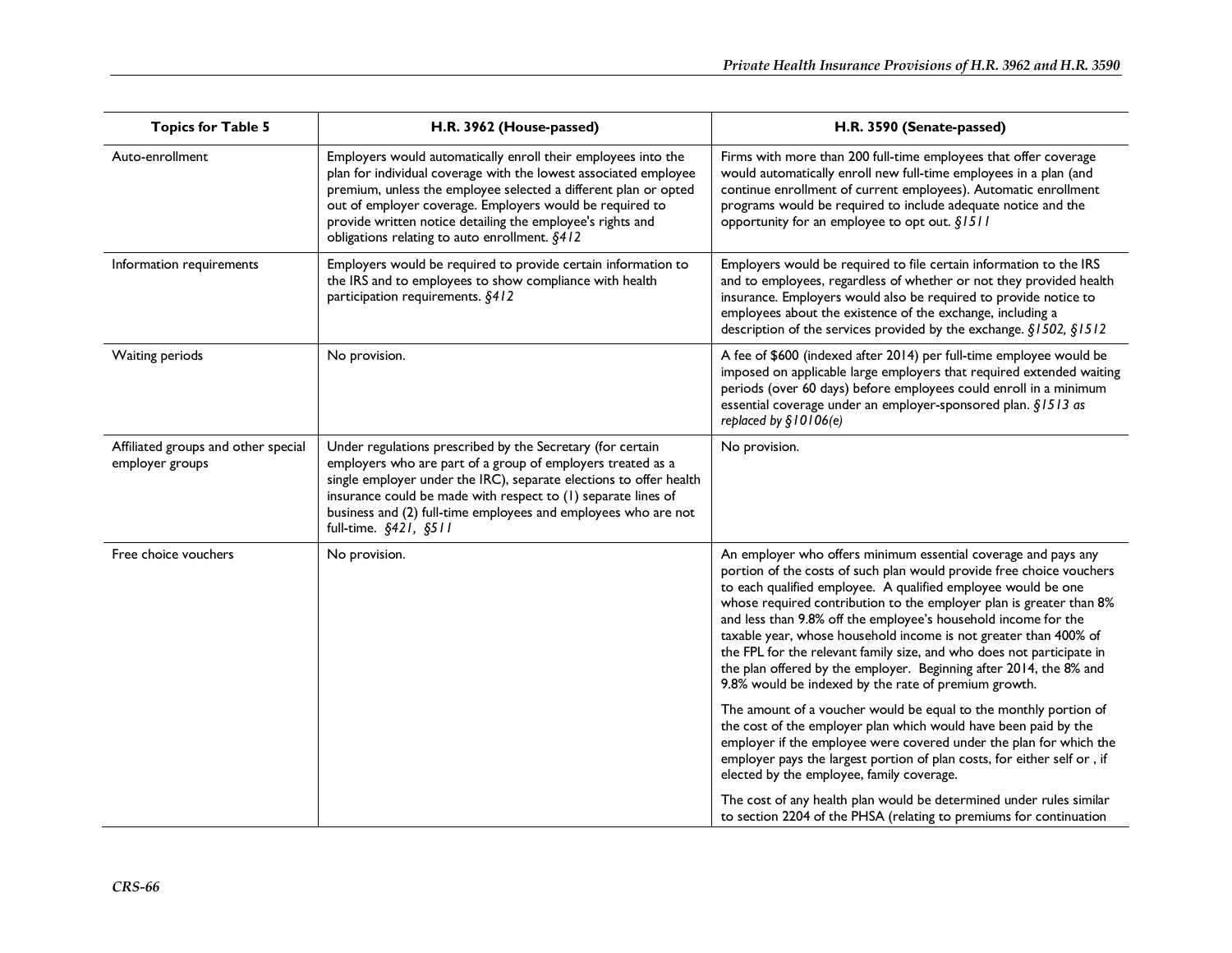| <b>Topics for Table 5</b> | H.R. 3962 (House-passed) | H.R. 3590 (Senate-passed)                                                                                                                                                                                                                                                                                               |
|---------------------------|--------------------------|-------------------------------------------------------------------------------------------------------------------------------------------------------------------------------------------------------------------------------------------------------------------------------------------------------------------------|
|                           |                          | coverage), except that the amount would be adjusted for age and<br>category of enrolment, as established through regulation by the<br>Secretary.                                                                                                                                                                        |
|                           |                          | An exchange would credit the amount of a voucher to the monthly<br>premium of a qualified health plan in which the qualified employee is<br>enrolled, and the employer would pay the exchange the credited<br>amount. If the amount of the voucher exceeded the premium, the<br>excess would be paid to the employee.   |
|                           |                          | For employees, the amount of the voucher that did not exceed the<br>premium would be excluded from gross income. For employers, the<br>amount of the voucher would be treated as compensation for<br>personal services actually rendered. The voucher would be taken<br>into account in determining the premium credit. |
|                           |                          | No penalty would be imposed on am employer with respect to any<br>employee who was provided a voucher. §10108(f): IRC §139D                                                                                                                                                                                             |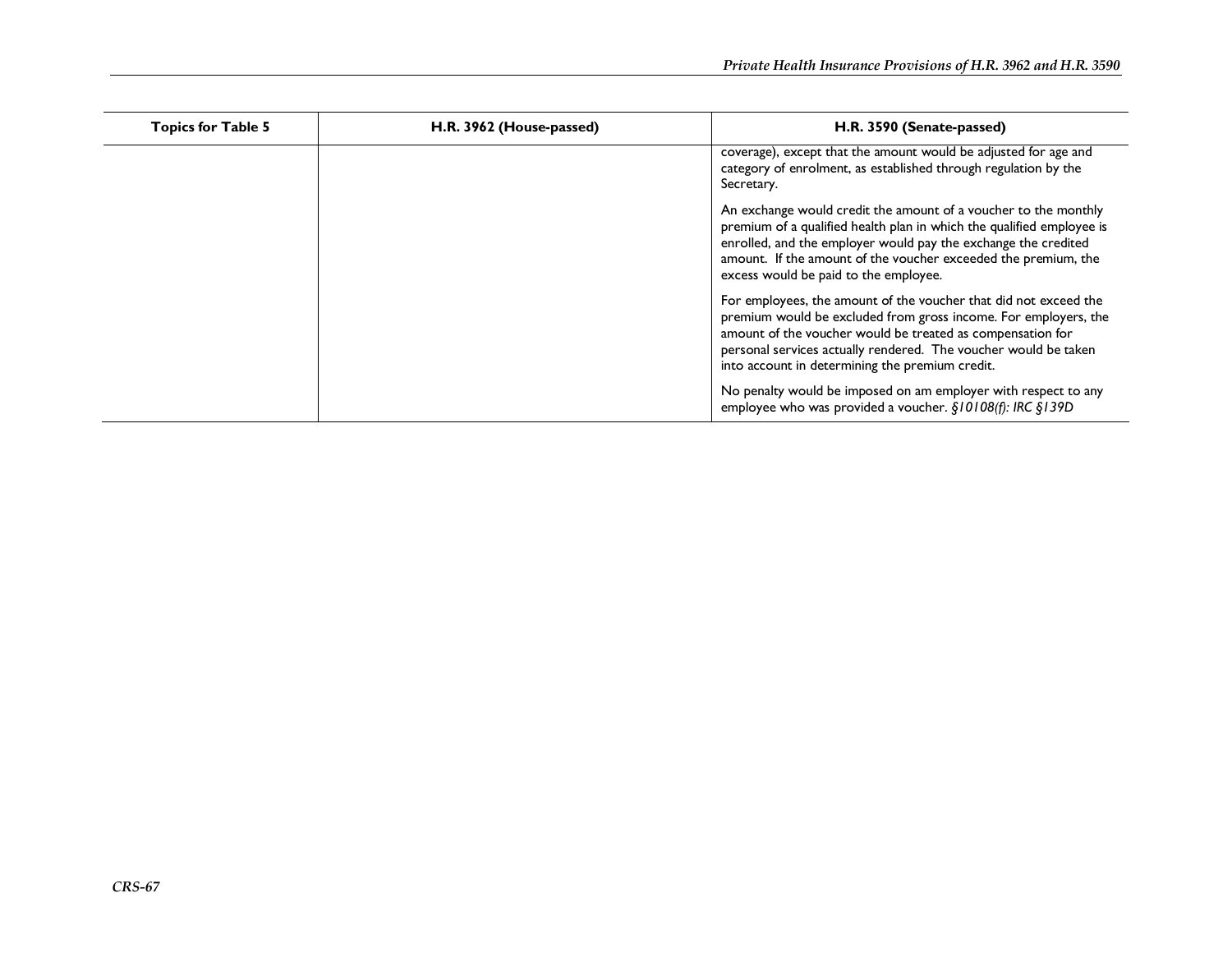| <b>Topics for Table 6</b>                | H.R. 3962 (House-passed)                                                                                                                                                                                                                                                                                                                                                                                                                                                                                                                                     | H.R. 3590 (Senate-passed)                                                                                                                                                                                                                                                                                                                                                                                                                                                                                                                                                                                                                                                                                                                                                                       |
|------------------------------------------|--------------------------------------------------------------------------------------------------------------------------------------------------------------------------------------------------------------------------------------------------------------------------------------------------------------------------------------------------------------------------------------------------------------------------------------------------------------------------------------------------------------------------------------------------------------|-------------------------------------------------------------------------------------------------------------------------------------------------------------------------------------------------------------------------------------------------------------------------------------------------------------------------------------------------------------------------------------------------------------------------------------------------------------------------------------------------------------------------------------------------------------------------------------------------------------------------------------------------------------------------------------------------------------------------------------------------------------------------------------------------|
| Location in bill                         | Section 521                                                                                                                                                                                                                                                                                                                                                                                                                                                                                                                                                  | Section 1421                                                                                                                                                                                                                                                                                                                                                                                                                                                                                                                                                                                                                                                                                                                                                                                    |
| Law amended                              | Creates new Section 45R in IRC                                                                                                                                                                                                                                                                                                                                                                                                                                                                                                                               | Creates new Section 45R in IRC                                                                                                                                                                                                                                                                                                                                                                                                                                                                                                                                                                                                                                                                                                                                                                  |
| <b>Effective Date</b>                    | January 1, 2013. §521                                                                                                                                                                                                                                                                                                                                                                                                                                                                                                                                        | January 1, 2010 (including carrybacks of credits). As amended by<br>$$10105$ and $$1421(f)$                                                                                                                                                                                                                                                                                                                                                                                                                                                                                                                                                                                                                                                                                                     |
| Maximum amount and duration of<br>credit | 50% credit toward the employer share of the cost of qualified<br>employee health coverage, for no more than two taxable years.<br>$§521(a):$ IRC $§45R(a)$ and $(b)$                                                                                                                                                                                                                                                                                                                                                                                         | 35% credit (2010-2013) and 50% credit (beginning in 2014 for no<br>more than two consecutive taxable years) of the lesser of (1) the<br>employer premium contribution toward plans offered by the<br>employer through an exchange, or (2) the contribution the employer<br>would have made if each of those same employees had enrolled in a<br>QHP with a premium equal to the average (determined by the<br>Secretary) for the small group market in the rating area in which the<br>employee enrolls for coverage. (For 2010-2013, "average" would be<br>determined by the Secretary based on the average premium for the<br>small group market in the state, or area in the state, in which the<br>employer offers health insurance). §1421(a): IRC §45R(b) and (g) as<br>amended by §10105 |
| Employer eligibility                     | Certain small businesses with a tax liability. Small businesses with<br>10 or fewer full-time employees and with average taxable wages<br>of \$20,000 or less could claim the full credit amount. §521(a): IRC<br>$§45R(a)$ and (b)                                                                                                                                                                                                                                                                                                                          | Certain small businesses, not restricted to those with a tax liability<br>would be eligible. Small employers would have to contribute at least<br>50% of the cost of premiums towards a qualified health plan. Small<br>businesses with 10 or fewer full-time employees and with average<br>taxable wages of \$25,000 or less could claim the full credit amount.<br>$§$   42   (a): IRC $§$ 45R(a) and (d) as amended by $§$   0   05                                                                                                                                                                                                                                                                                                                                                          |
| Phase-out of credit                      | Phased out as average employee compensation increases from<br>\$20,000 to \$40,000 and as number of employees increases from<br>10 to 25. Employees would be counted if they received at least<br>\$5,000 in compensation, but the credit could not apply toward<br>insurance for employees whose compensation exceeds \$80,000<br>(highly compensated employees). After 2013, adjustments for<br>inflation would be applied to the average employee compensation<br>and to the limit on highly compensated employees. §521(a): IRC<br>$§45R(b),(c)$ and (e) | Phased out as average employee compensation increases from<br>\$25,000 to \$40,000 and as the number of full-time employees<br>increases from 10 to 25. Full-time employees would be calculated by<br>dividing the total hours worked by all employees during the tax year<br>by 2,080 (with a maximum of 2,080 hours for any one employee).<br>Seasonal workers would be exempt from this calculation. Average<br>annual wages would be determined by dividing the aggregate amount<br>of wages paid by the employer by the number of full-time-equivalent<br>employees, for the taxable year. $\S$   42 (a): IRC $\S$ 45R(c) and (d) as<br>amended by §10105                                                                                                                                  |

## **Table 6. Small Business Tax Credit**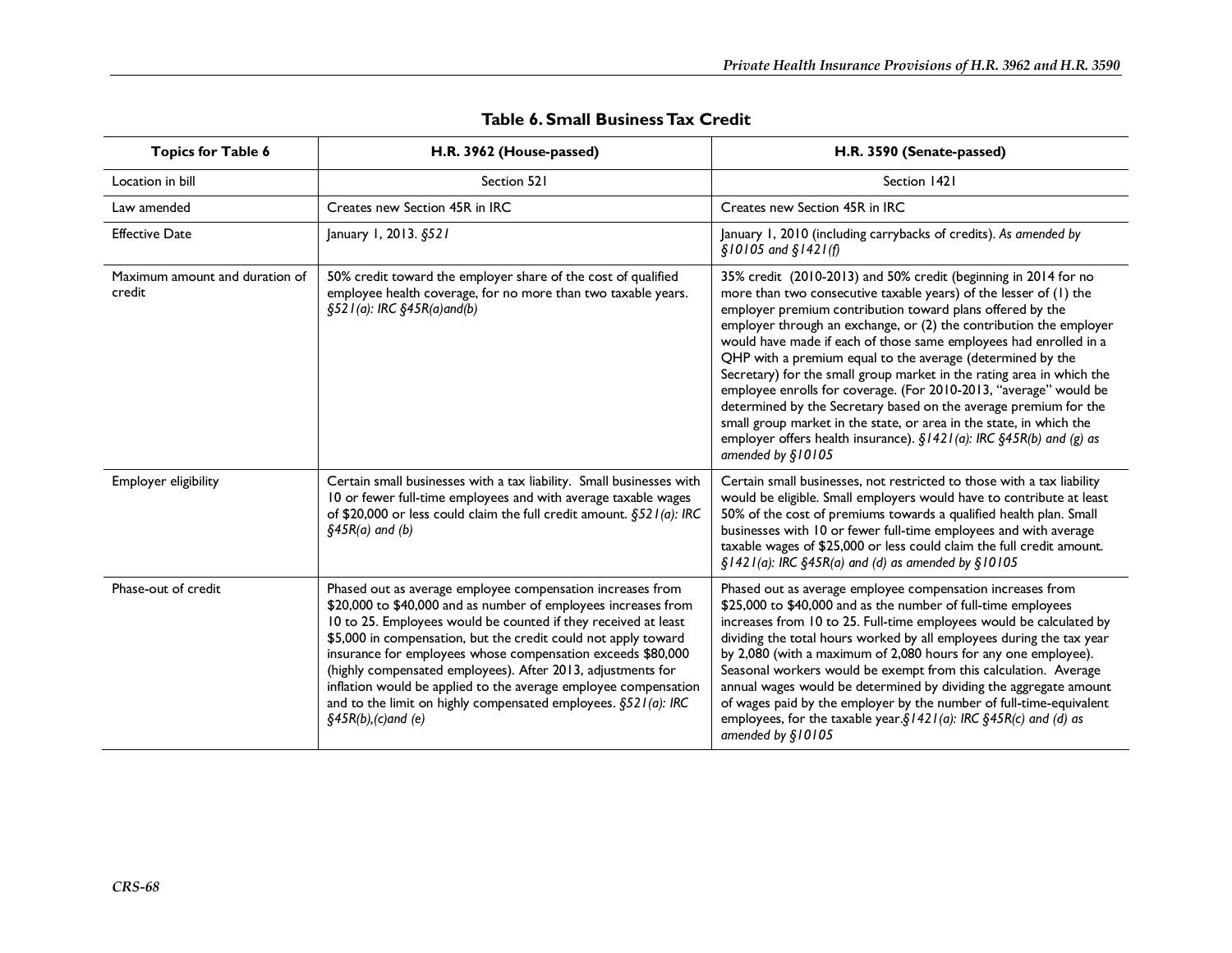| <b>Topics for Table 6</b>                                | H.R. 3962 (House-passed)                                  | H.R. 3590 (Senate-passed)                                                                                                                                                                                                                                                                                                                            |
|----------------------------------------------------------|-----------------------------------------------------------|------------------------------------------------------------------------------------------------------------------------------------------------------------------------------------------------------------------------------------------------------------------------------------------------------------------------------------------------------|
| Special rules, if any, for non-<br>profits organizations | Non-profit organizations would be ineligible. $\S 521(b)$ | Non-profit organizations would be eligible. Credit amount would be<br>the lesser of (1) a 25% credit (2010-2013) and a 35% credit<br>(beginning in 2014), or (2) the amount of employer-paid payroll taxes<br>(including the Medicare contribution) for the relevant calendar year.<br>$\S$ 1421(a): IRC $\S$ 45R(f)and (g) as amended by $\S$ 10105 |
| Special rules for self-employed<br>individuals           | Could be eligible. $\S$ 52 $I(a)$ : IRC $\S$ 45R(f)       | Not eligible. $$1421(a)$ : IRC $$45R(e)$                                                                                                                                                                                                                                                                                                             |

## **Table 7. Health Insurance Exchanges**

| <b>Topics for Table 7</b>                                                                | H.R. 3962 (House-passed)                                                                                                                                                                     | H.R. 3590 (Senate-passed)                                                                                                                                                                                                                                                                                                                          |
|------------------------------------------------------------------------------------------|----------------------------------------------------------------------------------------------------------------------------------------------------------------------------------------------|----------------------------------------------------------------------------------------------------------------------------------------------------------------------------------------------------------------------------------------------------------------------------------------------------------------------------------------------------|
| Primary location in bill                                                                 | Sections 241-244, 301-308                                                                                                                                                                    | Sections 1311-1321                                                                                                                                                                                                                                                                                                                                 |
| Law amended                                                                              |                                                                                                                                                                                              |                                                                                                                                                                                                                                                                                                                                                    |
| Earliest possible date of exchange<br>establishment                                      | January 1, 2013, when federal private health insurance market<br>reforms, premium subsidies, and Medicaid expansions must be in<br>effect. $$302(c)$                                         | Within one year of enactment (or as soon as possible thereafter),<br>Secretary must provide grant awards to states for establishing their<br>exchange. Exchanges must be established in states by January 1, 2014,<br>when federal private health insurance market reforms, premium<br>subsidies, and Medicaid expansions must be in effect. §1311 |
| Who has primary responsibility<br>(or opportunity) to establish and<br>operate exchanges | The Commissioner. $§241$                                                                                                                                                                     | States, if they adopt the private market reforms. States already<br>operating an exchange prior to 1/1/10 that insures a percentage of the<br>population projected to be covered nationally by the bill would be<br>presumed to meet the standards, unless the Secretary determines<br>otherwise. $§$ 1311, $§$ 1321(e)                            |
| Who may also establish or<br>operate an exchange                                         | States, with Commissioner's approval. States already operating<br>an exchange prior to 1/1/10 would be presumed to meet the<br>standards, unless the Commissioner determines otherwise. §308 | The Secretary, if state so chooses, or automatically by 1/1/2014 as a<br>federal fallback. §1321                                                                                                                                                                                                                                                   |
| Startup funding for exchanges                                                            | Federal funds (in the case of a state-based exchange, federal<br>funds via matching grants). §§307, 308                                                                                      | Federal funds, available until 1/1/2015. §1311(a)                                                                                                                                                                                                                                                                                                  |
| Operating funding for exchanges                                                          | Federal funds (in the case of a state-based exchange, federal<br>funds via matching grants). §§307, 308                                                                                      | Assessments or user fees on participating plans. Exchanges to be self-<br>sustaining by $1/1/2015$ . $$1311(d)(5)$                                                                                                                                                                                                                                 |
| <b>Exchange functions</b>                                                                | The following tasks are generally for the Commissioner (or<br>usually states, when a state operates an exchange):                                                                            | The exchange would be a government or nonprofit entity that would<br>make qualified health plans (and stand-alone dental plans) available to<br>qualified individuals and employers and that would do the following:                                                                                                                               |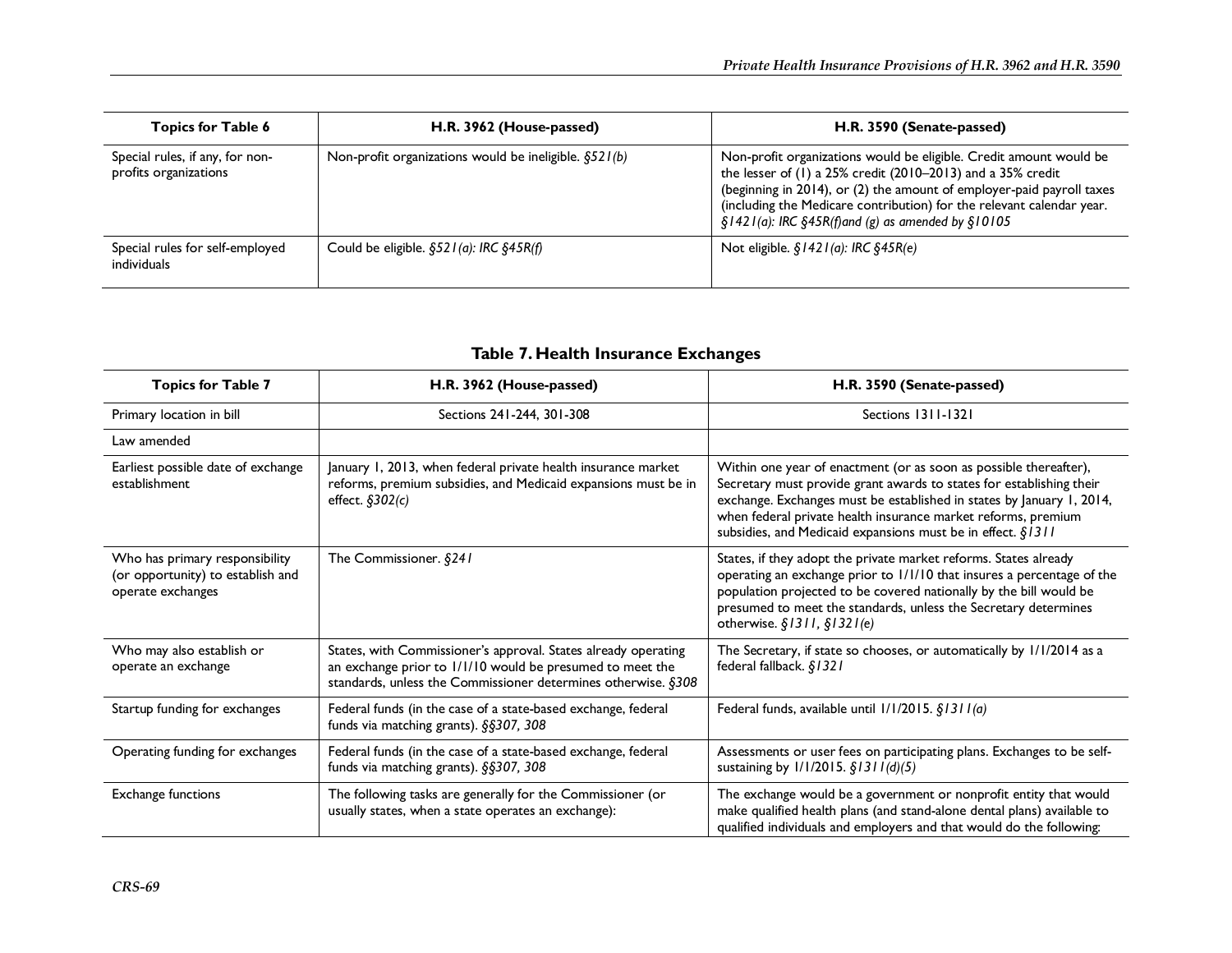| <b>Topics for Table 7</b>                                                                                                     | H.R. 3962 (House-passed)                                                                                                                                                                                                                                                                                | H.R. 3590 (Senate-passed)                                                                                                                                                                                                                                                                                                                                                                                                                                                                                                                                                                                                                                                                                                                                                                                                                                                                                                                                                         |
|-------------------------------------------------------------------------------------------------------------------------------|---------------------------------------------------------------------------------------------------------------------------------------------------------------------------------------------------------------------------------------------------------------------------------------------------------|-----------------------------------------------------------------------------------------------------------------------------------------------------------------------------------------------------------------------------------------------------------------------------------------------------------------------------------------------------------------------------------------------------------------------------------------------------------------------------------------------------------------------------------------------------------------------------------------------------------------------------------------------------------------------------------------------------------------------------------------------------------------------------------------------------------------------------------------------------------------------------------------------------------------------------------------------------------------------------------|
|                                                                                                                               | • Certify, recertify, decertify plans as offering qualifying<br>coverage.<br>• Accept bids and negotiate and enter into contracts with<br>insurers (including denying "excessive premiums and premium<br>increases").                                                                                   | • Certify, recertify, decertify plans as offering qualifying coverage,<br>based on criteria set by the Secretary in regulation.                                                                                                                                                                                                                                                                                                                                                                                                                                                                                                                                                                                                                                                                                                                                                                                                                                                   |
|                                                                                                                               | • Facilitate outreach to and enrollment of eligible individuals and<br>employers (including establishing open enrollment period<br>generally sometime during September to November).                                                                                                                    | • Establish open enrollment periods based on criteria set by the<br>Secretary.                                                                                                                                                                                                                                                                                                                                                                                                                                                                                                                                                                                                                                                                                                                                                                                                                                                                                                    |
|                                                                                                                               | • Provide information for comparing plan benefits and assist<br>consumer with their choices regarding premiums and out-of-<br>pocket cost-sharing.                                                                                                                                                      | • Provide standardized information for comparing plan benefits and<br>plan ratings (based on criteria set by the Secretary).<br>• Establish and make available an online calculator for individuals to<br>estimate their premium and cost-sharing subsidies, if any.                                                                                                                                                                                                                                                                                                                                                                                                                                                                                                                                                                                                                                                                                                              |
|                                                                                                                               | • Establish a toll-free hotline and a website.<br>• Establish a risk-pooling mechanism.<br>• In coordination with state insurance regulators, establish<br>oversight and enforcement of plans.<br>• Provide process to automatically enroll subsidy-eligible<br>applicants in a plan if none is chosen. | • Establish a toll-free hotline and a website.                                                                                                                                                                                                                                                                                                                                                                                                                                                                                                                                                                                                                                                                                                                                                                                                                                                                                                                                    |
|                                                                                                                               | $§301(b), §§303-6$                                                                                                                                                                                                                                                                                      | • Certify exemptions from the individual mandate and transfer the list<br>of such individuals to the Treasury Secretary (see also §1401: IRC<br>$\S36B(c)(2)(C)$ ).<br>• Publish average costs of licensing, regulatory fees, and any other<br>payments required by the exchange (as well as administrative costs<br>and monies lost to waste, fraud and abuse) on a website.<br>• Keep an accurate accounting of all activities, receipts and<br>expenditures and annually submit a report to the Secretary.<br>• Establish and fund Navigators (i.e., entities that can conduct public<br>education on qualified health plans, distribute information about<br>enrollment and subsidies, facilitate enrollment in plans, provide<br>referrals for certain enrollees-all in a culturally and linguistically<br>appropriate manner to the needs of those served by exchanges),<br>based on standards set by the Secretary.<br>$\S 1311(c)(4)$ , (c)(5), (d), (i), $\S 1313(a)(1)$ |
| Medicaid "screen and enroll" (i.e.,<br>individuals determined to be<br>eligible for Medicaid must be<br>enrolled in Medicaid) | The Commissioner "shall provide for the enrollment of the<br>individual under the State Medicaid" program if the individual<br>applies for a subsidy in the exchange but is determined to be<br>eligible for Medicaid. §305(e)                                                                          | Exchanges would inform individuals of eligibility requirements for<br>Medicaid, the Children's Health Insurance Program (CHIP), or any<br>other state or local health insurance program and "enroll such<br>individuals in such program." $\S$ 1311(d)(4)(F)                                                                                                                                                                                                                                                                                                                                                                                                                                                                                                                                                                                                                                                                                                                      |
| Authority to contract with other<br>entities to perform exchange<br>functions                                                 | In consultation with the Secretary, the Commissioner would<br>enter into a memorandum of understanding with every state<br>coordinating enrollment of individuals in exchange plans or<br>Medicaid. §305(e)(2)                                                                                          | States could permit exchange to contract with an "eligible entity" to<br>carry out exchange functions. An "eligible entity" would be a state<br>Medicaid agency or an entity incorporated or subject to the laws of a<br>state(s) with demonstrated experience in individual and small group                                                                                                                                                                                                                                                                                                                                                                                                                                                                                                                                                                                                                                                                                      |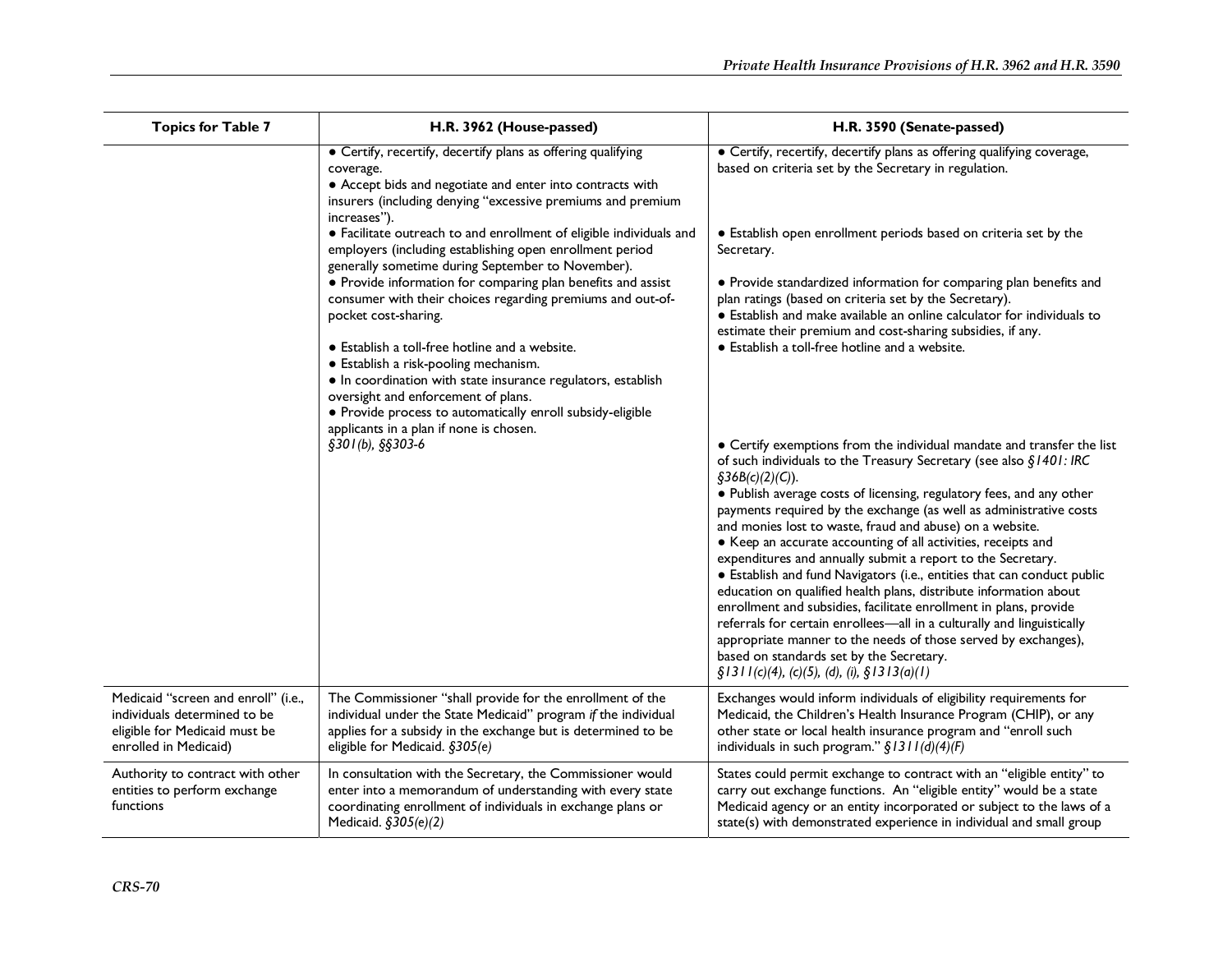| <b>Topics for Table 7</b>                                                                                                                                                    | H.R. 3962 (House-passed)                                                                                                                                                                                                                                                                                                                                                                                                                                                                                                                                                          | H.R. 3590 (Senate-passed)                                                                                                                                                                                                                                                                                                                                                                                                                                                                                                                                                                                                                                                                                                                                                                                                                                                                                                                                                                                                                                                                                                                                                                                                                                                                                                                                                                   |
|------------------------------------------------------------------------------------------------------------------------------------------------------------------------------|-----------------------------------------------------------------------------------------------------------------------------------------------------------------------------------------------------------------------------------------------------------------------------------------------------------------------------------------------------------------------------------------------------------------------------------------------------------------------------------------------------------------------------------------------------------------------------------|---------------------------------------------------------------------------------------------------------------------------------------------------------------------------------------------------------------------------------------------------------------------------------------------------------------------------------------------------------------------------------------------------------------------------------------------------------------------------------------------------------------------------------------------------------------------------------------------------------------------------------------------------------------------------------------------------------------------------------------------------------------------------------------------------------------------------------------------------------------------------------------------------------------------------------------------------------------------------------------------------------------------------------------------------------------------------------------------------------------------------------------------------------------------------------------------------------------------------------------------------------------------------------------------------------------------------------------------------------------------------------------------|
|                                                                                                                                                                              |                                                                                                                                                                                                                                                                                                                                                                                                                                                                                                                                                                                   | health insurance markets and benefits, but not a health insurer or a<br>member of the same controlled group of corporations as a health<br>insurer. $$1311(f)(3)$                                                                                                                                                                                                                                                                                                                                                                                                                                                                                                                                                                                                                                                                                                                                                                                                                                                                                                                                                                                                                                                                                                                                                                                                                           |
| Additional or specific<br>requirements of qualifying plans<br>seeking to offer coverage through<br>an exchange (beyond applicable<br>requirements in Table I and<br>Table 2) | • Be licensed in the state.<br>· Provide for affordable premiums.<br>• Implement and coordinate with plans on premium and cost-<br>sharing credits.<br>• Generally accept all enrollment.<br>• Participate in risk-pooling arrangement.<br>· Include essential community providers and culturally and<br>linguistically appropriate services and communications.<br>· Implement special rules for Indian enrollees and health care<br>providers.<br>• Implement program integrity standards established by the<br>Commissioner.<br>· Offer adequate provider network.<br>\$304(b) | • Be licensed and in good standing to offer health insurance in the<br>state.<br>• Justify any premium increase prior to its implementation, which the<br>exchange could consider to determine whether it would be offered<br>through the exchange.<br>• Generally accept all enrollment and not market or design benefits to<br>discourage enrollment by those with significant health needs.<br>• Include essential community providers that served predominantly<br>low-income medically underserved individuals.<br>· Offer adequate provider network.<br>• Report on, be accredited by, and participate in various quality<br>initiatives.<br>• Beginning 1/1/2015, when contracting with a hospital with more<br>than 50 beds, contract with only those using a patient safety evaluation<br>system and a mechanism to ensure discharged patients receive<br>patient-centered education and counseling, comprehensive discharge<br>planning, and post-discharge reinforcement by an appropriate health<br>care professional. When contracting with other providers, contract<br>only with those implementing health care quality improvements<br>required by the Secretary through regulation. The Secretary may<br>adjust the number of hospital beds or establish other "reasonable<br>exceptions" to these requirements.<br>$\S$ 1301(a)(1), $\S$ 1311(c)(1), $\S$ 1311(e),(g),(h) |
| Exchange-eligible individuals                                                                                                                                                | State residents not offered coverage directly by an employer as a<br>full-time employee, and not eligible for Medicare, Medicaid or, in<br>2013, CHIP.                                                                                                                                                                                                                                                                                                                                                                                                                            | Lawfully residing state residents not eligible for Medicaid or CHIP, and<br>who are not incarcerated (except individuals pending disposition of<br>charges). §1312(f)(1), §1311(d)(4)(F)                                                                                                                                                                                                                                                                                                                                                                                                                                                                                                                                                                                                                                                                                                                                                                                                                                                                                                                                                                                                                                                                                                                                                                                                    |
|                                                                                                                                                                              | Once individuals qualify for and enroll in an exchange plan, they<br>could continue enrollment in that plan-unless they became<br>eligible for Medicare or Medicaid (in which case the                                                                                                                                                                                                                                                                                                                                                                                            |                                                                                                                                                                                                                                                                                                                                                                                                                                                                                                                                                                                                                                                                                                                                                                                                                                                                                                                                                                                                                                                                                                                                                                                                                                                                                                                                                                                             |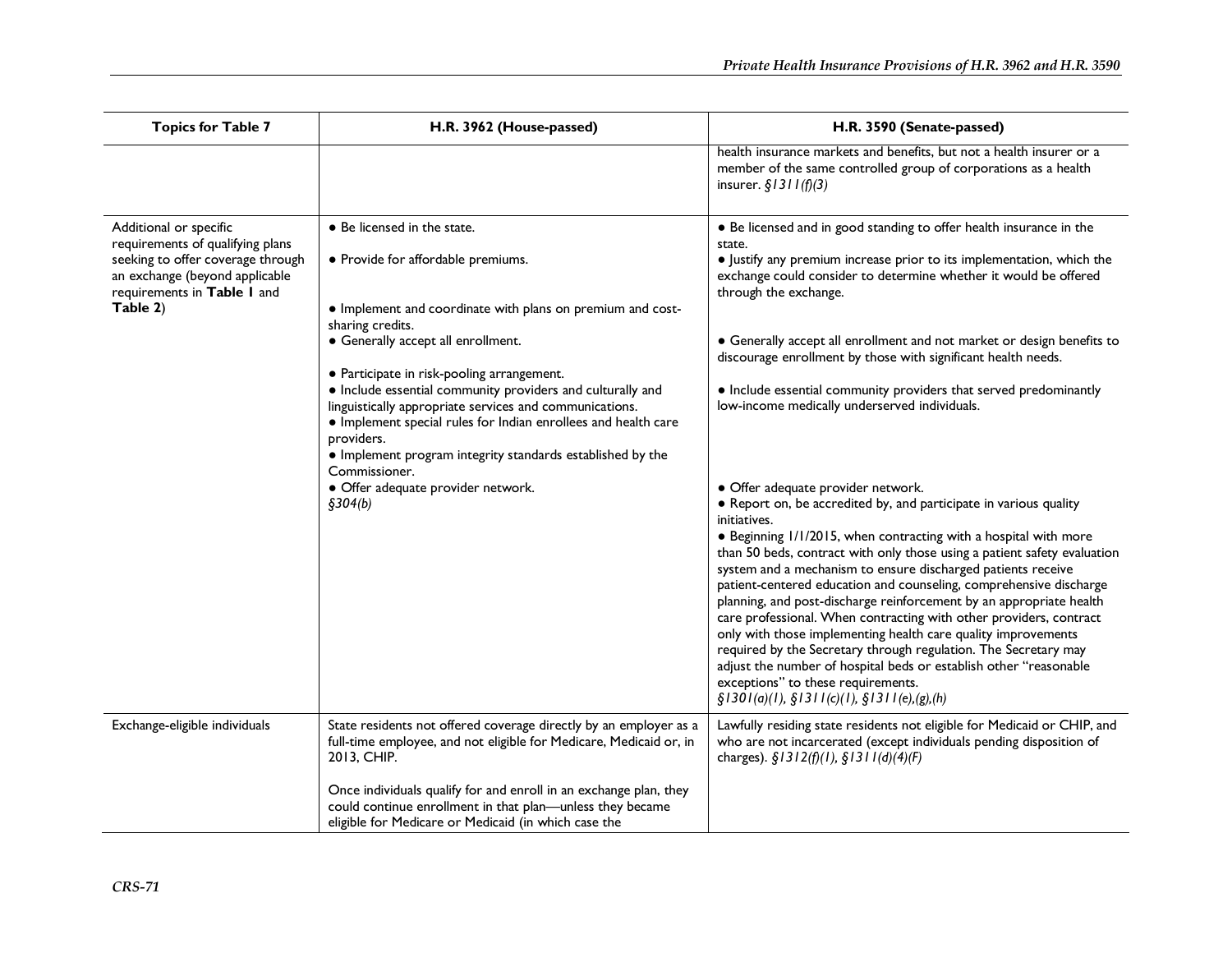| <b>Topics for Table 7</b>                                                             | H.R. 3962 (House-passed)                                                                                                                                                                                                                   | H.R. 3590 (Senate-passed)                                                                                                                                                                                                                                                                                                                                                                                         |
|---------------------------------------------------------------------------------------|--------------------------------------------------------------------------------------------------------------------------------------------------------------------------------------------------------------------------------------------|-------------------------------------------------------------------------------------------------------------------------------------------------------------------------------------------------------------------------------------------------------------------------------------------------------------------------------------------------------------------------------------------------------------------|
|                                                                                       | Commissioner would have some transition flexibility), or other<br>circumstances as the Commissioner may provide. §302                                                                                                                      |                                                                                                                                                                                                                                                                                                                                                                                                                   |
|                                                                                       |                                                                                                                                                                                                                                            | The only plans the federal government would make available to<br>Members of Congress (i.e., any member of the House or Senate) or<br>congressional staff (i.e., all full-time and part-time employees employed<br>by the official office of a Member of Congress, whether in or outside<br>of Washington, DC) would be health plans created by this legislation<br>or offered through an exchange. §1312(d)(3)(D) |
| Exchange-eligible employers, for<br>enrollment of employees in<br>exchange plans      | In 2013, up to 25 employees.<br>In 2014, up to 50 employees.<br>In 2015, up to 100 employees, though the Commissioner could<br>permit even larger employers.                                                                               | Before 2016, state choose: up to 50 or up to 100 employees.<br>In 2016, up to 100 employees.<br>In 2017, states could allow large employers to obtain coverage<br>through an exchange (but could not be required to do so).                                                                                                                                                                                       |
|                                                                                       | Once employers qualify for and enroll employees in an exchange<br>plans, the employer would continue to be considered exchange<br>eligible-unless the employer offered direct coverage not<br>through an exchange.                         |                                                                                                                                                                                                                                                                                                                                                                                                                   |
|                                                                                       | Exchange-participating employers would have to make all<br>employees eligible for exchange coverage. §302                                                                                                                                  | Exchange-participating employers would have to make all full-time<br>employees eligible for exchange coverage.<br>\$1312(f)(2), \$1304                                                                                                                                                                                                                                                                            |
| Choice of plans for individuals in<br>exchange through an employer                    | Employees could choose any plan in any benefit tier, though<br>individual could be responsible for any additional premiums.<br>$\S 302(e)(6)(B)$                                                                                           | Employees could choose any plan in the benefit tier (e.g., silver)<br>specified by the employer. $\S$ 1312(a)(2)                                                                                                                                                                                                                                                                                                  |
| Required employer contribution<br>for employers offering coverage<br>through exchange | For full-time employees (prorated for part-time employees),<br>721/2% for single coverage (65% for family coverage) of the<br>"reference premium" (generally the three basic plans with the<br>lowest premiums in the area). §302(e)(6)(A) | No provision.                                                                                                                                                                                                                                                                                                                                                                                                     |
| Standardized benefit tiers for<br>exchange plans                                      | In an area, insurers must offer only one basic plan, which must<br>meet essential benefits package (e.g., actuarial value of<br>approximately 70%).                                                                                        | In an area, insurers must offer at least one silver plan (actuarial value<br>of approximately 70%) and at least one gold plan (actuarial value of<br>approximately 80%).                                                                                                                                                                                                                                          |
|                                                                                       | Insurers then may offer one enhanced plan (i.e., actuarial value of<br>approximately 85%), then may offer one premium plan (i.e.,                                                                                                          | Insurers then may offer bronze plans (actuarial value of approximately<br>60%) and platinum plans (actuarial value of approximately 90%).                                                                                                                                                                                                                                                                         |
|                                                                                       | actuarial value of approximately 95%), then may offer one or<br>more premium-plus plans, which also provide additional benefits,<br>such as adult oral health and vision care.                                                             | Dental-only would also be permitted, if the plan provides required<br>pediatric dental benefits.                                                                                                                                                                                                                                                                                                                  |
|                                                                                       | Cost-sharing levels would be specified by the Secretary for each<br>benefit category, although plans would be permitted to vary the<br>cost-sharing from the specified levels by up to 10%.                                                | Plans would determine their specific cost-sharing levels, subject to the<br>requirements regarding actuarial value, essential benefits, etc.                                                                                                                                                                                                                                                                      |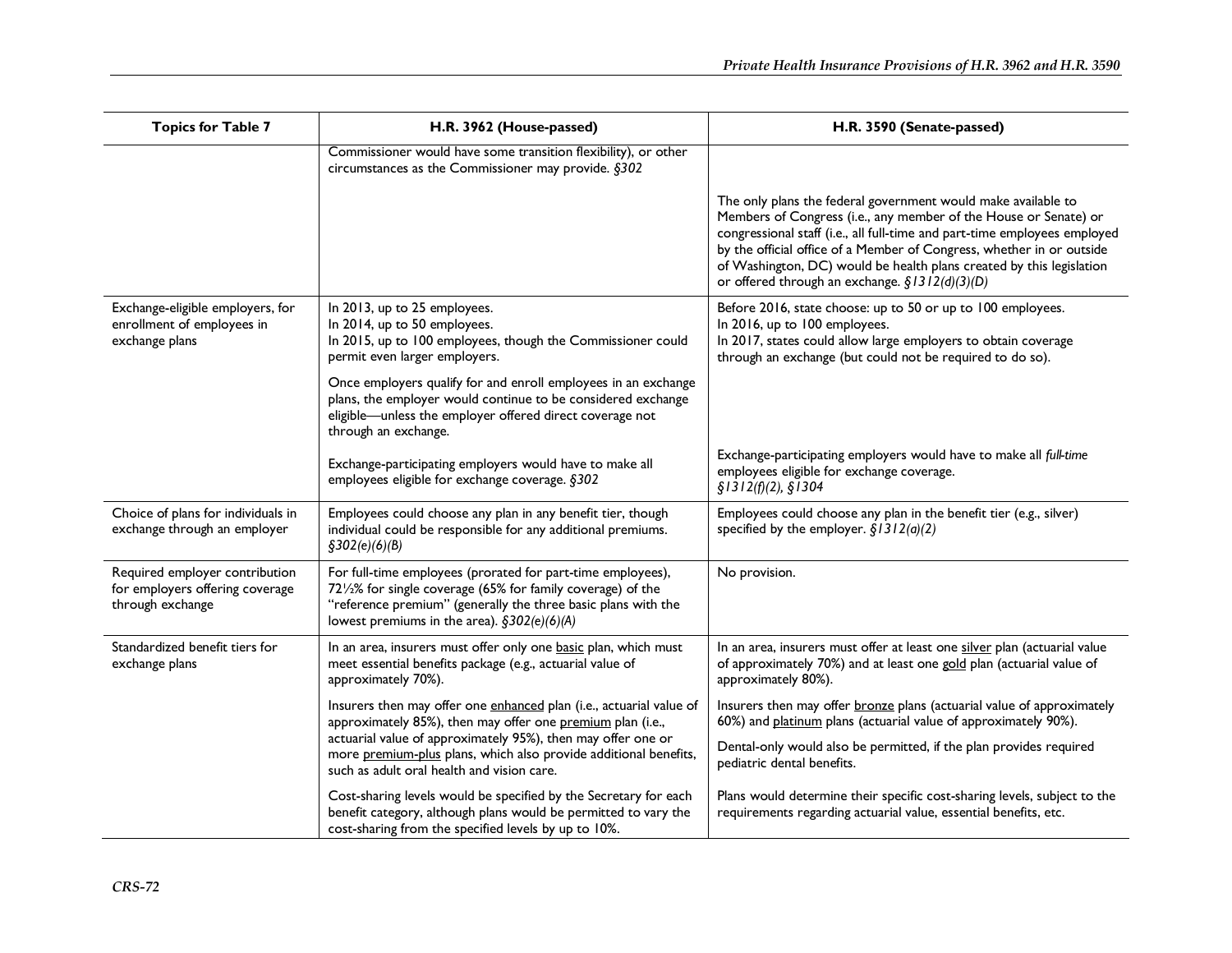| <b>Topics for Table 7</b>                                                             | H.R. 3962 (House-passed)                                                                                                                                                                                                                                                                                                                                    | H.R. 3590 (Senate-passed)                                                                                                                                                                                                                                                                                                        |
|---------------------------------------------------------------------------------------|-------------------------------------------------------------------------------------------------------------------------------------------------------------------------------------------------------------------------------------------------------------------------------------------------------------------------------------------------------------|----------------------------------------------------------------------------------------------------------------------------------------------------------------------------------------------------------------------------------------------------------------------------------------------------------------------------------|
|                                                                                       | Benefits beyond the essential benefits package that states require<br>insurers to include would continue to apply to exchange plans, if<br>the state has entered into an arrangement satisfactory to the<br>Commissioner to reimburse the Commissioner for the amount<br>of any net increase in premium credits attributable to the benefit<br>mandate.§303 | $\frac{\xi}{3}$ 1301(a)(1)(C)(ii), $\frac{\xi}{3}$ 1311(b)(2)(B)(ii)                                                                                                                                                                                                                                                             |
| Payment of premiums                                                                   | Individuals would submit premium payments directly to their<br>insurer, not to the Commissioner or the exchange. $\S 305(b)(4)$                                                                                                                                                                                                                             | Individuals could submit premium payments directly to their insurer or<br>to the exchange. $§$ / 3 / 2(b)                                                                                                                                                                                                                        |
| Other varying treatment of<br>individuals vs. small businesses                        | No provision.                                                                                                                                                                                                                                                                                                                                               | States could establish a separate exchange for qualifying small<br>employers (a "SHOP" exchange), to which the Secretary would<br>provide technical assistance to states to encourage small business<br>participation. A state could create a single exchange if resources were<br>adequate for both groups. $§$ 1311(a)(5), (b) |
| Permissible exchange geography<br>besides state level                                 | The Commissioner could permit multi-state exchanges.<br>No more than one exchange could operate in any state. §308                                                                                                                                                                                                                                          | The Secretary could permit multi-state exchanges.<br>Multiple exchanges could operate in a state ("subsidiary exchanges") if<br>each exchange served a distinct geographic area that was adequately<br>large. $$1311(f)(1), (2)$                                                                                                 |
| Treatment of plans in the<br>nongroup and small-group<br>markets outside the exchange | Except for grandfathered plans, beginning in 2013, new nongroup<br>plans must be offered only through an exchange. $\S202(c)(1)$                                                                                                                                                                                                                            | Plans offered in the exchange could also be offered outside the<br>exchange if the exact same premium was charged. $\S$ 1301(a)(1),<br>\$1312(d)                                                                                                                                                                                 |
| Treatment of health insurance<br>agents and brokers                                   | Exchange plans would be available for purchase from agents and<br>brokers. $\S100(c)(9)$ , $\S305(g)$                                                                                                                                                                                                                                                       | A state could allow agents and brokers to enroll individuals in<br>exchange plans and to assist individuals apply for premium and cost-<br>sharing subsidies. $$1312(e)$                                                                                                                                                         |
| Oversight of exchanges                                                                | Inspector General for the Health Choices Administration. §1647                                                                                                                                                                                                                                                                                              | The Secretary. §1313                                                                                                                                                                                                                                                                                                             |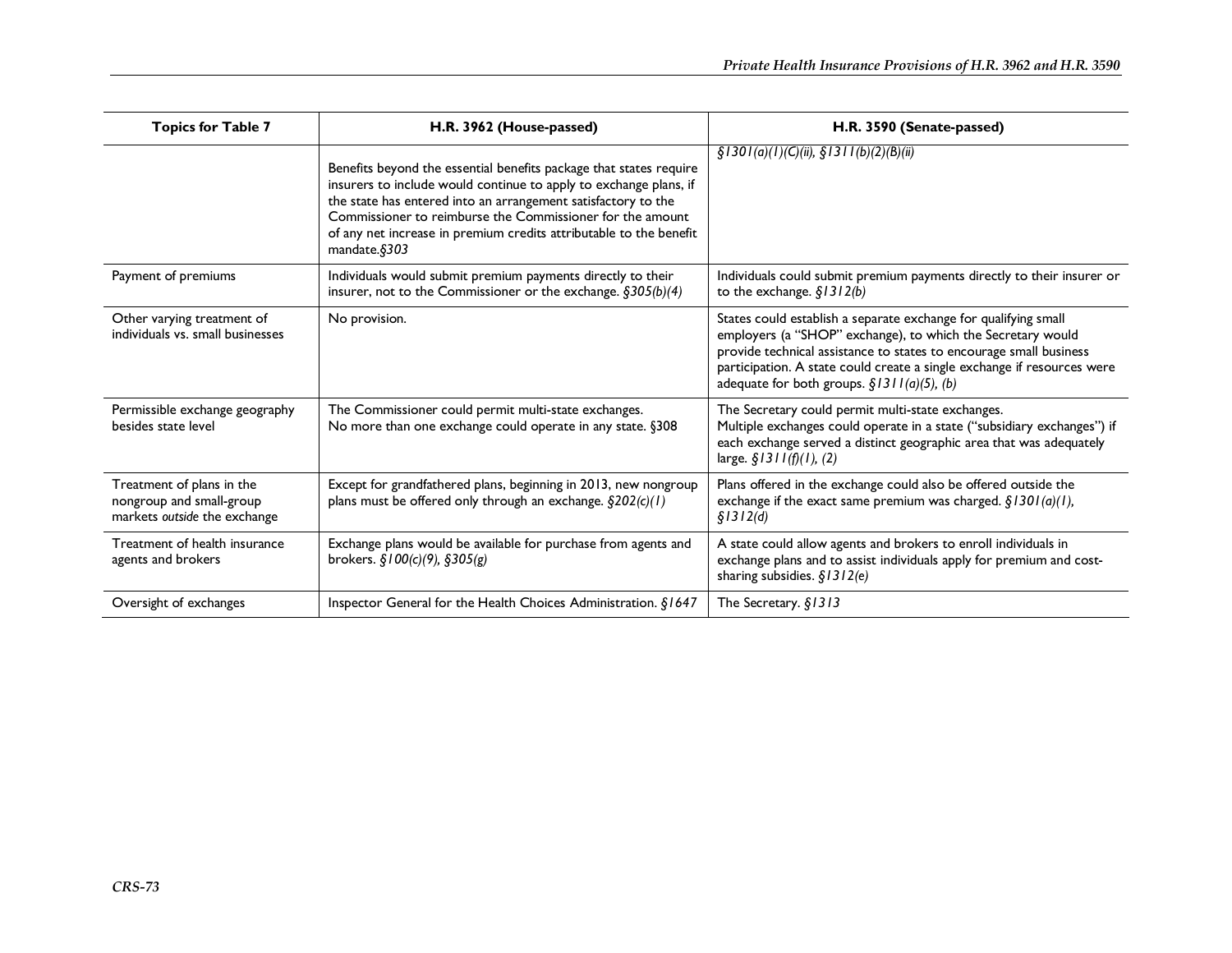| <b>Topics for Table 8</b>                                                                               | H.R. 3962 (House-passed)                                                                                                                                                                                                                                          | H.R. 3590 (Senate-passed)                                                                                                                                                                                                                                                                |
|---------------------------------------------------------------------------------------------------------|-------------------------------------------------------------------------------------------------------------------------------------------------------------------------------------------------------------------------------------------------------------------|------------------------------------------------------------------------------------------------------------------------------------------------------------------------------------------------------------------------------------------------------------------------------------------|
| Primary location in bill                                                                                | Sections 341-347                                                                                                                                                                                                                                                  | Sections 1401-1415                                                                                                                                                                                                                                                                       |
| Law amended                                                                                             |                                                                                                                                                                                                                                                                   | IRC, for providing premium subsidies as tax credits.                                                                                                                                                                                                                                     |
| First year premium and cost-<br>sharing credits are available                                           | 2013                                                                                                                                                                                                                                                              | 2014                                                                                                                                                                                                                                                                                     |
| Individuals' eligibility for premium<br>and cost-sharing subsidies                                      | To qualify for premium and cost-sharing subsidies, individuals must:<br>• Be citizens or certain other lawfully present individuals,                                                                                                                              | To qualify for premium and cost-sharing subsidies, individuals must:<br>· Be citizens or certain other lawfully present individuals who file tax<br>returns.                                                                                                                             |
| (For more detail on requirements<br>and verification of citizenship or<br>legal presence, see Table 13) | • Be enrolled in an exchange basic plan (actuarial value of 70%) not<br>through an employer, and<br>· Have income below 400% FPL.                                                                                                                                 | • Be enrolled in an exchange silver plan (actuarial value of 70%) not<br>through an employer, and<br>· Have income below 400% FPL.                                                                                                                                                       |
|                                                                                                         | To qualify, individuals must not be enrolled in any of the following:<br>• Medicare.<br>· Medicaid.<br>• Coverage related to military service,<br>• An employer-sponsored plan,<br>• A grandfathered plan, or<br>• Other coverage recognized by the Commissioner. | To qualify, individuals must not be eligible for any of the following:<br>• Medicare.<br>• Medicaid (or CHIP),<br>• Coverage related to military or Peace Corps service,<br>• An employer-sponsored plan,<br>• A grandfathered plan, or<br>• Other coverage recognized by the Secretary. |
|                                                                                                         | To qualify, individuals must not be eligible for the following:<br>• Employer-sponsored coverage for which the full-time employee<br>would receive an adequate employer contribution, or<br>· Medicaid.                                                           |                                                                                                                                                                                                                                                                                          |
|                                                                                                         | Beginning in the second year of premium credits (2014), an<br>exception for those full-time employees eligible for employer-<br>sponsored coverage would exist if individuals' payment toward<br>premiums would exceed 12% of their income.                       | Beginning in the first year of premium credits (2014), an exception for<br>those employees eligible for employer-sponsored coverage would<br>exist if individuals' payment toward premiums would exceed 9.8% of<br>their income or if the plan pays for less than 60% of covered         |
|                                                                                                         | Beginning in 2015, individuals could receive premium subsidies for<br>plans in tiers besides basic, but they would then have to pay any<br>additional premiums and would also be ineligible for cost-sharing<br>subsidies.                                        | expenses.<br>§1401: IRC§36B                                                                                                                                                                                                                                                              |
|                                                                                                         | §342, §341(c)                                                                                                                                                                                                                                                     |                                                                                                                                                                                                                                                                                          |

## **Table 8. Premium and Cost-Sharing Subsidies**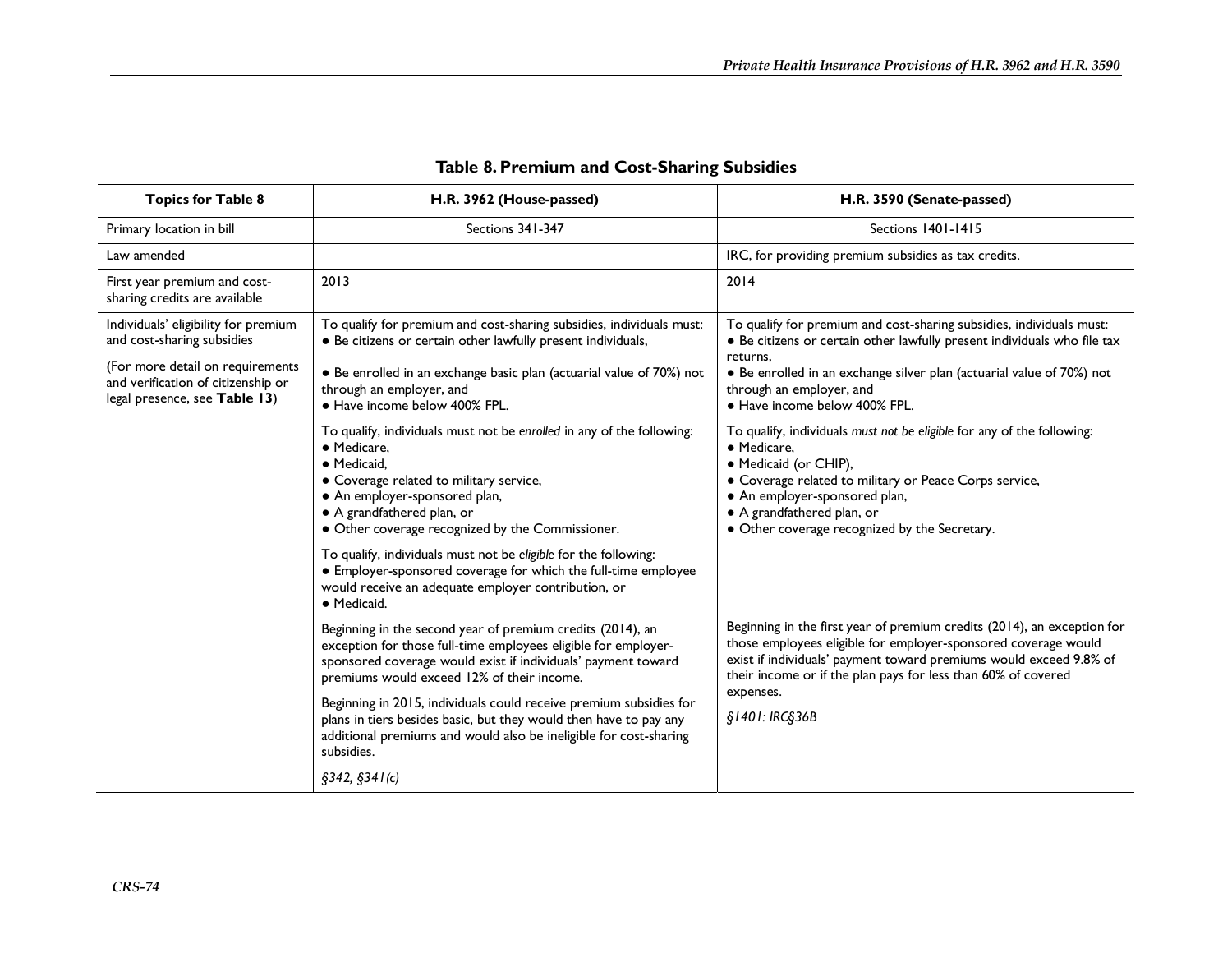| <b>Topics for Table 8</b>               | H.R. 3962 (House-passed)                                                                                                                                                                                                                                                                                                                                                                                                                                                                                                                                                                                                                                                                                                                                                                                                                                                                                                                                                                                                                                   | H.R. 3590 (Senate-passed)                                                                                                                                                                                                                                                                                                                                                                                                                                                                                                                                                                                                                                                                                                                                                                                                                                                                                                                                              |
|-----------------------------------------|------------------------------------------------------------------------------------------------------------------------------------------------------------------------------------------------------------------------------------------------------------------------------------------------------------------------------------------------------------------------------------------------------------------------------------------------------------------------------------------------------------------------------------------------------------------------------------------------------------------------------------------------------------------------------------------------------------------------------------------------------------------------------------------------------------------------------------------------------------------------------------------------------------------------------------------------------------------------------------------------------------------------------------------------------------|------------------------------------------------------------------------------------------------------------------------------------------------------------------------------------------------------------------------------------------------------------------------------------------------------------------------------------------------------------------------------------------------------------------------------------------------------------------------------------------------------------------------------------------------------------------------------------------------------------------------------------------------------------------------------------------------------------------------------------------------------------------------------------------------------------------------------------------------------------------------------------------------------------------------------------------------------------------------|
| Calculation of premium credit<br>amount | Premium credits would be calculated to ensure that qualifying<br>individuals pay no more than a certain percentage of their income<br>toward the "reference premium" (average premium of the three<br>lowest-cost basic exchange plans available in the area, potentially<br>excluding plans with extremely limited enrollment). Individuals<br>choosing a plan with a more expensive premium would be<br>responsible for the difference.<br>The bill specifies the maximum out-of-pocket premium as a percent<br>of income as follows:<br>• Up to 133% FPL-1.5% of income,<br>$\bullet$ 150% FPL-3% of income.<br>• 200% FPL-5.5% of income,<br>$\bullet$ 250% FPL- $-8\%$ of income.<br>$\bullet$ 300% FPL- $-10\%$ of income.<br>• 350% FPL-II% of income,<br>$\bullet$ 400% FPL- $-12%$ of income.<br>The Commissioner would establish the percentages on a linear<br>scale between the points specified above.<br>After 2013, the maximum-income percentages would be indexed to<br>ensure the government's share of premiums paid does not increase. | Premium credits would be calculated to ensure that qualifying<br>individuals pay no more than a certain percentage of their income<br>toward the second lowest cost silver exchange plans available in the<br>area. Individuals choosing a plan with a more expensive premium<br>would be responsible for the difference.<br>The bill specifies the maximum out-of-pocket premium as a percent<br>of income in a formula for those between 133%-300% FPL so that<br>following amounts would result:<br>• Up to 133% FPL-2% of income,<br>• 133.01% FPL-4% of income,<br>• 150% FPL-4.6% of income,<br>• 200% FPL-6.3% of income,<br>• 250% FPL-8.1% of income,<br>• 300% FPL-9.8% of income,<br>• 350% FPL-9.8% of income,<br>$\bullet$ 400% FPL--9.8% of income.<br>The exact percentage would be calculated as part of individuals' tax<br>returns.<br>After 2014, the maximum-income percentages would be indexed by<br>how much premiums grew faster than incomes. |
|                                         | §343.                                                                                                                                                                                                                                                                                                                                                                                                                                                                                                                                                                                                                                                                                                                                                                                                                                                                                                                                                                                                                                                      | §1401: IRC§36B                                                                                                                                                                                                                                                                                                                                                                                                                                                                                                                                                                                                                                                                                                                                                                                                                                                                                                                                                         |
| Payment of premium subsidies            | By the exchange Commissioner directly to insurers on behalf of<br>qualified individuals. $§34I(a)(1)(2)$                                                                                                                                                                                                                                                                                                                                                                                                                                                                                                                                                                                                                                                                                                                                                                                                                                                                                                                                                   | Directly to individuals through advanceable, refundable tax credits.<br>\$1401: IRC\$36B                                                                                                                                                                                                                                                                                                                                                                                                                                                                                                                                                                                                                                                                                                                                                                                                                                                                               |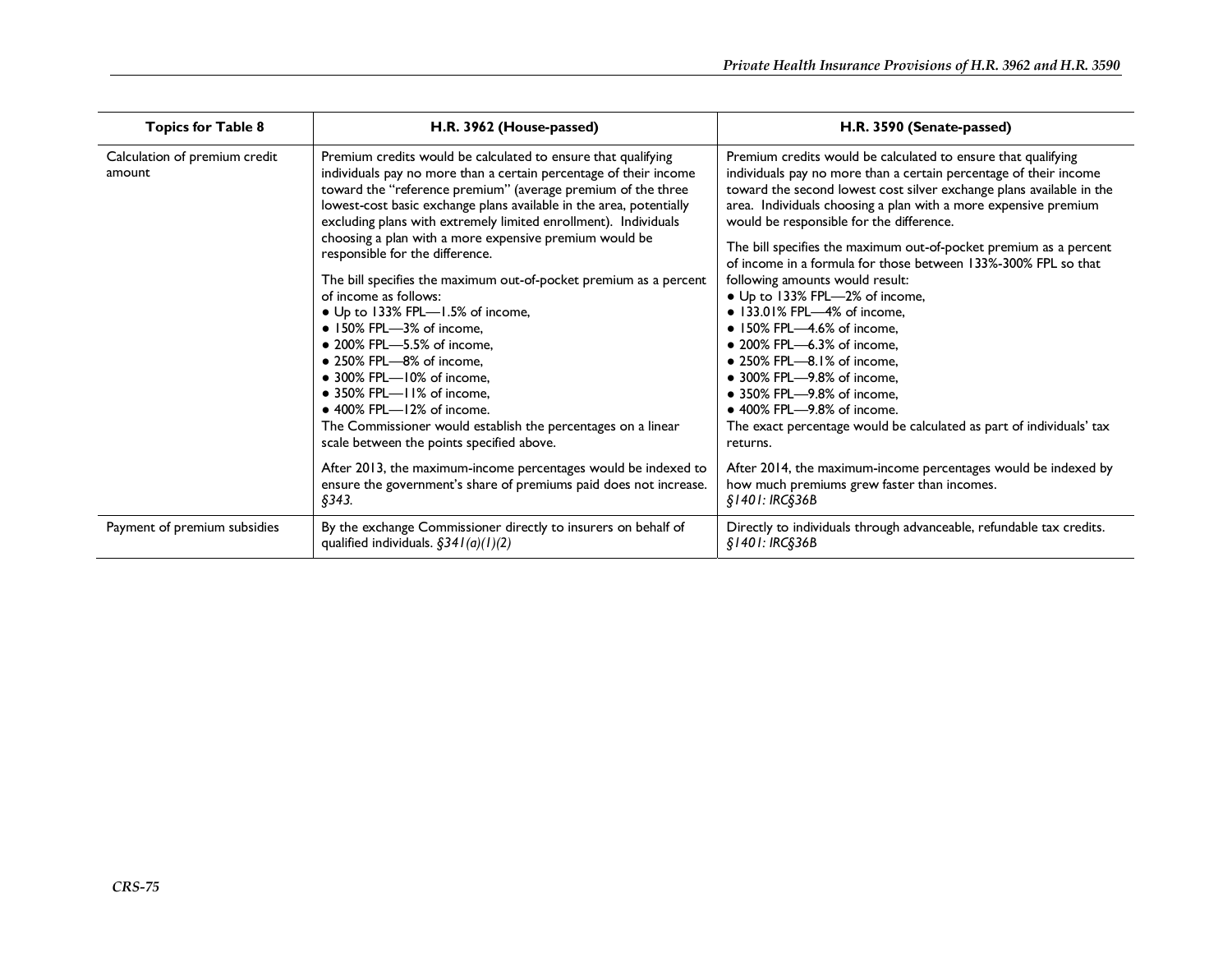| <b>Topics for Table 8</b>                | H.R. 3962 (House-passed)                                                                                                                                                                                                                                                                                                                                                                                                                                                                                                                                                                                                                                                                                                                                                                                                                                                                                       | H.R. 3590 (Senate-passed)                                                                                                                                                                                                                                                                                                                                                                                                                                                                                                                                                                                                                                                                                                                                                                                                                                                                                                                                                                                                          |
|------------------------------------------|----------------------------------------------------------------------------------------------------------------------------------------------------------------------------------------------------------------------------------------------------------------------------------------------------------------------------------------------------------------------------------------------------------------------------------------------------------------------------------------------------------------------------------------------------------------------------------------------------------------------------------------------------------------------------------------------------------------------------------------------------------------------------------------------------------------------------------------------------------------------------------------------------------------|------------------------------------------------------------------------------------------------------------------------------------------------------------------------------------------------------------------------------------------------------------------------------------------------------------------------------------------------------------------------------------------------------------------------------------------------------------------------------------------------------------------------------------------------------------------------------------------------------------------------------------------------------------------------------------------------------------------------------------------------------------------------------------------------------------------------------------------------------------------------------------------------------------------------------------------------------------------------------------------------------------------------------------|
| Calculation of cost-sharing<br>subsidies | Cost-sharing subsidies would be based on basic plans (actuarial<br>value of 70%) reducing out-of-pocket maximums for cost-sharing<br>(e.g., deductibles and copays) and increasing their actuarial values to<br>specified levels for qualified individuals.                                                                                                                                                                                                                                                                                                                                                                                                                                                                                                                                                                                                                                                    | Cost-sharing subsidies would be based on silver plans (actuarial value<br>of 70%) reducing out-of-pocket maximums for cost-sharing (e.g.,<br>deductibles and copays) and potentially increasing their actuarial<br>values to specified levels for qualified individuals.                                                                                                                                                                                                                                                                                                                                                                                                                                                                                                                                                                                                                                                                                                                                                           |
|                                          | The bill specifies out-of-pocket maximums for cost-sharing in 2013<br>for single coverage as follows:<br>• Up to 150% FPL-\$500,<br>$\bullet$ 151% - 200% FPL-\$1,000,<br>$\bullet$ 201% - 250% FPL-\$2,000,<br>$\bullet$ 251% - 300% FPL-\$4,000,<br>$\bullet$ 301% - 350% FPL—\$4,500,<br>$\bullet$ 351% - 400% FPL-\$5,000.<br>Family coverage out-of-pocket maximums would be double these<br>amounts.<br>The bill specifies the actuarial values as follows:<br>• Up to 150% FPL-actuarial value of 97%,<br>• 151% - 200% FPL—actuarial value of 93%,<br>• 201% - 250% FPL—actuarial value of 85%,<br>• 251% - 300% FPL—actuarial value of 78%,<br>• 301% - 350% FPL-actuarial value of 72%,<br>$\bullet$ 351% - 400% FPL—actuarial value of 70%.<br>The Commissioner would specify the cost-sharing for each income<br>range that plans would have to implement to meet the criteria<br>above. §§343-344 | The bill specifies out-of-pocket maximums for cost-sharing in 2014<br>based on the highest out-of-pocket maximum permitted for high-<br>deductible health plans that qualify for Health Savings Accounts<br>(HSAs). (For 2009, the out-of-pocket maximum for HSA-qualified<br>HDHPs is \$5,800 for single coverage and \$11,600 for family<br>coverage.) The cost-sharing subsidies would reduce those amounts<br>for 2014 as follows:<br>• Up to 200% FPL-reduction of two-thirds,<br>• 201% - 300% FPL-reduction of one-half,<br>• 301% - 400% FPL-reduction of one-third.<br>Additional cost-sharing subsidies, if necessary, would be provided to<br>ensure the plan cost-sharing was as follows:<br>• Up to 150% FPL-actuarial value of 90%, and<br>$\bullet$ 151% - 200% FPL—actuarial value of 80%.<br>If the HSA-related reductions caused the actuarial values to exceed<br>the levels above, or for those between 201%-400% FPL to exceed<br>70%, then the out-of-pocket maximums would be raised accordingly.<br>\$1402 |
| Payment of cost-sharing subsidies        | By exchange Commissioner directly to insurers on behalf of<br>qualified individuals. $\S34I(a)(1)(2)$ , $\S344(d)$                                                                                                                                                                                                                                                                                                                                                                                                                                                                                                                                                                                                                                                                                                                                                                                             | By the Secretary directly to insurers on behalf of qualified individuals.<br>\$1402(c)(3)                                                                                                                                                                                                                                                                                                                                                                                                                                                                                                                                                                                                                                                                                                                                                                                                                                                                                                                                          |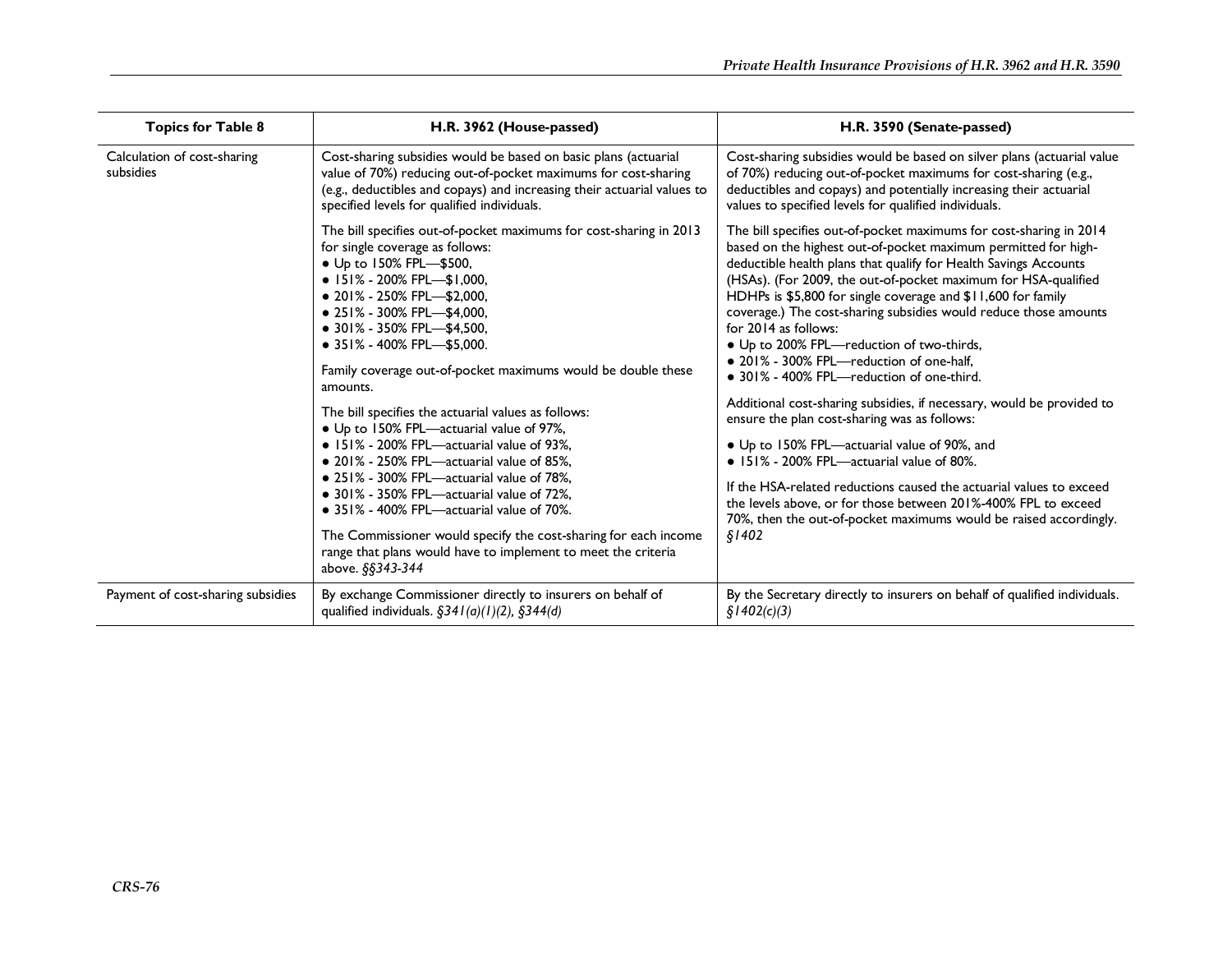| <b>Topics for Table 9</b>                                                  | H.R. 3962 (House-passed)                                                                                                                                                                                                                                                                                                                                                                  | H.R. 3590 (Senate-passed)                                                                                                                                                                                                                                                                                                                                                                                                                                                                                                                                                                                                                                                                                                                                                                                        |
|----------------------------------------------------------------------------|-------------------------------------------------------------------------------------------------------------------------------------------------------------------------------------------------------------------------------------------------------------------------------------------------------------------------------------------------------------------------------------------|------------------------------------------------------------------------------------------------------------------------------------------------------------------------------------------------------------------------------------------------------------------------------------------------------------------------------------------------------------------------------------------------------------------------------------------------------------------------------------------------------------------------------------------------------------------------------------------------------------------------------------------------------------------------------------------------------------------------------------------------------------------------------------------------------------------|
| Primary location in bill                                                   | Sections 321-331                                                                                                                                                                                                                                                                                                                                                                          | Section §10104: §1334(a)                                                                                                                                                                                                                                                                                                                                                                                                                                                                                                                                                                                                                                                                                                                                                                                         |
| Law amended                                                                |                                                                                                                                                                                                                                                                                                                                                                                           |                                                                                                                                                                                                                                                                                                                                                                                                                                                                                                                                                                                                                                                                                                                                                                                                                  |
| Who establishes the public<br>option/ multi-state qualified health<br>plan | The Secretary. $§321(a)$                                                                                                                                                                                                                                                                                                                                                                  | The Director of the Office of Personnel Management (OPM). As<br>amended by $$10104: $1334(a)$                                                                                                                                                                                                                                                                                                                                                                                                                                                                                                                                                                                                                                                                                                                    |
| Availability                                                               | The public option would only be available through an exchange.<br>\$321(b)                                                                                                                                                                                                                                                                                                                | The Director would enter into contracts with health insurance<br>issuers (which could include a group of issuers affiliated either by<br>common ownership and control or by common use of a nationally<br>licensed service mark) to offer at least 2 multi-state qualified health<br>plans (MSQHPs) through each exchange in each state (without regard<br>to statutes requiring competitive bidding). Such plans would provide<br>individual, or in the case of small employers, group coverage. As<br>amended by $\S10104$ : $\S1334(a)$                                                                                                                                                                                                                                                                       |
| Individual eligibility                                                     | Any individual eligible to purchase insurance through the<br>exchange may enroll in the public option. Enrollment would be<br>voluntary. In general, any employee, including a Member of<br>Congress, could forgo employment-based health insurance and<br>choose instead to enroll in health insurance through any<br>Exchange plan, including both public and private plans. §329, §330 | Any individual eligible to purchase insurance through the exchange<br>could enroll in a MSQHP. Enrollment would be voluntary and<br>individuals could be eligible for premium credits and cost-sharing<br>assistance. As amended by $\S10104$ : $\S1334(c)(2)$                                                                                                                                                                                                                                                                                                                                                                                                                                                                                                                                                   |
| Application of exchange rules                                              | The public option would be required to meet the requirements<br>that apply to all exchange plans, including those related to<br>benefits, provider networks, consumer protection and cost-<br>sharing. With respect to the offer of the public option through<br>the exchange, the Secretary would be treated as the entity<br>offering exchange-participating plans (QHBPs). §321        | A health insurance issuer would be required to agree to offer a<br>MSQHP that met the requirements in each exchange in each state; be<br>licensed in each state and subject to all requirements of state law not<br>inconsistent with this section (including the standards and<br>requirements that a state imposes that do not prevent the application<br>of a requirement of relating to health insurance coverage in the Public<br>Health Service Act or a requirement of this title); comply with the<br>minimum standards prescribed for carriers offering health benefits<br>plans under FEHBP (if not in conflict with a provision of this title); and<br>met other requirements as determined appropriate by the Director,<br>in consultation with the Secretary. As amended by $\S10104$ : $\S1334(b)$ |
| <b>Benefit levels</b>                                                      | The public option would offer basic, enhanced, and premium<br>plans, and may offer premium-plus plans. $\S 321(b)$                                                                                                                                                                                                                                                                        | A MSQHP would meet the requirements of this subsection if, the<br>Director determined that the plan offered a uniform benefits package<br>in each state consisting of the essential benefits; the plan met all<br>requirements of this title with respect to a qualified health plan,<br>including requirements relating to the offering of the bronze, silver,<br>and gold levels of coverage and catastrophic coverage in each state<br>exchange; the plan met the rating requirements of this Act (except                                                                                                                                                                                                                                                                                                     |

## **Table 9. Public Health Insurance Option/Multi-State Qualified Health Plan**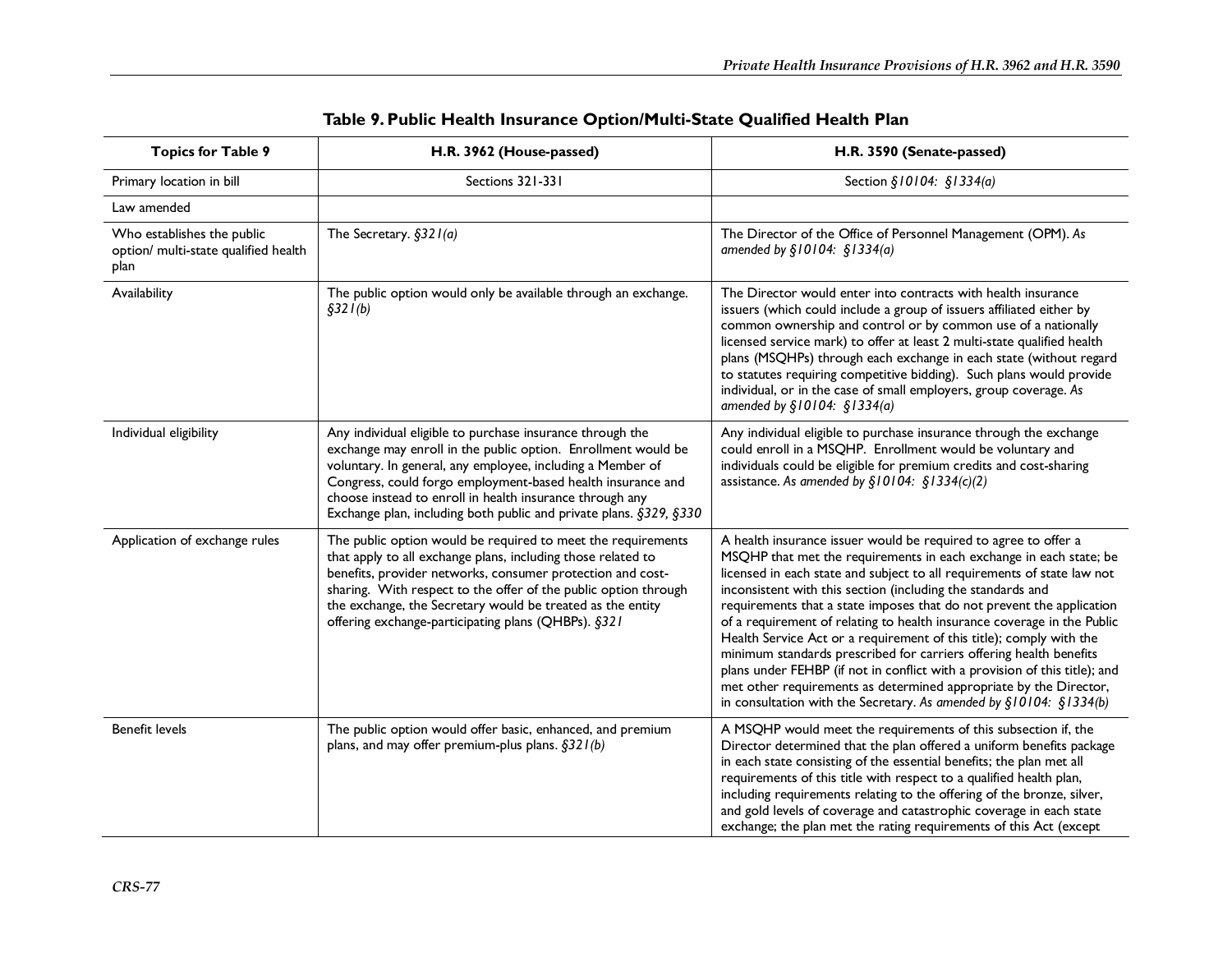| <b>Topics for Table 9</b>                   | H.R. 3962 (House-passed)                                                                                                                                                                                                                                                                                                                                                                                                                                                                                                  | H.R. 3590 (Senate-passed)                                                                                                                                                                                                                       |
|---------------------------------------------|---------------------------------------------------------------------------------------------------------------------------------------------------------------------------------------------------------------------------------------------------------------------------------------------------------------------------------------------------------------------------------------------------------------------------------------------------------------------------------------------------------------------------|-------------------------------------------------------------------------------------------------------------------------------------------------------------------------------------------------------------------------------------------------|
|                                             |                                                                                                                                                                                                                                                                                                                                                                                                                                                                                                                           | for certain state rating requirements); and the issuer offered the plan<br>in all geographic regions, and in all states that adopted adjusted<br>community rating before the date of enactment of this Act. As<br>amended by $$10104: $1334(c)$ |
| <b>Establishment of Treasury</b><br>Account | An account for receipts and disbursements for operation of the<br>public option would be established in the U.S. Treasury. §322(b)                                                                                                                                                                                                                                                                                                                                                                                        | No provision.                                                                                                                                                                                                                                   |
| Establishment of premiums                   | The Secretary would establish geographically adjusted premiums<br>that comply with premium rules established by the Commissioner<br>at levels sufficient to cover medical claims, administration, a<br>contingency margin (see below), and repayment of start-up funds.<br>\$322                                                                                                                                                                                                                                          | No provision.                                                                                                                                                                                                                                   |
|                                             | The Secretary would collect data necessary to establish<br>premiums, and other purposes. §321(e)                                                                                                                                                                                                                                                                                                                                                                                                                          |                                                                                                                                                                                                                                                 |
| Contingency margin                          | Premiums established before 2015 would be required to take into<br>account a contingency margin of not less than 90 days of<br>estimated claims. For premiums starting in 2015, the Secretary<br>would solicit recommendations from the American Academy of<br>Actuaries on the amount of a contingency fund. $\S$ 322(a)                                                                                                                                                                                                 | No provision.                                                                                                                                                                                                                                   |
| Start-up funds                              | \$2 billion would be appropriated to the Secretary for the<br>establishment of the public option. An additional appropriation<br>would be transferred to the fund to cover 90 days worth of<br>claims based on estimated enrollment. The amounts would be<br>repaid within 10 years. §322(b)                                                                                                                                                                                                                              | No provision.                                                                                                                                                                                                                                   |
| Solvency provisions                         | The public option would be prohibited from receiving federal<br>funds if it became insolvent. $§322(b)$                                                                                                                                                                                                                                                                                                                                                                                                                   | No provision.                                                                                                                                                                                                                                   |
| Establishment of payment rates              | The Secretary would be required to negotiate payments for<br>providers, items, and services, including prescription drugs.<br>Payment rates in aggregate would not be allowed to be lower<br>than rates under Medicare, and not higher than average rates paid<br>by other qualified health benefit offering entities. The Secretary<br>would be required to implement payment and delivery system<br>reforms under the public option that had been determined<br>successful under other parts of this Act. §323 and §324 | No provision.                                                                                                                                                                                                                                   |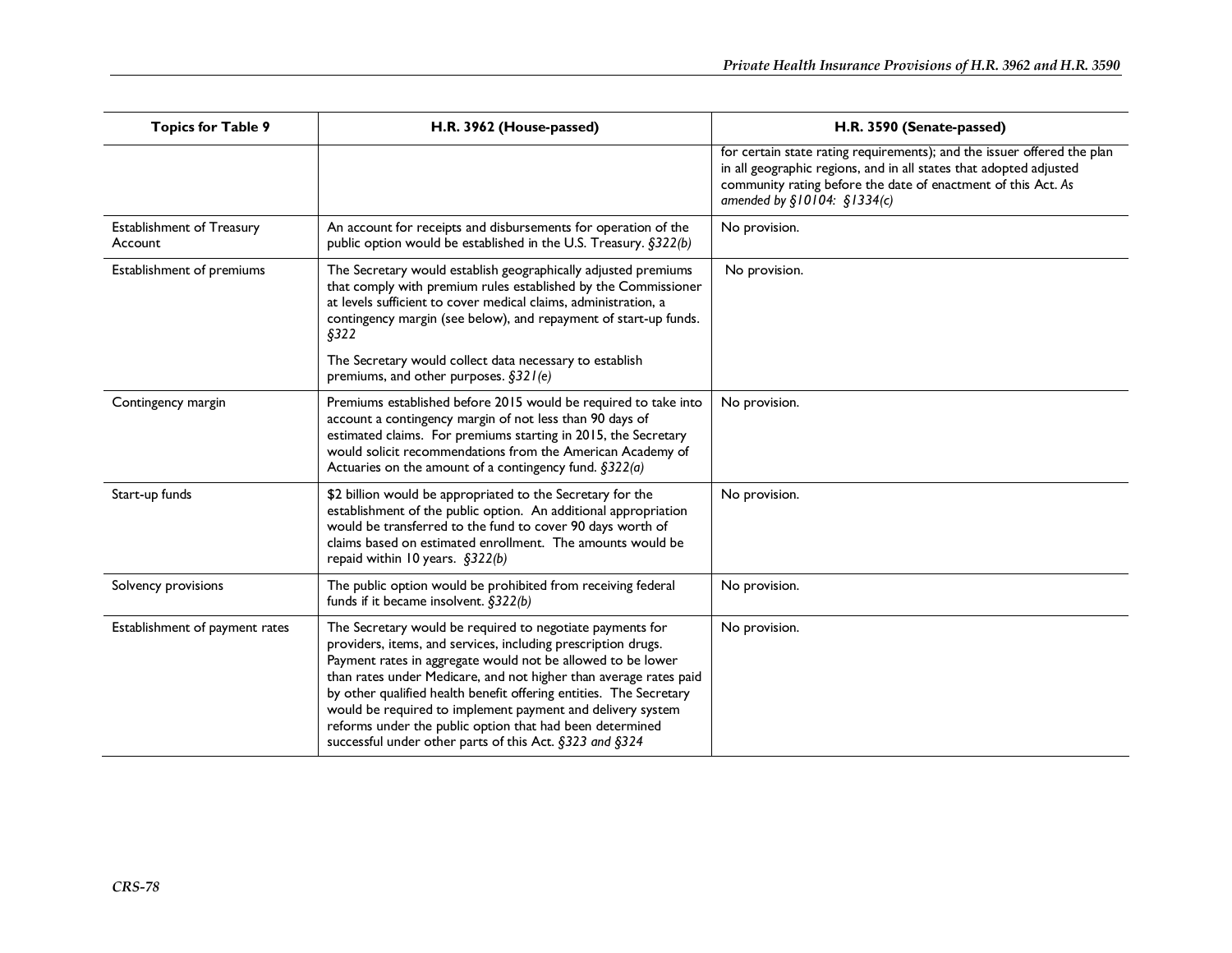| <b>Topics for Table 9</b> | H.R. 3962 (House-passed)                                                                                                                                                                                                                                                                                                                                                                                                                                                                                | H.R. 3590 (Senate-passed)                                                                                                                                                                                                                                                                                                                                                                                                                                                                                                                                                                                                                                                                                                                                                                                                                                                                                                                                                                                                                                                                                                                                                                                                                                                                                                                            |
|---------------------------|---------------------------------------------------------------------------------------------------------------------------------------------------------------------------------------------------------------------------------------------------------------------------------------------------------------------------------------------------------------------------------------------------------------------------------------------------------------------------------------------------------|------------------------------------------------------------------------------------------------------------------------------------------------------------------------------------------------------------------------------------------------------------------------------------------------------------------------------------------------------------------------------------------------------------------------------------------------------------------------------------------------------------------------------------------------------------------------------------------------------------------------------------------------------------------------------------------------------------------------------------------------------------------------------------------------------------------------------------------------------------------------------------------------------------------------------------------------------------------------------------------------------------------------------------------------------------------------------------------------------------------------------------------------------------------------------------------------------------------------------------------------------------------------------------------------------------------------------------------------------|
| Provider networks         | Medicare-participating providers would be providers for the<br>public option, unless they chose to opt out in a process<br>established by the Secretary through a rule-making process that<br>included a public notice and comment period. §323(b)                                                                                                                                                                                                                                                      | No provision.                                                                                                                                                                                                                                                                                                                                                                                                                                                                                                                                                                                                                                                                                                                                                                                                                                                                                                                                                                                                                                                                                                                                                                                                                                                                                                                                        |
|                           | Physicians who are licensed, certified, or otherwise permitted to<br>practice under state law would be able to participate in the public<br>option as preferred or non-preferred providers; preferred<br>physicians would be prohibited from balance-billing (that is, billing<br>for amounts above the established rates), while non-preferred<br>physicians could balance-bill up to 115% of a reduced payment<br>rate. Non-physician providers would be prohibited from balance-<br>billing. §325    |                                                                                                                                                                                                                                                                                                                                                                                                                                                                                                                                                                                                                                                                                                                                                                                                                                                                                                                                                                                                                                                                                                                                                                                                                                                                                                                                                      |
| Authority to contract     | The Secretary would be allowed to enter no-risk contracts for<br>the administration of the public option, in the same way the<br>Secretary enters into contracts for the administration of<br>Medicare. Functions would include, subject to restrictions:<br>• Determination of payment amounts.<br>• Making payments.<br>• Beneficiary education and assistance.<br>· Provider consultative services.<br>• Communication with providers.<br>• Provider education and technical assistance. $\S 321(c)$ | Each contract for an MSQHP would be for at least I year, and could<br>be automatically renewed if neither party provided notice to<br>terminate. The Director would ensure that the benefits coverage<br>was in accordance with the types of coverage provided under PHSA<br>2701(a)(1)(A)(i) - relating to fair health insurance premiums. At least<br>one contract would be with a non-profit entity.<br>The Director would implement this subsection similar to the way the<br>Director implements the contracting provisions with respect to<br>carriers under the Federal employees health benefit program (FEHBP)<br>- through negotiating with each MSQHP on (1) medical loss ratio; (2)<br>profit margin; (3) premiums to be charged; and (4) such other terms<br>and conditions of coverage as are in the interests of enrollees in such<br>plans. The Director could prohibit the offering of any MSQHP that<br>did not meet these terms and conditions.<br>In entering into contracts under this subsection, the Director would<br>ensure that there is at least one MSQHP that does not provide<br>coverage of abortion services described in $\S$ 1303(b)(1)(B)(i) of this<br>Act.<br>Approval of a contract could be withdrawn only after notice and an<br>opportunity for a hearing to the issuer. As amended by §10104:<br>\$1334(a) |
| Ombudsman                 | The Secretary would create an office of the ombudsman, which<br>would have duties similar to those of the Medicare Beneficiary<br>Ombudsman. §321(d)                                                                                                                                                                                                                                                                                                                                                    | No provision.                                                                                                                                                                                                                                                                                                                                                                                                                                                                                                                                                                                                                                                                                                                                                                                                                                                                                                                                                                                                                                                                                                                                                                                                                                                                                                                                        |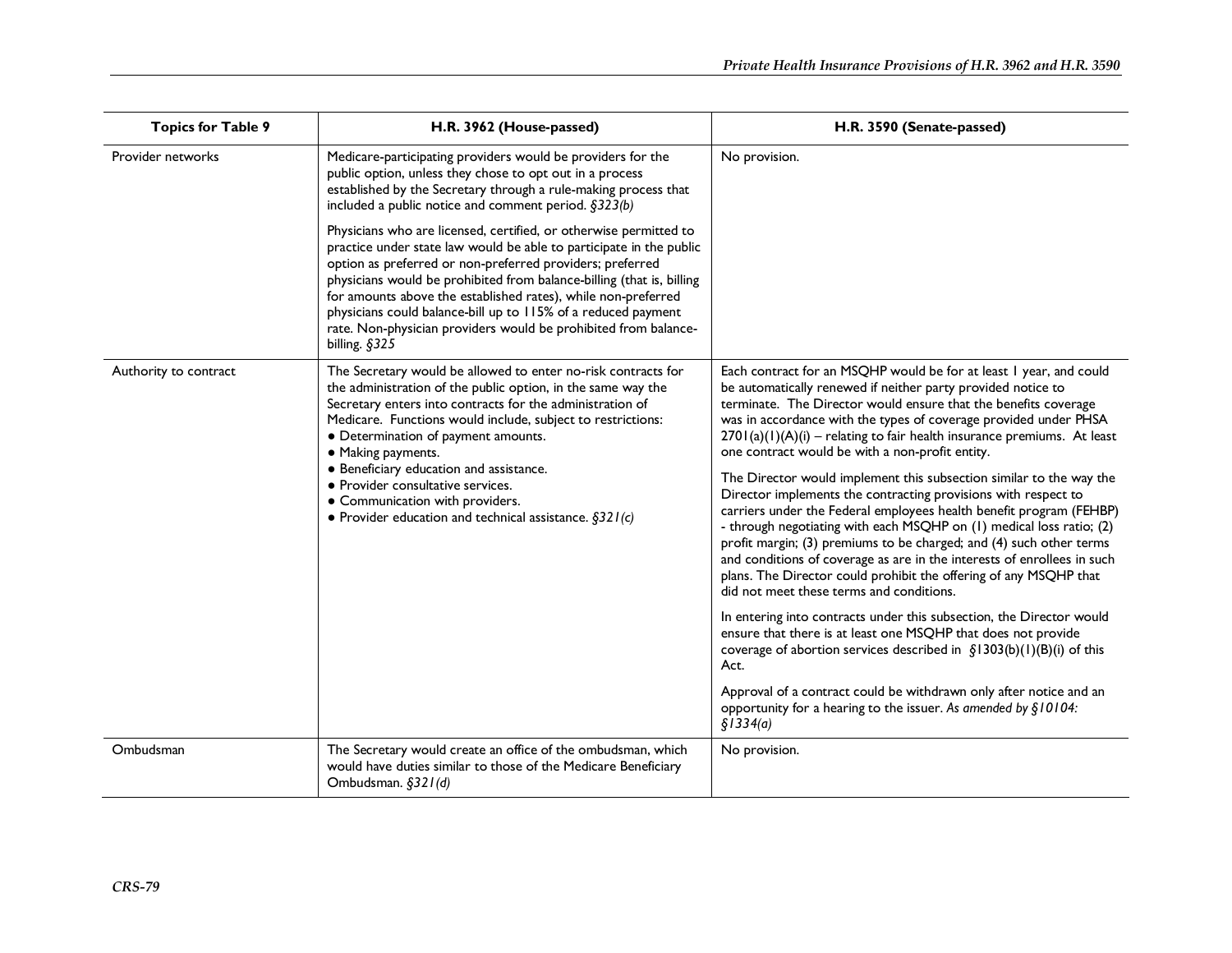| <b>Topics for Table 9</b>                                         | H.R. 3962 (House-passed)                                                                                                                                                                                                                                               | H.R. 3590 (Senate-passed)                                                                                                                                                                                                                                                                                             |
|-------------------------------------------------------------------|------------------------------------------------------------------------------------------------------------------------------------------------------------------------------------------------------------------------------------------------------------------------|-----------------------------------------------------------------------------------------------------------------------------------------------------------------------------------------------------------------------------------------------------------------------------------------------------------------------|
| Consumer protections                                              | Enrollees would have access to federal courts for the<br>enforcement of rights in the same manner that Medicare<br>beneficiaries have with respect to the Medicare program. $\S 321(g)$                                                                                | No provision.                                                                                                                                                                                                                                                                                                         |
| Fraud and abuse                                                   | Provisions of civil law identified by the Secretary (in consultation<br>with the Inspector General) that impose sanctions with respect<br>to fraud, waste and abuse under Medicare would apply to the<br>public option. §326                                           | No provision.                                                                                                                                                                                                                                                                                                         |
| HIPAA requirements and health<br>information privacy and security | HIPAA's administrative simplification standards for electronic<br>transactions, and health information privacy and security would<br>apply to the public option. §327, §328                                                                                            | No provision.                                                                                                                                                                                                                                                                                                         |
| <b>Veterans Affairs</b>                                           | The Secretary would be required to enter into a memorandum of<br>understanding with the Secretary of Veterans Affairs for the<br>collection of costs associated with nonservice-connected care<br>provided in VA facilities to public health insurance enrollees. §331 | No provision.                                                                                                                                                                                                                                                                                                         |
| Additional state required benefits                                | No provision.                                                                                                                                                                                                                                                          | States could require additional benefits, but there would be no<br>additional premium tax credit provided for the state-only mandated<br>benefits. The states would make payments to an individual enrolled in<br>a multi-state plan or on behalf of such an individual to defray the cost<br>of additional benefits. |
|                                                                   |                                                                                                                                                                                                                                                                        | For states with age rating requirements that are lower than 3:1, the<br>state could require the exchange to only permit MSQHPs that comply<br>the state's more protective age rating requirements. As amended by<br>\$10104: \$1334(f)                                                                                |
| Certification                                                     | No provision.                                                                                                                                                                                                                                                          | A MSQHP offered under a contract would be deemed to be certified<br>by an exchange. As amended by §10104: §1334(d)                                                                                                                                                                                                    |
| Phase-In                                                          | No provision.                                                                                                                                                                                                                                                          | The Director would enter into a contract with a health insurance<br>issuer if the issuer offered the plan in at least 60% of states in the first<br>year, at least 70% in the second year, at least 85% in the third year,<br>and in all states thereafter. As amended by $\S10104$ : $\S1334(e)$                     |
| Other duties of the Director                                      | No provision.                                                                                                                                                                                                                                                          | The requirements of the FEHBP program would only apply to<br>MSQHPs to the extent that they were not in conflict with the<br>requirements of this Act. As amended by §10104: §1334(f)                                                                                                                                 |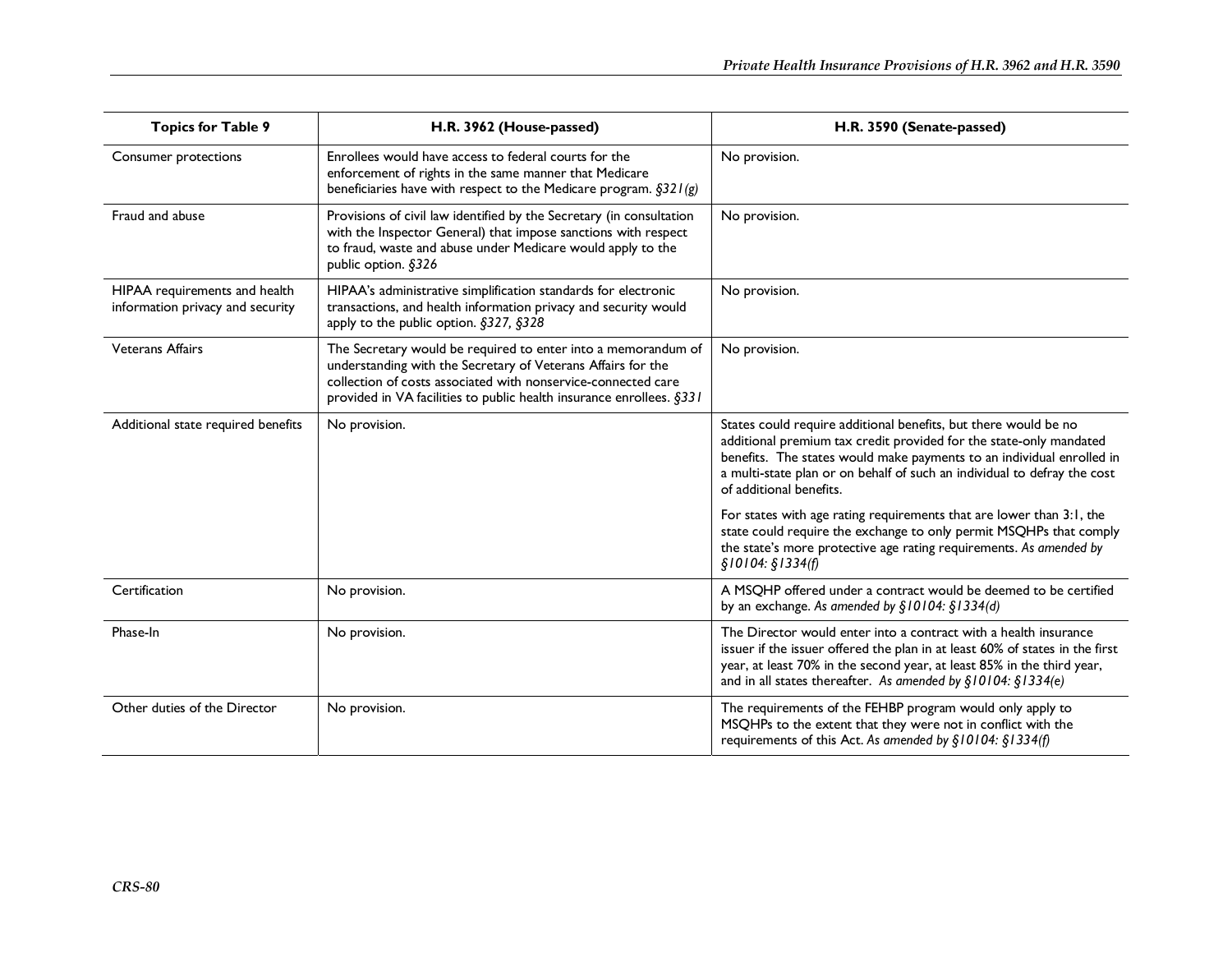| <b>Topics for Table 9</b>       | H.R. 3962 (House-passed) | H.R. 3590 (Senate-passed)                                                                                                                                                                                                                                                                                                                                                                                                                                  |
|---------------------------------|--------------------------|------------------------------------------------------------------------------------------------------------------------------------------------------------------------------------------------------------------------------------------------------------------------------------------------------------------------------------------------------------------------------------------------------------------------------------------------------------|
| Applicability                   | No provision.            | The Director could not reduce financial or personnel resources to<br>the functions of OPM related to the administration of FEHBP.                                                                                                                                                                                                                                                                                                                          |
|                                 |                          | Enrollees in a MSQHP would be treated as a separate risk pool from<br>FEHBP.                                                                                                                                                                                                                                                                                                                                                                               |
|                                 |                          | The Director could establish separate units or offices within OPM, to<br>ensure that the administration of MSQHPs did not interfere with the<br>administration of FEHBP. The Director could appoint additional<br>personal to carry out activities under this section. The Director<br>would ensure that the program under this section is separate from<br>FEHBP. FEHBP plans would not be required to offer a MSQHP. As<br>amended by $$10104: $1334(g)$ |
| Advisory committee              | No provision.            | The Director would establish an advisory board to provide<br>recommendations. A significant percentage of the members of the<br>board would be comprised of enrollees in a MSQHP or their<br>representatives. As amended by §10104: §1334(h)                                                                                                                                                                                                               |
| Authorization of Appropriations | No provision.            | Such sums as necessary would be authorized to be appropriated to<br>carry out this section. As amended by $\S10104$ : $\S1334(i)$                                                                                                                                                                                                                                                                                                                          |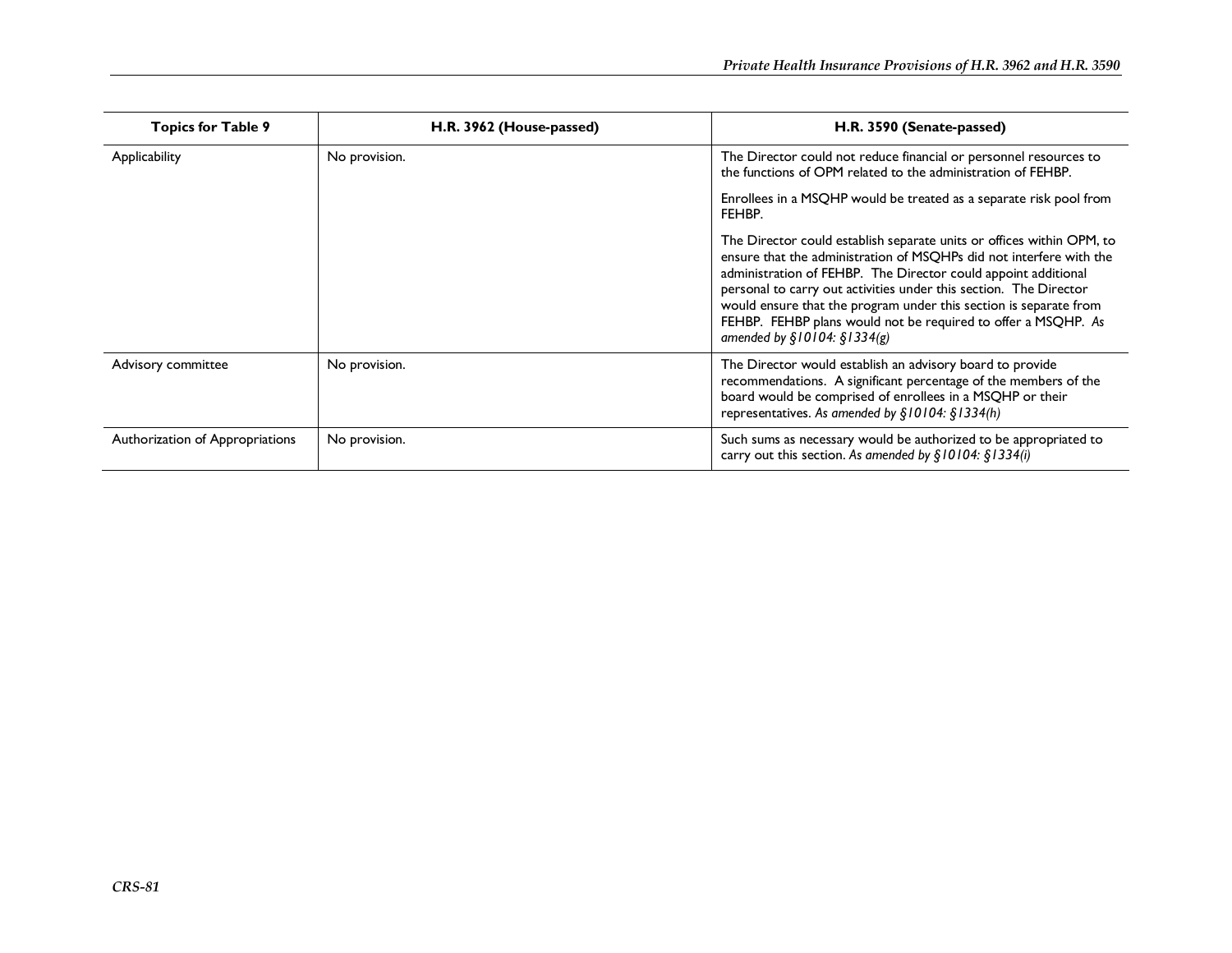| <b>Topics for Table 10</b>                                            | H.R. 3962 (House-passed)                                                                                                                                                                                                                                                            | H.R. 3590 (Senate-passed)                                                                                                                                                                                                                                                                                                                 |
|-----------------------------------------------------------------------|-------------------------------------------------------------------------------------------------------------------------------------------------------------------------------------------------------------------------------------------------------------------------------------|-------------------------------------------------------------------------------------------------------------------------------------------------------------------------------------------------------------------------------------------------------------------------------------------------------------------------------------------|
| Primary location in bill                                              | Section 310                                                                                                                                                                                                                                                                         | Section 1322                                                                                                                                                                                                                                                                                                                              |
| Law amended                                                           |                                                                                                                                                                                                                                                                                     | None for the program administration. The tax provision amends<br>section 501(c) of the IRC. §1322(h)                                                                                                                                                                                                                                      |
| <b>Effective date</b>                                                 | Not later than 6 months after enactment. $\S310(a)$                                                                                                                                                                                                                                 | An Advisory Board formed not later than three months after<br>enactment. $§$ 1322(b)(3)                                                                                                                                                                                                                                                   |
| Date when grant awards are made                                       | Not later than 36 months after enactment. §310(b)                                                                                                                                                                                                                                   | The Secretary would award not later than July 1, 2013. $\S$ 1322(b)(2)(D)                                                                                                                                                                                                                                                                 |
| Who has primary responsibility to<br>establish and operate the CO-OPs | The Commissioner. $§310(a)$                                                                                                                                                                                                                                                         | The Secretary. $$1322(a)$                                                                                                                                                                                                                                                                                                                 |
| Specific limits on responsible<br>authority                           | No provision.                                                                                                                                                                                                                                                                       | The Secretary would not be permitted to:<br>• participate in any negotiations between qualified health insurance<br>issuers and any health care providers or drug manufacturers;<br>· establish or maintain a price structure for any benefits; and<br>• interfere with the competitive nature of providing health benefits.<br>\$1322(f) |
| Advisors to program                                                   | Secretary of the Treasury. §310(a)                                                                                                                                                                                                                                                  | A 15-member Advisory Board appointed by the Comptroller<br>General. §1322(b)(3)(A)                                                                                                                                                                                                                                                        |
| Appropriations                                                        | \$5 billion. §3 $10(b)(7)$                                                                                                                                                                                                                                                          | \$6 billion. $$1322(g)$                                                                                                                                                                                                                                                                                                                   |
| Use of loans and grants                                               | Would provide loans for assistance in meeting start-up costs and<br>grants to provide assistance in meeting solvency requirements of<br>the States. $$310(b)(1)$                                                                                                                    | Would provide loans for assistance in meeting start-up costs and<br>grants to provide assistance in meeting solvency requirements of the<br>states. $§$ 1322(b)                                                                                                                                                                           |
| Conditions for participation                                          | A grant or loan would not be awarded unless the following<br>conditions are met:                                                                                                                                                                                                    | A grant or loan would not be awarded unless the following conditions<br>are met to be a qualified health insurance issuer:                                                                                                                                                                                                                |
|                                                                       | • The cooperative would be a not-for-profit, member<br>organization with the membership being made up entirely of<br>beneficiaries of the insurance coverage offered by the<br>cooperative.                                                                                         | • The cooperative would be a nonprofit, member organization under<br>state law.                                                                                                                                                                                                                                                           |
|                                                                       | • The organization or a related entity could not have been<br>operating on or before July 16, 2009.<br>• The cooperative's governing documents would incorporate<br>ethics and conflict of interest standard protecting against<br>insurance industry involvement and interference. | • The organization or a related entity could not have been operating<br>on or before July 16, 2009.<br>• The cooperative's governing documents would incorporate ethics<br>and conflict of interest standard protecting against insurance industry<br>involvement and interference.                                                       |

## **Table 10.Consumer Operated and Oriented Plan (CO-OP) Program**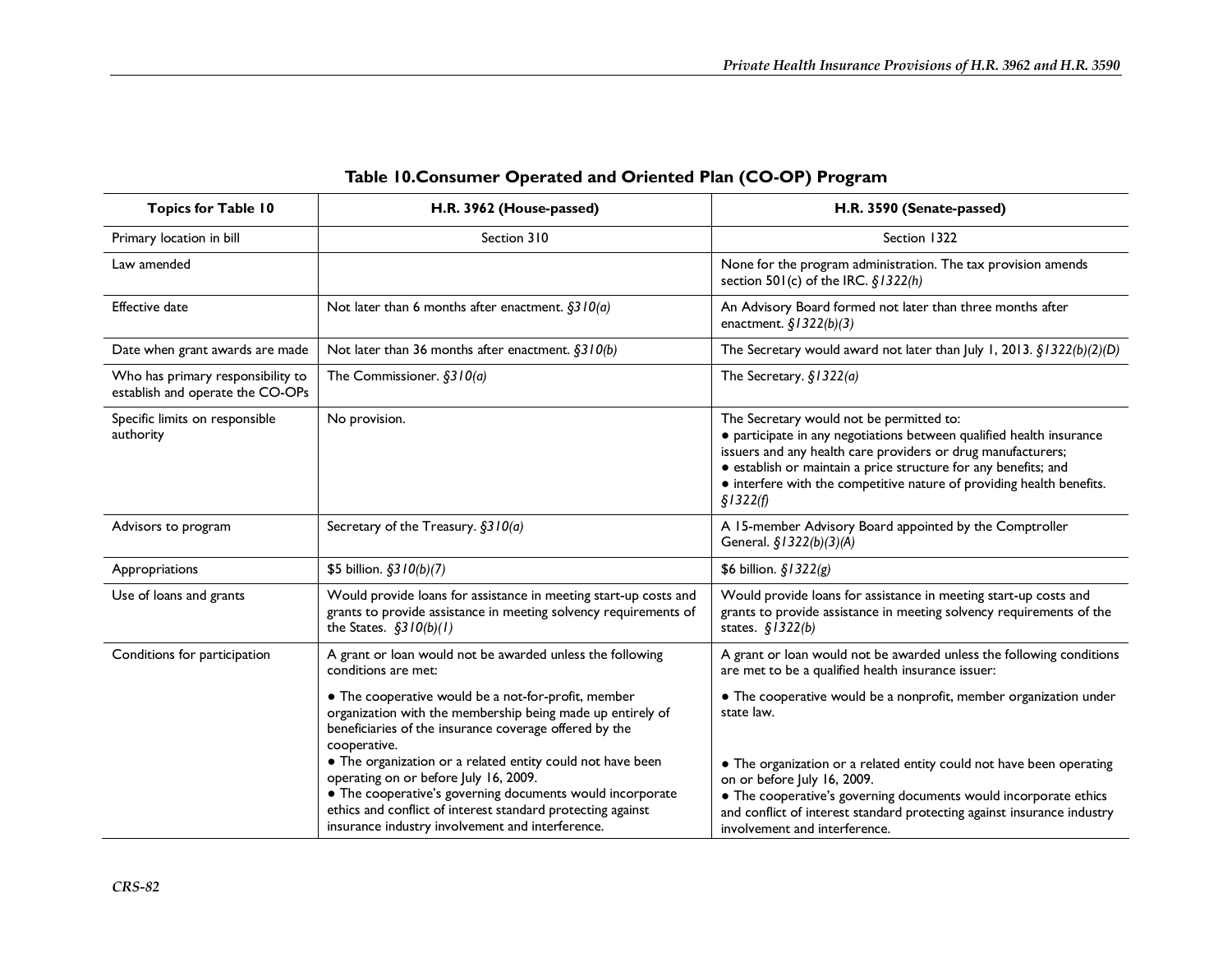| <b>Topics for Table 10</b>               | H.R. 3962 (House-passed)                                                                                                                                                                                                                                                                                                                                                                        | H.R. 3590 (Senate-passed)                                                                                                                                                                                                                                                                                                                                                                                                                                                                                                                                                                                                          |
|------------------------------------------|-------------------------------------------------------------------------------------------------------------------------------------------------------------------------------------------------------------------------------------------------------------------------------------------------------------------------------------------------------------------------------------------------|------------------------------------------------------------------------------------------------------------------------------------------------------------------------------------------------------------------------------------------------------------------------------------------------------------------------------------------------------------------------------------------------------------------------------------------------------------------------------------------------------------------------------------------------------------------------------------------------------------------------------------|
|                                          | • The cooperative would not be sponsored by a State<br>government.<br>• Substantially all the activities of the cooperative would consist<br>of the issuance of qualified health plans through an exchange.<br>• The cooperative would be licensed to offer insurance in each<br>state it is offering a plan.                                                                                   | • The organization would not be sponsored by a state or local<br>government or any political subdivision of either.<br>• The substantially all of the activities of the organization would<br>consist of the issuance of qualified health plans in the individual and<br>small group markets.<br>• The cooperative would meet all of the requirements that other<br>issuers of qualified health plans are required to meet in any state,<br>including solvency and licensure requirements, rules on payments to<br>providers, network adequacy rules, rate and form filing rules, and any<br>applicable state premium assessments. |
|                                          | • A majority vote of its members would govern the cooperative.<br>• The cooperative would operate with a strong consumer focus,<br>including timeliness, responsiveness, and accountability to its<br>members.<br>• Any profits made would be used to lower premiums, improve<br>benefits, or to otherwise improve the quality of health care<br>delivered to its members. $\S310(b)(2)(A)-(I)$ | • A majority vote of its members would govern the cooperative.<br>• The cooperative would operate with a strong consumer focus,<br>including timeliness, responsiveness, and accountability to its<br>members.<br>• Any profits made would be used to lower premiums, improve<br>benefits, or to otherwise improve the quality of health care delivered<br>to its members.<br>• The cooperative would coordinate with the implementation of<br>state insurance reforms required by this bill. $\S$ 1322(c)(1)-(6)                                                                                                                  |
| Priorities in making grants and<br>loans | The Commissioner would give priority to cooperatives that:<br>· operate on a statewide basis;<br>• use an integrated delivery system; and<br>• have a significant level of financial support from<br>nongovernmental sources. $\S310(b)(3)$                                                                                                                                                     | In the context of ensuring there would be sufficient funding to<br>establish at least one CO-OP insurance issuer in each State, and<br>taking into account the recommendations of the Advisory Board, the<br>Secretary would give priority to cooperatives that:<br>· operate on a statewide basis;<br>· use an integrated delivery system; and<br>• have a significant level of financial support from nongovernmental<br>sources. $$1322(b)(2)(a)$                                                                                                                                                                               |
| Interaction with exchanges               | CO-OP grants would specifically be for qualified cooperatives<br>provided through an exchange. §310(a), (b)(2)(E)                                                                                                                                                                                                                                                                               | CO-OP grantees would be required to be qualified health plans,<br>which are required to be part of an exchange, but may also be offered<br>outside of the exchange. $\S$ 1322(b), (c)                                                                                                                                                                                                                                                                                                                                                                                                                                              |
| Tax exemptions                           | Would require a CO-OP grantees to be not-for-profit, but does<br>not create a new tax exemption or amend tax code. §310(a),<br>(b)(2)                                                                                                                                                                                                                                                           | Would amend the Internal Revenue Code on 1986 to establish a new<br>category in the list of exemptions under Section 501(c). Would<br>require compliance with program requirements as a condition of the<br>tax exemption. $\S$ 1322(h): IRC $\S$ 501(c)(29)                                                                                                                                                                                                                                                                                                                                                                       |
| Restrictions on use of funds             | No provision.                                                                                                                                                                                                                                                                                                                                                                                   | CO-OP grantees would be restricted from using grant and loans for<br>attempting to influence legislation or for marketing. $\S$ / 322(b)(2)(c)                                                                                                                                                                                                                                                                                                                                                                                                                                                                                     |
| Collaboration with other<br>cooperatives | Nothing in this section would be construed to prevent a<br>cooperative in one state from integrating with a cooperative<br>established in another state(s) for the administration, issuance of                                                                                                                                                                                                  | CO-OP participants would be permitted to establish a private<br>purchasing council for collective purchasing arrangements for items<br>and services that increase administrative and other cost efficiencies                                                                                                                                                                                                                                                                                                                                                                                                                       |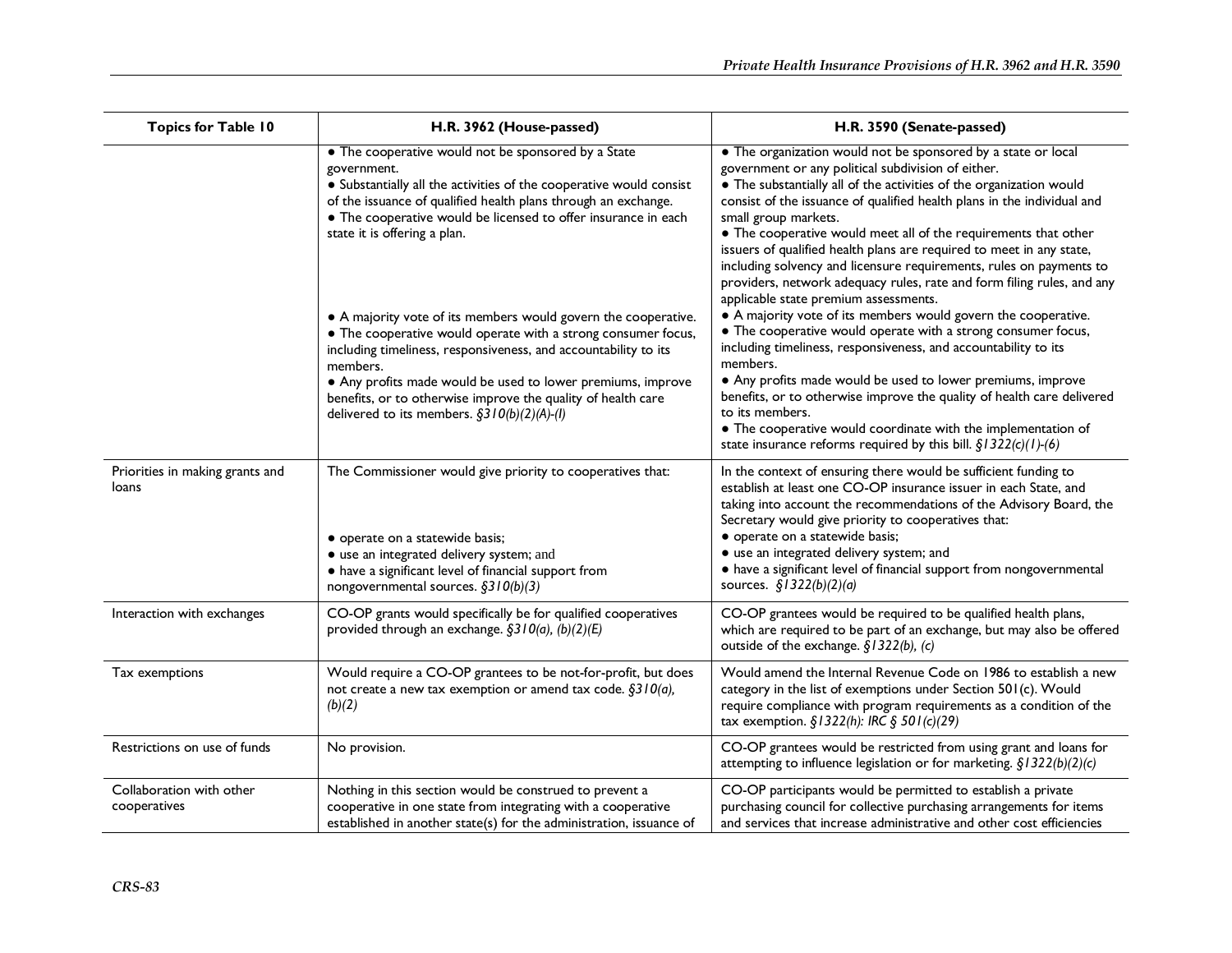| <b>Topics for Table 10</b>                          | H.R. 3962 (House-passed)                                                                                                                                                                                                                                                                                                                                   | H.R. 3590 (Senate-passed)                                                                                                                                                                                                                                                                                                                                                                                                                                                                                                                                                                                                                                                                                                                                                              |
|-----------------------------------------------------|------------------------------------------------------------------------------------------------------------------------------------------------------------------------------------------------------------------------------------------------------------------------------------------------------------------------------------------------------------|----------------------------------------------------------------------------------------------------------------------------------------------------------------------------------------------------------------------------------------------------------------------------------------------------------------------------------------------------------------------------------------------------------------------------------------------------------------------------------------------------------------------------------------------------------------------------------------------------------------------------------------------------------------------------------------------------------------------------------------------------------------------------------------|
|                                                     | coverage or other activities related to acting as a QHBP. Nothing<br>in this section would be construed as preventing a state from<br>taking actions to permit such integration. $\S310(b)(4)$                                                                                                                                                             | including claims administration, health information technology, and<br>actuarial services. This council could not set payment rates to<br>providers and would not preempt applicable antitrust law. §1322(d)                                                                                                                                                                                                                                                                                                                                                                                                                                                                                                                                                                           |
| Amortization of grants and loans                    | The Secretary would provide for the repayment of grants or<br>loans to the Treasury in an amortized manner over a 10-year<br>period. §310(b)(5)                                                                                                                                                                                                            | Not later than July 1, 2013, and prior to awarding loans and grants<br>under the CO-OP program, the Secretary would promulgate<br>regulations with respect to the repayment of loans and grants in a<br>manner that is consistent with state solvency regulations and other<br>similar state laws that may apply. In promulgating such regulations, the<br>Secretary would provide that such loans would be repaid within 5<br>years and such grants would be repaid within 15 years, taking into<br>consideration any appropriate state reserve requirements, solvency<br>regulations, and requisite surplus note arrangements that must be<br>constructed in a state to provide for such repayment prior to<br>awarding such loans and grants. $\S$ 1322(b) as amended by $\S$ 10104 |
| Repayment for violations of terms<br>of the program | If a cooperative violated the terms of the CO-OP program and<br>fails to correct the violation within a reasonable period of time, as<br>determined by the Commissioner, the cooperative would be<br>required to replay the total amount of any loan or grant received<br>plus interest at a rate that would be determined by the Secretary.<br>§310(b)(6) | If the Secretary determines that a cooperative has failed to meet any<br>of the requirements and has failed to correct such failure within a<br>reasonable period of time then the cooperative would be required to<br>repay to the Secretary an amount equal to the sum of 110% of the<br>aggregate amount of loans and grants received plus interest on the<br>aggregate amount of loans and grants received.<br>The Secretary would also notify the Secretary of the Treasury of any<br>determination of a failure that results in the termination of an issuer's<br>tax-exempt status. $\S$ 1322(c)(iii)                                                                                                                                                                           |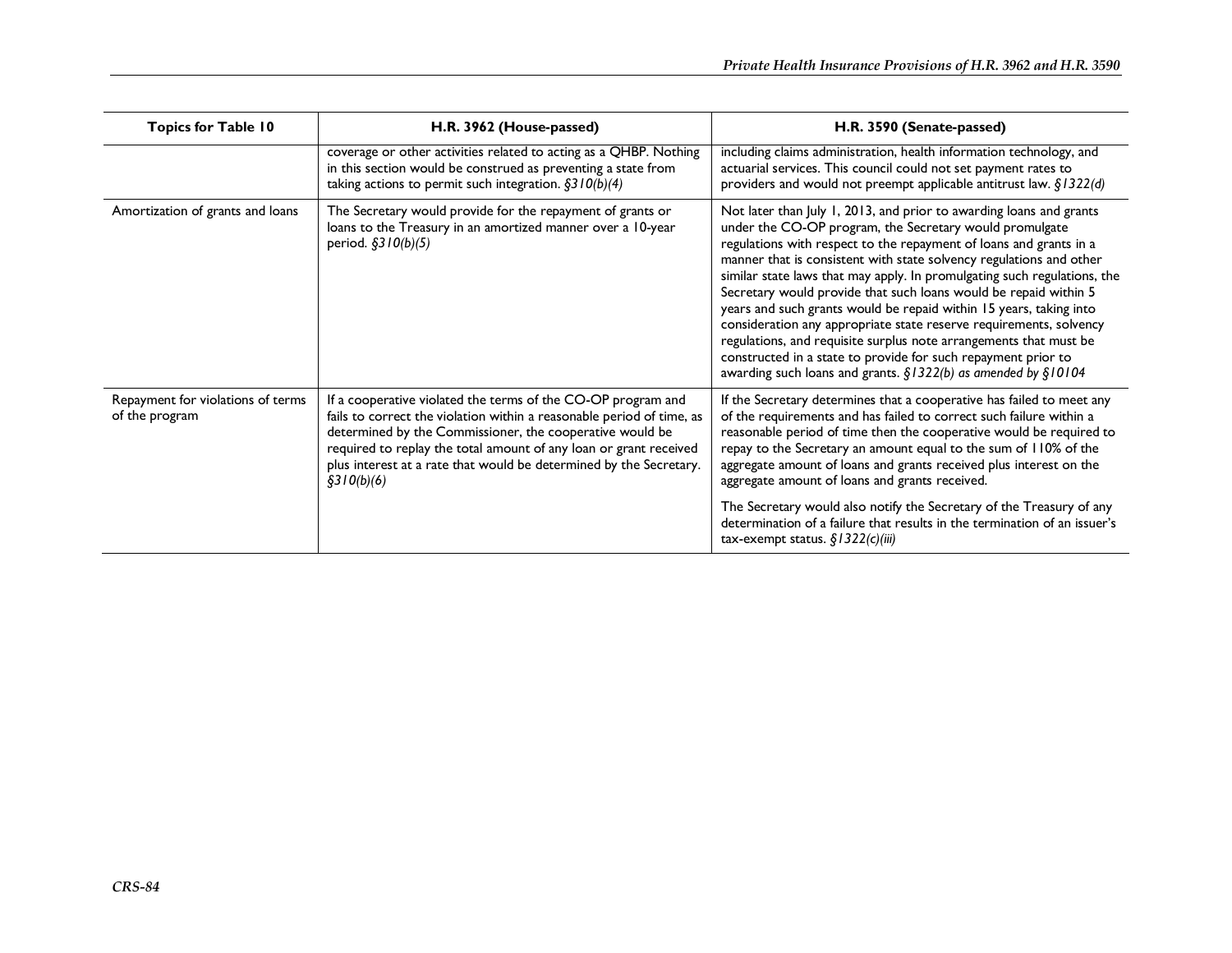| <b>Topics for Table II</b>              | <b>Current Law</b>                                                                                                                                                                                                                                                                                                                                                                                                                                                                                                                                                                                                                                                                                                                             | H.R. 3962 (House-passed)                                                                                                                                                                                                                                                 | H.R. 3590 (Senate-passed)                                                                                                                                                                                                                                                                                                                                                                                                                                                                                                                                                                                                                                                                                                                                                                                                            |
|-----------------------------------------|------------------------------------------------------------------------------------------------------------------------------------------------------------------------------------------------------------------------------------------------------------------------------------------------------------------------------------------------------------------------------------------------------------------------------------------------------------------------------------------------------------------------------------------------------------------------------------------------------------------------------------------------------------------------------------------------------------------------------------------------|--------------------------------------------------------------------------------------------------------------------------------------------------------------------------------------------------------------------------------------------------------------------------|--------------------------------------------------------------------------------------------------------------------------------------------------------------------------------------------------------------------------------------------------------------------------------------------------------------------------------------------------------------------------------------------------------------------------------------------------------------------------------------------------------------------------------------------------------------------------------------------------------------------------------------------------------------------------------------------------------------------------------------------------------------------------------------------------------------------------------------|
| Primary location in the bill            |                                                                                                                                                                                                                                                                                                                                                                                                                                                                                                                                                                                                                                                                                                                                                | Sections 531-534, 551-555                                                                                                                                                                                                                                                | Sections 9001-9017 and Sec. 10901-10906                                                                                                                                                                                                                                                                                                                                                                                                                                                                                                                                                                                                                                                                                                                                                                                              |
| Law amended                             |                                                                                                                                                                                                                                                                                                                                                                                                                                                                                                                                                                                                                                                                                                                                                | <b>IRC</b>                                                                                                                                                                                                                                                               | <b>IRC</b>                                                                                                                                                                                                                                                                                                                                                                                                                                                                                                                                                                                                                                                                                                                                                                                                                           |
| Surcharge on high income<br>individuals | Current federal tax rates increase with<br>income. The marginal tax rates vary from<br>10% of taxable income for very low income<br>taxpayers to 35% for high-income<br>taxpayers.<br>Among higher income taxpayers in 2009:<br>Married filers with adjusted gross income<br>over \$372,950 pay \$100,894.50 plus 35% of<br>the excess over \$372,950 in federal taxes.<br>Single filers with adjusted gross income<br>over \$372,950 pay \$108,216 plus 35% of<br>the excess over \$372,950<br>In addition to federal tax rates, both<br>employees and employers each pay a<br>payroll tax of 7.65%. Of which 6.2% is for<br>Old Age Survivors and Disability Insurance<br>and 1.45% to for Hospital Insurance to<br>finance Medicare Part A. | The bill would impose a tax equal to 5.4%<br>on modified adjusted gross income (AGI)<br>that exceeds \$500,000 for single filers and<br>\$1 million for joint filers.<br>Effective date: Date of enactment of this<br>Act. §551<br>Raises \$460.5 billion over 10 years. | The Senate bill would impose an additional<br>payroll tax of 0.9 percentage points on<br>high-income workers with wages over<br>\$200,000 for single filers and \$250,000 for<br>joint filers Since employers will not know<br>the wages of a spouse, they are directed to<br>collect these revenues from all workers<br>with wages exceeding \$200,000. Excess<br>withholding among joint filers would be<br>reconciled on tax returns.<br>The 0.9 percentage point tax would also be<br>levied on payroll for self-employed if their<br>incomes exceed the specified thresholds.<br>The self-employed would not be allowed to<br>deduct this additional tax as a business<br>expense.<br>Effective for taxable years after December<br>31, 2012. §9015 as amended by §10906<br>Raises \$86.8 billion in revenues over 10<br>years. |
|                                         |                                                                                                                                                                                                                                                                                                                                                                                                                                                                                                                                                                                                                                                                                                                                                | <b>Excise Taxes</b>                                                                                                                                                                                                                                                      |                                                                                                                                                                                                                                                                                                                                                                                                                                                                                                                                                                                                                                                                                                                                                                                                                                      |
| Excise tax on high-cost<br>plans        |                                                                                                                                                                                                                                                                                                                                                                                                                                                                                                                                                                                                                                                                                                                                                | No provision.                                                                                                                                                                                                                                                            | The bill would impose an excise tax of 40%<br>on health insurers and health plan<br>administrators for coverage that exceeds<br>certain thresholds (\$8,500 single coverage<br>and \$23,000 for family coverage in 2013).                                                                                                                                                                                                                                                                                                                                                                                                                                                                                                                                                                                                            |
|                                         |                                                                                                                                                                                                                                                                                                                                                                                                                                                                                                                                                                                                                                                                                                                                                |                                                                                                                                                                                                                                                                          | Effective January 1, 2013.                                                                                                                                                                                                                                                                                                                                                                                                                                                                                                                                                                                                                                                                                                                                                                                                           |
|                                         |                                                                                                                                                                                                                                                                                                                                                                                                                                                                                                                                                                                                                                                                                                                                                |                                                                                                                                                                                                                                                                          | Thresholds indexed by growth in the<br>Consumer Price Index (CPI) plus 1% in<br>subsequent years.                                                                                                                                                                                                                                                                                                                                                                                                                                                                                                                                                                                                                                                                                                                                    |
|                                         |                                                                                                                                                                                                                                                                                                                                                                                                                                                                                                                                                                                                                                                                                                                                                |                                                                                                                                                                                                                                                                          | Health insurance coverage subject to the<br>excise tax is broadly defined to include not<br>only the employer and employee premium                                                                                                                                                                                                                                                                                                                                                                                                                                                                                                                                                                                                                                                                                                   |

#### **Table 11. Selected Revenue Provisions**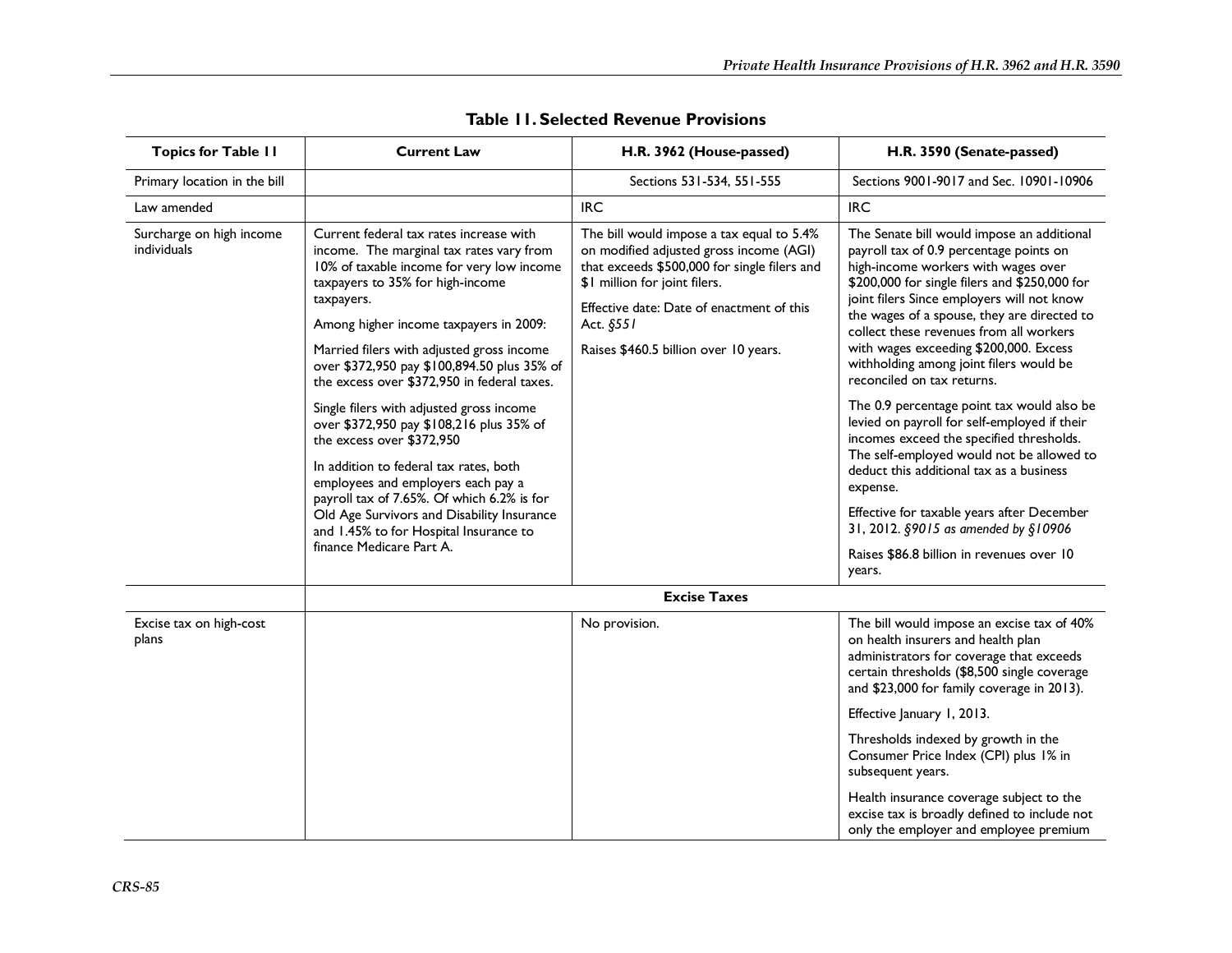| <b>Topics for Table II</b> | <b>Current Law</b> | H.R. 3962 (House-passed) | H.R. 3590 (Senate-passed)                                                                                                                                                                                                                                                                                                                                                                                       |
|----------------------------|--------------------|--------------------------|-----------------------------------------------------------------------------------------------------------------------------------------------------------------------------------------------------------------------------------------------------------------------------------------------------------------------------------------------------------------------------------------------------------------|
|                            |                    |                          | payments for health insurance (including<br>self-insured plans), but also premiums paid<br>by the employee and the employer for<br>dental and vision. In addition, tax-<br>advantaged accounts such as flexible<br>spending accounts (FSAs), health savings<br>accounts (HSAs) and health reimbursement<br>accounts (HRAs) are also specified as<br>health insurance coverage and subject to<br>the excise tax. |
|                            |                    |                          | Alternative Thresholds:                                                                                                                                                                                                                                                                                                                                                                                         |
|                            |                    |                          | Retired taxpayers (ages 55 to 64) and those<br>working in high-risk professions (including<br>longshore workers) are subject to higher<br>thresholds (\$9,850 for single coverage and<br>\$26,000 for family coverage).                                                                                                                                                                                         |
|                            |                    |                          | For individuals residing in high-cost states<br>the thresholds would be phased in between<br>2013 and 2016 starting from 20% higher<br>initially and 5% higher by 2015. §9001                                                                                                                                                                                                                                   |
|                            |                    |                          | Raises \$148.9 billion over 10 years.                                                                                                                                                                                                                                                                                                                                                                           |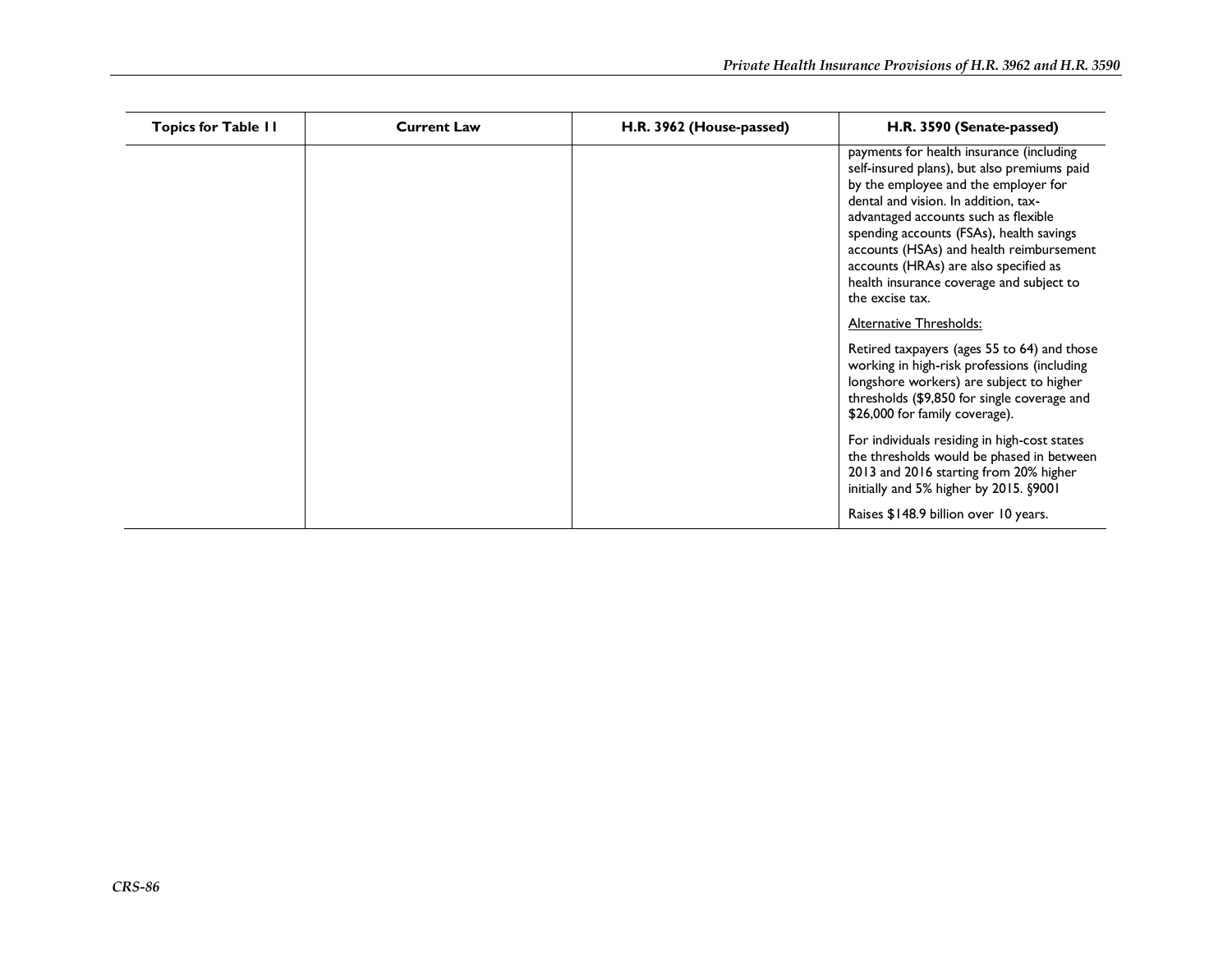| <b>Topics for Table 11</b>                              | <b>Current Law</b> | H.R. 3962 (House-passed) | H.R. 3590 (Senate-passed)                                                                                                                                                                                                                                                                                                               |
|---------------------------------------------------------|--------------------|--------------------------|-----------------------------------------------------------------------------------------------------------------------------------------------------------------------------------------------------------------------------------------------------------------------------------------------------------------------------------------|
| Annual fee on health<br>insurers                        |                    | No provision.            | An annual fee would be imposed on all<br>health insurers based on their market<br>share. The fee would be applied to net<br>premiums written. The annual fee allocated<br>across health insurers would be \$2 billion<br>in 2011, \$4 billion in 2012, \$7 billion in<br>2013, \$9 billion in 2014-1016 and \$10<br>billion thereafter. |
|                                                         |                    |                          | The fee would not apply to self-insured<br>plans, federal, state or government entities<br>or non-profit insurers. It does apply to<br>companies or organizations that underwrite<br>government-funded insurance (i.e.,<br>Medicaid managed care plans, Federal<br>Employees Health Benefits Program<br>[FEHBP]).                       |
|                                                         |                    |                          | The effective date is January 1, 2011. §9010<br>as amended by §10905                                                                                                                                                                                                                                                                    |
|                                                         |                    |                          | Raises \$59.6 billion over 10 years.                                                                                                                                                                                                                                                                                                    |
| Limit on executive pay of<br>health insurance providers |                    | No provision.            | Covered health insurance providers would<br>not be able to deduct compensation above<br>\$500,000 per year. This income threshold<br>would include deferred compensation.                                                                                                                                                               |
|                                                         |                    |                          | This provision would be effective for<br>compensation paid in taxable years<br>beginning after 2012 with respect to<br>services performed after 2009. §9014                                                                                                                                                                             |
|                                                         |                    |                          | Raises \$0.6 billion in revenues over 10<br>years.                                                                                                                                                                                                                                                                                      |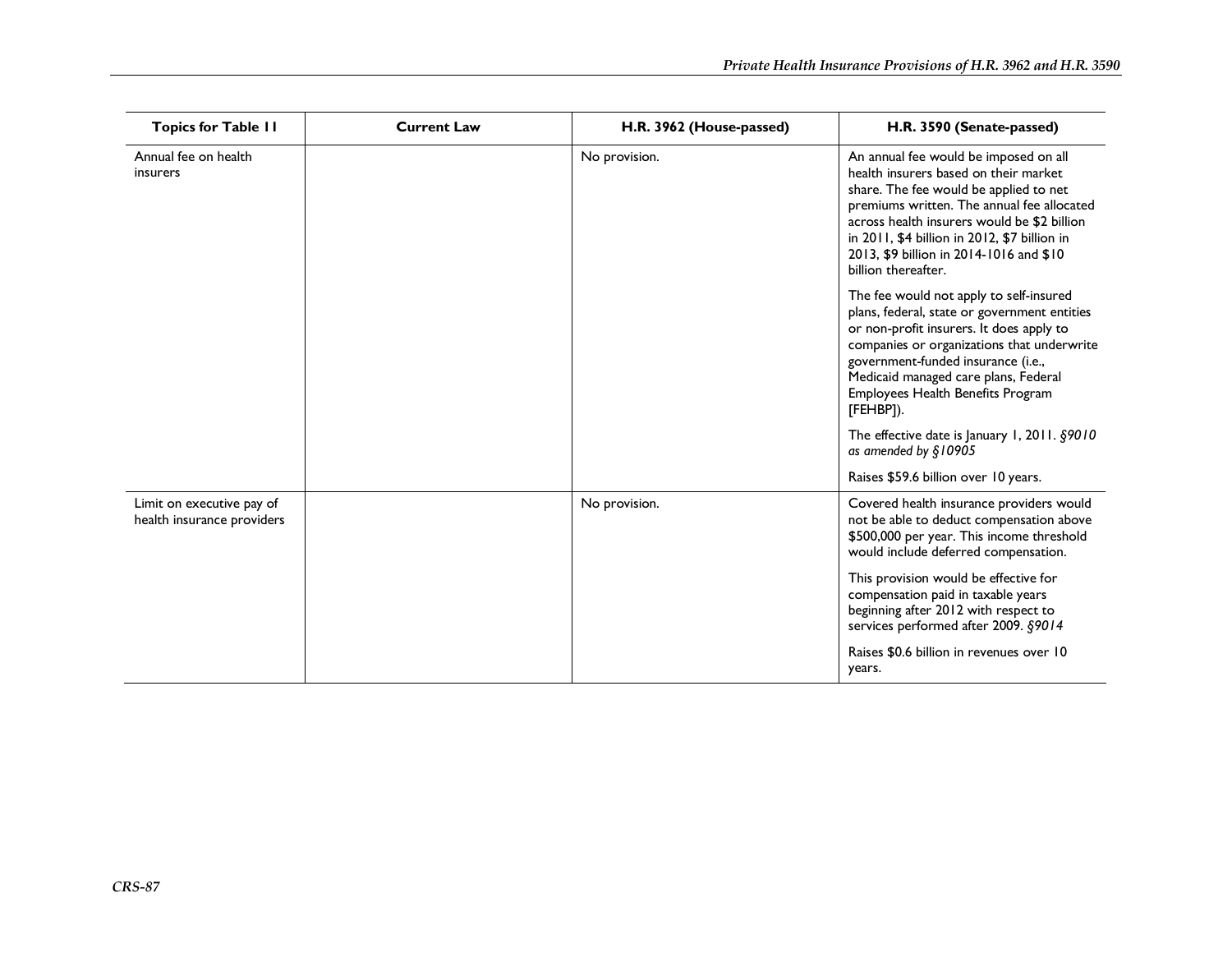| <b>Topics for Table II</b>                                                             | <b>Current Law</b> | H.R. 3962 (House-passed)                                                                                                                                                                                                                                                                                                                           | H.R. 3590 (Senate-passed)                                                                                                                                                                                                                                                                                                                                                                                                                                                                                                                                                                                                                                                                                                                                                           |
|----------------------------------------------------------------------------------------|--------------------|----------------------------------------------------------------------------------------------------------------------------------------------------------------------------------------------------------------------------------------------------------------------------------------------------------------------------------------------------|-------------------------------------------------------------------------------------------------------------------------------------------------------------------------------------------------------------------------------------------------------------------------------------------------------------------------------------------------------------------------------------------------------------------------------------------------------------------------------------------------------------------------------------------------------------------------------------------------------------------------------------------------------------------------------------------------------------------------------------------------------------------------------------|
| Annual fee on branded<br>prescription pharmaceutical<br>manufacturers and<br>importers |                    | No provision.                                                                                                                                                                                                                                                                                                                                      | An annual fee would be imposed on certain<br>manufacturers and importers of branded<br>prescription drugs (including biological<br>products and excluding orphan drugs). The<br>total fee would be \$2.3 billion a year and<br>imposed on each entity based on their<br>annual sales. §9008                                                                                                                                                                                                                                                                                                                                                                                                                                                                                         |
|                                                                                        |                    |                                                                                                                                                                                                                                                                                                                                                    | Raises \$22.2 billion in revenues over 10<br>years.                                                                                                                                                                                                                                                                                                                                                                                                                                                                                                                                                                                                                                                                                                                                 |
| Annual fee on medical<br>device manufacturers                                          |                    | A tax of 2.5% of a price determined as<br>specified would be imposed on the first<br>taxable sale (including certain leases and<br>uses) of a medical device. The tax would<br>not apply to devices sold to (or of the type<br>and quantity typically sold to) consumers by<br>retail establishments. §552<br>Raises \$20.0 billion over 10 years. | An annual fee would be imposed on certain<br>manufacturers and importers of medical<br>devices (that generally cost more than<br>\$100 and are subject to more stringent<br>safety and effectiveness controls by the<br>Food and Drug Administration). The total<br>fee would be \$2 billion from 2011 to 2017<br>and \$3 billion thereafter. The fee would be<br>levied on device manufacturers based on<br>their annual sales. For sales of not more<br>than \$5 million, no tax would be levied. For<br>sales of more than \$5 million and less than<br>\$25 million, 50% of sales would be subject<br>to the excise tax. For sales of more than<br>\$25 billion, 100% would be subject to the<br>excise tax. §9009 as amended by §10904<br>Raises \$19.3 billion over 10 years. |
| Excise tax on elective<br>cosmetic medical<br>procedures                               |                    | No provision.                                                                                                                                                                                                                                                                                                                                      | Imposes a 5% tax on cosmetic surgery to<br>be paid by the individual on whom<br>procedure is performed. Effective for<br>procedures performed on or after January<br>1, 2010. §9017                                                                                                                                                                                                                                                                                                                                                                                                                                                                                                                                                                                                 |
|                                                                                        |                    |                                                                                                                                                                                                                                                                                                                                                    | Raises \$5.8 billion over 10 years.                                                                                                                                                                                                                                                                                                                                                                                                                                                                                                                                                                                                                                                                                                                                                 |
| Modifications to Tax-Advantaged Accounts and Itemized Deductions for Health Care       |                    |                                                                                                                                                                                                                                                                                                                                                    |                                                                                                                                                                                                                                                                                                                                                                                                                                                                                                                                                                                                                                                                                                                                                                                     |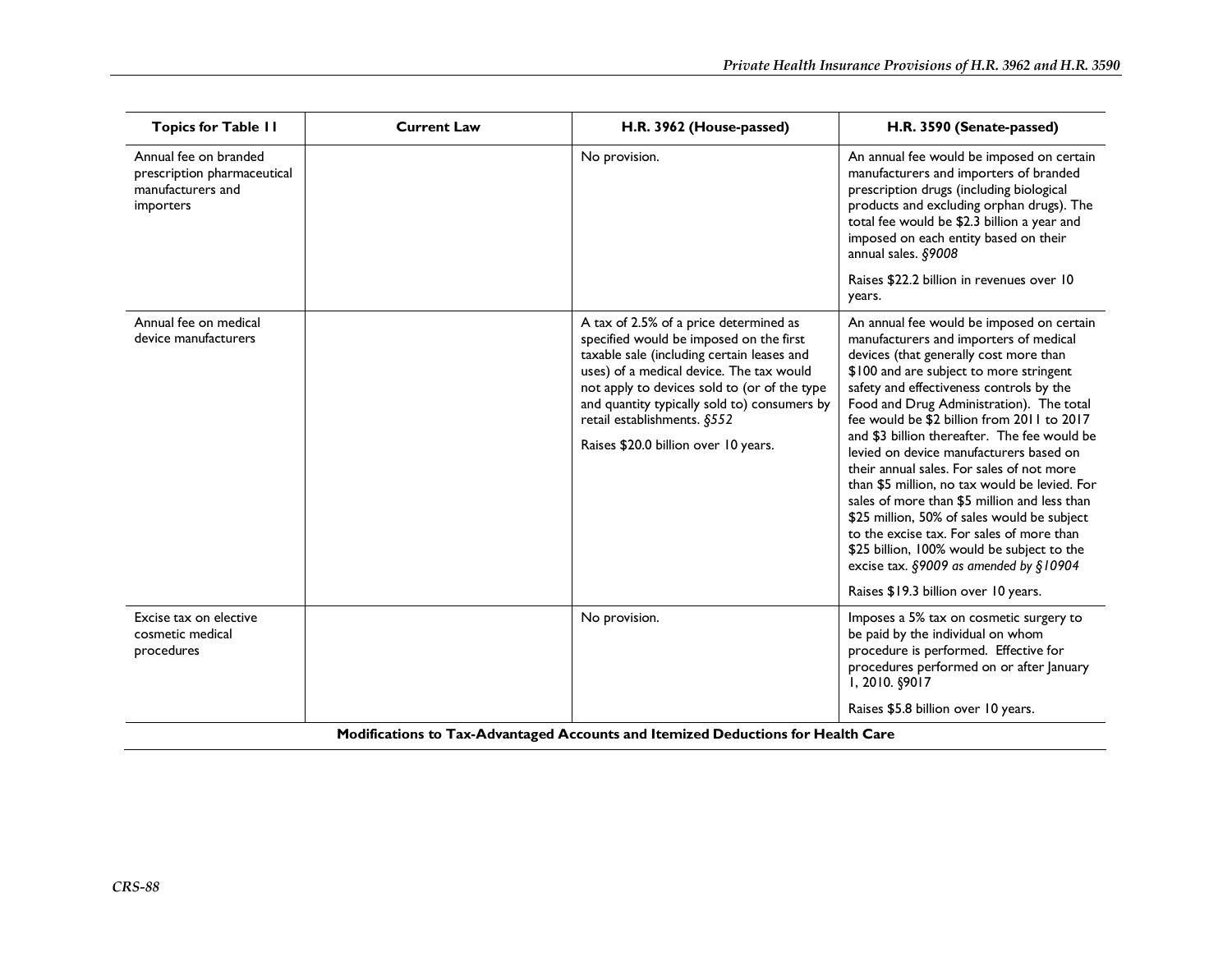| <b>Topics for Table II</b>                                            | <b>Current Law</b>                                                                                                                                                                                                                                                                                                                                                                                                                                                                                                                                                                                                                                                          | H.R. 3962 (House-passed)                                                                                                                                                                                                                    | H.R. 3590 (Senate-passed)                                                                                                                                 |
|-----------------------------------------------------------------------|-----------------------------------------------------------------------------------------------------------------------------------------------------------------------------------------------------------------------------------------------------------------------------------------------------------------------------------------------------------------------------------------------------------------------------------------------------------------------------------------------------------------------------------------------------------------------------------------------------------------------------------------------------------------------------|---------------------------------------------------------------------------------------------------------------------------------------------------------------------------------------------------------------------------------------------|-----------------------------------------------------------------------------------------------------------------------------------------------------------|
| Limitation on health flexible<br>spending accounts (FSAs)             | Health FSAs are employer-established<br>benefit plans that reimburse employees on<br>a pre-tax basis for specified health care<br>expenses (e.g. deductibles, co-payments,<br>and non-covered expenses). Under current<br>law, it is at the discretion of each employer<br>to set limits on FSA contributions.                                                                                                                                                                                                                                                                                                                                                              | H.R. 3962 would limit the amount of annual<br>FSA contributions to \$2,500 per person<br>effective January 1, 2013. This threshold<br>would be indexed to inflation in subsequent<br>years. $$532$<br>Raises \$13.3 billion over 10 years.  | Same as H.R. 3962, except for effective<br>date which would be January 1, 2011.<br>$§9005$ as amended by $§10902$<br>Raises \$13.3 billion over 10 years. |
| Raise penalty for non-<br>qualified HSA distributions                 | HSAs are also tax-advantaged accounts that<br>allow individuals to fund unreimbursed<br>medical expenses on a pre-tax basis. Eligible<br>individuals establish and fund accounts<br>when they have a qualifying high deductible<br>health plan and no other health plan (with<br>some exceptions). Unlike FSAs, HSAs may<br>be rolled over and the funds accumulated<br>over time. Distributions from an HSA that<br>are used for qualified medical expenses are<br>not included in taxable income. Those not<br>used for qualified medical expenses are<br>taxable as ordinary income and are subject<br>to an additional 10% penalty tax for<br>individuals under age 65. | H.R. 3962 would increase the penalty on<br>non-qualified distributions from 10% to<br>20% of the disbursed amount for individuals<br>under age 65.<br>Effective date: January 1, 2011. $§533$<br>Raises \$1.3 billion over 10 years         | Same provision. §9004                                                                                                                                     |
| Modify definition of medical<br>expenses for FSAs, HSAs,<br>and HRAs. | Under current law, qualified medical<br>expenses for FSAs, HSAs, and HRAs can<br>include over-the-counter medications.                                                                                                                                                                                                                                                                                                                                                                                                                                                                                                                                                      | H.R. 3962 would not allow over-the<br>counter prescriptions to be covered by<br>these tax-advantaged accounts unless they<br>are prescribed by a physician.<br>Effective date: January 1, 2011. §531<br>Raises \$5.0 billion over 10 years. | Same provision. §9003                                                                                                                                     |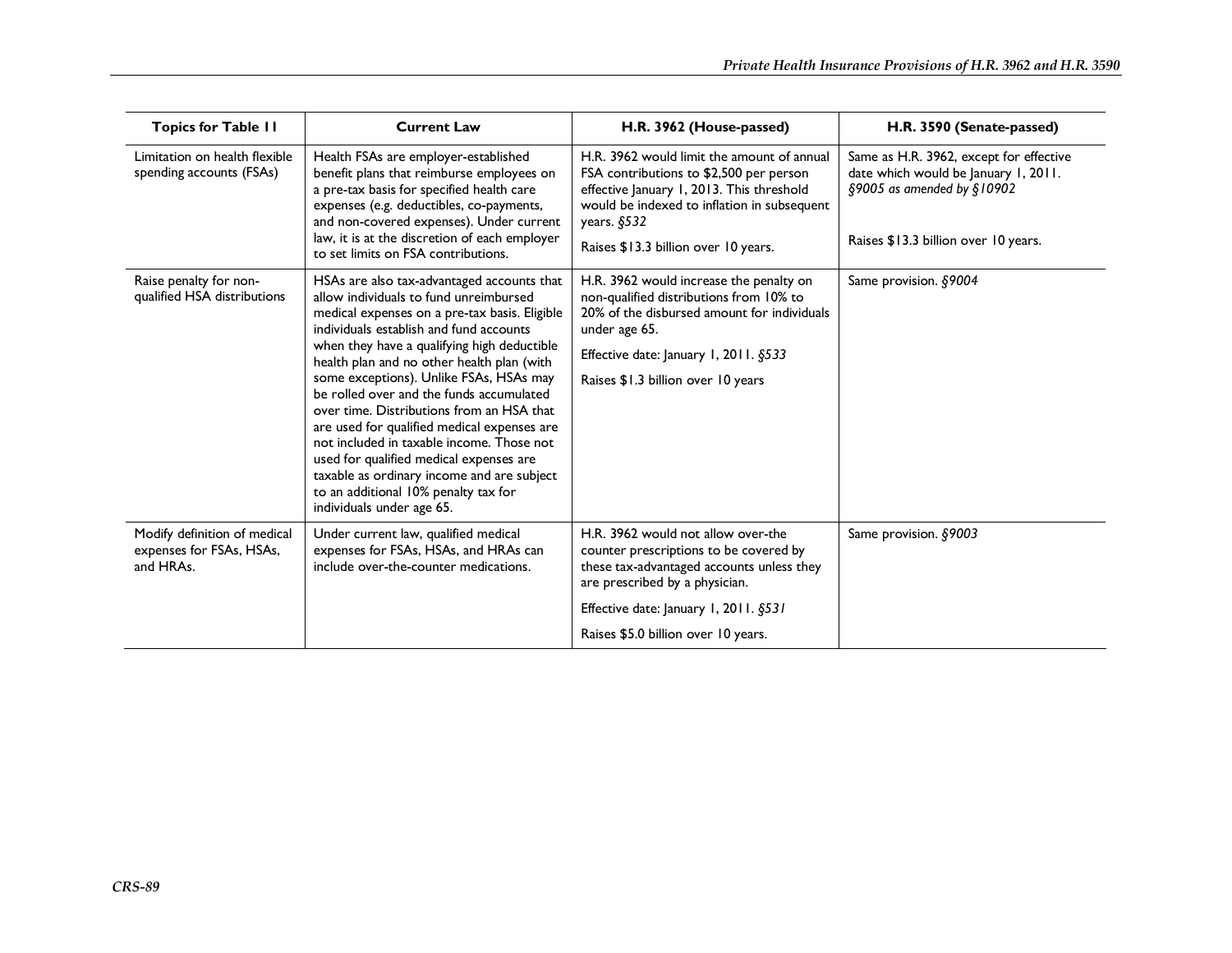| <b>Topics for Table II</b>                                                           | <b>Current Law</b>                                                                                                                                                                                                                                                                                                                                                                                                                                                                                                                                                                                  | H.R. 3962 (House-passed)                                                                                                                                                                                                                                                                                                                                                        | H.R. 3590 (Senate-passed)                                                                                                                                                                                                                                                                                                                      |
|--------------------------------------------------------------------------------------|-----------------------------------------------------------------------------------------------------------------------------------------------------------------------------------------------------------------------------------------------------------------------------------------------------------------------------------------------------------------------------------------------------------------------------------------------------------------------------------------------------------------------------------------------------------------------------------------------------|---------------------------------------------------------------------------------------------------------------------------------------------------------------------------------------------------------------------------------------------------------------------------------------------------------------------------------------------------------------------------------|------------------------------------------------------------------------------------------------------------------------------------------------------------------------------------------------------------------------------------------------------------------------------------------------------------------------------------------------|
| Eliminate deductions for<br>retiree expenses allocable<br>to Medicare Part D subsidy | Under current law, employers providing<br>prescription drug coverage to retirees that<br>meet federal standards are eligible for<br>subsidy payments from the federal<br>government. These qualified retiree<br>prescription drug plan subsidies are<br>excludible from the employer's gross<br>income for the purposes of regular income<br>tax and alternative minimum tax<br>calculations. The employer is also allowed<br>to claim a business deduction for retiree<br>prescription drug expenses even though<br>they also receive the federal subsidy to<br>cover a portion of those expenses. | Employers would be required to<br>coordinate the subsidy and the deduction<br>for retiree prescription drug coverage. In<br>this provision, the amount allowable as a<br>deduction for retiree prescription drug<br>coverage would be reduced by the amount<br>of the federal subsidy received.<br>Effective date: January 1, 2013. §534<br>Raises \$2.2 billion over 10 years. | Same provision, except different effective<br>date: January 1, 2011. §9012<br>Raises \$5.4 billion over 10 years.                                                                                                                                                                                                                              |
| Raise threshold for itemized<br>medical expenses                                     | Taxpayers who itemize their deductions<br>may deduct unreimbursed medical<br>expenses that exceed 7.5% of adjusted<br>gross income (AGI). Medical expenses<br>include health insurance premiums paid by<br>the taxpayer, but also can include certain<br>transportation and lodging expenses related<br>to medical care as well as qualified long-<br>term care costs, as well as long-term care<br>premiums that do not exceed a certain<br>amount.                                                                                                                                                | No provision.                                                                                                                                                                                                                                                                                                                                                                   | Would increase the threshold from 7.5% to<br>10% of AGI for taxpayers who are under<br>age 65.<br>Effective date: January 1, 2013.<br>Taxpayers over age 65 would be<br>temporarily excluded from this provision<br>and still be subject to the 7.5% limit for the<br>time period 2013 and 2016. §9013<br>Raises \$15.2 billion over 10 years. |

**Note:** Revenue estimates are from the Joint Committee on Taxation JCX-53-09 and JCX-61-09.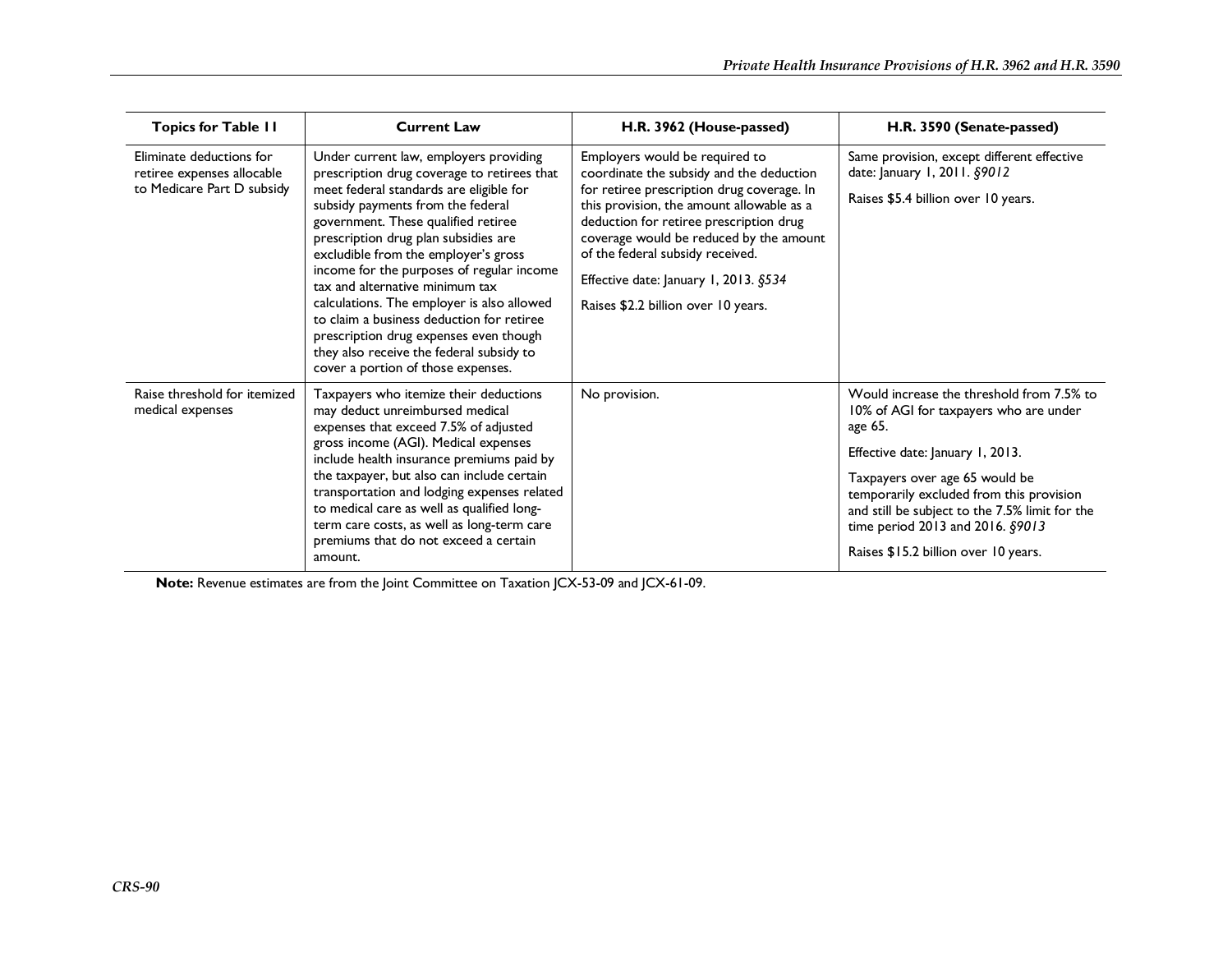| <b>Topics for Table 12</b>                                 | H.R. 3962 (House-passed)                                                                                                                                                                                                                                                                                                                                                                                                                                                                                             | H.R. 3590 (Senate-passed)                                                                                                                                                                                                                                                                                                                                                                      |
|------------------------------------------------------------|----------------------------------------------------------------------------------------------------------------------------------------------------------------------------------------------------------------------------------------------------------------------------------------------------------------------------------------------------------------------------------------------------------------------------------------------------------------------------------------------------------------------|------------------------------------------------------------------------------------------------------------------------------------------------------------------------------------------------------------------------------------------------------------------------------------------------------------------------------------------------------------------------------------------------|
| Primary location in bill                                   | Sections 222(e), 258, 259, 265, 304(d)                                                                                                                                                                                                                                                                                                                                                                                                                                                                               | Section 1303                                                                                                                                                                                                                                                                                                                                                                                   |
| Law amended                                                |                                                                                                                                                                                                                                                                                                                                                                                                                                                                                                                      |                                                                                                                                                                                                                                                                                                                                                                                                |
| Coverage of abortion services by<br>qualified health plans | The issuer of a qualified health benefits plan would determine<br>whether the plan provides coverage for either elective abortions<br>or abortions for which the expenditure of federal funds<br>appropriated for HHS is permitted. However, if a plan includes<br>coverage for elective abortions, the entity that offers the plan<br>must offer another plan that is identical in every respect, except<br>that it does not cover elective abortions. $\S222(e)(2)$ , $265(c)(3)$                                  | A state could elect to prohibit abortion coverage in Exchange plans if<br>the state enacts a law that provides for such a prohibition. The issuer<br>of a qualified health plan would determine whether or not the plan<br>provides coverage for elective abortions, as well as abortions for<br>which the expenditure of federal funds appropriated for HHS is<br>permitted. §1303(a), (b)(1) |
| Coverage of abortion services by<br>the public option      | The Secretary would determine whether the public option<br>provides coverage for either elective abortions or abortions for<br>which the expenditure of federal funds appropriated for HHS is<br>permitted. $\S222(e)(2)$                                                                                                                                                                                                                                                                                            | No provision.                                                                                                                                                                                                                                                                                                                                                                                  |
| Use of federal funds for abortion<br>services              | Would prohibit federal funds from paying for an abortion or<br>covering any part of the costs of any health plan that includes<br>coverage of abortion, except in cases where a pregnancy is the<br>result of an act of rape or incest, or where a woman's life would<br>be endangered if an abortion were not performed. An<br>affordability credit could not be used to purchase coverage under<br>a health benefits plan or to purchase separate supplemental<br>coverage for elective abortions. $§265(a)$ , (b) | The issuer of a qualified health plan that provides coverage for<br>elective abortions could not use any amount attributable to a<br>premium assistance credit or cost-sharing reduction to pay for such<br>abortions. $\S$ / 303(b)(2)(A)                                                                                                                                                     |

#### **Table 12. Abortion**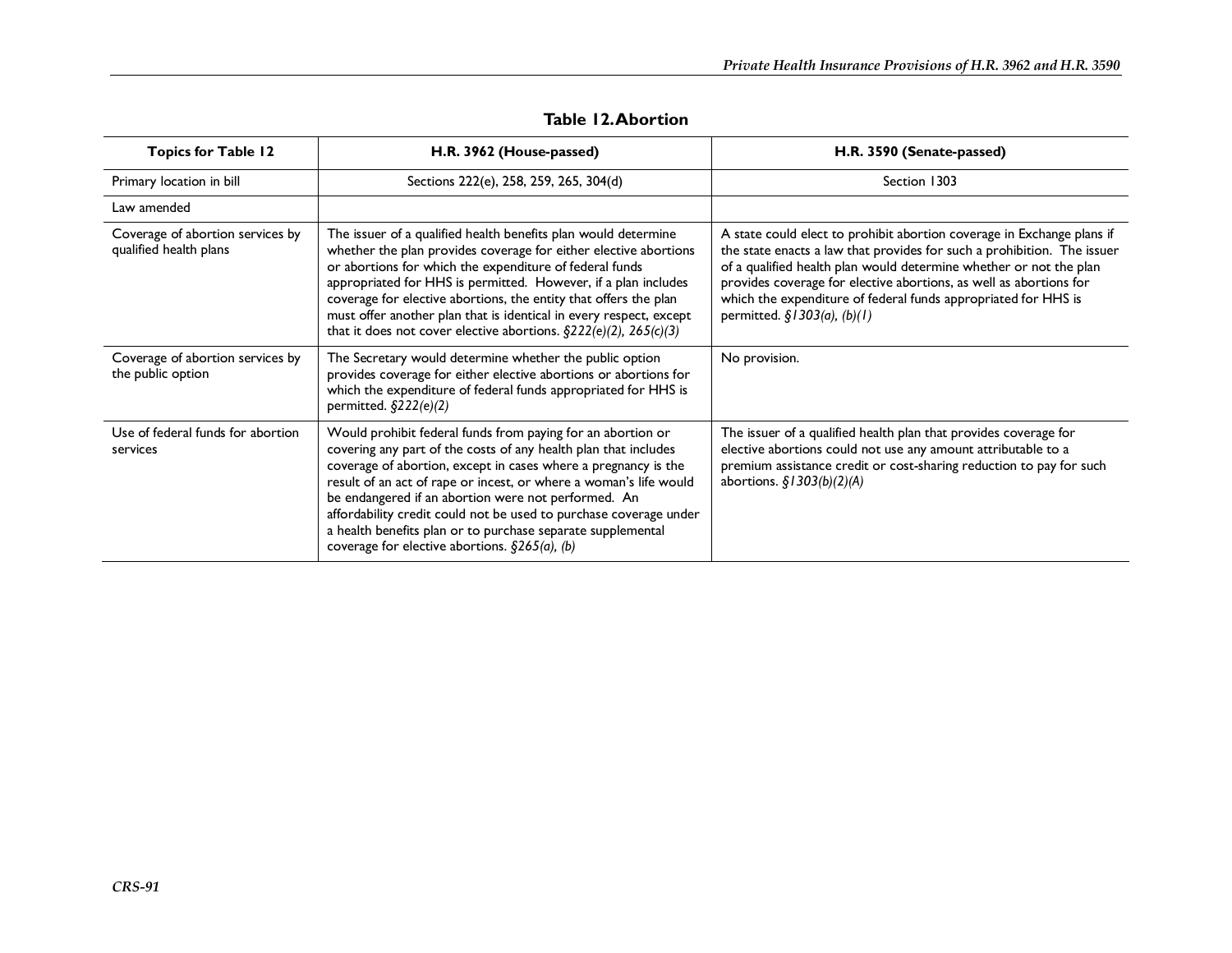| <b>Topics for Table 12</b>      | H.R. 3962 (House-passed)                                                                                                                                                                                                                                                                                                                                                                                                                                                                                    | H.R. 3590 (Senate-passed)                                                                                                                                                                                                                                                                                                                                                                                                                                                                                                                                                                                                                                                                                                                                                                                                                                                                                                                 |
|---------------------------------|-------------------------------------------------------------------------------------------------------------------------------------------------------------------------------------------------------------------------------------------------------------------------------------------------------------------------------------------------------------------------------------------------------------------------------------------------------------------------------------------------------------|-------------------------------------------------------------------------------------------------------------------------------------------------------------------------------------------------------------------------------------------------------------------------------------------------------------------------------------------------------------------------------------------------------------------------------------------------------------------------------------------------------------------------------------------------------------------------------------------------------------------------------------------------------------------------------------------------------------------------------------------------------------------------------------------------------------------------------------------------------------------------------------------------------------------------------------------|
| Segregation of funds            | No provision.                                                                                                                                                                                                                                                                                                                                                                                                                                                                                               | The issuer of a qualified health plan that provides coverage for<br>elective abortions would be required to collect two separate<br>payments from each enrollee in the plan: one payment that reflects an<br>amount equal to the portion of the premium for coverage of services<br>other than elective abortions; and another payment that reflects an<br>amount equal to the actuarial value of the coverage of elective<br>abortions. The plan issuer would be required to deposit the separate<br>payments into separate allocation accounts that consist solely of each<br>type of payment and that are used exclusively to pay for the specified<br>services. State health insurance commissioners would ensure<br>compliance with the segregation requirements in accordance with<br>applicable provisions of generally accepted accounting requirements,<br>OMB circulars on funds management, and GAO guidance on<br>accounting. |
|                                 |                                                                                                                                                                                                                                                                                                                                                                                                                                                                                                             | To determine the actuarial value of the coverage for elective<br>abortions, the plan issuer would estimate the basic per enrollee, per<br>month cost, determined on an average actuarial basis, for including<br>such coverage. The estimate may take into account the impact on<br>overall costs of including coverage for elective abortions, but may not<br>take into account any cost reduction estimated to result from such<br>services, including prenatal care, delivery, or postnatal care. The per<br>month cost must be estimated as if coverage were included for the<br>entire population covered and may not be less than \$1 per enrollee,<br>per month. $\S$ 1303(b)(2)                                                                                                                                                                                                                                                   |
| Notice to enrollees             | No provision.                                                                                                                                                                                                                                                                                                                                                                                                                                                                                               | A qualified health plan that provides coverage for elective abortions<br>would be required to provide notice of such coverage to enrollees as<br>part of the summary of benefits and coverage explanation at the time<br>of enrollment. The notice, any plan advertising used by the issuer,<br>any information provided by the Exchange, and any other information<br>specified by the Secretary would provide information only with<br>respect to the total amount of the combined payments for elective<br>abortion services and other services covered by the plan. $\S$ 1303(b)(3)                                                                                                                                                                                                                                                                                                                                                   |
| Provider conscience protections | Would prohibit a federal agency or program, and any state or<br>local government that receives federal financial assistance under<br>H.R. 3962 from:<br>• subjecting any individual or institutional health care entity to<br>discrimination on the basis that the health care entity does not<br>provide, pay for, provide coverage of, or refer for abortions; or<br>• requiring any health plan created or regulated under H.R. 3962<br>(or any amendment made by the bill) to subject any individual or | Would prohibit qualified health plans offered through an Exchange<br>from discriminating against any individual health care provider or<br>health care facility because of its unwillingness to provide, pay for,<br>provide coverage of, or refer for abortions. $\S$ 1303(b)(4)                                                                                                                                                                                                                                                                                                                                                                                                                                                                                                                                                                                                                                                         |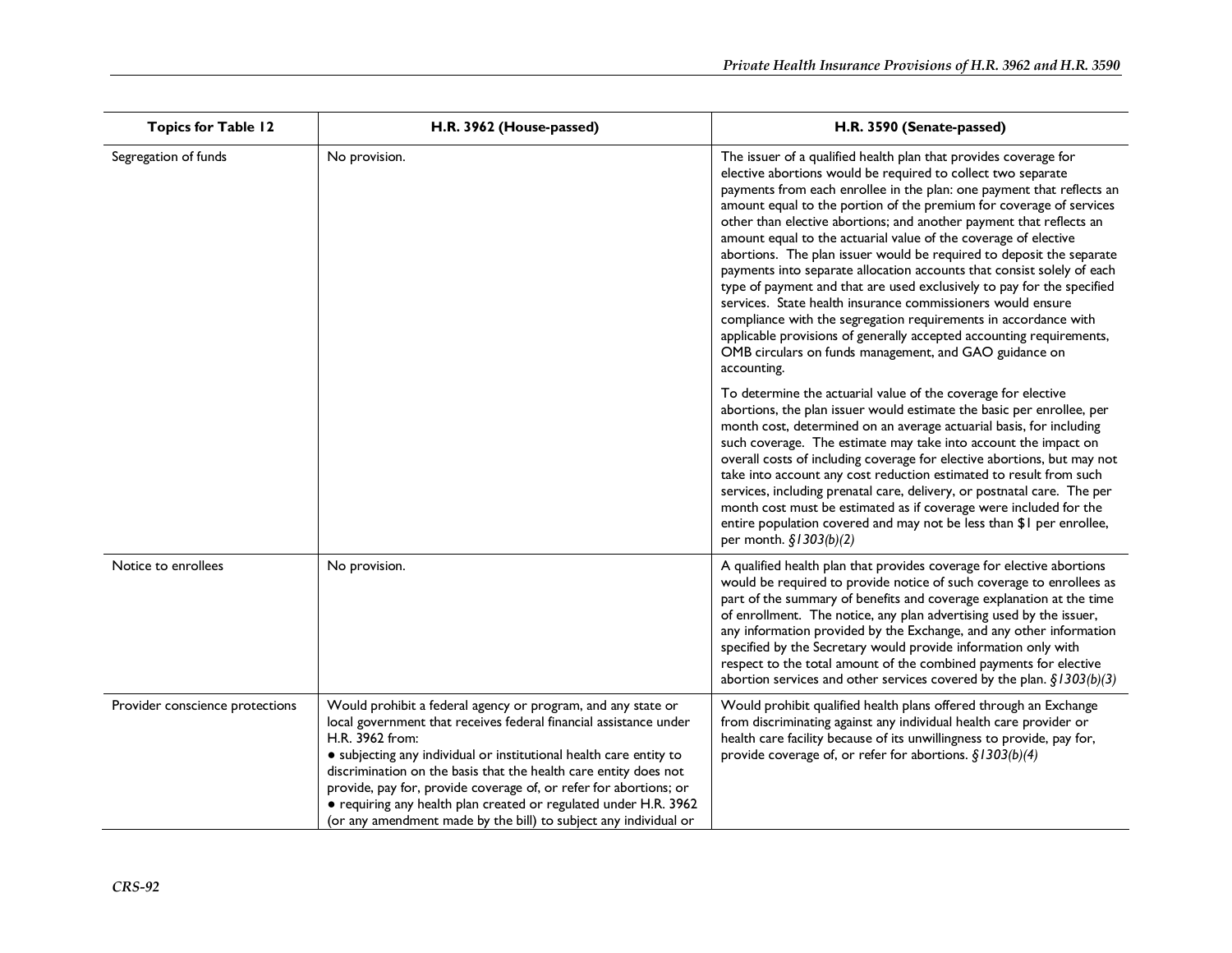| <b>Topics for Table 12</b>                                 | H.R. 3962 (House-passed)                                                                                                                                                                                                                                                                                                                                                           | H.R. 3590 (Senate-passed)   |
|------------------------------------------------------------|------------------------------------------------------------------------------------------------------------------------------------------------------------------------------------------------------------------------------------------------------------------------------------------------------------------------------------------------------------------------------------|-----------------------------|
|                                                            | institutional health care entity to discrimination on the basis that<br>the health care entity does not provide, pay for, provide coverage<br>of, or refer for abortions. §259                                                                                                                                                                                                     |                             |
| Preemption of state and federal<br>laws regarding abortion | State laws regarding the prohibition or requirement of coverage<br>or funding for abortions, and state laws involving abortion-related<br>procedural requirements would not be preempted. Federal<br>conscience protection and abortion-related antidiscrimination<br>laws, as well as Title VII of the Civil Rights Act of 1964, would<br>also not be affected by H.R. 3962. §258 | Same as H.R. 3962. §1303(c) |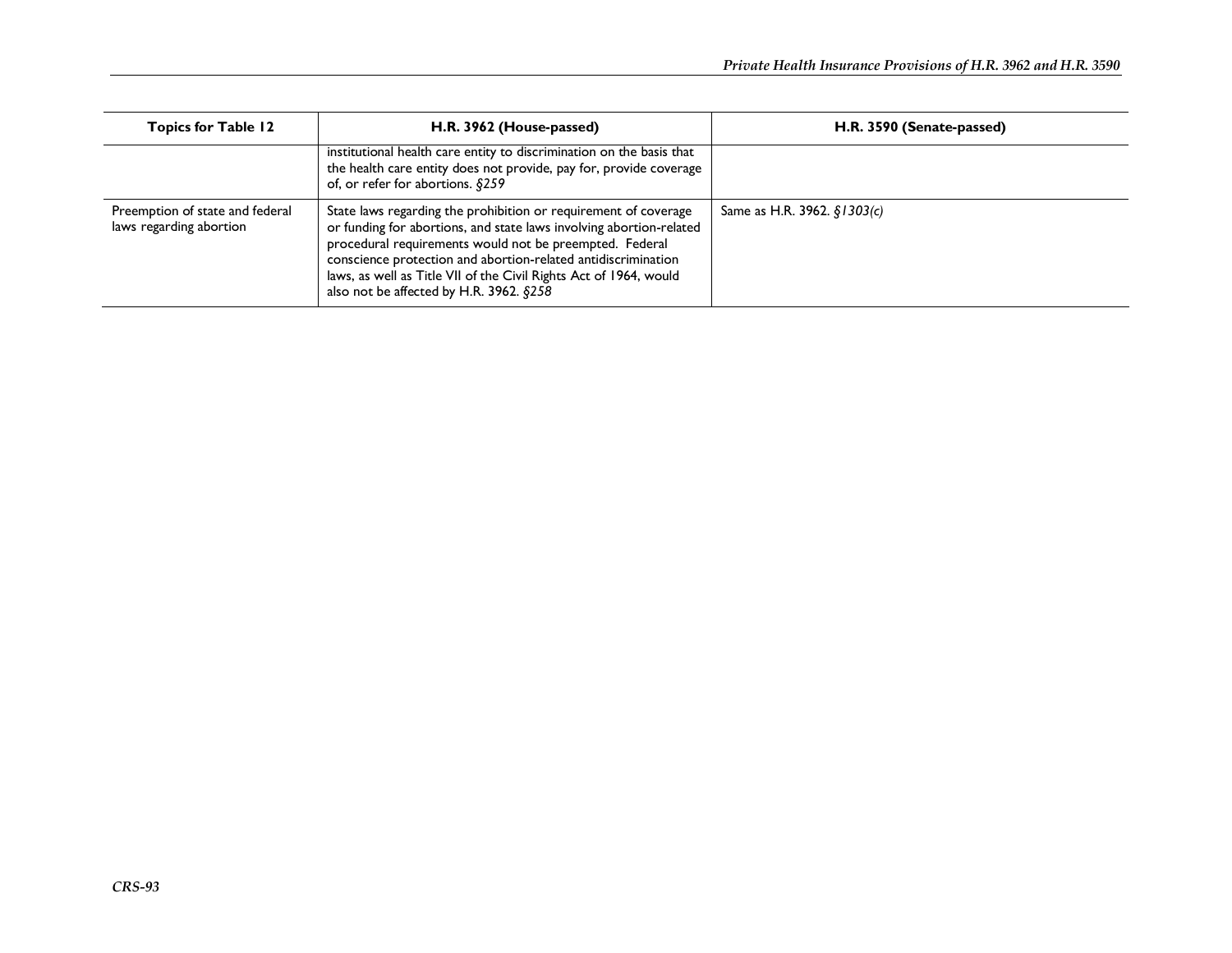| <b>Topics for Table 13</b>                             | H.R. 3962 (House-passed)                                                                                                                                                                                                                                                                                                                                                                                                                                                                                                                                                                                                                                                                                                                                                                                                        | H.R. 3590 (Senate-passed)                                                                                                                                                                                                                                                                                                                                                                                                                                                                                                                                                                                                                                                                                                                                   |
|--------------------------------------------------------|---------------------------------------------------------------------------------------------------------------------------------------------------------------------------------------------------------------------------------------------------------------------------------------------------------------------------------------------------------------------------------------------------------------------------------------------------------------------------------------------------------------------------------------------------------------------------------------------------------------------------------------------------------------------------------------------------------------------------------------------------------------------------------------------------------------------------------|-------------------------------------------------------------------------------------------------------------------------------------------------------------------------------------------------------------------------------------------------------------------------------------------------------------------------------------------------------------------------------------------------------------------------------------------------------------------------------------------------------------------------------------------------------------------------------------------------------------------------------------------------------------------------------------------------------------------------------------------------------------|
| Primary location in bill                               | Sections 341, 347, 501                                                                                                                                                                                                                                                                                                                                                                                                                                                                                                                                                                                                                                                                                                                                                                                                          | Sections 1312, 1401, 1411, 1412                                                                                                                                                                                                                                                                                                                                                                                                                                                                                                                                                                                                                                                                                                                             |
| Law amended                                            | IRC, regarding the individual mandate                                                                                                                                                                                                                                                                                                                                                                                                                                                                                                                                                                                                                                                                                                                                                                                           | IRC, regarding the individual mandate                                                                                                                                                                                                                                                                                                                                                                                                                                                                                                                                                                                                                                                                                                                       |
| Individual mandate to obtain<br>health coverage        | All citizens and noncitizens who meet the IRC definition of<br>resident alien would be subject to the individual mandate.<br>Nonresident aliens would be exempt. §501: IRC§59B(c)(2)                                                                                                                                                                                                                                                                                                                                                                                                                                                                                                                                                                                                                                            | All citizens, nationals and individuals who are lawfully present would<br>be subject to the individual mandate. $\S$ 1501(b): IRC $\S$ 5000A(d)(3)                                                                                                                                                                                                                                                                                                                                                                                                                                                                                                                                                                                                          |
| Access to health exchange                              | There is no express restrictions on noncitzens-whether legally<br>or illegally present, or in the United States temporarily or<br>permanently-accessing and paying for coverage available through<br>the health insurance exchange.                                                                                                                                                                                                                                                                                                                                                                                                                                                                                                                                                                                             | Exchange eligibility would be limited to individuals who are a citizen<br>or national of the United States or are lawfully present in the United<br>States. As a result, unauthorized aliens would be barred from the<br>health insurance exchange. $\S$ 1312(f)(3)                                                                                                                                                                                                                                                                                                                                                                                                                                                                                         |
| Eligibility for premium and cost-<br>sharing subsidies | Those eligible would be "an individual who is lawfully present in a<br>State in the United States (other than as a nonimmigrant<br>described in a subparagraph (excluding subparagraphs (K), (T),<br>(U), and (V)) of section $101(a)(15)$ of the Immigration and<br>Nationality Act)." The only nonimmigrants who would be eligible<br>to obtain subsidies would be those trafficking victims, crime<br>victims, fiancées of U.S. citizens, and certain V visaholders who<br>have had applications for LPR status pending for three years.<br>\$341(b)(4)<br>Unauthorized aliens would not be eligible for the premium and<br>cost-sharing subsidies: "Nothing in this subtitle shall allow<br>Federal payments for affordability credits on behalf of individuals<br>who are not lawfully present in the United States." §347 | Lawfully present aliens who meet the income requirements but are<br>barred from Medicaid because of alienage would be eligible for the<br>premium and cost-sharing subsidies. $§$   40   (a)<br>Unauthorized aliens would not be eligible for the premium and cost-<br>sharing subsidies. $$1412(d)$                                                                                                                                                                                                                                                                                                                                                                                                                                                        |
| Verification of status                                 | With modifications, the citizenship verification procedures as well<br>as the noncitizen verification procedures of §1137(d) of the SSA<br>that currently apply to Medicaid and other federal means-tested<br>programs would apply to the citizenship and immigration<br>determination for the proposed premium and cost-sharing<br>subsidies. §341                                                                                                                                                                                                                                                                                                                                                                                                                                                                             | The Social Security Administration would verify the name, social<br>security number, and date of birth of the individual. For those<br>claiming to be U.S. citizens, the claim will be considered substantiated<br>if the claim of citizenship is consistent with SSA data. For individuals<br>who do not claim to be U.S. citizens but claim to be lawfully present<br>in the United States, the claim will be considered substantiated if the<br>claim of lawful presence is consistent with Department of Homeland<br>Security (DHS) data. It would rely on that procedures currently used<br>by Medicaid (i.e., §1902(e) of the SSA) for individuals whose claims of<br>citizenship or immigration status are not verified with federal data.<br>\$1411 |

### **Table 13. Verification of Immigration Status and Treatment of Noncitizens for Exchange Coverage and Subsidies**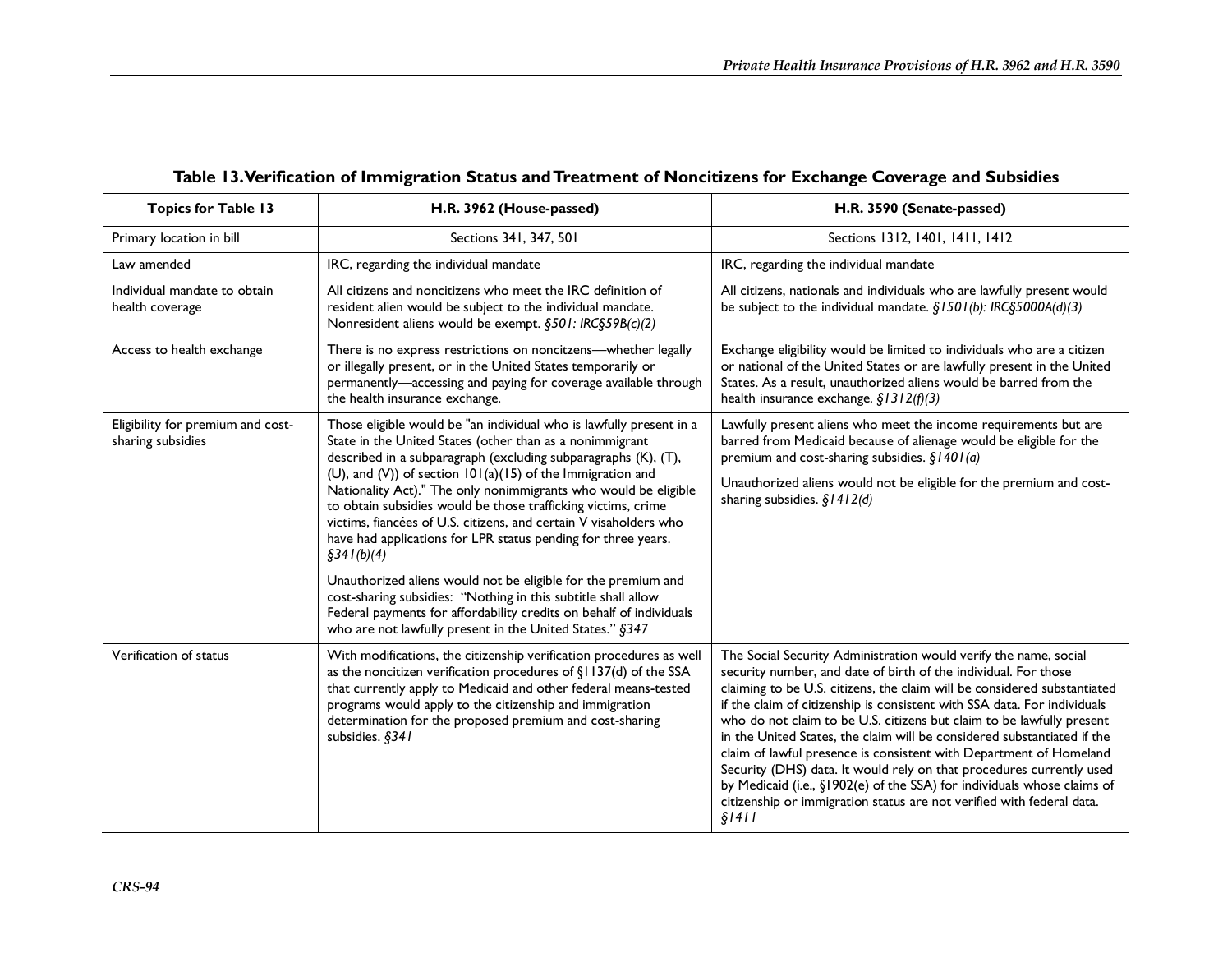| <b>Topics for Table 14</b>                                                                                               | <b>Current Law</b> | H.R. 3962 (House-passed) | H.R. 3590 (Senate-passed)                                                                                                                                                                                                                                                                                                                                                                                                                                                                                                                                                                                                                                                                                                                                                                                                                                                                                                                                                                                                                                                                                                                                                                                                                                                                                                                                                                     |
|--------------------------------------------------------------------------------------------------------------------------|--------------------|--------------------------|-----------------------------------------------------------------------------------------------------------------------------------------------------------------------------------------------------------------------------------------------------------------------------------------------------------------------------------------------------------------------------------------------------------------------------------------------------------------------------------------------------------------------------------------------------------------------------------------------------------------------------------------------------------------------------------------------------------------------------------------------------------------------------------------------------------------------------------------------------------------------------------------------------------------------------------------------------------------------------------------------------------------------------------------------------------------------------------------------------------------------------------------------------------------------------------------------------------------------------------------------------------------------------------------------------------------------------------------------------------------------------------------------|
| Reporting requirements/<br>promulgation of regulations<br>regarding coverage of<br>prevention and wellness<br>activities |                    | No provision.            | The Secretary would be required to<br>develop reporting requirements for group<br>health plans and health insurance issuers<br>with respect to plan or coverage benefits<br>and health care provider reimbursement<br>structures that, among other things,<br>implement "wellness and health promotion<br>activities." Health plans and insurance<br>issuers would be required to annually<br>submit to the Secretary and enrollees a<br>report on whether the benefits under the<br>plan or coverage satisfy these and other<br>elements. This section also would require<br>the Secretary to promulgate regulations<br>providing criteria for determining whether<br>a reimbursement structure meets these<br>elements. Under this section, wellness and<br>health promotion activities could include<br>personalized wellness and prevention<br>services "that are coordinated, maintained<br>or delivered by a health care provider, a<br>wellness and prevention plan manager, or a<br>health, wellness or prevention services<br>organization that conducts health risk<br>assessments or offers ongoing face-to-face,<br>telephonic or web-based intervention<br>efforts for each of the program's<br>participants" These activities could<br>include wellness and prevention efforts<br>such as smoking cessation, weight<br>management, nutrition, and healthy lifestyle<br>support. |
|                                                                                                                          |                    |                          | This section also contains provisions<br>relating to gun rights. Among these<br>provisions, a wellness or health promotion<br>activity (as referenced above) could not<br>require disclosure or collection of any<br>information relating to (A) the presence or<br>storage of a lawfully possessed firearm or<br>ammunition in the residence or on the                                                                                                                                                                                                                                                                                                                                                                                                                                                                                                                                                                                                                                                                                                                                                                                                                                                                                                                                                                                                                                       |

**Table 14. Other Provisions**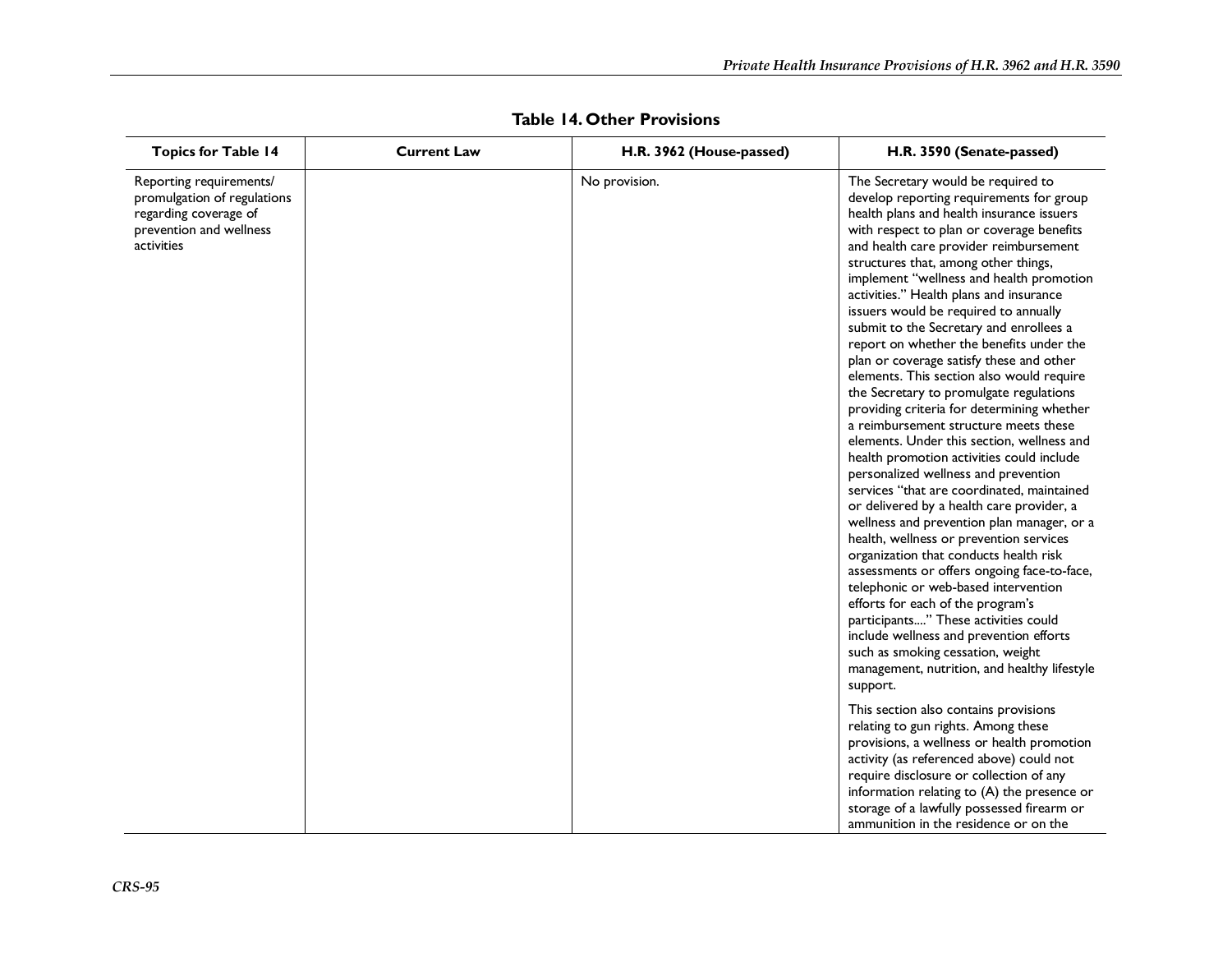| <b>Topics for Table 14</b>                            | <b>Current Law</b>                                                                                                                                                                                                                                                                                                                                                                                                                                                                                                                                                                                                                                                                                                                                                                                                                                                                                                                                                                                                                                                                                                                                                                                                                                                       | H.R. 3962 (House-passed)               | H.R. 3590 (Senate-passed)                                                                                                                                                                                                                                                                                                                                                                                                                                                                                                                                                                                                                                                                                                                                                                                                                                                                                                                                                                                                                                                                                                                                                                                                                                                                                                                                                                         |
|-------------------------------------------------------|--------------------------------------------------------------------------------------------------------------------------------------------------------------------------------------------------------------------------------------------------------------------------------------------------------------------------------------------------------------------------------------------------------------------------------------------------------------------------------------------------------------------------------------------------------------------------------------------------------------------------------------------------------------------------------------------------------------------------------------------------------------------------------------------------------------------------------------------------------------------------------------------------------------------------------------------------------------------------------------------------------------------------------------------------------------------------------------------------------------------------------------------------------------------------------------------------------------------------------------------------------------------------|----------------------------------------|---------------------------------------------------------------------------------------------------------------------------------------------------------------------------------------------------------------------------------------------------------------------------------------------------------------------------------------------------------------------------------------------------------------------------------------------------------------------------------------------------------------------------------------------------------------------------------------------------------------------------------------------------------------------------------------------------------------------------------------------------------------------------------------------------------------------------------------------------------------------------------------------------------------------------------------------------------------------------------------------------------------------------------------------------------------------------------------------------------------------------------------------------------------------------------------------------------------------------------------------------------------------------------------------------------------------------------------------------------------------------------------------------|
|                                                       |                                                                                                                                                                                                                                                                                                                                                                                                                                                                                                                                                                                                                                                                                                                                                                                                                                                                                                                                                                                                                                                                                                                                                                                                                                                                          |                                        | property of an individual; or (B) the lawful<br>use, possession, or storage of a firearm or<br>ammunition by an individual.                                                                                                                                                                                                                                                                                                                                                                                                                                                                                                                                                                                                                                                                                                                                                                                                                                                                                                                                                                                                                                                                                                                                                                                                                                                                       |
|                                                       |                                                                                                                                                                                                                                                                                                                                                                                                                                                                                                                                                                                                                                                                                                                                                                                                                                                                                                                                                                                                                                                                                                                                                                                                                                                                          |                                        | §1001 as amended by section 10101(e)<br>(creating Sec. 2717 of the PHSA)                                                                                                                                                                                                                                                                                                                                                                                                                                                                                                                                                                                                                                                                                                                                                                                                                                                                                                                                                                                                                                                                                                                                                                                                                                                                                                                          |
| Incentives in employer-<br>provided wellness programs | Among the federal laws that apply to<br>wellness programs, HIPAA clarifies that<br>group health plans and health insurance<br>issuers offering group health coverage may<br>establish premium discounts or rebates or<br>modify otherwise applicable copayments or<br>deductibles (i.e., rewards) in return for<br>adherence to these programs. HIPAA<br>regulations provide a framework for<br>structuring these wellness programs and<br>divide wellness programs into two<br>categories. First, if a wellness program<br>provides a reward based solely on<br>participation in a wellness program, or if it<br>does not provide a reward, the program<br>complies with HIPAA without having to<br>satisfy any additional standards, as long as<br>the program is made available to all<br>similarly situated individuals. Second, if a<br>reward is based on an individual meeting a<br>certain standard relating to a health factor,<br>then the program must meet additional<br>requirements. Among these additional<br>requirements, a reward offered by this type<br>of wellness program must not exceed 20%<br>of the cost of employee coverage under<br>the plan (i.e., the amount paid by the<br>employer and the employee for that<br>employee for coverage). | No provision.                          | Section 1201 (creating sec. 2705 of the<br>PHSA) would amend section 2702 of the<br>PHSA to largely codify an amended version<br>of the HIPAA wellness program<br>regulations. Wellness programs that do not<br>require an individual to satisfy a standard<br>related to a health factor as a condition for<br>obtaining a reward (or do not offer a<br>reward) would not violate HIPAA, so long<br>as participation in the programs is made<br>available to all similarly situated individuals.<br>Wellness programs with conditions for<br>obtaining a reward that are based on an<br>individual meeting a certain standard<br>relating to a health factor, would have to<br>meet additional requirements. Among<br>these requirements, the reward must be<br>capped at 30% of the cost of the employee-<br>only coverage under the plan (instead of<br>20% under the current regulations), but the<br>Secretaries of HHS, Labor, and the<br>Treasury would have the discretion to<br>increase the reward up to 50%. The HHS<br>Secretary, in consultation with the<br>Secretaries of the Treasury and Labor,<br>would establish a 10-state pilot program in<br>which participating states would be<br>required to apply the wellness program<br>provisions to health insurers in the<br>individual market.<br>§1201, §1562 as amended by §10107<br>(applying the provisions of §1201 to group |
| Wellness program grants to                            |                                                                                                                                                                                                                                                                                                                                                                                                                                                                                                                                                                                                                                                                                                                                                                                                                                                                                                                                                                                                                                                                                                                                                                                                                                                                          | The Secretaries of HHS and Labor would | health plans and health insurance issuers<br>under ERISA and the IRC)<br>The Secretary of HHS would be required                                                                                                                                                                                                                                                                                                                                                                                                                                                                                                                                                                                                                                                                                                                                                                                                                                                                                                                                                                                                                                                                                                                                                                                                                                                                                   |
|                                                       |                                                                                                                                                                                                                                                                                                                                                                                                                                                                                                                                                                                                                                                                                                                                                                                                                                                                                                                                                                                                                                                                                                                                                                                                                                                                          |                                        |                                                                                                                                                                                                                                                                                                                                                                                                                                                                                                                                                                                                                                                                                                                                                                                                                                                                                                                                                                                                                                                                                                                                                                                                                                                                                                                                                                                                   |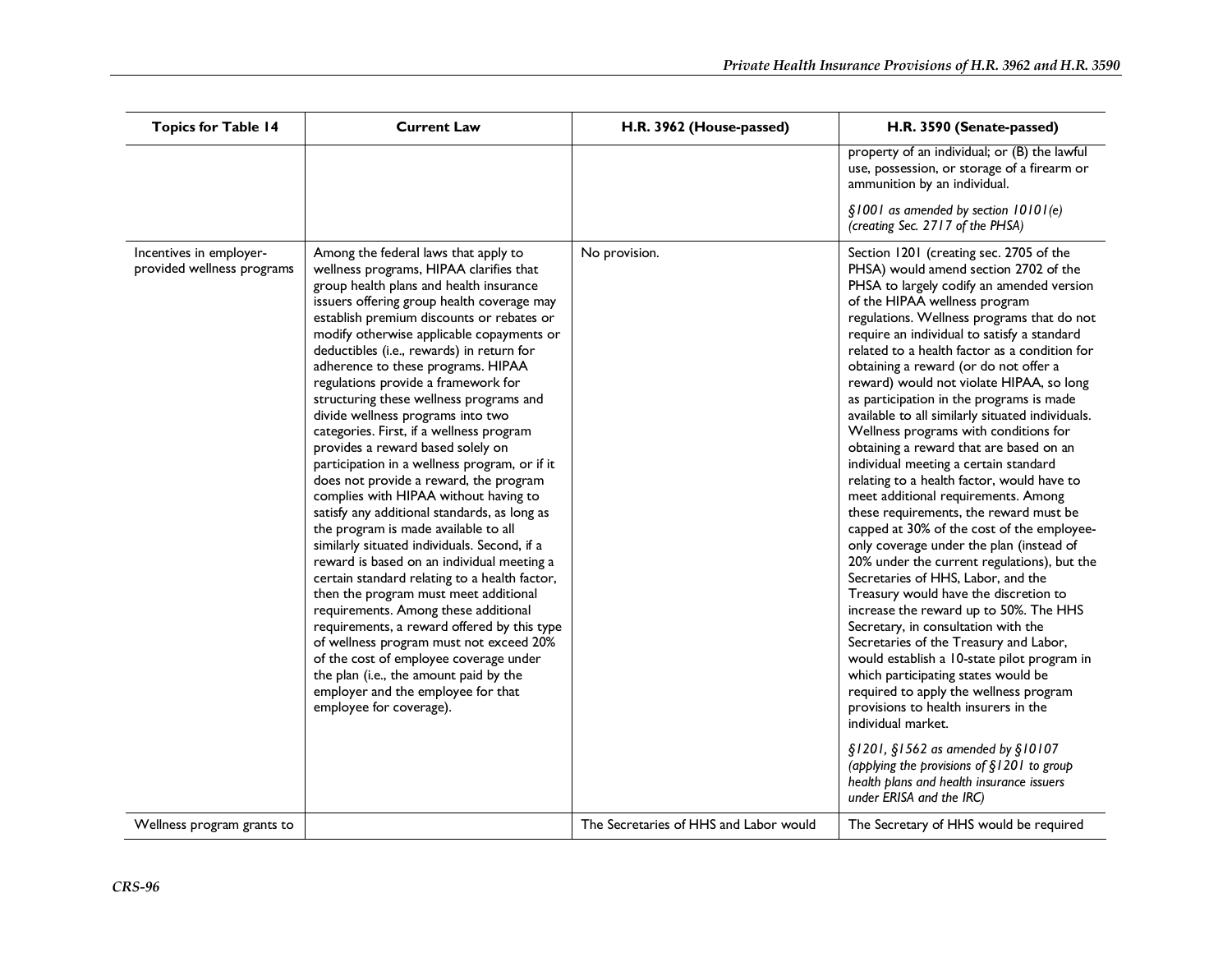| <b>Current Law</b> | H.R. 3962 (House-passed)                                                                                                                                                                                                                                                                                                                                                                                                                                                                                                                                                                                                                                                                                                                                                                                                                                                                                                                                                                                                                                                                                                                                                                                                                           | H.R. 3590 (Senate-passed)                                                                                                                                                                                                                                                                                                                                                                                                                                                                                                                                                                                                                                                     |
|--------------------|----------------------------------------------------------------------------------------------------------------------------------------------------------------------------------------------------------------------------------------------------------------------------------------------------------------------------------------------------------------------------------------------------------------------------------------------------------------------------------------------------------------------------------------------------------------------------------------------------------------------------------------------------------------------------------------------------------------------------------------------------------------------------------------------------------------------------------------------------------------------------------------------------------------------------------------------------------------------------------------------------------------------------------------------------------------------------------------------------------------------------------------------------------------------------------------------------------------------------------------------------|-------------------------------------------------------------------------------------------------------------------------------------------------------------------------------------------------------------------------------------------------------------------------------------------------------------------------------------------------------------------------------------------------------------------------------------------------------------------------------------------------------------------------------------------------------------------------------------------------------------------------------------------------------------------------------|
|                    | be required to establish a grant program to<br>help small employers (to be defined) cover<br>50% of the costs of providing employee<br>wellness programs. Allowable costs would<br>be those attributable to the wellness<br>program (excluding the cost of food), and<br>not to the health plan or health insurance<br>coverage offered in connection with such a<br>plan. Grants for a given plan year would be<br>capped at \$150 per employee. Grants<br>could be provided for up to three years<br>and would be capped at \$50,000, in total,<br>for an employer.                                                                                                                                                                                                                                                                                                                                                                                                                                                                                                                                                                                                                                                                              | to award grants to eligible employers to<br>provide their employees with access to<br>comprehensive workplace wellness<br>programs. The grant program would be<br>conducted for a 5-year period. Eligible<br>employers would be defined as those that<br>employ fewer than 100 employees who<br>work 25 or more hours per week, and that<br>do not provide a workplace wellness<br>program as of the date of enactment. To<br>receive a grant, such employers would be<br>required to submit an appropriate<br>application to the Secretary.                                                                                                                                  |
|                    | A qualified wellness program would be<br>jointly certified by the Secretaries of HHS<br>and Labor as meeting several criteria,<br>including (1) being consistent with current<br>evidence-based research and best practices;<br>(2) being culturally appropriate, and<br>accessible for individuals with disabilities<br>and with limited English proficiency, among<br>others; (3) having a number of required<br>components, including health awareness,<br>health education, periodic screenings,<br>employee engagement, and listed behavioral<br>change activities (including smoking<br>cessation and weight reduction); and (4)<br>having supportive work policies regarding<br>tobacco use, food choices, stress<br>management, and physical activity. A<br>program could not be certified unless each<br>required program component were<br>available to all employees. Employee<br>participation could not be mandated.<br>Qualified programs could provide<br>incentives for participation provided such<br>incentives are not tied to the premium or<br>cost-sharing of the individual under the<br>health benefits plan. Any employee health<br>information collected through the wellness<br>program would be confidential and could | The Secretary would be required to<br>develop program criteria consistent with<br>evidence-based research and best practices,<br>considering the Guide to Community<br>Preventive Service and the National<br>Registry for Effective Programs.<br>Wellness programs would have to be made<br>available to all employees and include<br>several specified components, including<br>education, efforts to encourage<br>participation, initiatives to change unhealthy<br>behaviors, and supportive work<br>environments.<br>There would be authorized to be<br>appropriated \$200 million in total, to be<br>available until expended, for FY2011<br>through FY2015.<br>\$10408 |
|                    |                                                                                                                                                                                                                                                                                                                                                                                                                                                                                                                                                                                                                                                                                                                                                                                                                                                                                                                                                                                                                                                                                                                                                                                                                                                    | not be used for purposes other than                                                                                                                                                                                                                                                                                                                                                                                                                                                                                                                                                                                                                                           |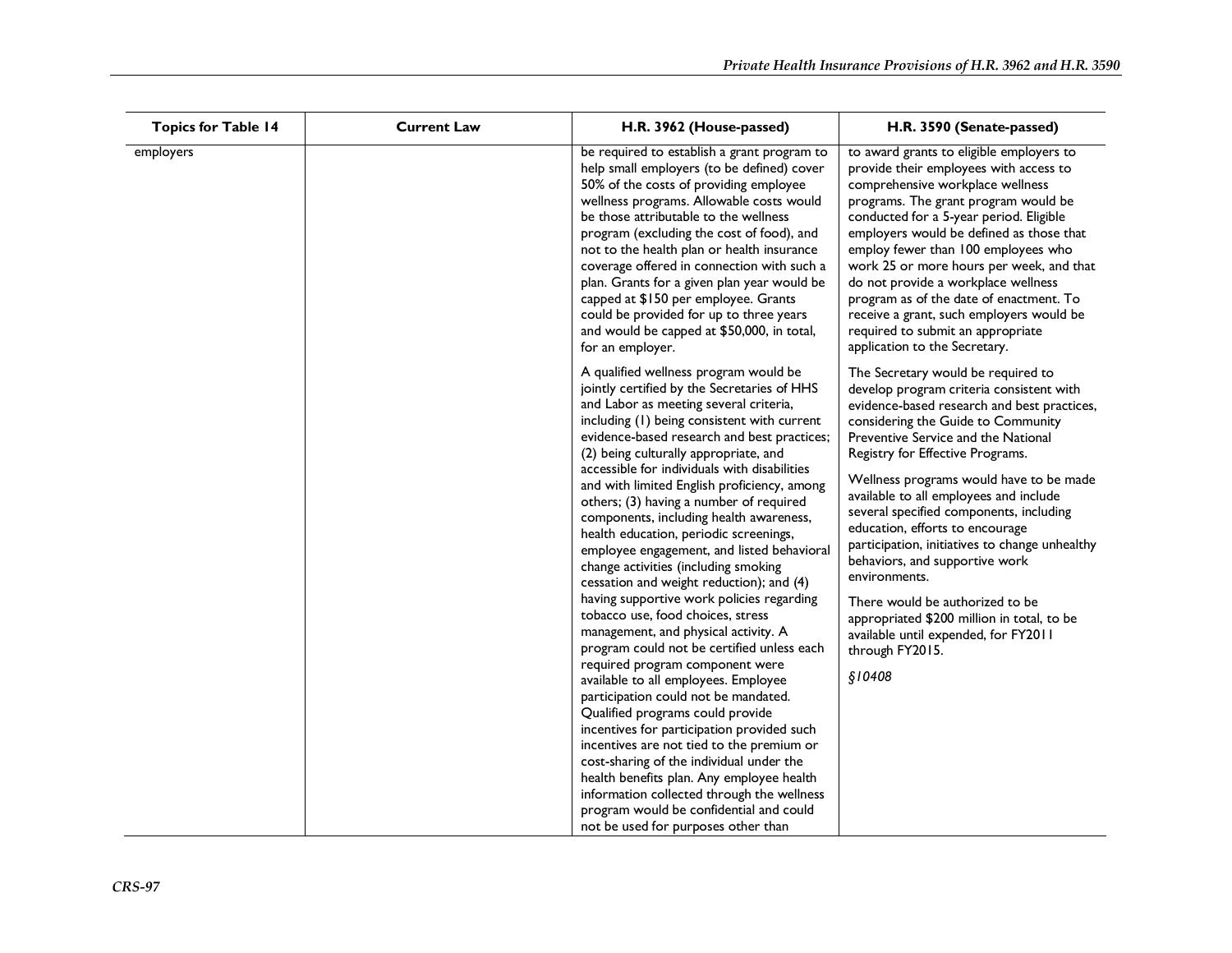| <b>Topics for Table 14</b>                                            | <b>Current Law</b> | H.R. 3962 (House-passed)                                                           | H.R. 3590 (Senate-passed)                                                                                                                                                                                                                                                                                                                                                                                                                                                                                                                                                                                                                                                                                                                                                                                                                                                                                                                                                                                                                                                                                                                                                                                                                                                                                                                                                                                    |
|-----------------------------------------------------------------------|--------------------|------------------------------------------------------------------------------------|--------------------------------------------------------------------------------------------------------------------------------------------------------------------------------------------------------------------------------------------------------------------------------------------------------------------------------------------------------------------------------------------------------------------------------------------------------------------------------------------------------------------------------------------------------------------------------------------------------------------------------------------------------------------------------------------------------------------------------------------------------------------------------------------------------------------------------------------------------------------------------------------------------------------------------------------------------------------------------------------------------------------------------------------------------------------------------------------------------------------------------------------------------------------------------------------------------------------------------------------------------------------------------------------------------------------------------------------------------------------------------------------------------------|
|                                                                       |                    | administration of the program.                                                     |                                                                                                                                                                                                                                                                                                                                                                                                                                                                                                                                                                                                                                                                                                                                                                                                                                                                                                                                                                                                                                                                                                                                                                                                                                                                                                                                                                                                              |
|                                                                       |                    | There would be authorized to be<br>appropriated SSAN to carry out this<br>section. |                                                                                                                                                                                                                                                                                                                                                                                                                                                                                                                                                                                                                                                                                                                                                                                                                                                                                                                                                                                                                                                                                                                                                                                                                                                                                                                                                                                                              |
|                                                                       |                    | \$112                                                                              |                                                                                                                                                                                                                                                                                                                                                                                                                                                                                                                                                                                                                                                                                                                                                                                                                                                                                                                                                                                                                                                                                                                                                                                                                                                                                                                                                                                                              |
| Wellness program technical<br>assistance, surveys, and<br>evaluations |                    | No provision.                                                                      | Section 4303 would require the CDC<br>Director to provide employers with<br>technical assistance and other resources to<br>evaluate workplace wellness programs,<br>including measuring employee participation;<br>developing standardized measures of<br>factors that have a positive effect on health<br>behaviors, outcomes, and expenditures;<br>and evaluating the effect of programs on<br>health outcomes, absenteeism, productivity,<br>workplace injury rates, and medical costs.<br>The Director also would be required to<br>build evaluation capacity among workplace<br>staff and provide resources, technical<br>assistance, and consultation. The CDC<br>Director would be required to conduct a<br>national survey of employer-based health<br>policies and programs, and to report to<br>Congress on findings and recommendations<br>for the implementation of effective policies<br>and programs. In addition, the Secretary of<br>HHS would be required to evaluate all<br>programs funded through the CDC before<br>conducting such an evaluation of privately<br>funded programs, unless an entity with a<br>privately funded wellness program requests<br>such an evaluation. Finally,<br>recommendations, data, or assessments<br>carried out under this part could not be<br>used to mandate requirements for<br>workplace wellness programs.<br>$\S$ 4303, as amended by $\S$ 10404 |
|                                                                       |                    |                                                                                    |                                                                                                                                                                                                                                                                                                                                                                                                                                                                                                                                                                                                                                                                                                                                                                                                                                                                                                                                                                                                                                                                                                                                                                                                                                                                                                                                                                                                              |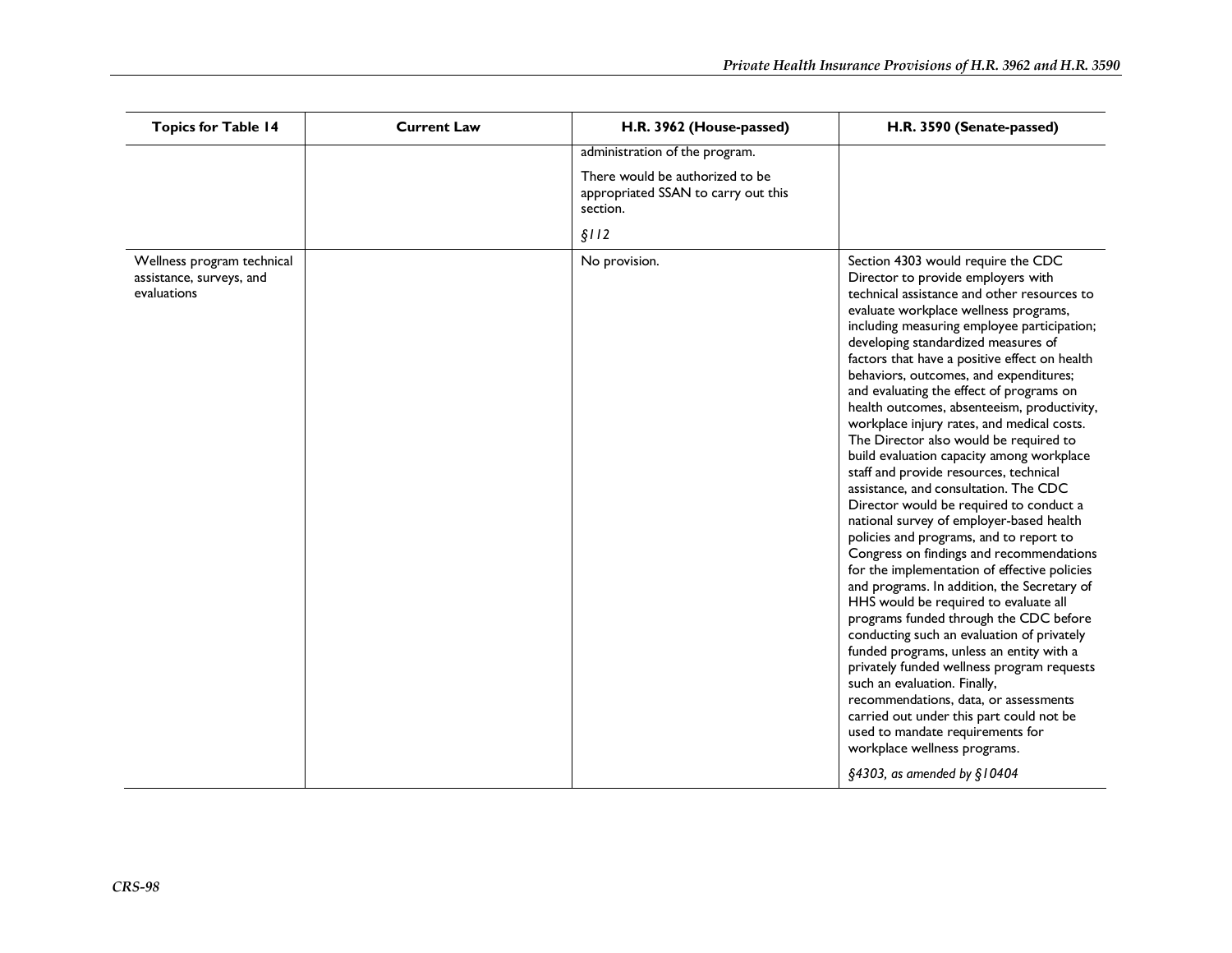| <b>Topics for Table 14</b>                        | <b>Current Law</b>                                                                                                                                                                                                                                                                                                                                                                                                                                                                                                                                                                                                                                                                                                                                                                                                                                                                                                         | H.R. 3962 (House-passed)                                                                                                                                                                                                                                                                                                                                                                                                                                                                                                                                                                                                                                                                                                                                 | H.R. 3590 (Senate-passed)                                                                                                                                                                                                                                                                                                                                                                                                                                                                                                                                                                                                                                                                                                                                                                                                                                                                                                    |
|---------------------------------------------------|----------------------------------------------------------------------------------------------------------------------------------------------------------------------------------------------------------------------------------------------------------------------------------------------------------------------------------------------------------------------------------------------------------------------------------------------------------------------------------------------------------------------------------------------------------------------------------------------------------------------------------------------------------------------------------------------------------------------------------------------------------------------------------------------------------------------------------------------------------------------------------------------------------------------------|----------------------------------------------------------------------------------------------------------------------------------------------------------------------------------------------------------------------------------------------------------------------------------------------------------------------------------------------------------------------------------------------------------------------------------------------------------------------------------------------------------------------------------------------------------------------------------------------------------------------------------------------------------------------------------------------------------------------------------------------------------|------------------------------------------------------------------------------------------------------------------------------------------------------------------------------------------------------------------------------------------------------------------------------------------------------------------------------------------------------------------------------------------------------------------------------------------------------------------------------------------------------------------------------------------------------------------------------------------------------------------------------------------------------------------------------------------------------------------------------------------------------------------------------------------------------------------------------------------------------------------------------------------------------------------------------|
| Multiple employer welfare<br>arrangements (MEWAs) | ERISA defines a MEWA as an employee<br>welfare benefit plan or other arrangement<br>that is established and maintained to<br>provide specified benefits, including health<br>insurance coverage, to the employees of<br>two or more employers. According to the<br>Department of Labor, although MEWAs<br>can be provided through legitimate<br>organizations, they are sometimes<br>marketed using attractive but actuarially<br>unsound premium structures that generate<br>large administrative fees for the promoters.<br>In 1983, following discovery of certain<br>abuses and mismanagement of MEWA<br>funds, Congress passed a special exception<br>to ERISA preemption that allows states to<br>regulate MEWAs under state insurance<br>laws, subject to certain limitations.<br>However, the Department of Labor has<br>indicated that it continues to find instances<br>of fraud and abuse with regard to MEWAs. | No provision.                                                                                                                                                                                                                                                                                                                                                                                                                                                                                                                                                                                                                                                                                                                                            | Persons (in connection with MEWAs)<br>would be prohibited from knowingly<br>making false statements or representations<br>in connection with the marketing or sale of<br>the plan.<br>MEWAs would be required to register with<br>the Secretary of Labor before operating in<br>a state. The Secretary would have the<br>authority to adopt regulatory standards or<br>issue orders that a person engaged in the<br>business of providing insurance through a<br>MEWA is subject to the laws of the state in<br>which such person operates.<br>The Secretary would be authorized to<br>issue cease and desist orders against<br>certain MEWAs if it appears that the<br>alleged conduct of the MEWA is fraudulent,<br>creates an immediate danger to the public<br>safety or welfare, or is causing or can be<br>reasonably expected to cause significant,<br>imminent, and irreparable public injury.<br>§§6601-6607: ERISA |
| Medical malpractice                               | Medical malpractice liability reform has<br>often been considered by Congress;<br>however, it is the states that regulate or<br>have implemented tort reform for medical<br>malpractice lawsuits.<br>Where states have enacted tort reform,<br>provisions vary regarding statutes of<br>limitation and caps on non-economic<br>damages or punitive damages. Typical tort<br>reform provisions also include modifying<br>common law tort doctrines such as joint<br>and several liability, contributory and<br>comparative negligence, periodic payments,<br>and the collateral source rule.                                                                                                                                                                                                                                                                                                                                | Would authorize the Secretary of Health<br>and Human Services to make incentive<br>payments to states that enact and<br>implement effective alternative medical<br>liability laws. The content of such a law<br>would be one that includes provisions for<br>either, or both, a certificate of merit or<br>early offer program, and that does not limit<br>attorneys' fees or impose caps on damages.<br>In determining the effectiveness of such a<br>law, the Secretary must consider whether<br>it (1) makes the medical liability system<br>more reliable through the prevention of, or<br>prompt resolution of, disputes; (2)<br>encourages the disclosure of health care<br>errors; and (3) maintains access to<br>affordable liability insurance. | Includes a "Sense of the Senate" with<br>respect to medical malpractice.<br>It expresses that the Senate believes:<br>health care reform presents an<br>$\bullet$<br>opportunity to address issues related<br>to medical malpractice and medical<br>liability insurance;<br>states should be encouraged to<br>$\bullet$<br>develop and test litigation alternatives<br>while preserving an individual's right to<br>seek redress in court: and<br>Congress should consider establishing<br>a State demonstration program to<br>evaluate alternatives to the existing<br>civil litigation system with respect to                                                                                                                                                                                                                                                                                                              |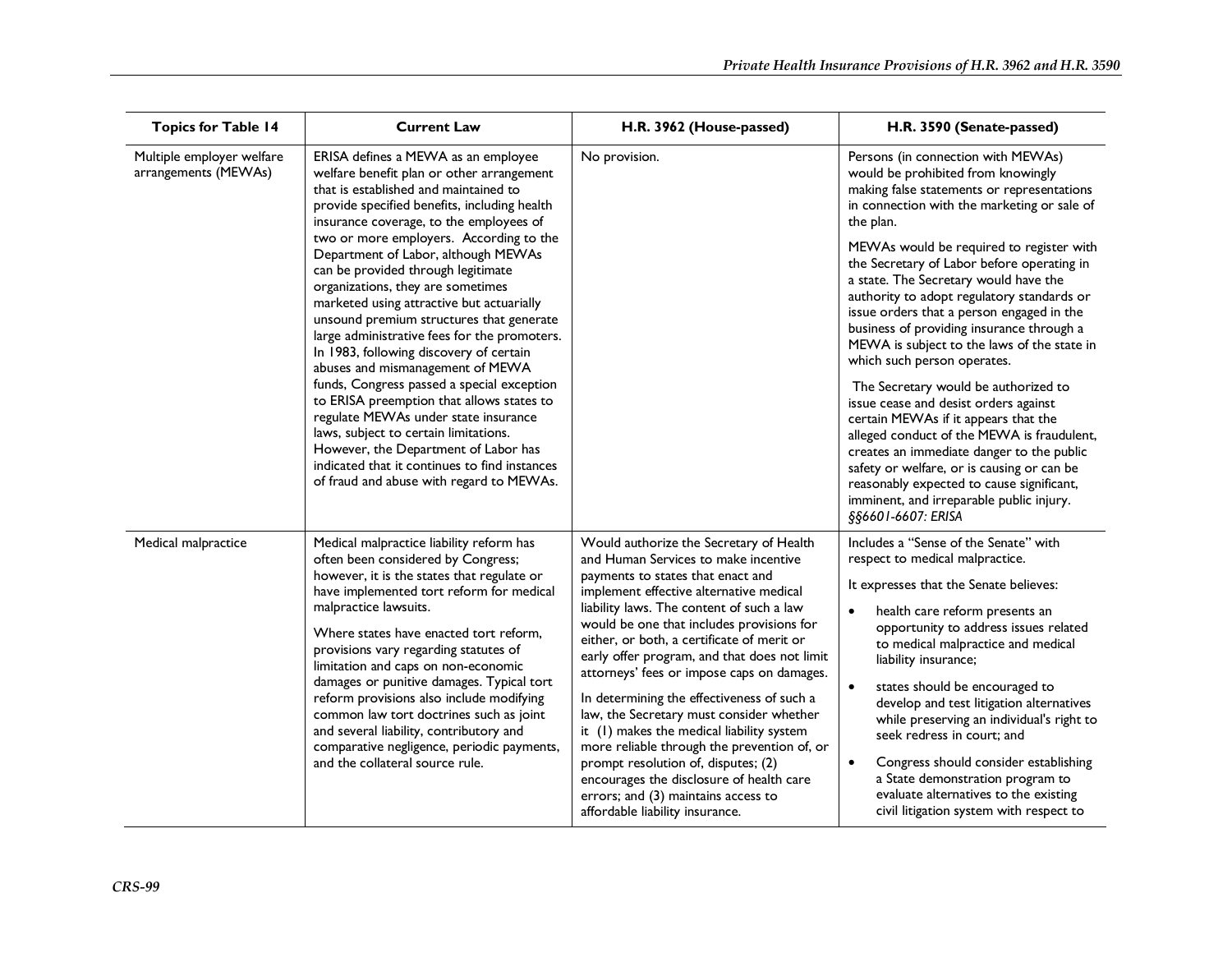| <b>Topics for Table 14</b> | <b>Current Law</b> | H.R. 3962 (House-passed)                                                                                                                                                                                                                                                                                                                                                                                                                                                                                                                                                                                                                                                                                                                                                                                                                                                      | H.R. 3590 (Senate-passed)                                                                                                                                                                                                                                                                                                                                                                                                                                                                                                                                                                                                                                                                                                                                                                                                                                      |
|----------------------------|--------------------|-------------------------------------------------------------------------------------------------------------------------------------------------------------------------------------------------------------------------------------------------------------------------------------------------------------------------------------------------------------------------------------------------------------------------------------------------------------------------------------------------------------------------------------------------------------------------------------------------------------------------------------------------------------------------------------------------------------------------------------------------------------------------------------------------------------------------------------------------------------------------------|----------------------------------------------------------------------------------------------------------------------------------------------------------------------------------------------------------------------------------------------------------------------------------------------------------------------------------------------------------------------------------------------------------------------------------------------------------------------------------------------------------------------------------------------------------------------------------------------------------------------------------------------------------------------------------------------------------------------------------------------------------------------------------------------------------------------------------------------------------------|
|                            |                    | Nothing in the section would preempt or<br>modify existing state laws that limit<br>attorneys' fees or cap damage awards; nor<br>would the provision impair a state's<br>authority to establish such laws, or restrict<br>the eligibility of a state for an incentive<br>payment on the basis of such laws provided<br>they are not established or implemented as<br>part of an alternative medical liability law<br>that meets the requirements described<br>above.<br>The Secretary would be required to submit<br>to Congress an annual report on the<br>progress states are making in enacting and<br>implementing alternative medical liability<br>laws and the effectiveness of such laws. The<br>section would authorize to be appropriated<br>such sums as necessary for the incentive<br>payments, which would be used to improve<br>health care in the state. §2531 | medical malpractice claims. §6801<br>Would authorize the Secretary of Health<br>and Human Services to award<br>demonstration grants to states for the<br>development, implementation, and<br>evaluation of alternatives to current tort<br>litigation.<br>A state desiring a grant would be required<br>to develop an alternative that (A) allows for<br>the resolution of disputes caused by health<br>care providers or organizations, and (B)<br>promotes a reduction of health care errors<br>by encouraging the collection and analysis<br>of patient safety data.<br>The Secretary is to provide technical<br>assistance to the states including guidance<br>on common definitions, non-economic<br>damages, avoidable injuries, and disclosure<br>to patients of health care errors and<br>adverse events.<br>The Secretary is to consult with a review |
|                            |                    |                                                                                                                                                                                                                                                                                                                                                                                                                                                                                                                                                                                                                                                                                                                                                                                                                                                                               | panel composed of relevant experts<br>appointed by the Comptroller General<br>when reviewing applications.                                                                                                                                                                                                                                                                                                                                                                                                                                                                                                                                                                                                                                                                                                                                                     |
|                            |                    |                                                                                                                                                                                                                                                                                                                                                                                                                                                                                                                                                                                                                                                                                                                                                                                                                                                                               | Each state receiving a grant is to submit a<br>report to the Secretary covering the<br>impact of the activities funded on patient<br>safety and on the availability and price of<br>medical liability insurance. The Secretary is<br>similarly required to report to Congress.                                                                                                                                                                                                                                                                                                                                                                                                                                                                                                                                                                                 |
|                            |                    |                                                                                                                                                                                                                                                                                                                                                                                                                                                                                                                                                                                                                                                                                                                                                                                                                                                                               | The provision would not limit any prior,<br>current, or future efforts of any state to<br>establish any alternative to tort litigation.                                                                                                                                                                                                                                                                                                                                                                                                                                                                                                                                                                                                                                                                                                                        |
|                            |                    |                                                                                                                                                                                                                                                                                                                                                                                                                                                                                                                                                                                                                                                                                                                                                                                                                                                                               | It would appropriate \$50,000,000 for 5<br>years beginning FY2011 to carry out this<br>section. § 10607.                                                                                                                                                                                                                                                                                                                                                                                                                                                                                                                                                                                                                                                                                                                                                       |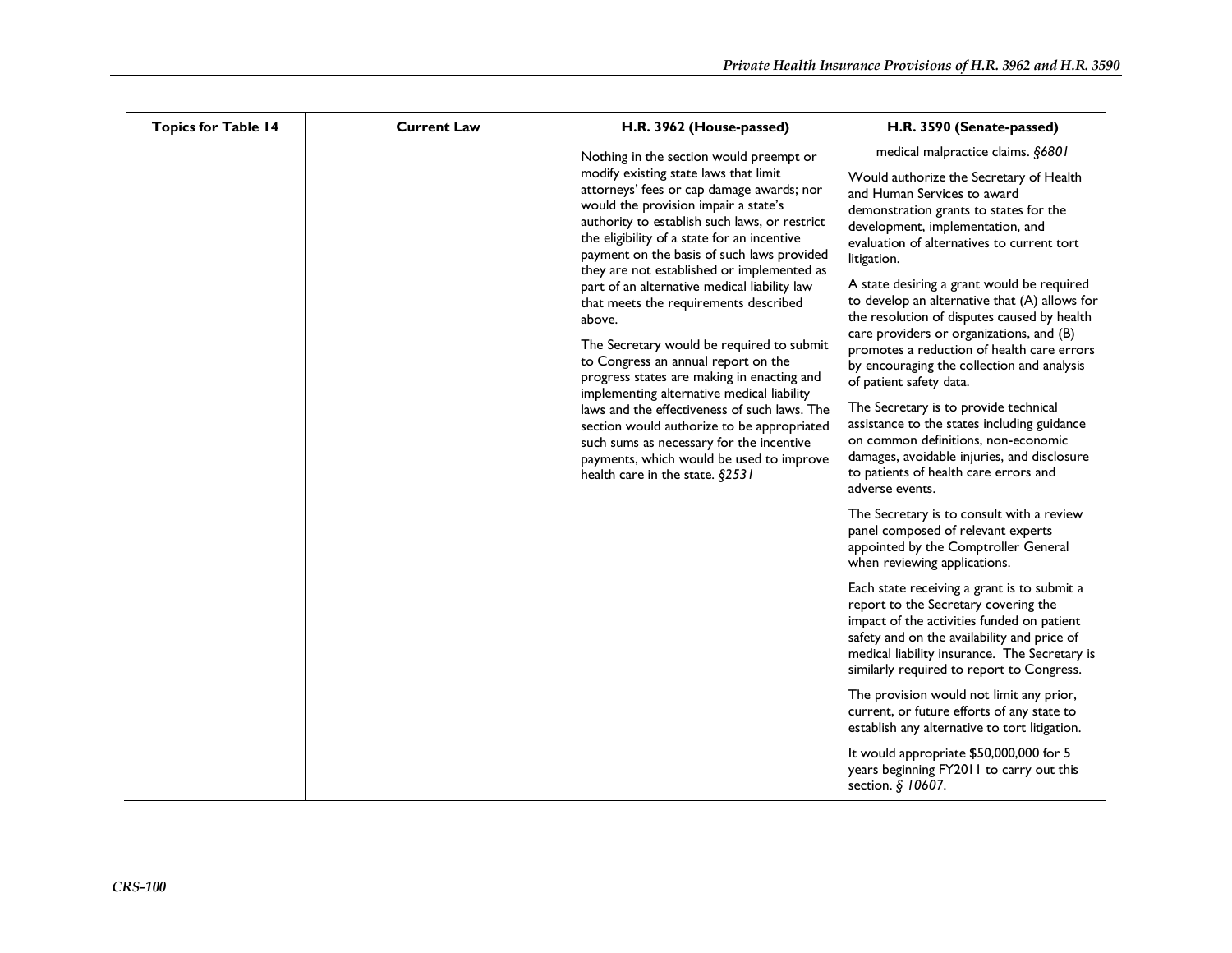| <b>Topics for Table 14</b>                     | <b>Current Law</b>                                                                                                                                                                                                                                                                                                                                                                                                                                                                                                                                                                                                                                                                                                                                                                                                                                                              | H.R. 3962 (House-passed)                                                                                                                                                                                                                                                                                                                                                                                                                                                                                                                                                         | H.R. 3590 (Senate-passed)                                                                                                              |
|------------------------------------------------|---------------------------------------------------------------------------------------------------------------------------------------------------------------------------------------------------------------------------------------------------------------------------------------------------------------------------------------------------------------------------------------------------------------------------------------------------------------------------------------------------------------------------------------------------------------------------------------------------------------------------------------------------------------------------------------------------------------------------------------------------------------------------------------------------------------------------------------------------------------------------------|----------------------------------------------------------------------------------------------------------------------------------------------------------------------------------------------------------------------------------------------------------------------------------------------------------------------------------------------------------------------------------------------------------------------------------------------------------------------------------------------------------------------------------------------------------------------------------|----------------------------------------------------------------------------------------------------------------------------------------|
| Medical Malpractice and<br><b>Free Clinics</b> | Under the Public Health Services Act,<br>health professionals, officers, governing<br>board members, or employees of a<br>federally qualified health center are deemed<br>employees of the Public Health Service.<br>Thus, such individuals or entities cannot be<br>sued for medical malpractice that was<br>committed within the scope of<br>employment. Any medical malpractice claim<br>that, in the absence of this provision, could<br>be brought against such an entity or<br>individual may instead be brought against<br>the United States.<br>For the same purposes, health professionals<br>who volunteer at free clinics and provide<br>qualifying health services are deemed to be<br>federal employees of the Public Health<br>Service. However, board members, officers<br>or other employees of free clinics are not<br>extended the same liability protection. | No provision.                                                                                                                                                                                                                                                                                                                                                                                                                                                                                                                                                                    | Would extend federal employee status to<br>officers, governing board members,<br>employees, or contractors of free clinics.<br>\$10608 |
| End-of-life planning                           |                                                                                                                                                                                                                                                                                                                                                                                                                                                                                                                                                                                                                                                                                                                                                                                                                                                                                 | QHBPs would be required to provide for<br>the dissemination of information related to<br>end-of-life planning to individuals who seek<br>enrollment in Exchange-participating plans.<br>QHBPs would also be required to present<br>individuals with the option to establish<br>advance directives and physician's orders<br>for life sustaining treatment, according to<br>state laws, as well as present information<br>related to other planning tools.<br>QHBPs would be prohibited from<br>promoting suicide, assisted suicide, or the<br>active hastening of death.<br>§240 | No provision.                                                                                                                          |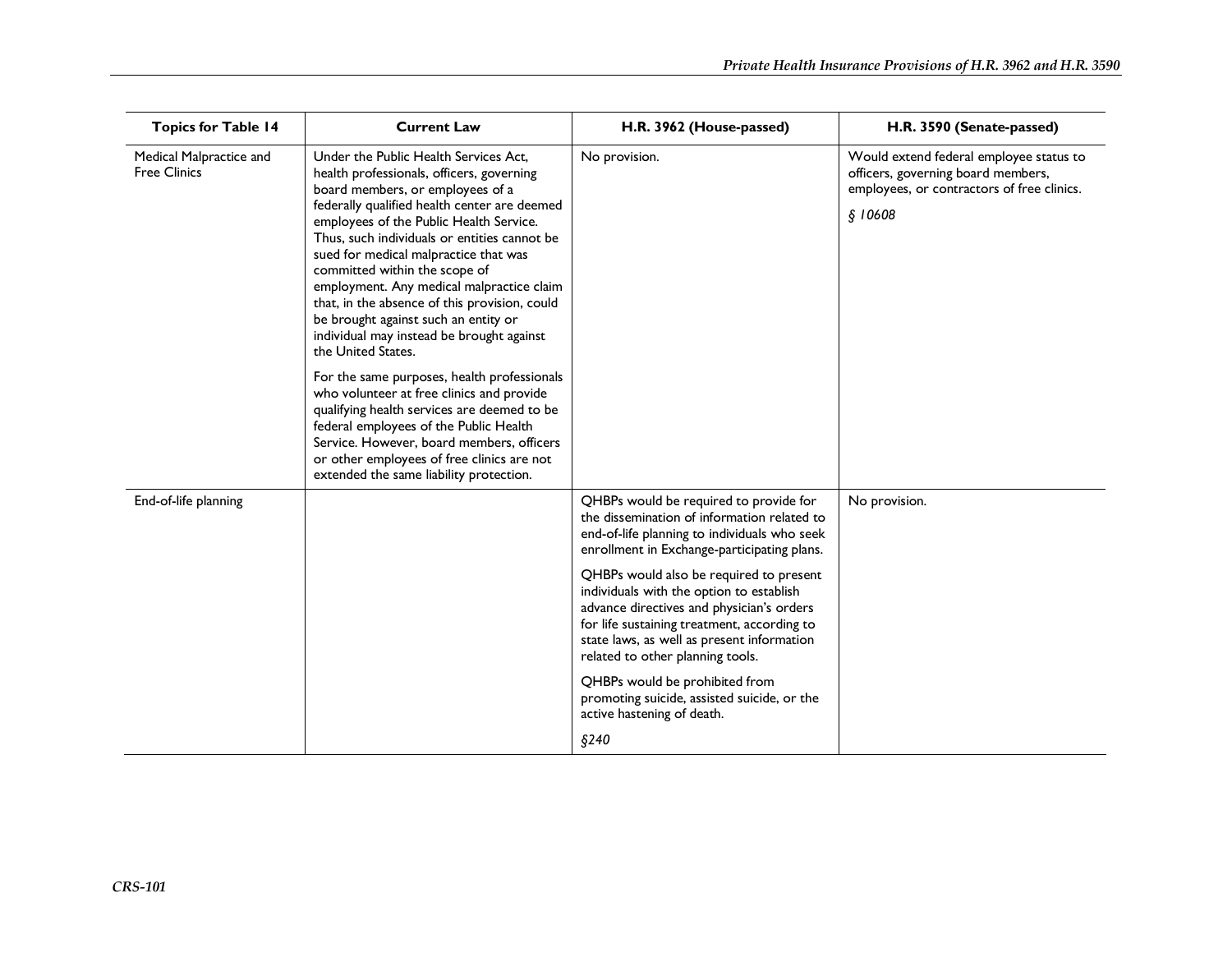| <b>Topics for Table 14</b>                                                   | <b>Current Law</b>                                                                                                                                                                                                                                                                                                                                                                                                                                                                                                                                                                                                                                                                                                                                                                                                                                                                                                                                                                                                                                  | H.R. 3962 (House-passed)                                                                                                                                                                                                                                                                                                                                                                                                                                                                                                                                                                                                                                                                                                                                                                                                                                                                                                                                                                                                                    | H.R. 3590 (Senate-passed)                                                                                                                                                                                                                                                                                                                                                                                                                                                                                                                                                                                                                                                                                                                                                                                                                                                                                                                                                                                                                                          |
|------------------------------------------------------------------------------|-----------------------------------------------------------------------------------------------------------------------------------------------------------------------------------------------------------------------------------------------------------------------------------------------------------------------------------------------------------------------------------------------------------------------------------------------------------------------------------------------------------------------------------------------------------------------------------------------------------------------------------------------------------------------------------------------------------------------------------------------------------------------------------------------------------------------------------------------------------------------------------------------------------------------------------------------------------------------------------------------------------------------------------------------------|---------------------------------------------------------------------------------------------------------------------------------------------------------------------------------------------------------------------------------------------------------------------------------------------------------------------------------------------------------------------------------------------------------------------------------------------------------------------------------------------------------------------------------------------------------------------------------------------------------------------------------------------------------------------------------------------------------------------------------------------------------------------------------------------------------------------------------------------------------------------------------------------------------------------------------------------------------------------------------------------------------------------------------------------|--------------------------------------------------------------------------------------------------------------------------------------------------------------------------------------------------------------------------------------------------------------------------------------------------------------------------------------------------------------------------------------------------------------------------------------------------------------------------------------------------------------------------------------------------------------------------------------------------------------------------------------------------------------------------------------------------------------------------------------------------------------------------------------------------------------------------------------------------------------------------------------------------------------------------------------------------------------------------------------------------------------------------------------------------------------------|
| Assisted suicide                                                             |                                                                                                                                                                                                                                                                                                                                                                                                                                                                                                                                                                                                                                                                                                                                                                                                                                                                                                                                                                                                                                                     | No provision.                                                                                                                                                                                                                                                                                                                                                                                                                                                                                                                                                                                                                                                                                                                                                                                                                                                                                                                                                                                                                               | The federal government, any state or local<br>government, or health care provider that<br>receives federal financial assistance under<br>this Act or any health plan created under<br>this Act would be prohibited from<br>subjecting an individual or institutional<br>health care entity to discrimination based<br>on not providing a health care item or<br>service for the purpose of causing, or<br>assisting in causing, the death of any<br>individual, such as by assisted suicide,<br>euthanasia, or mercy killing.                                                                                                                                                                                                                                                                                                                                                                                                                                                                                                                                      |
|                                                                              |                                                                                                                                                                                                                                                                                                                                                                                                                                                                                                                                                                                                                                                                                                                                                                                                                                                                                                                                                                                                                                                     |                                                                                                                                                                                                                                                                                                                                                                                                                                                                                                                                                                                                                                                                                                                                                                                                                                                                                                                                                                                                                                             | The HHS Office for Civil Rights would be<br>designated to receive complaints of<br>discrimination based on this section.                                                                                                                                                                                                                                                                                                                                                                                                                                                                                                                                                                                                                                                                                                                                                                                                                                                                                                                                           |
|                                                                              |                                                                                                                                                                                                                                                                                                                                                                                                                                                                                                                                                                                                                                                                                                                                                                                                                                                                                                                                                                                                                                                     |                                                                                                                                                                                                                                                                                                                                                                                                                                                                                                                                                                                                                                                                                                                                                                                                                                                                                                                                                                                                                                             | \$1553                                                                                                                                                                                                                                                                                                                                                                                                                                                                                                                                                                                                                                                                                                                                                                                                                                                                                                                                                                                                                                                             |
| Standards for electronic<br>billing and other<br>administrative transactions | To promote the growth of electronic<br>record keeping and claims processing,<br>HIPAA's Administrative Simplification<br>provisions (SSA Sections 1171-1179)<br>mandated the development of electronic<br>format and data standards for specified<br>administrative and financial transactions<br>between providers and health plans.<br>Updated standards to replace the versions<br>currently in use were recently published.<br>The compliance deadline for the updated<br>standards is January 1, 2012. While the<br>standards are intended to eliminate<br>variation in electronic billing and other<br>routine transactions, they include optional<br>data/content fields that can accommodate<br>plan-specific information. Providers often<br>are faced with a multiplicity of<br>implementation guides and plan-specific<br>requirements and must customize<br>transactions on a plan-by-plan basis.<br>HIPAA also mandated the development of<br>unique identifiers for providers, health<br>plans, employers, and individuals for use in | Section 115 would require the Secretary,<br>within two years of enactment, to adopt an<br>additional set of administrative and financial<br>transactions standards to help clarify,<br>complete, and expand the existing HIPAA<br>standards. The goal would be to create<br>uniformity in the use of those standards.<br>Within five years of enactment, the<br>Secretary would have to submit to<br>Congress a plan for implementing and<br>enforcing the new standards. Until such<br>time as the new standards are adopted, the<br>Secretary would be required to adopt an<br>interim companion guide (including<br>operating rules) for each HIPAA<br>transaction.<br>The Secretary would be required to<br>establish a unique health plan identifier and<br>adopt a transaction standard for health<br>claim attachments (one of the two HIPAA-<br>specified transactions for which a standard<br>has yet to be adopted). The section would<br>amend the Medicare statute to require that<br>all Part A and Part B payments, with some | Similarly, HIPAA's Administrative<br>Simplification provisions would be amended<br>with the intent of creating uniformity in the<br>use of HIPAA electronic transactions<br>standards. However, the Senate bill takes a<br>different approach. It would establish a<br>timeline, extending through mid-2014, for<br>the adoption of a single set of operating<br>rules for each HIPAA transaction for which<br>there is an existing standard. It also would<br>mandate the adoption of an electronic<br>funds transfer (EFT) standard for the<br>payment of health claims. By December 31,<br>2015, health plans would have to certify<br>that their health information technology<br>systems comply with the most current<br>standards and operating rules. Health plans<br>that failed to meet the certification<br>requirements would be fined.<br>The Secretary would be required to<br>establish a unique health plan identifier and<br>adopt a transaction standard and associated<br>operating rules for health claim<br>attachments (one of the two HIPAA- |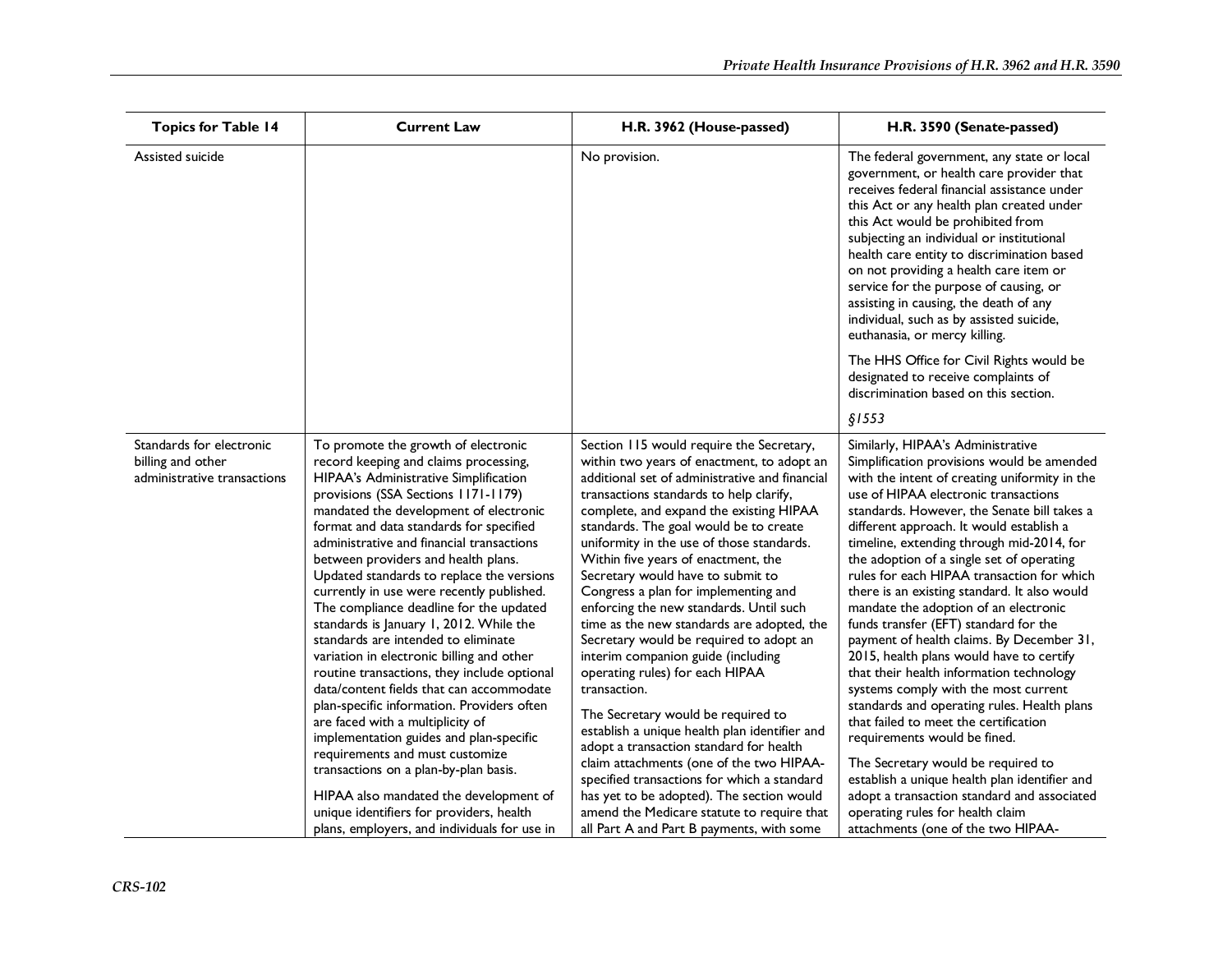| <b>Topics for Table 14</b> | <b>Current Law</b>                                                                                                                                                                                         | H.R. 3962 (House-passed)                                              | H.R. 3590 (Senate-passed)                                                                                                                                                                                                                                                                                                                                                                                                                                                                                                                                                                                                                                                                                                            |
|----------------------------|------------------------------------------------------------------------------------------------------------------------------------------------------------------------------------------------------------|-----------------------------------------------------------------------|--------------------------------------------------------------------------------------------------------------------------------------------------------------------------------------------------------------------------------------------------------------------------------------------------------------------------------------------------------------------------------------------------------------------------------------------------------------------------------------------------------------------------------------------------------------------------------------------------------------------------------------------------------------------------------------------------------------------------------------|
|                            | standardized transactions. Unique<br>identifiers have been adopted for providers<br>and employers, but not for health plans.<br>Congress has blocked the development of a<br>unique individual identifier. | exceptions, be made electronically as of<br>January 1, 2015.<br>\$115 | specified transactions for which a standard<br>has yet to be adopted). The section would<br>amend the Medicare statute to require that<br>all Part A and Part B payments, with some<br>exceptions, be made electronically as of<br>January 1, 2014. §1104                                                                                                                                                                                                                                                                                                                                                                                                                                                                            |
|                            |                                                                                                                                                                                                            |                                                                       | HIPAA's Administrative Simplification<br>provisions would be further amended<br>requiring the Secretary, by January 1, 2012,<br>and every 3 years thereafter with input<br>from specified groups, to consider adopting<br>additional standards for financial and<br>administrative transactions not already<br>named under HIPAA (including certain<br>specified activities) to improve the<br>operation and efficiency of the health care<br>system. In addition, the Secretary would be<br>required to consider, and post online,<br>revisions to the crosswalk between the 9th<br>and 10 <sup>th</sup> versions of the International<br>Classification of Disease (ICD), and to post<br>crosswalks of future ICD versions. §10109 |